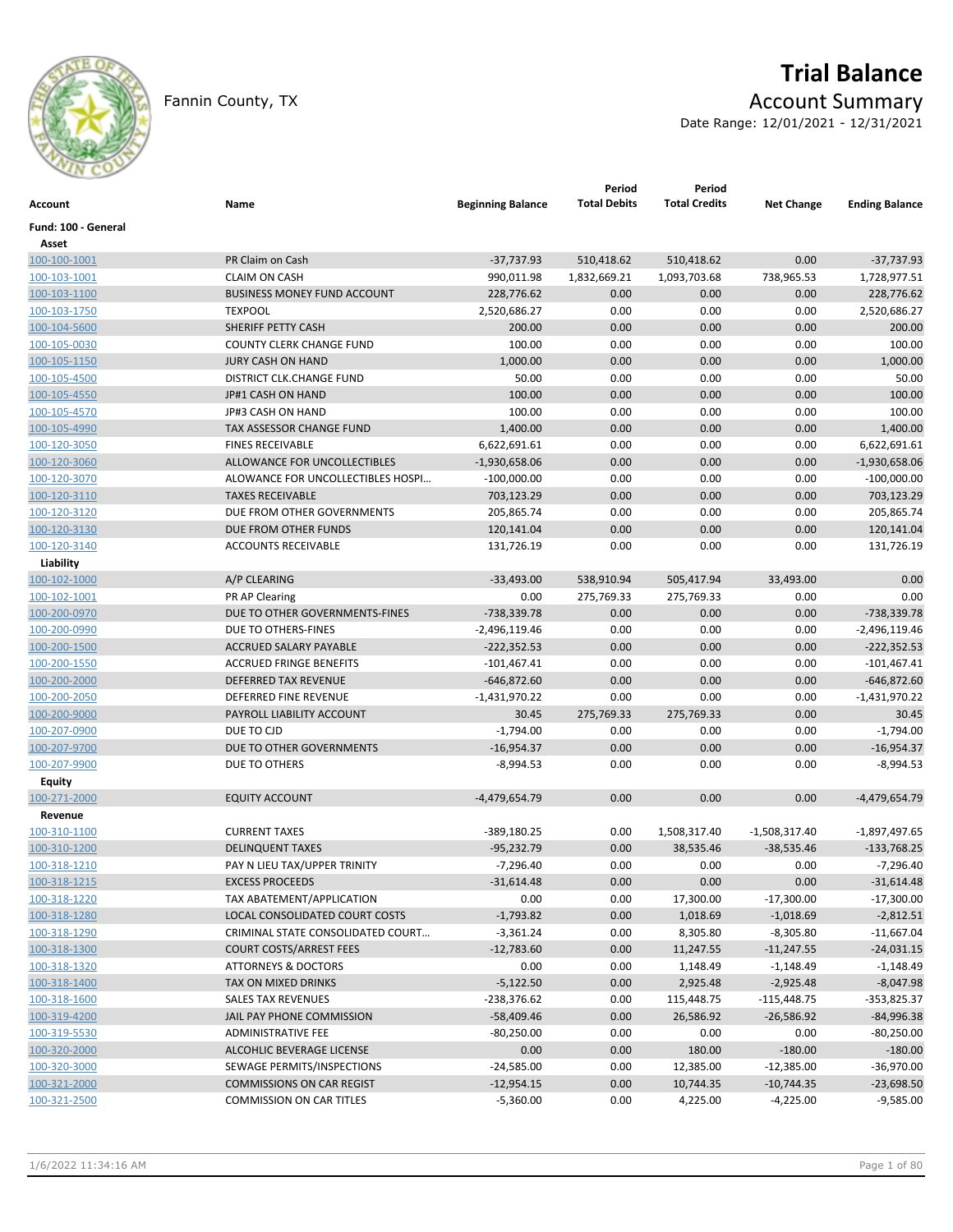|                              |                                                                 |                          | Period              | Period               |                   |                        |
|------------------------------|-----------------------------------------------------------------|--------------------------|---------------------|----------------------|-------------------|------------------------|
| Account                      | Name                                                            | <b>Beginning Balance</b> | <b>Total Debits</b> | <b>Total Credits</b> | <b>Net Change</b> | <b>Ending Balance</b>  |
| 100-321-2520                 | <b>TOLL COLLECTIONS</b>                                         | $-223.40$                | 0.00                | 225.32               | $-225.32$         | $-448.72$              |
| 100-321-9010                 | <b>TAX CERTIFICATES</b>                                         | $-1,566.17$              | 0.00                | 1,156.36             | $-1,156.36$       | $-2,722.53$            |
| 100-330-4370                 | <b>INDIGENT DEFENSE GRANT</b>                                   | $-10,063.75$             | 0.00                | 0.00                 | 0.00              | $-10,063.75$           |
| 100-330-5590                 | <b>TEXAS VINE PROGRAM</b>                                       | $-4,642.78$              | 0.00                | 0.00                 | 0.00              | $-4,642.78$            |
| 100-340-1350                 | <b>FAMILY PROTECTION FEE</b>                                    | $-315.00$                | 0.00                | 120.00               | $-120.00$         | $-435.00$              |
| 100-340-4000                 | <b>COUNTY JUDGE FEES</b>                                        | 0.00                     | 0.00                | 82.00                | $-82.00$          | $-82.00$               |
| 100-340-4030                 | <b>COUNTY CLERK FEES</b>                                        | $-50.00$                 | 0.00                | 26,993.11            | $-26,993.11$      | $-27,043.11$           |
| 100-340-4500                 | <b>DISTRICT CLERK FEES</b>                                      | $-15,619.08$             | 0.00                | 3,017.85             | $-3,017.85$       | $-18.636.93$           |
| 100-340-4570                 | J. P. #3 FEES                                                   | 0.00                     | 0.00                | 2,397.26             | $-2,397.26$       | $-2,397.26$            |
| 100-340-4750                 | <b>DISTRICT ATTORNEY FEES</b>                                   | $-21.97$                 | 0.00                | 457.98               | $-457.98$         | $-479.95$              |
| 100-340-5510                 | <b>CONSTABLE PCT. 1 FEES</b>                                    | $-70.00$                 | 0.00                | 145.00               | $-145.00$         | $-215.00$              |
| 100-340-5520                 | <b>CONSTABLE PCT. 2 FEES</b>                                    | 0.00                     | 0.00                | 300.00               | $-300.00$         | $-300.00$              |
| 100-340-5530                 | <b>CONSTABLE PCT. 3 FEES</b>                                    | $-300.00$                | 0.00                | 600.00               | $-600.00$         | $-900.00$              |
| 100-340-5600                 | SHERIFF FEES                                                    | $-1,363.44$              | 0.00                | 2,322.51             | $-2,322.51$       | $-3,685.95$            |
| 100-340-5730                 | <b>BOND SUPERVISION FEES</b>                                    | $-17,234.00$             | 0.00                | 7,796.00             | $-7,796.00$       | $-25,030.00$           |
| 100-340-6000                 | D.C.6TH COURT OF APPEALS FEE                                    | $-310.00$                | 0.00                | 100.00               | $-100.00$         | $-410.00$              |
| 100-340-6010                 | <b>C.C.6TH COURT OF APPEALS FEE</b>                             | 0.00                     | 0.00                | 80.00                | $-80.00$          | $-80.00$               |
| 100-340-6520                 | <b>SUBDIVISION FEES</b>                                         | $-1,020.00$              | 0.00                | 250.00               | $-250.00$         | $-1,270.00$            |
| 100-340-6530                 | <b>ZONING APPLICATION FEES</b>                                  | $-350.00$                | 0.00                | 1,200.00             | $-1,200.00$       | $-1,550.00$            |
| 100-340-6540                 | <b>DEVELOPMENT PERMIT</b>                                       | $-390.00$                | 0.00                | 120.00               | $-120.00$         | $-510.00$              |
| 100-340-6550                 | <b>BUILDING PERMITS</b>                                         | $-900.00$                | 0.00                | 450.00               | $-450.00$         | $-1,350.00$            |
| 100-350-4570                 | J. P. #3 FINES                                                  | 0.00                     | 0.00                | 708.49               | $-708.49$         | $-708.49$              |
| 100-352-2010                 | <b>BOND FORFEITURES</b>                                         | 0.00                     | 0.00                | 10.00                | $-10.00$          | $-10.00$               |
| 100-360-1000                 | <b>INTEREST EARNINGS</b>                                        | $-331.00$                | 0.00                | 3.74                 | $-3.74$           | $-334.74$              |
| 100-360-1100                 | <b>INTEREST EARNINGS BUSINESS MONEY FU</b>                      | $-11.92$                 | 0.00                | 0.00                 | 0.00              | $-11.92$               |
| 100-370-1000                 | <b>KFYN-RADIO TOWER RENT</b>                                    | $-800.00$                | 0.00                | 0.00                 | 0.00              | $-800.00$              |
| 100-370-1150                 | <b>RENT- VERIZON TOWER</b>                                      | $-2,129.22$              | 0.00                | 1,064.61             | $-1,064.61$       | $-3,193.83$            |
| 100-370-1300                 | <b>REFUNDS &amp; MISCELLANEOUS</b><br><b>IHC REIMBURSEMENTS</b> | $-981.07$<br>$-409.20$   | 0.00<br>0.00        | 0.00<br>0.00         | 0.00<br>0.00      | $-981.07$<br>$-409.20$ |
| 100-370-1301<br>100-370-1390 | <b>STATE JUROR REIMB.FEE</b>                                    | 0.00                     | 0.00                | 1,598.00             | $-1,598.00$       | $-1,598.00$            |
| 100-370-1420                 | <b>CULVERT PERMITTING PROCESS</b>                               | $-70.00$                 | 0.00                | 40.00                | $-40.00$          | $-110.00$              |
| 100-370-1470                 | UTILITIES REIMBURSEMENT                                         | $-2,079.54$              | 0.00                | 955.60               | $-955.60$         | $-3,035.14$            |
| 100-370-1510                 | ASST. DA LONGEVITY PAY                                          | $-1,200.00$              | 0.00                | 0.00                 | 0.00              | $-1,200.00$            |
| 100-370-1620                 | <b>COURT REPORTER SERVICE FEE</b>                               | $-930.00$                | 0.00                | 565.29               | $-565.29$         | $-1,495.29$            |
| 100-370-4100                 | CO CT AT LAW SUPPLEMENT                                         | 0.00                     | 0.00                | 21,000.00            | $-21,000.00$      | $-21,000.00$           |
| 100-370-4170                 | <b>EMS ALLOCATION</b>                                           | -570,000.00              | 0.00                | 0.00                 | 0.00              | $-570,000.00$          |
| 100-370-4320                 | PROCEEDS OF SALE OF LIVESTOCK                                   | $-781.33$                | 0.00                | 0.00                 | 0.00              | $-781.33$              |
| 100-370-5620                 | STATE REIMB.OFFENDER TRANSPORT                                  | $-859.50$                | 0.00                | 0.00                 | 0.00              | $-859.50$              |
| <b>Expense</b>               |                                                                 |                          |                     |                      |                   |                        |
| 100-400-1010                 | SALARY ELECTED OFFICIAL                                         | 13,306.45                | 5,322.58            | 0.00                 | 5,322.58          | 18,629.03              |
| 100-400-1050                 | SALARY SECRETARY                                                | 6,104.91                 | 2,441.98            | 0.00                 | 2,441.98          | 8,546.89               |
| 100-400-2010                 | SOCIAL SECURITY TAXES                                           | 1,274.80                 | 516.74              | 0.00                 | 516.74            | 1,791.54               |
| 100-400-2020                 | <b>GROUP HEALTH INSURANCE</b>                                   | 2,274.44                 | 1,137.22            | 0.00                 | 1,137.22          | 3,411.66               |
| 100-400-2030                 | <b>RETIREMENT</b>                                               | 2,432.64                 | 986.10              | 0.00                 | 986.10            | 3,418.74               |
| 100-400-2040                 | <b>WORKERS' COMPENSATION</b>                                    | 0.00                     | 140.24              | 0.00                 | 140.24            | 140.24                 |
| 100-400-2050                 | <b>MEDICARE TAX</b>                                             | 298.11                   | 120.84              | 0.00                 | 120.84            | 418.95                 |
| 100-400-2250                 | <b>TRAVEL ALLOWANCE</b>                                         | 700.00                   | 350.00              | 0.00                 | 350.00            | 1,050.00               |
| 100-400-3100                 | <b>OFFICE SUPPLIES</b>                                          | 133.09                   | 0.00                | 0.00                 | 0.00              | 133.09                 |
| 100-400-4270                 | OUT OF COUNTY TRAVEL/TRAINING                                   | 1,314.91                 | 107.68              | 0.00                 | 107.68            | 1,422.59               |
| 100-400-4680                 | <b>JUVENILE BOARD SALARY</b>                                    | 400.00                   | 200.00              | 0.00                 | 200.00            | 600.00                 |
| 100-401-4030                 | TCOG RURAL ADDRESSING                                           | 0.00                     | 23,000.00           | 0.00                 | 23,000.00         | 23,000.00              |
| 100-403-1010                 | SALARY ELECTED OFFICIAL                                         | 11,535.60                | 4,614.24            | 0.00                 | 4,614.24          | 16,149.84              |
| 100-403-1030                 | SALALRY CHIEF DEPUTY                                            | 6,134.46                 | 2,453.79            | 0.00                 | 2,453.79          | 8,588.25               |
| 100-403-1040                 | <b>SALARY DEPUTIES</b>                                          | 28,700.08                | 10,805.59           | 0.00                 | 10,805.59         | 39,505.67              |
| 100-403-1070                 | SALARY PART-TIME                                                | 1,044.00                 | 0.00                | 0.00                 | 0.00              | 1,044.00               |
| 100-403-2010                 | SOCIAL SECURITY TAXES                                           | 2,850.50                 | 1,065.25            | 0.00                 | 1,065.25          | 3,915.75               |
| 100-403-2020                 | <b>GROUP HEALTH INSURANCE</b>                                   | 16,628.70                | 7,760.06            | 0.00                 | 7,760.06          | 24,388.76              |
| 100-403-2030                 | <b>RETIREMENT</b>                                               | 5,623.27                 | 2,119.79            | 0.00                 | 2,119.79          | 7,743.06               |
| 100-403-2040                 | <b>WORKERS COMPENSATION</b>                                     | 0.00                     | 330.46              | 0.00                 | 330.46            | 330.46                 |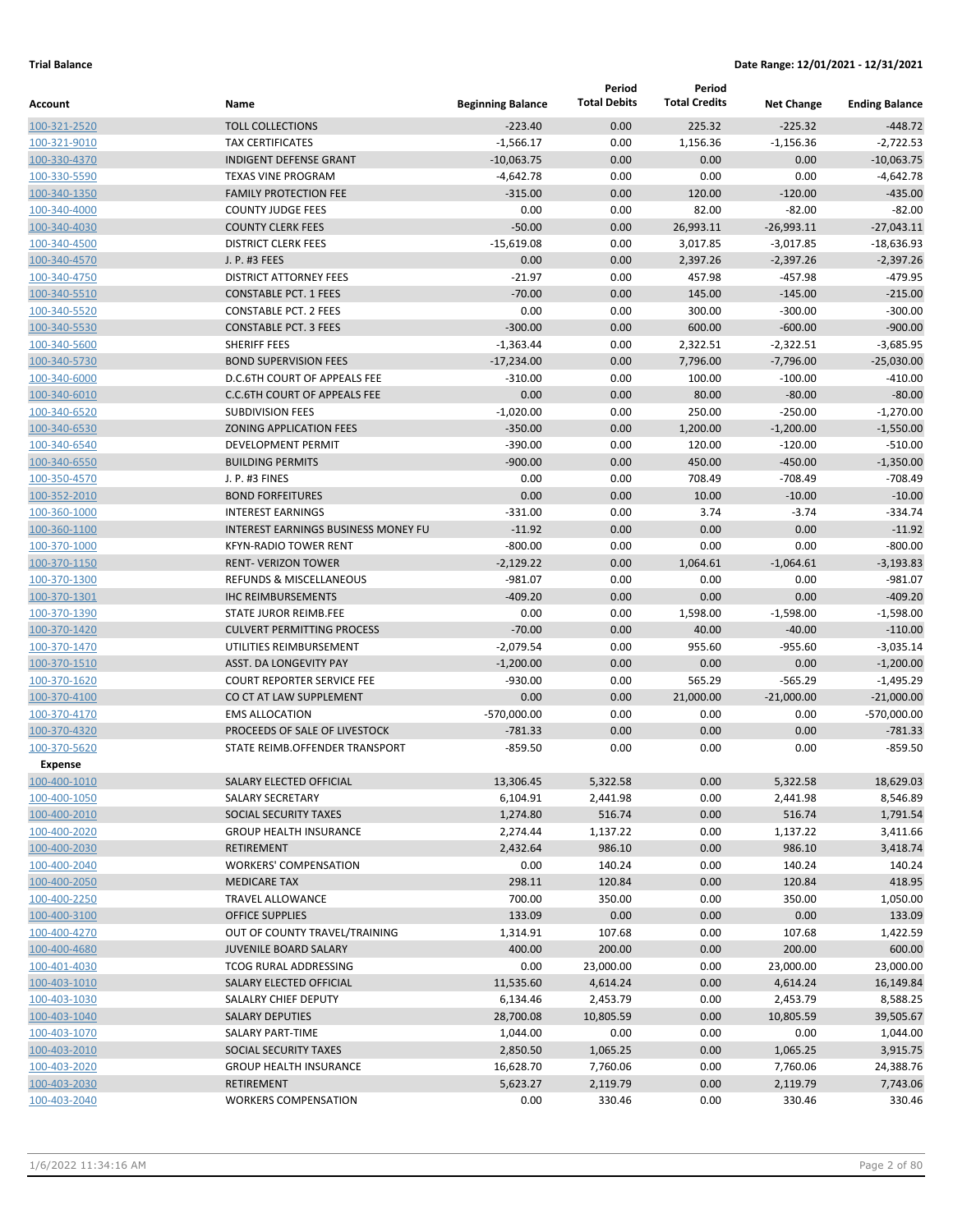|                              |                                               |                          | Period              | Period               |                   |                       |
|------------------------------|-----------------------------------------------|--------------------------|---------------------|----------------------|-------------------|-----------------------|
| Account                      | Name                                          | <b>Beginning Balance</b> | <b>Total Debits</b> | <b>Total Credits</b> | <b>Net Change</b> | <b>Ending Balance</b> |
| 100-403-2050                 | <b>MEDICARE TAX</b>                           | 666.64                   | 249.12              | 0.00                 | 249.12            | 915.76                |
| 100-403-3100                 | <b>OFFICE SUPPLIES</b>                        | 1,285.90                 | 1,415.20            | 0.00                 | 1,415.20          | 2,701.10              |
| 100-403-3110                 | <b>POSTAGE</b>                                | 121.51                   | 59.53               | 0.00                 | 59.53             | 181.04                |
| 100-403-4270                 | OUT OF COUNTY TRAVEL/TRAINING                 | 400.00                   | 300.00              | 100.00               | 200.00            | 600.00                |
| 100-404-1090                 | SALARY-ELECTION WORKERS                       | 7,823.75                 | 0.00                | 0.00                 | 0.00              | 7,823.75              |
| 100-404-2010                 | SOCIAL SECURITY TAXES                         | 1.95                     | 0.00                | 0.00                 | 0.00              | 1.95                  |
| 100-404-2030                 | <b>RETIREMENT</b>                             | 3.74                     | 0.00                | 0.00                 | 0.00              | 3.74                  |
| 100-404-2050                 | <b>MEDICARE TAX</b>                           | 0.46                     | 0.00                | 0.00                 | 0.00              | 0.46                  |
| 100-404-3100                 | <b>ELECTION SUPPLIES</b>                      | 2,173.18                 | 0.00                | 0.00                 | 0.00              | 2,173.18              |
| 100-404-3110                 | POSTAGE                                       | 187.19                   | 6,352.05            | 0.00                 | 6,352.05          | 6,539.24              |
| 100-404-4200                 | <b>TELEPHONE</b>                              | 38.00                    | 30.22               | 0.00                 | 30.22             | 68.22                 |
| 100-404-4210                 | <b>ELECTION INTERNET</b>                      | 227.94                   | 113.97              | 0.00                 | 113.97            | 341.91                |
| 100-404-4270                 | ELECTION TRAVEL/TRAINING                      | 327.55                   | 189.09              | 0.00                 | 189.09            | 516.64                |
| 100-404-4300                 | <b>BIDS AND NOTICES</b>                       | 159.20                   | 0.00                | 0.00                 | 0.00              | 159.20                |
| 100-404-4850                 | ELECTION MAINT. AGREEMENT                     | 23,561.00                | 0.00                | 0.00                 | 0.00              | 23,561.00             |
| 100-405-1020                 | SALARY VETERANS' SERVICE OFFICER              | 7,997.55                 | 3,199.02            | 0.00                 | 3,199.02          | 11,196.57             |
| 100-405-2010                 | SOCIAL SECURITY TAXES                         | 489.77                   | 195.30              | 0.00                 | 195.30            | 685.07                |
| 100-405-2020                 | <b>GROUP HEALTH INSURANCE</b>                 | 2,217.16                 | 1,108.58            | 0.00                 | 1,108.58          | 3,325.74              |
| 100-405-2030                 | <b>RETIREMENT</b>                             | 948.50                   | 379.40              | 0.00                 | 379.40            | 1,327.90              |
| 100-405-2040                 | <b>WORKERS' COMPENSATION</b>                  | 0.00                     | 54.23               | 0.00                 | 54.23             | 54.23                 |
| 100-405-2050                 | <b>MEDICARE TAX</b>                           | 114.55                   | 45.68               | 0.00                 | 45.68             | 160.23                |
| 100-405-3100                 | <b>OFFICE SUPPLIES</b>                        | 0.00                     | 112.73              | 0.00                 | 112.73            | 112.73                |
| 100-405-4210                 | <b>INTERNET</b>                               | 38.05                    | 37.99               | 0.00                 | 37.99             | 76.04                 |
| 100-406-1020                 | SALARY-EMERGENCY MANAGEMENT CO                | 6,580.71                 | 2,632.28            | 0.00                 | 2,632.28          | 9,212.99              |
| 100-406-1070                 | <b>SALARY PART-TIME</b>                       | 2,016.00                 | 984.00              | 0.00                 | 984.00            | 3,000.00              |
| 100-406-2010                 | SOCIAL SECURITY TAXES                         | 532.99                   | 224.21              | 0.00                 | 224.21            | 757.20                |
| 100-406-2020                 | <b>GROUP HEALTH INSURANCE</b>                 | 2,217.16                 | 1,108.58            | 0.00                 | 1,108.58          | 3,325.74              |
| 100-406-2030                 | RETIREMENT                                    | 1,019.58                 | 428.88              | 0.00                 | 428.88            | 1,448.46              |
| 100-406-2040                 | <b>WORKERS' COMPENSATION</b>                  | 0.00                     | 68.22               | 0.00                 | 68.22             | 68.22                 |
| 100-406-2050                 | <b>MEDICARE TAX</b><br><b>OFFICE SUPPLIES</b> | 124.63<br>69.97          | 52.43<br>0.00       | 0.00<br>0.00         | 52.43<br>0.00     | 177.06<br>69.97       |
| 100-406-3100                 | AUTO EXPENSE-GAS & OIL                        | 182.55                   | 107.02              | 0.00                 | 107.02            | 289.57                |
| 100-406-3300                 | <b>EMERGENCY INTERNET</b>                     | 75.98                    | 37.99               | 0.00                 | 37.99             | 113.97                |
| 100-406-4210<br>100-406-4870 | TRAILER/AUTO INSURANCE                        | 517.00                   | 0.00                | 0.00                 | 0.00              | 517.00                |
| 100-406-4890                 | CODE RED EARLY WARNING SYSTEM                 | 14,277.82                | 0.00                | 0.00                 | 0.00              | 14,277.82             |
| 100-409-2040                 | <b>WORKERS' COMPENSATION</b>                  | 0.00                     | 515.36              | 0.00                 | 515.36            | 515.36                |
| 100-409-3990                 | <b>CLAIMS SETTLEMENTS</b>                     | 105.00                   | 0.00                | 0.00                 | 0.00              | 105.00                |
| 100-409-4000                 | <b>LEGAL FEES</b>                             | 0.00                     | 7,500.00            | 0.00                 | 7,500.00          | 7,500.00              |
| 100-409-4040                 | 911 EMERGENCY SERVICE                         | 2,229.25                 | 0.00                | 0.00                 | 0.00              | 2,229.25              |
| 100-409-4060                 | TAX APPRAISAL DISTRICT                        | 162,523.73               | 0.00                | 0.00                 | 0.00              | 162,523.73            |
| 100-409-4300                 | <b>BIDS &amp; NOTICES</b>                     | 620.30                   | 154.86              | 0.00                 | 154.86            | 775.16                |
| 100-409-4810                 | <b>DUES</b>                                   | 2,918.53                 | 285.00              | 0.00                 | 285.00            | 3,203.53              |
| 100-409-4830                 | PUBLIC OFFICIALS INS.                         | 13,635.00                | 0.00                | 0.00                 | 0.00              | 13,635.00             |
| 100-409-4840                 | <b>GENERAL LIABILITY INSURANCE</b>            | 7,005.00                 | 0.00                | 0.00                 | 0.00              | 7,005.00              |
| 100-409-4890                 | <b>COURT COSTS/ARREST FEES</b>                | 137.25                   | 122.61              | 0.00                 | 122.61            | 259.86                |
| 100-409-4990                 | <b>BANK SERVICE FEES</b>                      | 1,400.00                 | 700.00              | 0.00                 | 700.00            | 2,100.00              |
| 100-410-1010                 | SALARY ELECTED OFFICIAL                       | 32,115.40                | 12,846.16           | 0.00                 | 12,846.16         | 44,961.56             |
| 100-410-1030                 | SALARY COURT COORDINATOR                      | 6,488.82                 | 2,595.52            | 0.00                 | 2,595.52          | 9,084.34              |
| 100-410-1100                 | <b>SALARY COURT REPORTER</b>                  | 13,271.15                | 5,308.46            | 0.00                 | 5,308.46          | 18,579.61             |
| 100-410-1300                 | <b>BAILIFF</b>                                | 8,095.09                 | 3,238.03            | 0.00                 | 3,238.03          | 11,333.12             |
| 100-410-2010                 | SOCIAL SECURITY TAXES                         | 2,752.06                 | 653.54              | 0.00                 | 653.54            | 3,405.60              |
| 100-410-2020                 | <b>GROUP HEALTH INSURANCE</b>                 | 7,827.24                 | 3,913.61            | 0.00                 | 3,913.61          | 11,740.85             |
| 100-410-2030                 | RETIREMENT                                    | 7,159.92                 | 2,868.70            | 0.00                 | 2,868.70          | 10,028.62             |
| 100-410-2040                 | <b>WORKERS COMPENSATION</b>                   | 0.00                     | 409.79              | 0.00                 | 409.79            | 409.79                |
| 100-410-2050                 | <b>MEDICARE TAX</b>                           | 864.04                   | 344.01              | 0.00                 | 344.01            | 1,208.05              |
| 100-410-3190                 | <b>JURY EXPENSE</b>                           | 410.00                   | 0.00                | 0.00                 | 0.00              | 410.00                |
| 100-410-4240                 | <b>INDIGENT ATTORNEY FEES</b>                 | 12,275.00                | 2,700.00            | 0.00                 | 2,700.00          | 14,975.00             |
| 100-410-4250                 | PROFESSIONAL SERVICES                         | 695.00                   | 150.00              | 0.00                 | 150.00            | 845.00                |
| 100-410-4380                 | <b>COURT REPORTER EXPENSE</b>                 | 350.00                   | 0.00                | 0.00                 | 0.00              | 350.00                |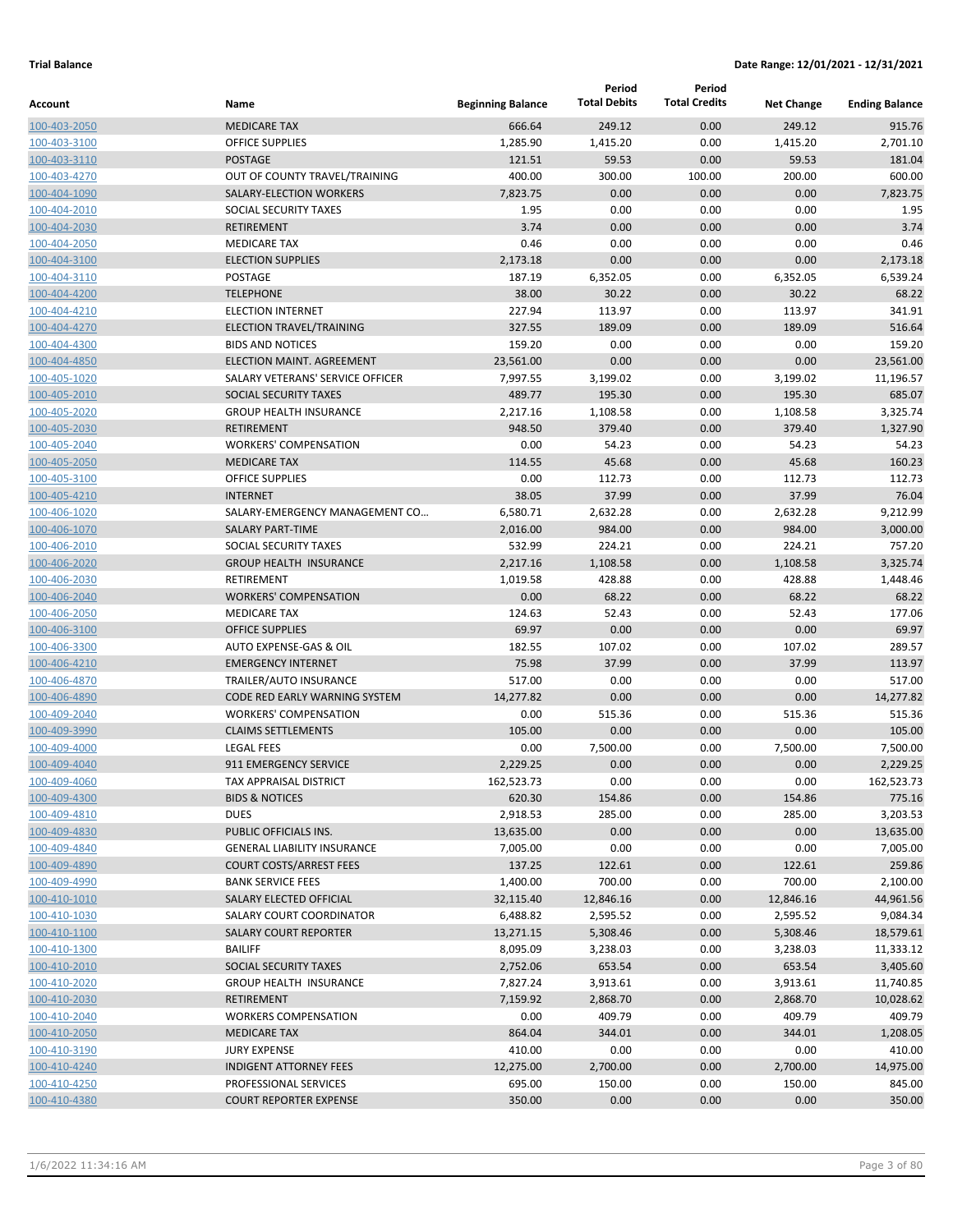|                              |                                                          |                          | Period              | Period               |                   |                       |
|------------------------------|----------------------------------------------------------|--------------------------|---------------------|----------------------|-------------------|-----------------------|
| Account                      | Name                                                     | <b>Beginning Balance</b> | <b>Total Debits</b> | <b>Total Credits</b> | <b>Net Change</b> | <b>Ending Balance</b> |
| 100-410-4530                 | <b>COMPUTER SOFTWARE</b>                                 | 512.50                   | 0.00                | 0.00                 | 0.00              | 512.50                |
| 100-410-4680                 | <b>JUVENILE BOARD SALARY</b>                             | 400.00                   | 200.00              | 0.00                 | 200.00            | 600.00                |
| 100-425-3110                 | <b>JURY POSTAGE</b>                                      | 603.67                   | 404.39              | 0.00                 | 404.39            | 1,008.06              |
| 100-425-3140                 | PETIT JURY EXPENSE                                       | 3,792.68                 | 1,680.00            | 0.00                 | 1,680.00          | 5,472.68              |
| 100-425-4220                 | REGIONAL INDIGENT DEFENSE PROGRAM                        | 14,461.00                | 0.00                | 0.00                 | 0.00              | 14,461.00             |
| 100-425-4350                 | PRINTING-DISTRICT COURT JUROR CARDS                      | 102.06                   | 0.00                | 0.00                 | 0.00              | 102.06                |
| 100-425-4660                 | <b>AUTOPSIES</b>                                         | 5,852.50                 | 8,597.25            | 0.00                 | 8,597.25          | 14,449.75             |
| 100-435-1030                 | <b>SALARY COURT COORDINATOR</b>                          | 7,521.64                 | 3,008.66            | 0.00                 | 3,008.66          | 10,530.30             |
| 100-435-1100                 | <b>SALARY COURT REPORTER</b>                             | 18,742.84                | 7,208.04            | 0.00                 | 7,208.04          | 25,950.88             |
| 100-435-1300                 | <b>BAILIFF</b>                                           | 8,279.05                 | 3,311.61            | 0.00                 | 3,311.61          | 11,590.66             |
| 100-435-2010                 | <b>SOCIAL SECURITY</b>                                   | 2,276.30                 | 881.13              | 0.00                 | 881.13            | 3,157.43              |
| 100-435-2020                 | <b>GROUP HEALTH INSURANCE</b>                            | 6,651.48                 | 3,325.74            | 0.00                 | 3,325.74          | 9,977.22              |
| 100-435-2030                 | <b>RETIREMENT</b>                                        | 4,168.01                 | 1,640.03            | 0.00                 | 1,640.03          | 5,808.04              |
| 100-435-2040                 | <b>WORKERS COMPENSATION</b>                              | 0.00                     | 234.24              | 0.00                 | 234.24            | 234.24                |
| 100-435-2050                 | <b>MEDICARE TAX</b>                                      | 532.36                   | 206.07              | 0.00                 | 206.07            | 738.43                |
| 100-435-3100                 | <b>OFFICE SUPPLIES</b>                                   | 330.57                   | 154.51              | 0.00                 | 154.51            | 485.08                |
| 100-435-3110                 | POSTAGE                                                  | 283.55                   | 245.06              | 0.00                 | 245.06            | 528.61                |
| 100-435-3120                 | <b>DISTRICT JURY SUPPLIES</b>                            | 62.01                    | 89.64               | 0.00                 | 89.64             | 151.65                |
| 100-435-4340                 | APPEAL COURT TRANSCRIPTS                                 | 429.00                   | 0.00                | 0.00                 | 0.00              | 429.00                |
| 100-435-4360                 | <b>ATTORNEY FEES- CPS CASES</b>                          | 852.00                   | 15,451.00           | 0.00                 | 15,451.00         | 16,303.00             |
| 100-435-4370                 | <b>ATTORNEY FEES</b>                                     | 6,188.60                 | 9,834.40            | 0.00                 | 9,834.40          | 16,023.00             |
| 100-435-4380                 | <b>COURT REPORTER EXPENSE</b>                            | 1,401.50                 | 566.30              | 0.00                 | 566.30            | 1,967.80              |
| 100-435-4390                 | <b>INVESTIGATOR EXPENSE</b>                              | 0.00                     | 1,338.75            | 0.00                 | 1,338.75          | 1,338.75              |
| 100-435-4391                 | PROFESSIONAL SERVICES                                    | 3,575.00                 | 1,298.25            | 0.00                 | 1,298.25          | 4,873.25<br>538.12    |
| 100-435-4530                 | <b>COMPUTER SOFTWARE</b><br><b>JUVENILE BOARD SALARY</b> | 538.12<br>600.00         | 0.00<br>300.00      | 0.00<br>0.00         | 0.00<br>300.00    | 900.00                |
| 100-435-4680                 | OFFICE EQUIPMENT                                         | 79.98                    | 0.00                | 0.00                 | 0.00              | 79.98                 |
| 100-435-5720<br>100-450-1010 | SALARY ELECTED OFFICIAL                                  | 11,638.60                | 4,655.44            | 0.00                 | 4,655.44          | 16,294.04             |
| 100-450-1030                 | SALARY CHIEF DEPUTY                                      | 8,138.31                 | 3,255.31            | 0.00                 | 3,255.31          | 11,393.62             |
| 100-450-1040                 | <b>SALARIES DEPUTIES</b>                                 | 34,215.79                | 13,686.34           | 0.00                 | 13,686.34         | 47,902.13             |
| 100-450-1070                 | <b>SALARY PART-TIME</b>                                  | 3,480.00                 | 1,392.00            | 0.00                 | 1,392.00          | 4,872.00              |
| 100-450-2010                 | SOCIAL SECURITY TAXES                                    | 3,384.26                 | 1,337.72            | 0.00                 | 1,337.72          | 4,721.98              |
| 100-450-2020                 | <b>GROUP HEALTH INSURANCE</b>                            | 17,355.00                | 8,677.50            | 0.00                 | 8,677.50          | 26,032.50             |
| 100-450-2030                 | <b>RETIREMENT</b>                                        | 6,816.25                 | 2,726.50            | 0.00                 | 2,726.50          | 9,542.75              |
| 100-450-2040                 | <b>WORKERS COMPENSATION</b>                              | 0.00                     | 389.73              | 0.00                 | 389.73            | 389.73                |
| 100-450-2050                 | <b>MEDICARE TAX</b>                                      | 791.49                   | 312.86              | 0.00                 | 312.86            | 1,104.35              |
| 100-450-3100                 | <b>OFFICE SUPPLIES</b>                                   | 334.95                   | 43.31               | 0.00                 | 43.31             | 378.26                |
| 100-450-3110                 | <b>POSTAGE</b>                                           | 281.97                   | 214.86              | 0.00                 | 214.86            | 496.83                |
| 100-450-4270                 | OUT OF COUNTY TRAVEL/TRAINING                            | 60.00                    | 0.00                | 0.00                 | 0.00              | 60.00                 |
| 100-450-4810                 | <b>DUES</b>                                              | 0.00                     | 175.00              | 0.00                 | 175.00            | 175.00                |
| 100-455-1010                 | SALARY ELECTED OFFICIAL                                  | 8,914.15                 | 3,565.66            | 0.00                 | 3,565.66          | 12,479.81             |
| 100-455-1030                 | <b>SALARY CHIEF DEPUTY</b>                               | 7,910.05                 | 3,164.02            | 0.00                 | 3,164.02          | 11,074.07             |
| 100-455-1040                 | SALARY DEPUTY                                            | 5,578.06                 | 2,231.22            | 0.00                 | 2,231.22          | 7,809.28              |
| 100-455-2010                 | SOCIAL SECURITY TAXES                                    | 1,401.63                 | 561.92              | 0.00                 | 561.92            | 1,963.55              |
| 100-455-2020                 | <b>GROUP HEALTH INSURANCE</b>                            | 4,439.40                 | 2,219.70            | 0.00                 | 2,219.70          | 6,659.10              |
| 100-455-2030                 | <b>RETIREMENT</b>                                        | 2,704.34                 | 1,086.48            | 0.00                 | 1,086.48          | 3,790.82              |
| 100-455-2040                 | <b>WORKERS' COMPENSATION</b>                             | 0.00                     | 155.04              | 0.00                 | 155.04            | 155.04                |
| 100-455-2050                 | <b>MEDICARE TAX</b>                                      | 327.81                   | 131.42              | 0.00                 | 131.42            | 459.23                |
| 100-455-2250                 | TRAVEL ALLOWANCE                                         | 400.00                   | 200.00              | 0.00                 | 200.00            | 600.00                |
| 100-455-3100                 | <b>OFFICE SUPPLIES</b>                                   | 196.39                   | 0.00                | 0.00                 | 0.00              | 196.39                |
| 100-455-3110                 | <b>POSTAGE</b>                                           | 44.42                    | 22.15               | 0.00                 | 22.15             | 66.57                 |
| 100-455-4270                 | OUT OF COUNTY TRAVEL/TRAINING                            | 0.00                     | 260.00              | 0.00                 | 260.00            | 260.00                |
| 100-455-5720                 | OFFICE EQUIPMENT                                         | 13.71                    | 0.00                | 0.00                 | 0.00              | 13.71                 |
| 100-456-1010                 | SALARY ELECTED OFFICIAL                                  | 8,914.15                 | 3,565.66            | 0.00                 | 3,565.66          | 12,479.81             |
| 100-456-1030                 | SALARY CHIEF DEPUTY                                      | 8,138.01                 | 3,255.20            | 0.00                 | 3,255.20          | 11,393.21             |
| 100-456-2010                 | SOCIAL SECURITY TAXES                                    | 1,082.05                 | 435.30              | 0.00                 | 435.30            | 1,517.35              |
| 100-456-2020                 | <b>GROUP HEALTH INSURANCE</b>                            | 4,430.52                 | 2,215.26            | 0.00                 | 2,215.26          | 6,645.78              |
| 100-456-2030                 | <b>RETIREMENT</b>                                        | 2,069.79                 | 832.66              | 0.00                 | 832.66            | 2,902.45              |
| 100-456-2040                 | <b>WORKERS' COMPENSATION</b>                             | 0.00                     | 118.76              | 0.00                 | 118.76            | 118.76                |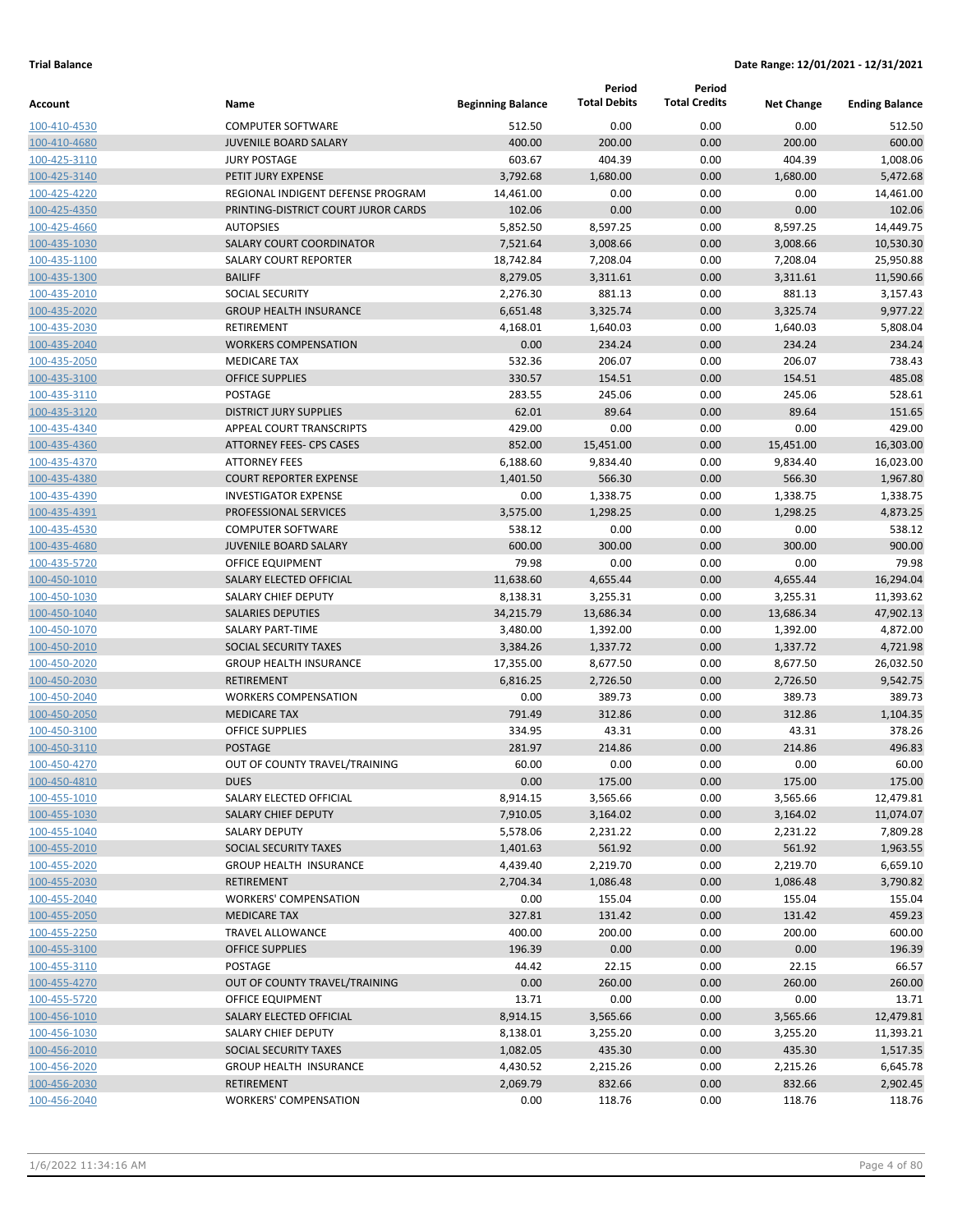|              |                                |                          | Period              | Period               |                   |                       |
|--------------|--------------------------------|--------------------------|---------------------|----------------------|-------------------|-----------------------|
| Account      | Name                           | <b>Beginning Balance</b> | <b>Total Debits</b> | <b>Total Credits</b> | <b>Net Change</b> | <b>Ending Balance</b> |
| 100-456-2050 | <b>MEDICARE TAX</b>            | 253.05                   | 101.80              | 0.00                 | 101.80            | 354.85                |
| 100-456-2250 | <b>TRAVEL ALLOWANCE</b>        | 400.00                   | 200.00              | 0.00                 | 200.00            | 600.00                |
| 100-456-3100 | <b>OFFICE SUPPLIES</b>         | 83.01                    | 223.15              | 0.00                 | 223.15            | 306.16                |
| 100-456-4210 | <b>INTERNET</b>                | 163.90                   | 81.95               | 0.00                 | 81.95             | 245.85                |
| 100-456-4270 | OUT OF COUNTY TRAVEL/TRAINING  | 0.00                     | 575.00              | 0.00                 | 575.00            | 575.00                |
| 100-456-4600 | OFFICE RENTAL                  | 700.00                   | 350.00              | 0.00                 | 350.00            | 1,050.00              |
| 100-456-4800 | <b>BOND</b>                    | 0.00                     | 100.00              | 0.00                 | 100.00            | 100.00                |
| 100-456-4810 | <b>DUES</b>                    | 0.00                     | 95.00               | 0.00                 | 95.00             | 95.00                 |
| 100-457-1010 | SALARY ELECTED OFFICIAL        | 8,914.15                 | 3,565.66            | 0.00                 | 3,565.66          | 12,479.81             |
| 100-457-1030 | SALARY CHIEF DEPUTY            | 5,649.15                 | 2,259.66            | 0.00                 | 2,259.66          | 7,908.81              |
| 100-457-2010 | SOCIAL SECURITY TAXES          | 927.75                   | 373.58              | 0.00                 | 373.58            | 1,301.33              |
| 100-457-2020 | <b>GROUP HEALTH INSURANCE</b>  | 4,434.32                 | 2,217.16            | 0.00                 | 2,217.16          | 6,651.48              |
| 100-457-2030 | <b>RETIREMENT</b>              | 1,774.64                 | 714.60              | 0.00                 | 714.60            | 2,489.24              |
| 100-457-2040 | <b>WORKERS' COMPENSATION</b>   | 0.00                     | 101.88              | 0.00                 | 101.88            | 101.88                |
| 100-457-2050 | <b>MEDICARE TAX</b>            | 216.95                   | 87.36               | 0.00                 | 87.36             | 304.31                |
| 100-457-2250 | <b>TRAVEL ALLOWANCE</b>        | 400.00                   | 200.00              | 0.00                 | 200.00            | 600.00                |
| 100-457-4210 | <b>INTERNET</b>                | 75.98                    | 37.99               | 0.00                 | 37.99             | 113.97                |
| 100-457-4810 | <b>DUES</b>                    | 0.00                     | 60.00               | 0.00                 | 60.00             | 60.00                 |
| 100-475-1011 | DA. SALARY SUPPLEMENT          | 2,133.35                 | 853.34              | 0.00                 | 853.34            | 2,986.69              |
| 100-475-1012 | DA SALARY REIMB. GC CH 46      | 4,990.35                 | 1,996.14            | 0.00                 | 1,996.14          | 6,986.49              |
| 100-475-1030 | SALARY ASSISTANT D.A.          | 61,653.04                | 24,661.22           | 0.00                 | 24,661.22         | 86,314.26             |
| 100-475-1031 | INVESTIGATOR                   | 12,375.72                | 4,950.29            | 0.00                 | 4,950.29          | 17,326.01             |
| 100-475-1032 | ASST. DA LONGEVITY PAY         | 400.00                   | 200.00              | 0.00                 | 200.00            | 600.00                |
| 100-475-1050 | SALARIES SECRETARIES           | 35,806.04                | 14,452.58           | 0.00                 | 14,452.58         | 50,258.62             |
| 100-475-1051 | <b>DISCOVERY CLERK</b>         | 7,473.67                 | 2,989.46            | 0.00                 | 2,989.46          | 10,463.13             |
| 100-475-2010 | SOCIAL SECURITY TAXES          | 7,575.99                 | 3,024.65            | 0.00                 | 3,024.65          | 10,600.64             |
| 100-475-2020 | <b>GROUP HEALTH INSURANCE</b>  | 24,388.76                | 12,194.38           | 0.00                 | 12,194.38         | 36,583.14             |
| 100-475-2030 | RETIREMENT                     | 14,865.55                | 5,972.45            | 0.00                 | 5,972.45          | 20,838.00             |
| 100-475-2040 | <b>WORKERS' COMPENSATION</b>   | 0.00                     | 1,127.09            | 0.00                 | 1,127.09          | 1,127.09              |
| 100-475-2050 | <b>MEDICARE TAX</b>            | 1,771.76                 | 707.38              | 0.00                 | 707.38            | 2,479.14              |
| 100-475-2250 | <b>TRAVEL ALLOWANCE</b>        | 510.00                   | 255.00              | 0.00                 | 255.00            | 765.00                |
| 100-475-3100 | <b>OFFICE SUPPLIES</b>         | 1,531.12                 | 1,301.16            | 0.00                 | 1,301.16          | 2,832.28              |
| 100-475-3110 | <b>POSTAGE</b>                 | 188.20                   | 170.06              | 14.66                | 155.40            | 343.60                |
| 100-475-3130 | <b>GRAND JURY EXPENSE</b>      | 670.47                   | 797.00              | 0.00                 | 797.00            | 1,467.47              |
| 100-475-3150 | <b>COPIER EXPENSE</b>          | 208.40                   | 106.54              | 0.00                 | 106.54            | 314.94                |
| 100-475-4270 | OUT OF COUNTY TRAVEL/TRAINING  | 736.96                   | 624.25              | 0.00                 | 624.25            | 1,361.21              |
| 100-475-4350 | <b>PRINTING</b>                | 105.15                   | 0.00                | 0.00                 | 0.00              | 105.15                |
| 100-475-4380 | CT.REPORTER-TRANSCRIPTS        | 137.50                   | 132.00              | 0.00                 | 132.00            | 269.50                |
| 100-475-4810 | <b>DUES</b>                    | 125.00                   | 225.00              | 0.00                 | 225.00            | 350.00                |
| 100-475-5900 | <b>BOOKS</b>                   | 767.00                   | 185.00              | 0.00                 | 185.00            | 952.00                |
| 100-475-5910 | <b>ONLINE RESEARCH</b>         | 756.37                   | 774.99              | 0.00                 | 774.99            | 1,531.36              |
| 100-495-1020 | SALARY APPOINTED OFFICIAL      | 14,613.80                | 5,845.52            | 0.00                 | 5,845.52          | 20,459.32             |
| 100-495-1030 | <b>SALARIES ASSISTANTS</b>     | 30,320.39                | 12,128.15           | 0.00                 | 12,128.15         | 42,448.54             |
| 100-495-2010 | SOCIAL SECURITY TAXES          | 2,336.48                 | 923.00              | 0.00                 | 923.00            | 3,259.48              |
| 100-495-2020 | <b>GROUP HEALTH INSURANCE</b>  | 8,868.64                 | 4,434.32            | 0.00                 | 4,434.32          | 13,302.96             |
| 100-495-2030 | RETIREMENT                     | 5,329.25                 | 2,131.70            | 0.00                 | 2,131.70          | 7,460.95              |
| 100-495-2040 | <b>WORKERS COMPENSATION</b>    | 0.00                     | 304.70              | 0.00                 | 304.70            | 304.70                |
| 100-495-2050 | <b>MEDICARE TAX</b>            | 546.51                   | 215.90              | 0.00                 | 215.90            | 762.41                |
| 100-495-3100 | <b>OFFICE SUPPLIES</b>         | 2.70                     | 0.00                | 0.00                 | 0.00              | 2.70                  |
| 100-495-4270 | OUT OF COUNTY TRAVEL/TRAINING  | 1,123.60                 | 0.00                | 0.00                 | 0.00              | 1,123.60              |
| 100-496-1020 | SALARY PURCHASING AGENT        | 10,548.55                | 4,219.42            | 0.00                 | 4,219.42          | 14,767.97             |
| 100-496-1071 | PART-TIME FACILITIES COORD.    | 970.00                   | 1,960.00            | 0.00                 | 1,960.00          | 2,930.00              |
| 100-496-2010 | SOCIAL SECURITY TAXES          | 704.09                   | 379.10              | 0.00                 | 379.10            | 1,083.19              |
| 100-496-2020 | <b>GROUP HEALTH INSURANCE</b>  | 2,217.16                 | 1,108.58            | 0.00                 | 1,108.58          | 3,325.74              |
| 100-496-2030 | RETIREMENT                     | 1,366.09                 | 732.87              | 0.00                 | 732.87            | 2,098.96              |
| 100-496-2040 | <b>WORKERS' COMPENSATION</b>   | 0.00                     | 71.53               | 0.00                 | 71.53             | 71.53                 |
| 100-496-2050 | <b>MEDICARE TAX</b>            | 164.67                   | 88.67               | 0.00                 | 88.67             | 253.34                |
| 100-496-2251 | <b>FACILITIES COORD TRAVEL</b> | 0.00                     | 90.94               | 0.00                 | 90.94             | 90.94                 |
| 100-496-4810 | <b>DUES</b>                    | 0.00                     | 75.00               | 0.00                 | 75.00             | 75.00                 |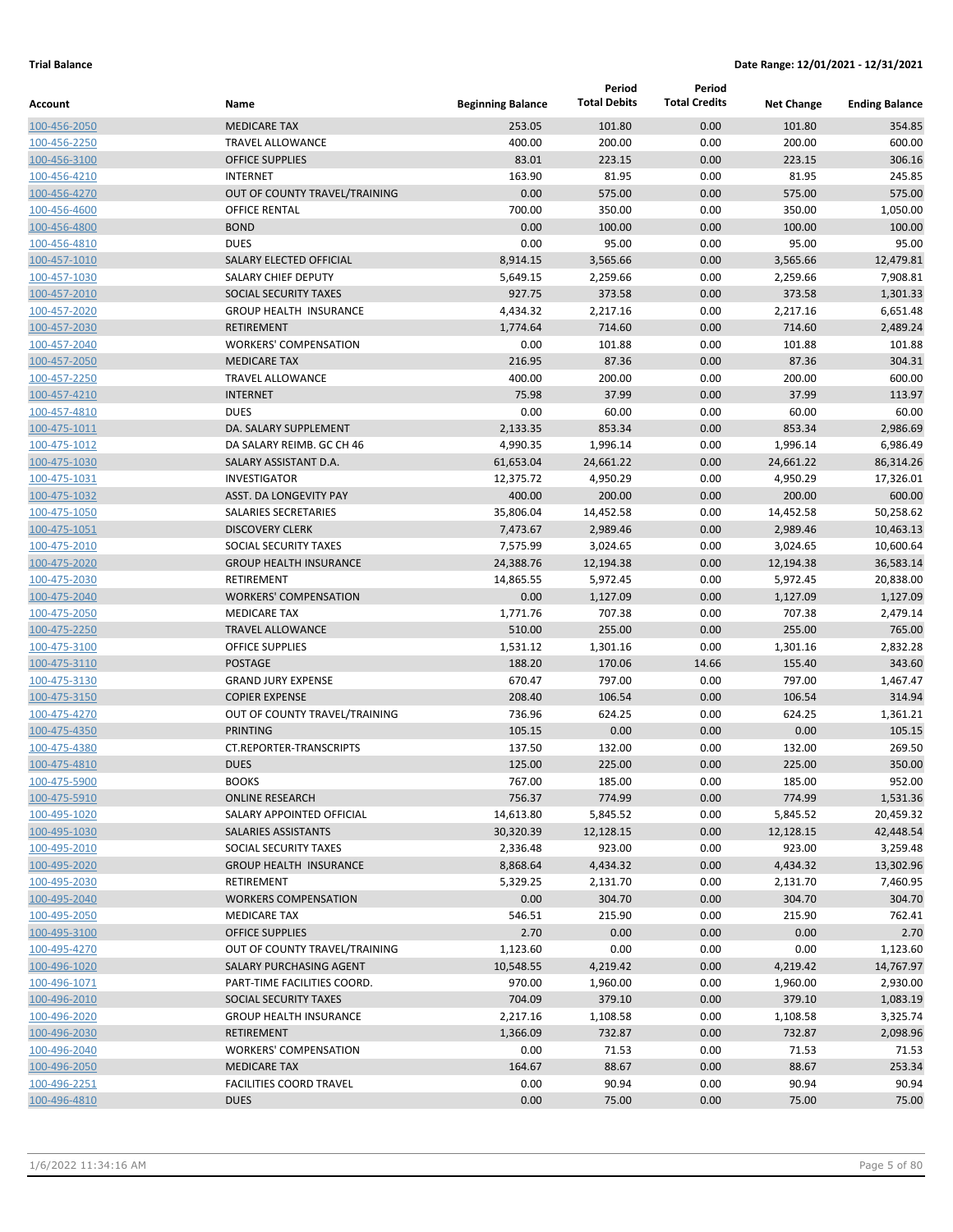|                              |                                          |                          | Period              | Period               |                   |                       |
|------------------------------|------------------------------------------|--------------------------|---------------------|----------------------|-------------------|-----------------------|
| Account                      | Name                                     | <b>Beginning Balance</b> | <b>Total Debits</b> | <b>Total Credits</b> | <b>Net Change</b> | <b>Ending Balance</b> |
| 100-497-1010                 | SALARY ELECTED OFFICIAL                  | 11,638.60                | 4,655.44            | 0.00                 | 4,655.44          | 16,294.04             |
| 100-497-2010                 | SOCIAL SECURITY TAXES                    | 596.20                   | 225.68              | 0.00                 | 225.68            | 821.88                |
| 100-497-2020                 | <b>GROUP HEALTH INSURANCE</b>            | 2,215.40                 | 1,107.70            | 0.00                 | 1,107.70          | 3,323.10              |
| 100-497-2030                 | RETIREMENT                               | 1,380.35                 | 552.14              | 0.00                 | 552.14            | 1,932.49              |
| 100-497-2040                 | <b>WORKERS' COMPENSATION</b>             | 0.00                     | 78.90               | 0.00                 | 78.90             | 78.90                 |
| 100-497-2050                 | <b>MEDICARE TAX</b>                      | 139.43                   | 52.78               | 0.00                 | 52.78             | 192.21                |
| 100-499-1010                 | SALARY ELECTED OFFICIAL                  | 11,638.60                | 4,655.44            | 0.00                 | 4,655.44          | 16,294.04             |
| 100-499-1030                 | <b>SALARIES CHIEF DEPUTY</b>             | 8,373.18                 | 3,349.27            | 0.00                 | 3,349.27          | 11,722.45             |
| 100-499-1040                 | <b>SALARIES DEPUTIES</b>                 | 20,288.29                | 8,115.30            | 0.00                 | 8,115.30          | 28,403.59             |
| 100-499-2010                 | SOCIAL SECURITY TAXES                    | 2,425.76                 | 965.17              | 0.00                 | 965.17            | 3,390.93              |
| 100-499-2020                 | <b>GROUP HEALTH INSURANCE</b>            | 11,085.80                | 5,542.90            | 0.00                 | 5,542.90          | 16,628.70             |
| 100-499-2030                 | <b>RETIREMENT</b>                        | 4,779.56                 | 1,911.83            | 0.00                 | 1,911.83          | 6,691.39              |
| 100-499-2040                 | <b>WORKERS COMPENSATION</b>              | 0.00                     | 273.28              | 0.00                 | 273.28            | 273.28                |
| 100-499-2050                 | <b>MEDICARE TAX</b>                      | 567.30                   | 225.72              | 0.00                 | 225.72            | 793.02                |
| 100-499-3100                 | <b>OFFICE SUPPLIES</b>                   | 247.18                   | 41.18               | 0.00                 | 41.18             | 288.36                |
| 100-499-3110                 | <b>POSTAGE</b>                           | 187.04                   | 188.41              | 0.00                 | 188.41            | 375.45                |
| 100-499-3150                 | <b>COPIER EXPENSE</b>                    | 190.76                   | 93.84               | 0.00                 | 93.84             | 284.60                |
| 100-499-4270                 | OUT OF COUNTY TRAVEL/TRAINING            | 947.12                   | 721.86              | 0.00                 | 721.86            | 1,668.98              |
| 100-503-1020                 | SALARY-TECHNICIAN                        | 8,481.03                 | 3,392.41            | 0.00                 | 3,392.41          | 11,873.44             |
| 100-503-1070                 | SALARY PART-TIME TECHNICIAN              | 1,800.00                 | 1,771.88            | 0.00                 | 1,771.88          | 3,571.88              |
| 100-503-2010                 | <b>SOCIAL SECURITY</b>                   | 473.53                   | 184.18              | 0.00                 | 184.18            | 657.71                |
| 100-503-2020                 | <b>GROUP HEALTH INSURANCE</b>            | 2,217.16                 | 1,108.58            | 0.00                 | 1,108.58          | 3,325.74              |
| 100-503-2030                 | <b>RETIREMENT</b>                        | 1,015.33                 | 407.08              | 0.00                 | 407.08            | 1,422.41              |
| 100-503-2040                 | <b>WORKERS COMPENSATION</b>              | 0.00                     | 61.77               | 0.00                 | 61.77             | 61.77                 |
| 100-503-2050                 | <b>MEDICARE TAX</b>                      | 110.76                   | 43.08               | 0.00                 | 43.08             | 153.84                |
| 100-503-2250                 | <b>TRAVEL ALLOWANCE</b>                  | 80.00                    | 40.00               | 0.00                 | 40.00             | 120.00                |
| 100-503-4210                 | <b>EMERGENCY INTERNET</b>                | 83.33                    | 37.99               | 0.00                 | 37.99             | 121.32                |
| 100-503-5720                 | <b>OFFICE EQUIPMENT</b>                  | 26.98                    | 0.00                | 0.00                 | 0.00              | 26.98                 |
| 100-503-5760                 | COUNTY COMPUTER REPLACEMENT              | 0.00                     | 288.44              | 0.00                 | 288.44            | 288.44                |
| 100-510-1070                 | <b>SALARY PART-TIME</b>                  | 2,641.68                 | 0.00                | 0.00                 | 0.00              | 2,641.68              |
| 100-510-1150                 | <b>SALARY JANITOR</b>                    | 4,597.48                 | 0.00                | 0.00                 | 0.00              | 4,597.48              |
| 100-510-2010                 | SOCIAL SECURITY TAXES                    | 448.82                   | 0.00                | 0.00                 | 0.00              | 448.82                |
| 100-510-2030                 | <b>RETIREMENT</b>                        | 858.58                   | 0.00                | 0.00                 | 0.00              | 858.58                |
| 100-510-2040                 | <b>WORKERS' COMPENSATION</b>             | 0.00                     | 942.51              | 0.00                 | 942.51            | 942.51                |
| 100-510-2050                 | <b>MEDICARE TAX</b>                      | 104.97                   | 0.00                | 0.00                 | 0.00              | 104.97                |
| 100-510-3100                 | <b>OFFICE SUPPLIES</b>                   | 257.38                   | 195.29              | 0.00                 | 195.29            | 452.67                |
| 100-510-3110                 | POSTAGE                                  | $-443.88$                | 165.26              | 1,221.69             | $-1,056.43$       | $-1,500.31$           |
| 100-510-3150                 | <b>COPIER RENTAL</b>                     | 1,088.52                 | 566.65              | 0.00                 | 566.65            | 1,655.17              |
| 100-510-3160                 | <b>EMPLOYEE AWARDS BANQUET</b>           | 0.00                     | 3,072.17            | 0.00                 | 3,072.17          | 3,072.17              |
| 100-510-4005                 | <b>CUSTODIAL SERVICES</b>                | 1,170.00                 | 4,300.00            | 0.00                 | 4,300.00          | 5,470.00              |
| 100-510-4200                 | <b>TELEPHONE</b>                         | 7,153.50                 | 3,576.75            | 0.00                 | 3,576.75          | 10,730.25             |
| 100-510-4210                 | <b>INTERNET</b><br>UTILITIES ELECTRICITY | 0.00<br>764.71           | 1,237.54            | 0.00                 | 1,237.54          | 1,237.54<br>2,919.56  |
| 100-510-4400<br>100-510-4420 | UTILITIES WATER                          | 12.14                    | 2,154.85<br>12.51   | 0.00<br>0.00         | 2,154.85<br>12.51 | 24.65                 |
| 100-510-4530                 | <b>COMPUTER SOFTWARE</b>                 | 71,859.82                | 0.00                | 0.00                 | 0.00              | 71,859.82             |
| 100-511-3320                 | <b>JANITOR SUPPLIES</b>                  | 141.82                   | 413.81              | 0.00                 | 413.81            | 555.63                |
| 100-511-4400                 | UTILITIES ELECTRICITY                    | 650.29                   | 298.76              | 0.00                 | 298.76            | 949.05                |
| 100-511-4410                 | UTILITIES GAS                            | 63.45                    | 74.25               | 0.00                 | 74.25             | 137.70                |
| 100-511-4420                 | UTILITIES WATER                          | 113.54                   | 75.59               | 0.00                 | 75.59             | 189.13                |
| 100-511-4430                 | TRASH PICK-UP SERVICE                    | 43.78                    | 43.78               | 0.00                 | 43.78             | 87.56                 |
| 100-511-4500                 | R & M BUILDING                           | 193.75                   | 129.30              | 0.00                 | 129.30            | 323.05                |
| 100-511-4501                 | PEST CONTROL                             | 0.00                     | 67.00               | 0.00                 | 67.00             | 67.00                 |
| 100-512-4400                 | UTILITIES ELECTRICITY                    | 165.17                   | 81.15               | 0.00                 | 81.15             | 246.32                |
| 100-513-3110                 | POSTAGE                                  | $-425.57$                | 77.75               | 594.82               | $-517.07$         | $-942.64$             |
| 100-513-3150                 | <b>COPIER RENTAL</b>                     | 210.69                   | 119.51              | 0.00                 | 119.51            | 330.20                |
| 100-513-3320                 | <b>JANITOR SUPPLIES</b>                  | 244.50                   | 519.84              | 0.00                 | 519.84            | 764.34                |
| 100-513-4210                 | INTERNET                                 | 462.86                   | 231.43              | 0.00                 | 231.43            | 694.29                |
| 100-513-4400                 | UTILITIES ELECTRICITY                    | 964.36                   | 418.43              | 0.00                 | 418.43            | 1,382.79              |
| 100-513-4410                 | UTILITIES GAS                            | 183.71                   | 151.30              | 0.00                 | 151.30            | 335.01                |
|                              |                                          |                          |                     |                      |                   |                       |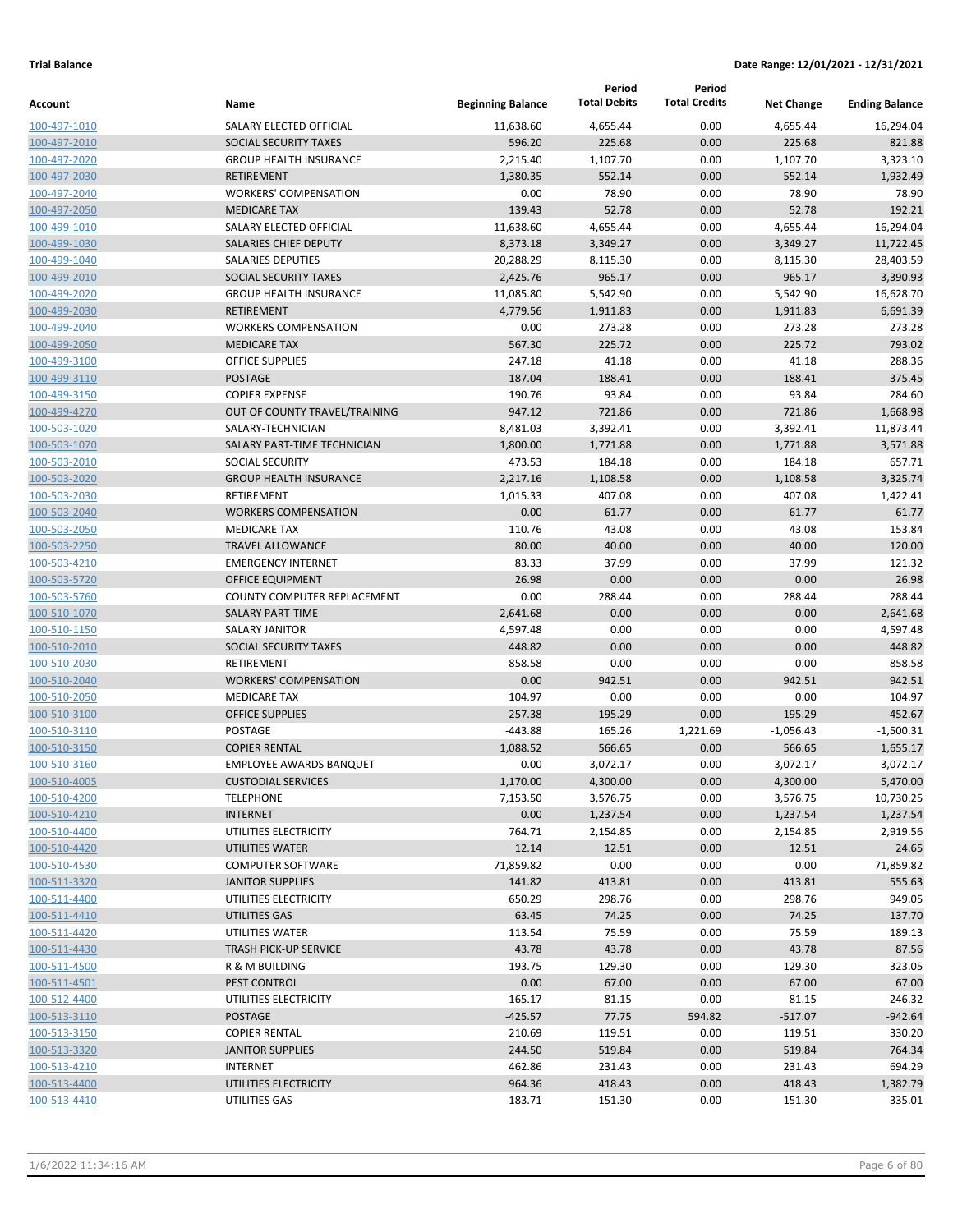|                              |                                                     |                          | Period              | Period               |                   |                       |
|------------------------------|-----------------------------------------------------|--------------------------|---------------------|----------------------|-------------------|-----------------------|
| <b>Account</b>               | Name                                                | <b>Beginning Balance</b> | <b>Total Debits</b> | <b>Total Credits</b> | <b>Net Change</b> | <b>Ending Balance</b> |
| 100-513-4420                 | <b>UTILITIES WATER</b>                              | 150.80                   | 184.88              | 0.00                 | 184.88            | 335.68                |
| 100-513-4430                 | <b>TRASH PICKUP SERVICE</b>                         | 87.56                    | 87.56               | 0.00                 | 87.56             | 175.12                |
| 100-513-4500                 | <b>R&amp;M BUILDING</b>                             | 138.98                   | 17,191.14           | 0.00                 | 17,191.14         | 17,330.12             |
| 100-513-4501                 | PEST CONTROL                                        | 0.00                     | 95.00               | 0.00                 | 95.00             | 95.00                 |
| 100-514-4210                 | <b>INTERNET</b>                                     | 165.38                   | 82.69               | 0.00                 | 82.69             | 248.07                |
| 100-515-4210                 | <b>INTERNET</b>                                     | 93.90                    | 46.95               | 0.00                 | 46.95             | 140.85                |
| 100-515-4400                 | UTILITIES ELECTRICITY                               | 602.63                   | 194.52              | 0.00                 | 194.52            | 797.15                |
| 100-515-4410<br>100-515-4420 | UTILITIES GAS<br>UTILITIES WATER                    | 192.85<br>41.50          | 141.21              | 0.00                 | 141.21            | 334.06                |
| 100-515-4500                 | <b>R&amp;M BUILDING</b>                             | 125.00                   | 113.00<br>0.00      | 0.00<br>0.00         | 113.00<br>0.00    | 154.50<br>125.00      |
| 100-515-4502                 | <b>LAWN MAINTENANCE</b>                             | 60.00                    | 0.00                | 0.00                 | 0.00              | 60.00                 |
| 100-516-3320                 | <b>JANITOR SUPPLIES</b>                             | 0.00                     | 186.14              | 0.00                 | 186.14            | 186.14                |
| 100-516-4400                 | UTILITIES ELECTRICITY                               | 643.74                   | 519.84              | 0.00                 | 519.84            | 1,163.58              |
| 100-516-4420                 | UTILITIES WATER                                     | 62.56                    | 63.07               | 0.00                 | 63.07             | 125.63                |
| 100-516-4500                 | <b>R&amp;M BUILDING</b>                             | 0.00                     | 319.74              | 0.00                 | 319.74            | 319.74                |
| 100-516-4501                 | PEST CONTROL                                        | 57.00                    | 0.00                | 0.00                 | 0.00              | 57.00                 |
| 100-518-3110                 | <b>POSTAGE</b>                                      | 0.00                     | 182.00              | 0.00                 | 182.00            | 182.00                |
| 100-518-3320                 | <b>JANITOR SUPPLIES</b>                             | 1,371.74                 | 63.25               | 0.00                 | 63.25             | 1,434.99              |
| 100-518-4210                 | <b>INTERNET</b>                                     | 2,092.36                 | 1,046.18            | 0.00                 | 1,046.18          | 3,138.54              |
| 100-518-4400                 | UTILITIES ELECTRICITY                               | 3,177.45                 | 1,846.94            | 0.00                 | 1,846.94          | 5,024.39              |
| 100-518-4410                 | UTILITIES GAS                                       | 285.85                   | 106.33              | 0.00                 | 106.33            | 392.18                |
| 100-518-4420                 | UTILITIES WATER                                     | 559.76                   | 434.26              | 0.00                 | 434.26            | 994.02                |
| 100-518-4430                 | <b>TRASH PICKUP SERVICE</b>                         | 184.26                   | 184.26              | 0.00                 | 184.26            | 368.52                |
| 100-518-4500                 | R & M BUILDING                                      | 286.00                   | 7.83                | 0.00                 | 7.83              | 293.83                |
| 100-518-4501                 | PEST CONTROL                                        | 520.00                   | 90.00               | 0.00                 | 90.00             | 610.00                |
| 100-518-4600                 | <b>MOVING EXPENSES</b>                              | 33.84                    | 0.00                | 0.00                 | 0.00              | 33.84                 |
| 100-518-4700                 | OFFICE SPACE LEASE                                  | 19,600.00                | 9,800.00            | 0.00                 | 9,800.00          | 29,400.00             |
| 100-518-4830                 | <b>ALARM MONITORING</b>                             | 885.60                   | 0.00                | 0.00                 | 0.00              | 885.60                |
| 100-520-4890                 | <b>LOCAL FUNDING</b>                                | 0.00                     | 5,000.00            | 0.00                 | 5,000.00          | 5,000.00              |
| 100-540-4170                 | <b>EMS SERVICE</b>                                  | 127,033.34               | 63,516.67           | 0.00                 | 63,516.67         | 190,550.01            |
| 100-540-4400                 | UTILITIES ELECTRICITY                               | 810.09                   | 344.03              | 0.00                 | 344.03            | 1,154.12              |
| 100-543-4160                 | FIRE PROTECTION SERVICE                             | 32,829.94                | 0.00                | 0.00                 | 0.00              | 32,829.94             |
| 100-551-1010                 | SALARY ELECTED OFFICIAL                             | 6,670.15                 | 2,668.06            | 0.00                 | 2,668.06          | 9,338.21              |
| 100-551-2010                 | SOCIAL SECURITY TAXES                               | 423.84                   | 170.46              | 0.00                 | 170.46            | 594.30                |
| 100-551-2020                 | <b>GROUP HEALTH INSURANCE</b>                       | 1,041.40                 | 520.71              | 0.00                 | 520.71            | 1,562.11              |
| 100-551-2030                 | RETIREMENT                                          | 838.53                   | 340.16              | 0.00                 | 340.16            | 1,178.69              |
| 100-551-2040                 | <b>WORKERS' COMPENSATION</b><br><b>MEDICARE TAX</b> | 0.00                     | 408.38              | 0.00                 | 408.38            | 408.38                |
| 100-551-2050<br>100-551-2250 | <b>TRAVEL ALLOWANCE</b>                             | 99.13<br>400.00          | 39.87<br>200.00     | 0.00<br>0.00         | 39.87<br>200.00   | 139.00<br>600.00      |
| 100-551-3110                 | <b>POSTAGE</b>                                      | 2.19                     | 2.16                | 0.00                 | 2.16              | 4.35                  |
| 100-551-3300                 | AUTO EXPENSE-GAS AND OIL                            | 45.75                    | 0.00                | 0.00                 | 0.00              | 45.75                 |
| 100-551-4880                 | LAW ENFORCEMENT INSURANCE                           | 468.83                   | 0.00                | 0.00                 | 0.00              | 468.83                |
| 100-551-5910                 | <b>ONLINE RESEARCH</b>                              | 50.00                    | 50.00               | 0.00                 | 50.00             | 100.00                |
| 100-552-1010                 | SALARY ELECTED OFFICIAL                             | 3,291.85                 | 1,316.74            | 0.00                 | 1,316.74          | 4,608.59              |
| 100-552-2010                 | SOCIAL SECURITY TAXES                               | 204.10                   | 81.64               | 0.00                 | 81.64             | 285.74                |
| 100-552-2020                 | <b>GROUP HEALTH INSURANCE</b>                       | 2,217.16                 | 1,108.58            | 0.00                 | 1,108.58          | 3,325.74              |
| 100-552-2030                 | RETIREMENT                                          | 390.40                   | 156.16              | 0.00                 | 156.16            | 546.56                |
| 100-552-2040                 | <b>WORKERS' COMPENSATION</b>                        | 0.00                     | 188.50              | 0.00                 | 188.50            | 188.50                |
| 100-552-2050                 | <b>MEDICARE TAX</b>                                 | 47.75                    | 19.10               | 0.00                 | 19.10             | 66.85                 |
| 100-552-4870                 | AUTOMOBILE INSURANCE                                | 477.00                   | 0.00                | 0.00                 | 0.00              | 477.00                |
| 100-552-4880                 | LAW ENFOREMENT INSURANCE                            | 468.83                   | 0.00                | 0.00                 | 0.00              | 468.83                |
| 100-553-1010                 | SALARY ELECTED OFFICIAL                             | 2,937.60                 | 1,175.04            | 0.00                 | 1,175.04          | 4,112.64              |
| 100-553-2010                 | SOCIAL SECURITY TAXES                               | 206.95                   | 85.26               | 0.00                 | 85.26             | 292.21                |
| 100-553-2020                 | <b>GROUP HEALTH INSURANCE</b>                       | 2,217.16                 | 1,108.58            | 0.00                 | 1,108.58          | 3,325.74              |
| 100-553-2030                 | RETIREMENT                                          | 395.84                   | 163.08              | 0.00                 | 163.08            | 558.92                |
| 100-553-2040                 | <b>WORKERS' COMPENSATION</b>                        | 0.00                     | 194.64              | 0.00                 | 194.64            | 194.64                |
| 100-553-2050                 | <b>MEDICARE TAX</b>                                 | 48.40                    | 19.94               | 0.00                 | 19.94             | 68.34                 |
| 100-553-2250                 | <b>TRAVEL ALLOWANCE</b>                             | 400.00                   | 200.00              | 0.00                 | 200.00            | 600.00                |
| 100-553-4210                 | <b>INTERNET</b>                                     | 75.98                    | 37.99               | 0.00                 | 37.99             | 113.97                |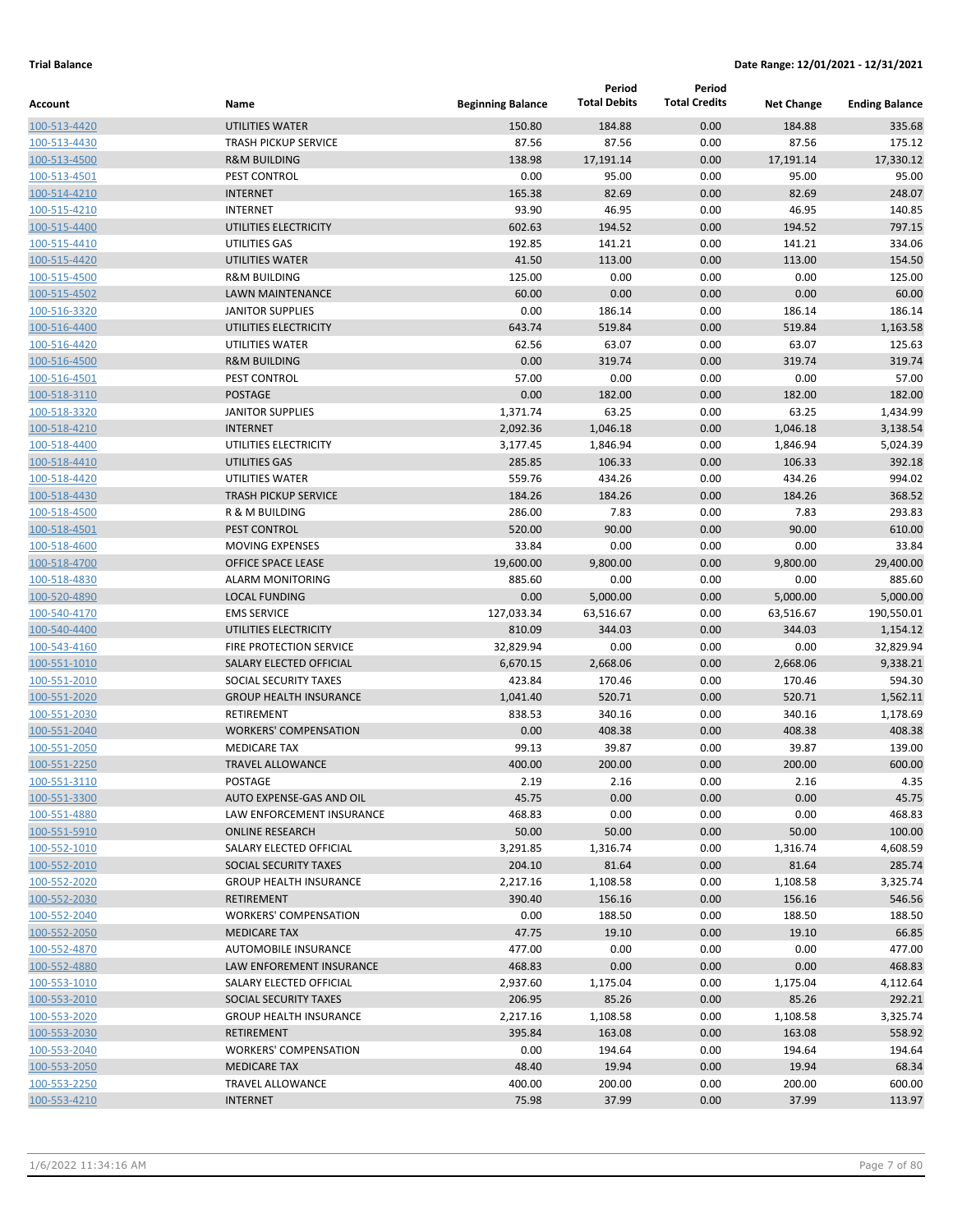|              |                                        |                          | Period              | Period               |                   |                       |
|--------------|----------------------------------------|--------------------------|---------------------|----------------------|-------------------|-----------------------|
| Account      | Name                                   | <b>Beginning Balance</b> | <b>Total Debits</b> | <b>Total Credits</b> | <b>Net Change</b> | <b>Ending Balance</b> |
| 100-553-4530 | <b>COMPUTER SOFTWARE</b>               | 0.00                     | 73.50               | 0.00                 | 73.50             | 73.50                 |
| 100-553-4810 | <b>DUES</b>                            | 0.00                     | 60.00               | 0.00                 | 60.00             | 60.00                 |
| 100-553-4880 | LAW ENFORCEMENT INSURANCE              | 468.83                   | 0.00                | 0.00                 | 0.00              | 468.83                |
| 100-559-4950 | VINE AUTOMATED VICTIM NOTIF. SERV.     | 0.00                     | 4,648.07            | 0.00                 | 4,648.07          | 4,648.07              |
| 100-560-1010 | SALARY ELECTED OFFICIAL                | 11,986.40                | 4,794.56            | 0.00                 | 4,794.56          | 16,780.96             |
| 100-560-1030 | <b>SALARY CHIEF DEPUTY</b>             | 10,802.90                | 4,321.16            | 0.00                 | 4,321.16          | 15,124.06             |
| 100-560-1040 | <b>SALARIES DEPUTIES</b>               | 141,247.22               | 55,263.71           | 0.00                 | 55,263.71         | 196,510.93            |
| 100-560-1050 | SALARY ADMINISTRATIVE SECRETARY        | 6,932.67                 | 2,773.09            | 0.00                 | 2,773.09          | 9,705.76              |
| 100-560-1051 | <b>SALARY EVIDENCE CLERK</b>           | 4,753.85                 | 1,901.54            | 0.00                 | 1,901.54          | 6,655.39              |
| 100-560-1080 | <b>COMPENSATION/HOLIDAY PAY</b>        | 5,872.81                 | 1,359.66            | 0.00                 | 1,359.66          | 7,232.47              |
| 100-560-1110 | <b>SALARY LIEUTENANT</b>               | 9,721.12                 | 3,888.45            | 0.00                 | 3,888.45          | 13,609.57             |
| 100-560-1130 | SALARY TRANSPORT OFFICER               | 6,740.45                 | 2,813.02            | 0.00                 | 2,813.02          | 9,553.47              |
| 100-560-1140 | SALARY PROF. STANDARDS OFFICER         | 7,884.59                 | 3,153.84            | 0.00                 | 3,153.84          | 11,038.43             |
| 100-560-1200 | <b>SALARY DISPATCHER</b>               | 52,120.16                | 21,109.32           | 0.00                 | 21,109.32         | 73,229.48             |
| 100-560-1503 | <b>CERTIFICATION PAY</b>               | 9,320.00                 | 4,620.00            | 0.00                 | 4,620.00          | 13,940.00             |
| 100-560-2010 | <b>SOCIAL SECURITY TAXES</b>           | 16,169.88                | 6,357.88            | 0.00                 | 6,357.88          | 22,527.76             |
| 100-560-2020 | <b>GROUP HEALTH INSURANCE</b>          | 71,225.88                | 34,431.19           | 0.00                 | 34,431.19         | 105,657.07            |
| 100-560-2030 | <b>RETIREMENT</b>                      | 31,711.51                | 12,571.35           | 0.00                 | 12,571.35         | 44,282.86             |
| 100-560-2040 | <b>WORKERS' COMPENSATION</b>           | 0.00                     | 11,389.77           | 0.00                 | 11,389.77         | 11,389.77             |
| 100-560-2050 | <b>MEDICARE TAX</b>                    | 3,781.67                 | 1,486.93            | 0.00                 | 1,486.93          | 5,268.60              |
| 100-560-3100 | <b>OFFICE SUPPLIES</b>                 | 1,367.55                 | 876.96              | 0.00                 | 876.96            | 2,244.51              |
| 100-560-3110 | <b>POSTAGE</b>                         | 283.77                   | 195.03              | 0.00                 | 195.03            | 478.80                |
| 100-560-3200 | <b>WEAPONS SUPPLIES</b>                | 27.06                    | 799.76              | 0.00                 | 799.76            | 826.82                |
| 100-560-3210 | <b>PATROL SUPPLIES</b>                 | 438.19                   | 157.50              | 0.00                 | 157.50            | 595.69                |
| 100-560-3300 | AUTO EXPENSE GAS & OIL                 | 6,522.42                 | 8,041.59            | 107.02               | 7,934.57          | 14,456.99             |
| 100-560-3320 | SHERIFF JANITOR SUPPLIES               | 689.20                   | 0.00                | 0.00                 | 0.00              | 689.20                |
| 100-560-3950 | UNIFORMS/OTHER                         | 1,451.97                 | 598.86              | 0.00                 | 598.86            | 2,050.83              |
| 100-560-4210 | <b>INTERNET SERVICE</b>                | 1,803.72                 | 901.95              | 0.00                 | 901.95            | 2,705.67              |
| 100-560-4280 | PRISONER TRANSPORT                     | 780.34                   | 335.10              | 0.00                 | 335.10            | 1,115.44              |
| 100-560-4300 | <b>BIDS AND NOTICES</b>                | 104.60                   | 0.00                | 0.00                 | 0.00              | 104.60                |
| 100-560-4320 | <b>IMPOUNDMENT OF ESTRAY LIVESTOCK</b> | 1,437.50                 | 0.00                | 0.00                 | 0.00              | 1,437.50              |
| 100-560-4350 | <b>PRINTING</b>                        | 162.25                   | 0.00                | 0.00                 | 0.00              | 162.25                |
| 100-560-4420 | UTILITIES WATER                        | 372.06                   | 358.34              | 0.00                 | 358.34            | 730.40                |
| 100-560-4430 | <b>SHERIFF TRASH PICKUP</b>            | 120.84                   | 120.84              | 0.00                 | 120.84            | 241.68                |
| 100-560-4501 | PEST CONTROL                           | 0.00                     | 80.00               | 0.00                 | 80.00             | 80.00                 |
| 100-560-4540 | <b>R &amp; M AUTOMOBILES</b>           | 7,365.34                 | 6,536.38            | 0.00                 | 6,536.38          | 13,901.72             |
| 100-560-4800 | <b>BOND</b>                            | 290.00                   | 0.00                | 0.00                 | 0.00              | 290.00                |
| 100-560-4870 | <b>AUTOMOBILE INSURANCE</b>            | 12,077.00                | 0.00                | 0.00                 | 0.00              | 12,077.00             |
| 100-560-4880 | <b>LAW ENFORCEMENT INSURANCE</b>       | 14,963.28                | 0.00                | 0.00                 | 0.00              | 14,963.28             |
| 100-560-4890 | <b>LOCAL FUNDING 562</b>               | 0.00                     | 39,116.98           | 0.00                 | 39,116.98         | 39,116.98             |
| 100-560-5790 | <b>WEAPONS</b>                         | 0.00                     | 177.53              | 0.00                 | 177.53            | 177.53                |
| 100-565-3800 | PRISONER HOUSING                       | 203,596.16               | 203,701.56          | 0.00                 | 203,701.56        | 407,297.72            |
| 100-565-4000 | PRISONER TRANSPORT/GUARD               | 2,528.12                 | 4,798.84            | 0.00                 | 4,798.84          | 7,326.96              |
| 100-565-4050 | PRISONER MEDICAL                       | 12,941.44                | 26,690.12           | 281.64               | 26,408.48         | 39,349.92             |
| 100-573-4530 | <b>COMPUTER SOFTWARE</b>               | 321.00                   | 107.00              | 0.00                 | 107.00            | 428.00                |
| 100-573-4811 | <b>FUNDING CSCD</b>                    | 11,895.66                | 5,788.83            | 0.00                 | 5,788.83          | 17,684.49             |
| 100-575-3110 | <b>POSTAGE</b>                         | 4.77                     | 3.71                | 0.00                 | 3.71              | 8.48                  |
| 100-575-3150 | <b>COPIER RENTAL</b>                   | 50.90                    | 25.60               | 0.00                 | 25.60             | 76.50                 |
| 100-575-9950 | JUVENILE PROBATION FUNDING             | 180,000.00               | 0.00                | 0.00                 | 0.00              | 180,000.00            |
| 100-590-1020 | <b>SALARY DIRECTOR</b>                 | 7,896.94                 | 3,223.23            | 0.00                 | 3,223.23          | 11,120.17             |
| 100-590-1040 | SALARIES DEPUTIES                      | 3,804.72                 | 2,429.06            | 0.00                 | 2,429.06          | 6,233.78              |
| 100-590-1070 | SALARY PART-TIME                       | 1,464.00                 | 0.00                | 0.00                 | 0.00              | 1,464.00              |
| 100-590-2010 | SOCIAL SECURITY TAXES                  | 792.39                   | 340.14              | 0.00                 | 340.14            | 1,132.53              |
| 100-590-2020 | <b>GROUP HEALTH INSURANCE</b>          | 2,217.16                 | 2,217.16            | 0.00                 | 2,217.16          | 4,434.32              |
| 100-590-2030 | RETIREMENT                             | 1,561.46                 | 670.36              | 0.00                 | 670.36            | 2,231.82              |
| 100-590-2040 | <b>WORKERS' COMPENSATION</b>           | 0.00                     | 126.81              | 0.00                 | 126.81            | 126.81                |
| 100-590-2050 | <b>MEDICARE TAX</b>                    | 185.29                   | 79.54               | 0.00                 | 79.54             | 264.83                |
| 100-590-3100 | <b>OFFICE SUPPLIES</b>                 | 248.61                   | 59.71               | 0.00                 | 59.71             | 308.32<br>187.09      |
| 100-590-3110 | POSTAGE                                | 75.79                    | 111.30              | 0.00                 | 111.30            |                       |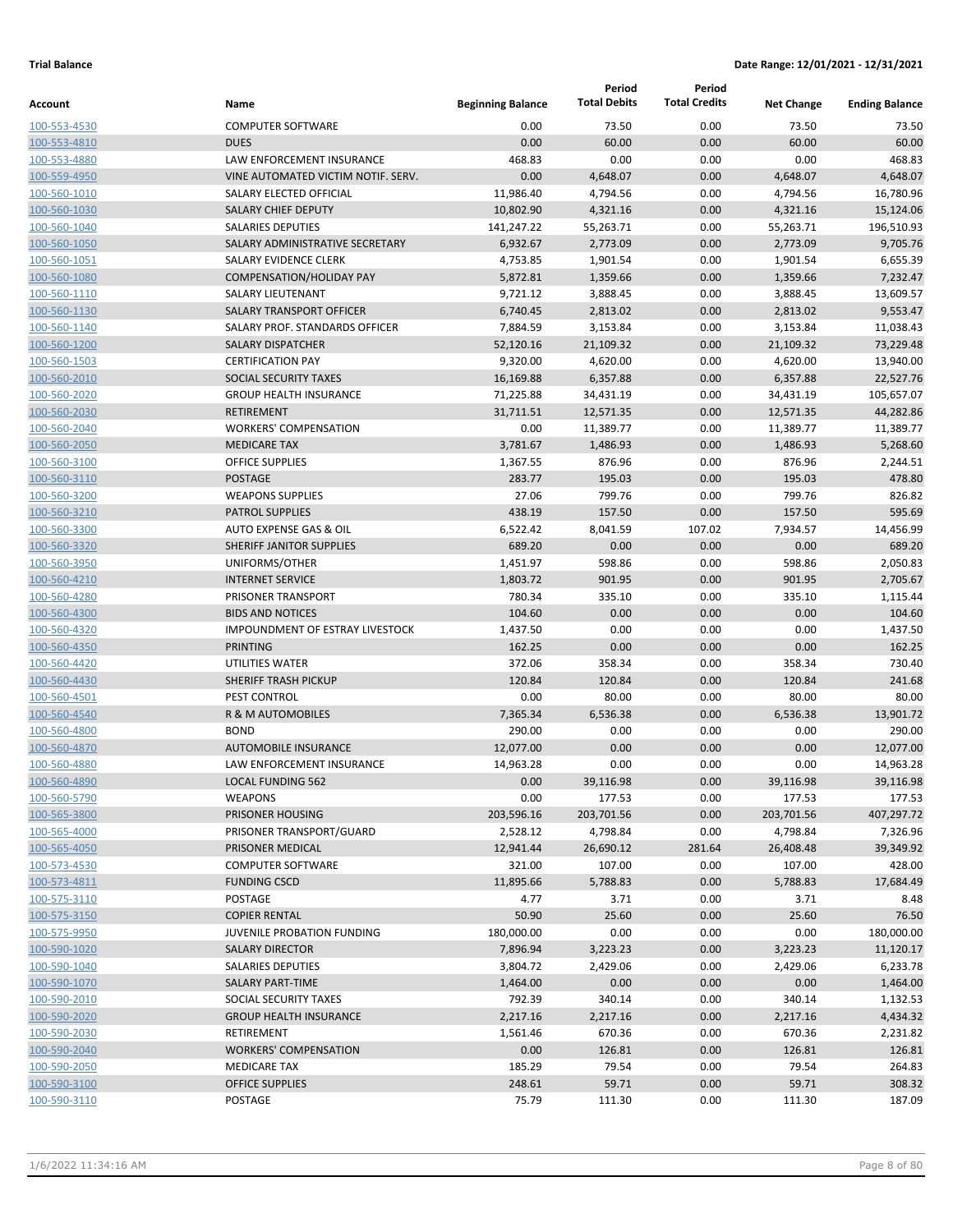|              |                                   |                          | Period              | Period               |                   |                       |
|--------------|-----------------------------------|--------------------------|---------------------|----------------------|-------------------|-----------------------|
| Account      | Name                              | <b>Beginning Balance</b> | <b>Total Debits</b> | <b>Total Credits</b> | <b>Net Change</b> | <b>Ending Balance</b> |
| 100-590-3150 | <b>COPIER RENTAL</b>              | 148.70                   | 75.13               | 0.00                 | 75.13             | 223.83                |
| 100-590-3300 | AUTO EXPENSE GAS & OIL            | 0.00                     | 47.00               | 0.00                 | 47.00             | 47.00                 |
| 100-590-4350 | <b>PRINTING</b>                   | 30.00                    | 0.00                | 0.00                 | 0.00              | 30.00                 |
| 100-590-4540 | <b>R&amp;M AUTO</b>               | 0.00                     | 15.00               | 0.00                 | 15.00             | 15.00                 |
| 100-590-4870 | <b>AUTOMOBILE INSURANCE</b>       | 213.00                   | 0.00                | 0.00                 | 0.00              | 213.00                |
| 100-590-5720 | OFFICE EQUIPMENT                  | 559.69                   | 0.00                | 0.00                 | 0.00              | 559.69                |
| 100-591-1020 | <b>SALARY DIRECTOR</b>            | 5,991.63                 | 2,396.66            | 0.00                 | 2,396.66          | 8,388.29              |
| 100-591-2010 | SOCIAL SECURITY TAXES             | 371.50                   | 148.60              | 0.00                 | 148.60            | 520.10                |
| 100-591-2020 | <b>GROUP HEALTH INSURANCE</b>     | 2,217.16                 | 1,108.58            | 0.00                 | 1,108.58          | 3,325.74              |
| 100-591-2030 | RETIREMENT                        | 710.60                   | 284.24              | 0.00                 | 284.24            | 994.84                |
| 100-591-2040 | <b>WORKERS' COMPENSATION</b>      | 0.00                     | 40.63               | 0.00                 | 40.63             | 40.63                 |
| 100-591-2050 | <b>MEDICARE TAX</b>               | 86.90                    | 34.76               | 0.00                 | 34.76             | 121.66                |
| 100-591-3300 | <b>AUTO EXPENSE GAS &amp; OIL</b> | 63.25                    | 0.00                | 0.00                 | 0.00              | 63.25                 |
| 100-591-4870 | AUTOMOBILE INSURANCE              | 227.00                   | 0.00                | 0.00                 | 0.00              | 227.00                |
| 100-640-4130 | TEXOMA COMMUNITY CENTER(M.H.M.R.) | 22,500.00                | 0.00                | 0.00                 | 0.00              | 22,500.00             |
| 100-640-4150 | <b>TAPS PUBLIC TRANSIT</b>        | 5,000.00                 | 0.00                | 0.00                 | 0.00              | 5,000.00              |
| 100-640-4400 | UTILITIES ELECTRICITY             | 949.61                   | 361.41              | 0.00                 | 361.41            | 1,311.02              |
| 100-640-4410 | UTILITIES GAS                     | 58.61                    | 121.17              | 0.00                 | 121.17            | 179.78                |
| 100-640-4420 | UTILITIES WATER                   | 320.70                   | 316.10              | 0.00                 | 316.10            | 636.80                |
| 100-640-4430 | <b>TRASH PICK-UP</b>              | 43.78                    | 43.78               | 0.00                 | 43.78             | 87.56                 |
| 100-641-1020 | SALARY APPOINTED OFFICIAL         | 400.00                   | 200.00              | 0.00                 | 200.00            | 600.00                |
| 100-645-1020 | SALARY IHC DIRECTOR               | 5,279.03                 | 2,386.12            | 0.00                 | 2,386.12          | 7,665.15              |
| 100-645-2010 | SOCIAL SECURITY TAX               | 318.20                   | 144.90              | 0.00                 | 144.90            | 463.10                |
| 100-645-2020 | <b>GROUP HEALTH INSURANCE</b>     | 3,325.74                 | 1,108.58            | 0.00                 | 1,108.58          | 4,434.32              |
| 100-645-2030 | RETIREMENT                        | 626.10                   | 283.00              | 0.00                 | 283.00            | 909.10                |
| 100-645-2040 | <b>WORKER'S COMP</b>              | 0.00                     | 40.45               | 0.00                 | 40.45             | 40.45                 |
| 100-645-2050 | <b>MEDICARE TAX</b>               | 74.41                    | 33.88               | 0.00                 | 33.88             | 108.29                |
| 100-645-3100 | <b>OFFICE SUPPLIES</b>            | 99.73                    | 0.00                | 0.00                 | 0.00              | 99.73                 |
| 100-645-3110 | <b>POSTAGE</b>                    | 55.00                    | 0.00                | 0.00                 | 0.00              | 55.00                 |
| 100-645-4090 | <b>DIABETIC SUPPLIES</b>          | 13.30                    | 138.16              | 0.00                 | 138.16            | 151.46                |
| 100-645-4110 | PHYSICIAN, NON-EMERGENCY          | 893.67                   | 1,901.86            | 0.00                 | 1,901.86          | 2,795.53              |
| 100-645-4120 | PRESCRIPTIONS, DRUGS              | 1,837.12                 | 2,881.41            | 61.22                | 2,820.19          | 4,657.31              |
| 100-645-4140 | HOSPITAL, OUTPATIENT              | 1,011.95                 | 8,635.31            | 0.00                 | 8,635.31          | 9,647.26              |
| 100-645-4150 | LABORATORY/X-RAY                  | 254.33                   | 300.42              | 0.00                 | 300.42            | 554.75                |
| 100-645-4210 | <b>INTERNET</b>                   | 187.88                   | 93.94               | 0.00                 | 93.94             | 281.82                |
| 100-645-4530 | <b>COMPUTER SOFTWARE</b>          | 3,177.00                 | 1,059.00            | 0.00                 | 1,059.00          | 4,236.00              |
| 100-665-1050 | <b>SALARY SECRETARY</b>           | 5,604.95                 | 2,241.99            | 0.00                 | 2,241.99          | 7,846.94              |
| 100-665-1500 | <b>CO. AGENTS SALARIES</b>        | 10,262.70                | 4,105.08            | 0.00                 | 4,105.08          | 14,367.78             |
| 100-665-2010 | SOCIAL SECURITY TAXES             | 855.84                   | 329.54              | 0.00                 | 329.54            | 1,185.38              |
| 100-665-2020 | <b>GROUP HEALTH INSURANCE</b>     | 2,217.16                 | 1,108.58            | 0.00                 | 1,108.58          | 3,325.74              |
| 100-665-2030 | RETIREMENT                        | 664.75                   | 265.90              | 0.00                 | 265.90            | 930.65                |
| 100-665-2040 | <b>WORKERS' COMPENSATION</b>      | 0.00                     | 38.00               | 0.00                 | 38.00             | 38.00                 |
| 100-665-2050 | <b>MEDICARE TAX</b>               | 200.13                   | 77.06               | 0.00                 | 77.06             | 277.19                |
| 100-665-3100 | OFFICE SUPPLIES                   | 0.00                     | 494.56              | 0.00                 | 494.56            | 494.56                |
| 100-665-3150 | <b>COPIER RENTAL</b>              | 210.43                   | 100.38              | 0.00                 | 100.38            | 310.81                |
| 100-665-4210 | <b>INTERNET</b>                   | 129.98                   | 64.99               | 0.00                 | 64.99             | 194.97                |
| 100-665-4280 | IN/OUT CO.TRAVEL/TRAINING-F.C.S.  | 150.00                   | 0.00                | 0.00                 | 0.00              | 150.00                |
| 100-665-4290 | IN/OUT CO.TRAVEL/TRAINING-4-H     | 195.00                   | 337.12              | 0.00                 | 337.12            | 532.12                |
| 100-900-9000 | <b>TRANSFERS OUT</b>              | 0.00                     | 5,000.00            | 5,000.00             | 0.00              | 0.00                  |
|              | Fund 100 Total:                   | 0.00                     | 4,500,587.96        | 4,500,587.96         | 0.00              | 0.00                  |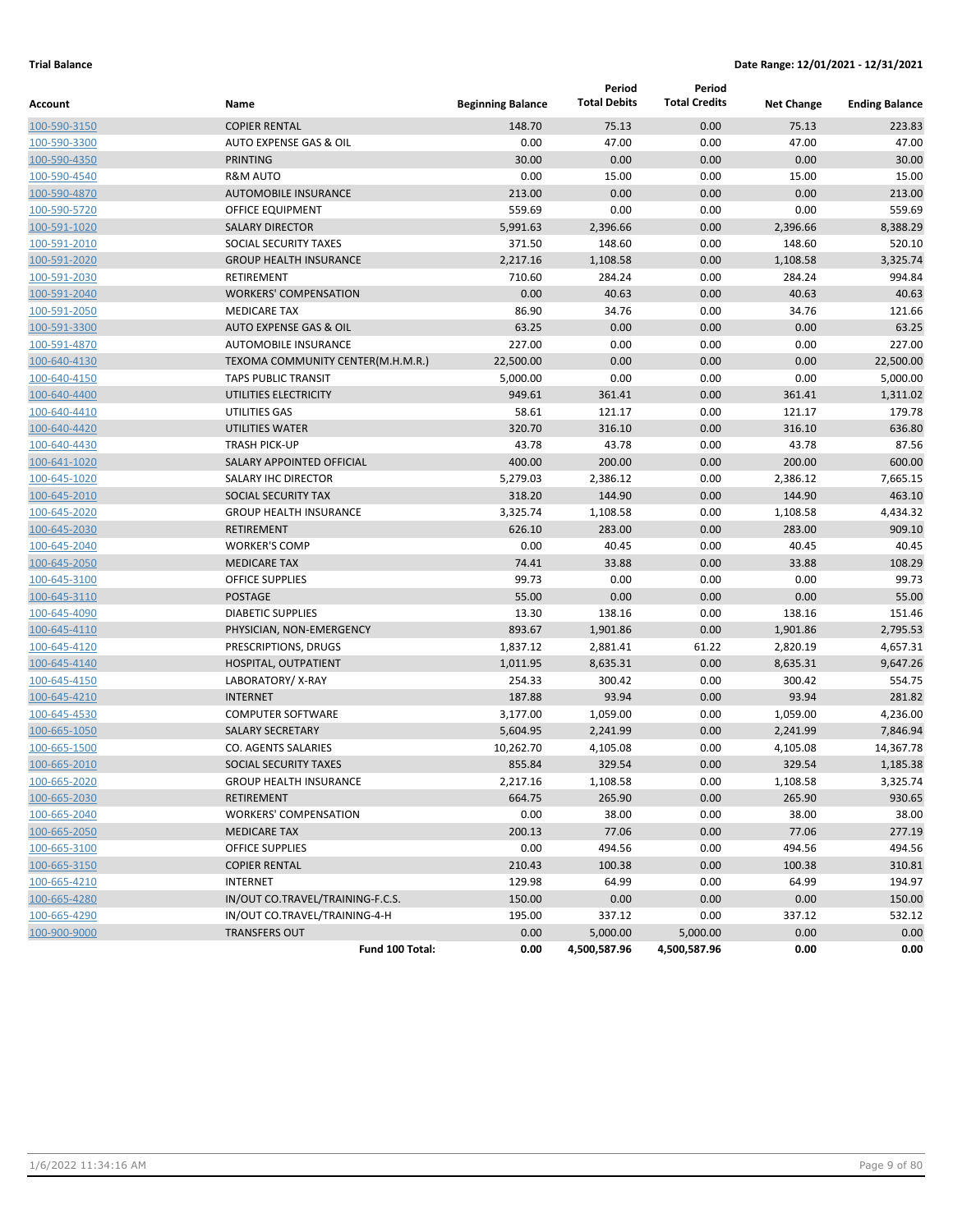| Account                         | Name                         | <b>Beginning Balance</b> | Period<br><b>Total Debits</b> | Period<br><b>Total Credits</b> | <b>Net Change</b> | <b>Ending Balance</b> |
|---------------------------------|------------------------------|--------------------------|-------------------------------|--------------------------------|-------------------|-----------------------|
| Fund: 110 - Courthouse Security |                              |                          |                               |                                |                   |                       |
| Asset                           |                              |                          |                               |                                |                   |                       |
| 110-103-1001                    | <b>CLAIM ON CASH</b>         | 98,404.15                | 1,878.94                      | 4,554.88                       | $-2,675.94$       | 95,728.21             |
| 110-120-3130                    | DUE FROM OTHER FUNDS         | 3,020.36                 | 0.00                          | 0.00                           | 0.00              | 3,020.36              |
| Liability                       |                              |                          |                               |                                |                   |                       |
| 110-102-1000                    | A/P CLEARING                 | 0.00                     | 4,554.88                      | 4,554.88                       | 0.00              | 0.00                  |
| <b>Equity</b>                   |                              |                          |                               |                                |                   |                       |
| 110-271-2000                    | <b>EQUITY ACCOUNT</b>        | $-105,293.56$            | 0.00                          | 0.00                           | 0.00              | $-105,293.56$         |
| Revenue                         |                              |                          |                               |                                |                   |                       |
| 110-340-6000                    | <b>COUNTY CLERK FEES</b>     | 0.00                     | 0.00                          | 1,073.11                       | $-1,073.11$       | $-1,073.11$           |
| 110-340-6500                    | <b>DISTRICT CLERK FEES</b>   | $-478.79$                | 0.00                          | 559.01                         | $-559.01$         | $-1,037.80$           |
| 110-340-6510                    | <b>JUSTICE OF PEACE FEES</b> | 0.00                     | 0.00                          | 246.82                         | $-246.82$         | $-246.82$             |
| Expense                         |                              |                          |                               |                                |                   |                       |
| 110-541-1070                    | <b>SALARY PART-TIME</b>      | 4,347.84                 | 4,554.88                      | 0.00                           | 4,554.88          | 8,902.72              |
|                                 | Fund 110 Total:              | 0.00                     | 10,988.70                     | 10,988.70                      | 0.00              | 0.00                  |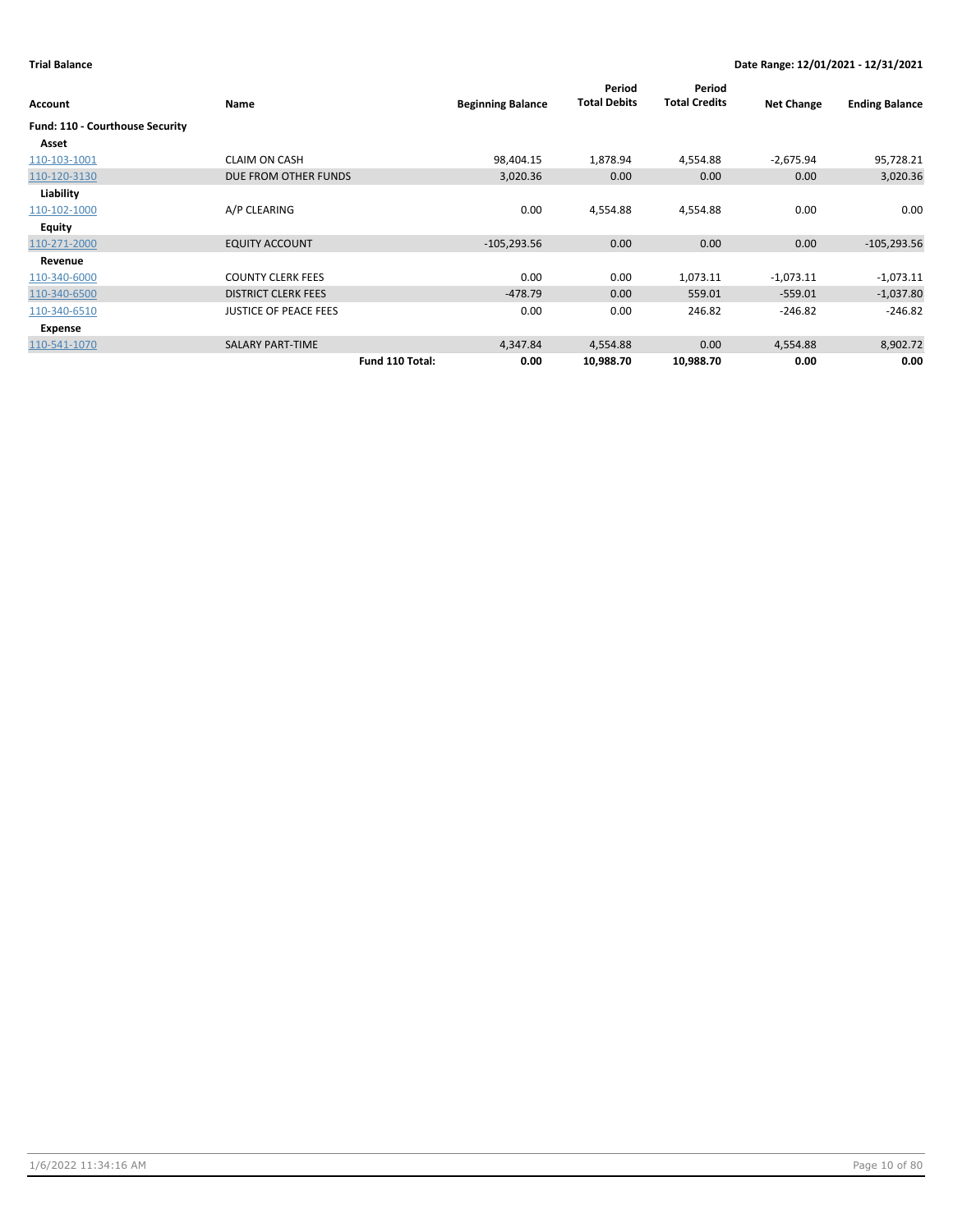|                                             |                         |                 |                          | Period              | Period               |                   |                       |
|---------------------------------------------|-------------------------|-----------------|--------------------------|---------------------|----------------------|-------------------|-----------------------|
| <b>Account</b>                              | Name                    |                 | <b>Beginning Balance</b> | <b>Total Debits</b> | <b>Total Credits</b> | <b>Net Change</b> | <b>Ending Balance</b> |
| Fund: 111 - Justice Court Building Security |                         |                 |                          |                     |                      |                   |                       |
| Asset                                       |                         |                 |                          |                     |                      |                   |                       |
| 111-103-1001                                | <b>CLAIM ON CASH</b>    |                 | 20,160.44                | 1.59                | 0.00                 | 1.59              | 20,162.03             |
| 111-120-3130                                | DUE FROM OTHER FUNDS    |                 | 536.15                   | 0.00                | 0.00                 | 0.00              | 536.15                |
| Equity                                      |                         |                 |                          |                     |                      |                   |                       |
| 111-271-2000                                | <b>EQUITY ACCOUNT</b>   |                 | $-20,696.59$             | 0.00                | 0.00                 | 0.00              | $-20,696.59$          |
| Revenue                                     |                         |                 |                          |                     |                      |                   |                       |
| 111-370-4570                                | <b>JP3 SECURITY FEE</b> |                 | 0.00                     | 0.00                | 1.59                 | $-1.59$           | $-1.59$               |
|                                             |                         | Fund 111 Total: | 0.00                     | 1.59                | 1.59                 | 0.00              | 0.00                  |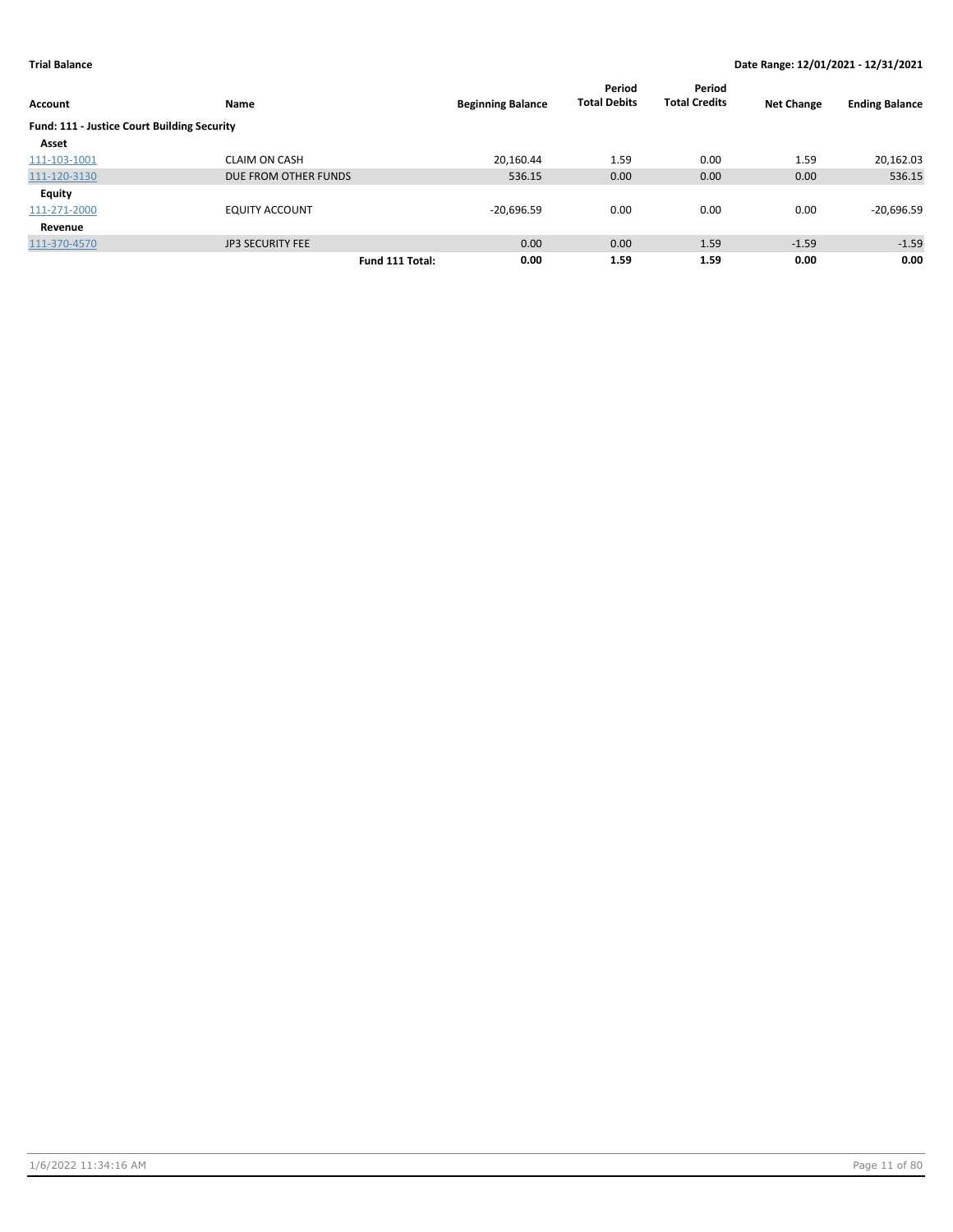| Account                                   | Name                         | <b>Beginning Balance</b> | Period<br><b>Total Debits</b> | Period<br><b>Total Credits</b> | <b>Net Change</b> | <b>Ending Balance</b> |
|-------------------------------------------|------------------------------|--------------------------|-------------------------------|--------------------------------|-------------------|-----------------------|
| Fund: 120 - County Clerk Vital Statistics |                              |                          |                               |                                |                   |                       |
| Asset                                     |                              |                          |                               |                                |                   |                       |
| 120-103-1001                              | <b>CLAIM ON CASH</b>         | $-1,100.73$              | 72.00                         | 0.00                           | 72.00             | $-1,028.73$           |
| 120-120-3130                              | DUE FROM OTHER FUNDS         | 130.00                   | 0.00                          | 0.00                           | 0.00              | 130.00                |
| <b>Equity</b>                             |                              |                          |                               |                                |                   |                       |
| 120-271-2000                              | <b>EQUITY ACCOUNT</b>        | 970.73                   | 0.00                          | 0.00                           | 0.00              | 970.73                |
| Revenue                                   |                              |                          |                               |                                |                   |                       |
| 120-370-1340                              | <b>CO.CLK.VITAL STAT.FEE</b> | 0.00                     | 0.00                          | 72.00                          | $-72.00$          | $-72.00$              |
|                                           |                              | 0.00<br>Fund 120 Total:  | 72.00                         | 72.00                          | 0.00              | 0.00                  |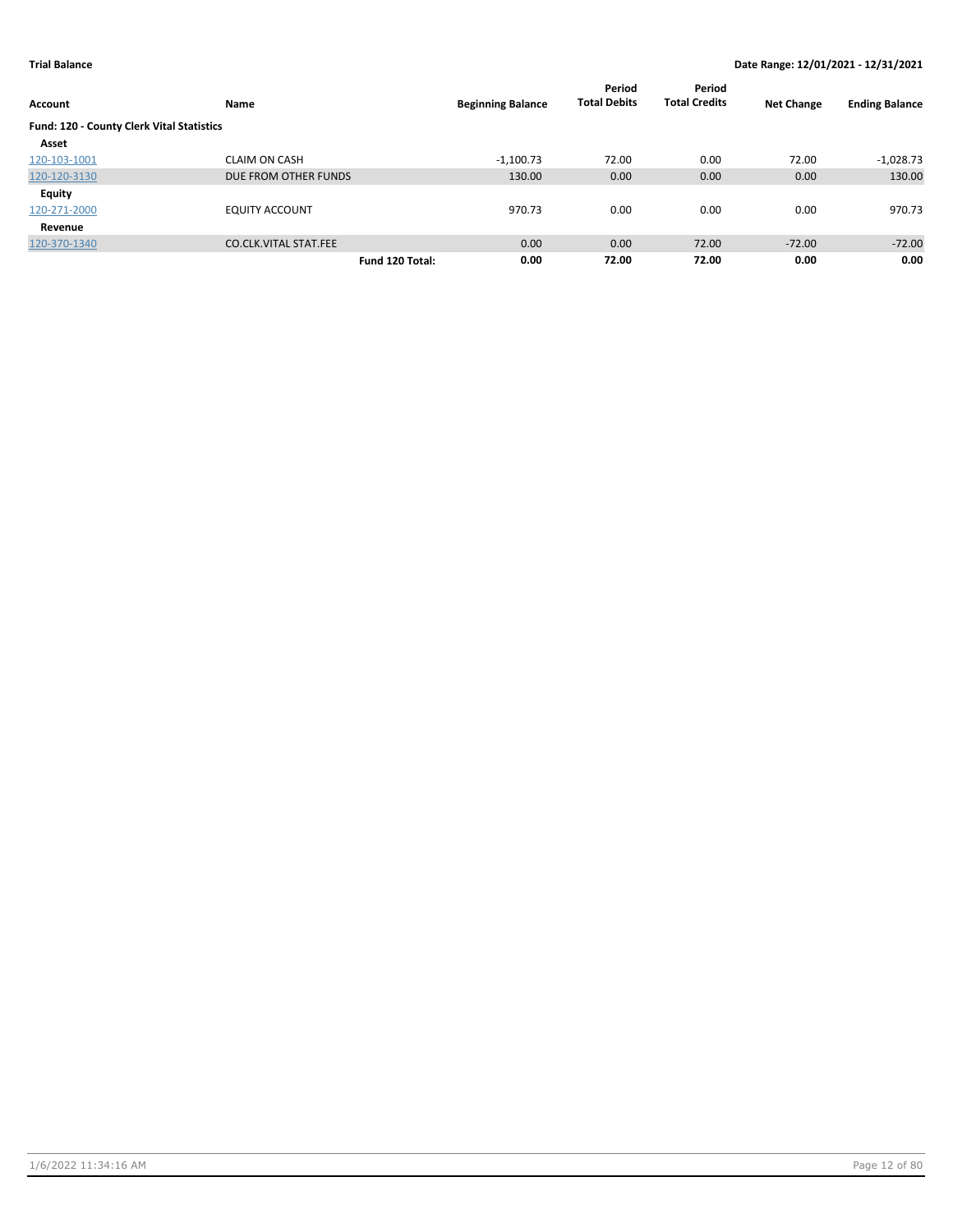| <b>Account</b>                                     | Name                             | <b>Beginning Balance</b> | Period<br><b>Total Debits</b> | Period<br><b>Total Credits</b> | <b>Net Change</b> | <b>Ending Balance</b> |
|----------------------------------------------------|----------------------------------|--------------------------|-------------------------------|--------------------------------|-------------------|-----------------------|
|                                                    |                                  |                          |                               |                                |                   |                       |
| <b>Fund: 121 - County Clerk Records Management</b> |                                  |                          |                               |                                |                   |                       |
| Asset                                              |                                  |                          |                               |                                |                   |                       |
| 121-100-1001                                       | PR Claim on Cash                 | $-186.05$                | 3,546.16                      | 3,546.16                       | 0.00              | $-186.05$             |
| 121-103-1001                                       | <b>CLAIM ON CASH</b>             | 25,476.20                | 2,285.02                      | 7,868.74                       | $-5,583.72$       | 19,892.48             |
| 121-120-3130                                       | DUE FROM OTHER FUNDS             | 8,193.97                 | 0.00                          | 0.00                           | 0.00              | 8,193.97              |
| Liability                                          |                                  |                          |                               |                                |                   |                       |
| 121-102-1000                                       | A/P CLEARING                     | 0.00                     | 4,322.58                      | 4,322.58                       | 0.00              | 0.00                  |
| 121-102-1001                                       | PR AP Clearing                   | 0.00                     | 2,006.20                      | 2,006.20                       | 0.00              | 0.00                  |
| 121-200-1500                                       | <b>ACCRUED SALARY PAYABLE</b>    | $-1,287.16$              | 0.00                          | 0.00                           | 0.00              | $-1,287.16$           |
| 121-200-1550                                       | <b>ACCRUED FRINGE BENEFITS</b>   | $-911.43$                | 0.00                          | 0.00                           | 0.00              | $-911.43$             |
| 121-200-9000                                       | <b>Payroll Liability Account</b> | 0.00                     | 2,006.20                      | 2,006.20                       | 0.00              | 0.00                  |
| <b>Equity</b>                                      |                                  |                          |                               |                                |                   |                       |
| 121-271-2000                                       | <b>EQUITY ACCOUNT</b>            | $-54.195.09$             | 0.00                          | 0.00                           | 0.00              | $-54,195.09$          |
| Revenue                                            |                                  |                          |                               |                                |                   |                       |
| 121-370-1310                                       | <b>IMAGES FEES AND COPIES</b>    | $-3,989.00$              | 0.00                          | 1,910.00                       | $-1,910.00$       | $-5,899.00$           |
| 121-370-1330                                       | <b>CO.CLERK PRESERVE REC FEE</b> | 0.00                     | 0.00                          | 375.02                         | $-375.02$         | $-375.02$             |
| <b>Expense</b>                                     |                                  |                          |                               |                                |                   |                       |
| 121-402-1040                                       | <b>SALARY DEPUTY</b>             | 5,099.10                 | 2,039.64                      | 0.00                           | 2.039.64          | 7,138.74              |
| 121-402-2010                                       | SOCIAL SECURITY TAXES            | 316.15                   | 126.46                        | 0.00                           | 126.46            | 442.61                |
| 121-402-2020                                       | <b>GROUP HEALTH INSURANCE</b>    | 2,217.16                 | 1,108.58                      | 0.00                           | 1,108.58          | 3,325.74              |
| 121-402-2030                                       | <b>RETIREMENT</b>                | 604.75                   | 241.90                        | 0.00                           | 241.90            | 846.65                |
| 121-402-2040                                       | <b>WORKERS COMPENSATION</b>      | 0.00                     | 34.58                         | 0.00                           | 34.58             | 34.58                 |
| 121-402-2050                                       | <b>MEDICARE TAX</b>              | 73.95                    | 29.58                         | 0.00                           | 29.58             | 103.53                |
| 121-402-3120                                       | <b>IMAGING SYSTEM</b>            | 12,864.00                | 4,288.00                      | 0.00                           | 4,288.00          | 17,152.00             |
| 121-402-4370                                       | DIGITAL IMAGING OF MICROFILM     | 5,723.45                 | 0.00                          | 0.00                           | 0.00              | 5,723.45              |
|                                                    | Fund 121 Total:                  | 0.00                     | 22,034.90                     | 22,034.90                      | 0.00              | 0.00                  |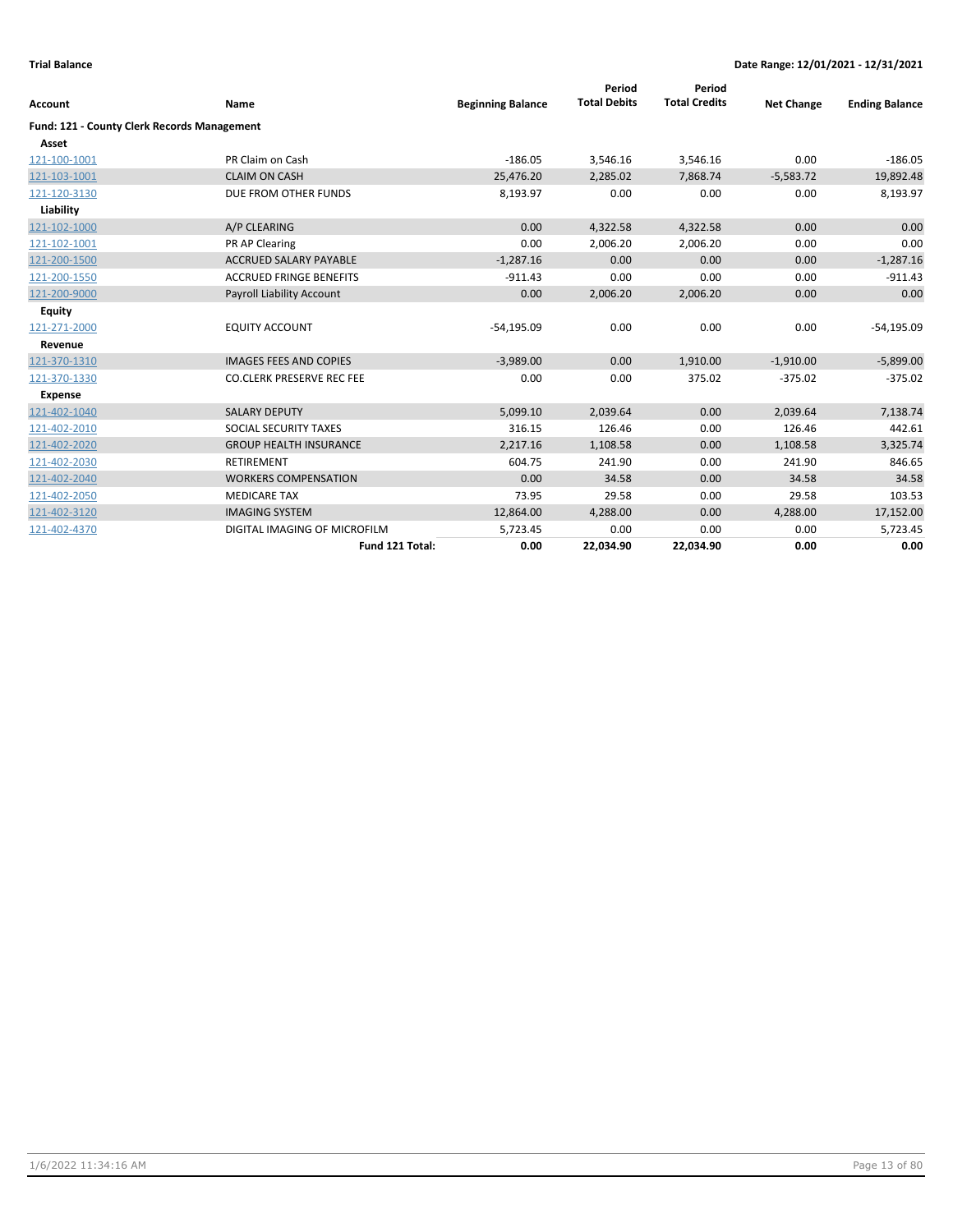| Account                      | Name                          | <b>Beginning Balance</b> | Period<br><b>Total Debits</b> | Period<br><b>Total Credits</b> | <b>Net Change</b> | <b>Ending Balance</b> |
|------------------------------|-------------------------------|--------------------------|-------------------------------|--------------------------------|-------------------|-----------------------|
| Fund: 122 - Chapter 19 Funds |                               |                          |                               |                                |                   |                       |
| Asset                        |                               |                          |                               |                                |                   |                       |
| 122-103-1001                 | <b>CLAIM ON CASH</b>          | 263.96                   | 535.50                        | 500.00                         | 35.50             | 299.46                |
| Liability                    |                               |                          |                               |                                |                   |                       |
| 122-102-1000                 | A/P Clearing                  | 0.00                     | 750.00                        | 750.00                         | 0.00              | 0.00                  |
| 122-200-2060                 | <b>DEFERRED GRANT REVENUE</b> | $-35,188.13$             | 0.00                          | 0.00                           | 0.00              | $-35,188.13$          |
| Equity                       |                               |                          |                               |                                |                   |                       |
| 122-271-2000                 | <b>EQUITY ACCOUNT</b>         | 34,388.67                | 0.00                          | 0.00                           | 0.00              | 34,388.67             |
| Revenue                      |                               |                          |                               |                                |                   |                       |
| 122-330-4030                 | <b>CHAPTER 19 FUNDS</b>       | 0.00                     | 0.00                          | 535.50                         | $-535.50$         | $-535.50$             |
| Expense                      |                               |                          |                               |                                |                   |                       |
| 122-403-4270                 | OUT OF COUNTY TRAVEL/TRAINING | 0.00                     | 750.00                        | 250.00                         | 500.00            | 500.00                |
| 122-478-1090                 | <b>SALARY ELECTION</b>        | 535.50                   | 0.00                          | 0.00                           | 0.00              | 535.50                |
|                              | Fund 122 Total:               | 0.00                     | 2,035.50                      | 2,035.50                       | 0.00              | 0.00                  |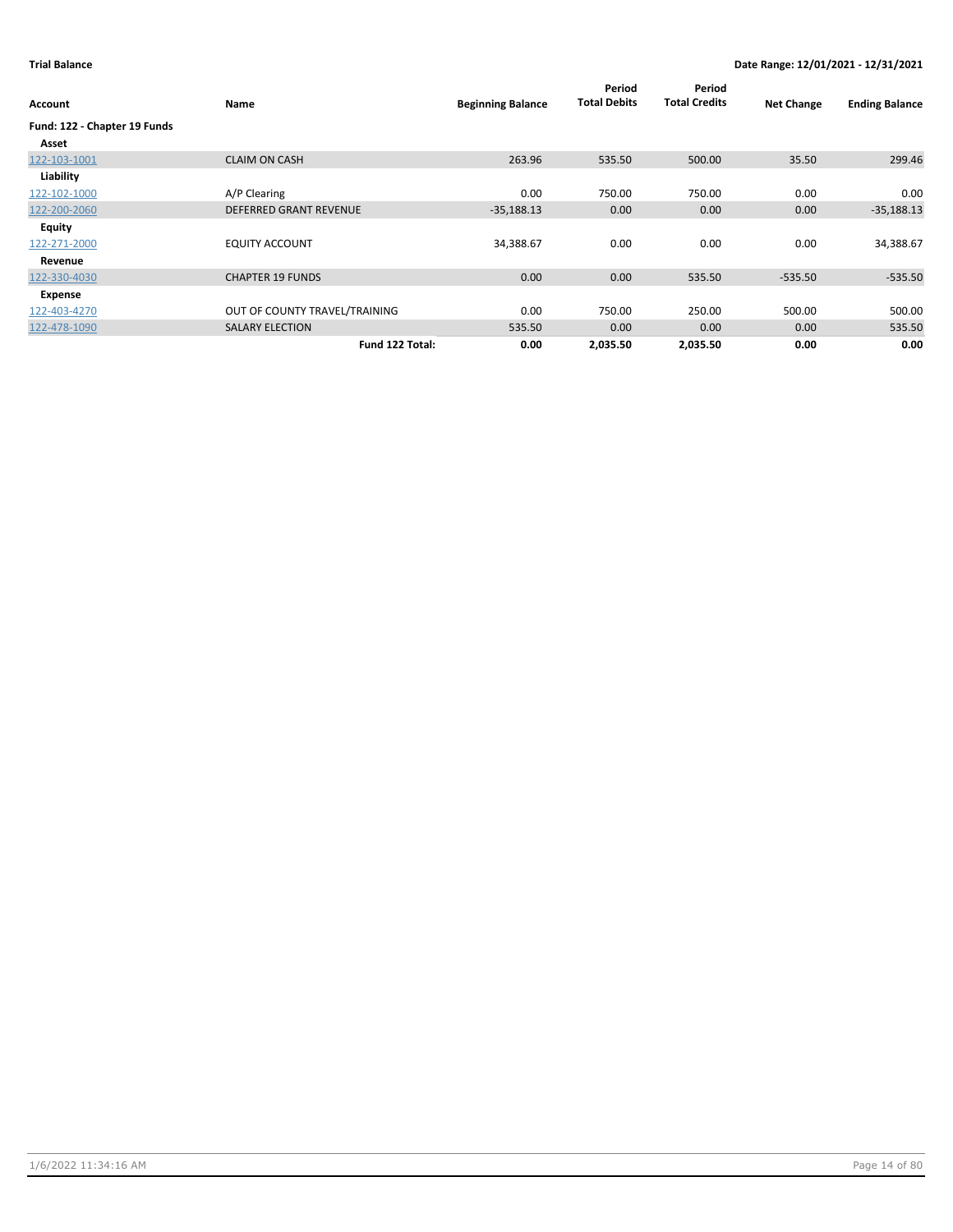| Account                             | Name                          | <b>Beginning Balance</b> | Period<br><b>Total Debits</b> | Period<br><b>Total Credits</b> | <b>Net Change</b> | <b>Ending Balance</b> |
|-------------------------------------|-------------------------------|--------------------------|-------------------------------|--------------------------------|-------------------|-----------------------|
| Fund: 123 - Election Equipment Fund |                               |                          |                               |                                |                   |                       |
| Asset                               |                               |                          |                               |                                |                   |                       |
| 123-103-1001                        | <b>CLAIM ON CASH</b>          | 22,517.42                | 0.00                          | 0.00                           | 0.00              | 22,517.42             |
| Liability                           |                               |                          |                               |                                |                   |                       |
| 123-200-2060                        | <b>DEFERRED GRANT REVENUE</b> | $-120,000.00$            | 0.00                          | 0.00                           | 0.00              | $-120,000.00$         |
| Equity                              |                               |                          |                               |                                |                   |                       |
| 123-271-2000                        | <b>EQUITY ACCOUNT</b>         | 97,482.58                | 0.00                          | 0.00                           | 0.00              | 97,482.58             |
|                                     | Fund 123 Total:               | 0.00                     | 0.00                          | 0.00                           | 0.00              | 0.00                  |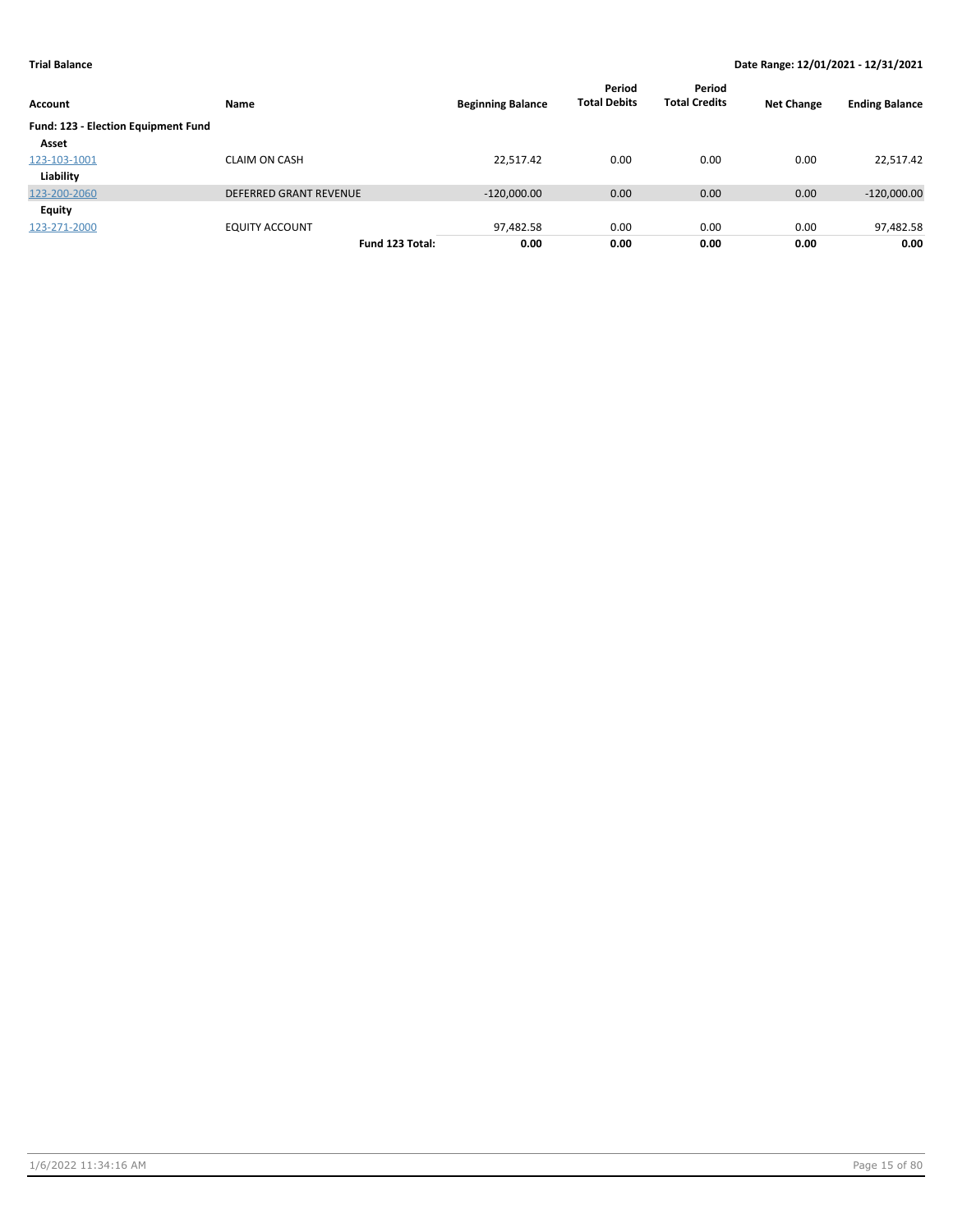| Account                                            | Name                                  | <b>Beginning Balance</b> | Period<br><b>Total Debits</b> | Period<br><b>Total Credits</b> | <b>Net Change</b> | <b>Ending Balance</b> |
|----------------------------------------------------|---------------------------------------|--------------------------|-------------------------------|--------------------------------|-------------------|-----------------------|
| Fund: 125 - County Clerk Co.& Dist.CourtTechnology |                                       |                          |                               |                                |                   |                       |
| Asset                                              |                                       |                          |                               |                                |                   |                       |
| 125-103-1001                                       | <b>CLAIM ON CASH</b>                  | 7.154.63                 | 72.51                         | 0.00                           | 72.51             | 7,227.14              |
| 125-120-3130                                       | DUE FROM OTHER FUNDS                  | 34.43                    | 0.00                          | 0.00                           | 0.00              | 34.43                 |
| Equity                                             |                                       |                          |                               |                                |                   |                       |
| 125-271-2000                                       | <b>EQUITY ACCOUNT</b>                 | $-7,189.06$              | 0.00                          | 0.00                           | 0.00              | $-7,189.06$           |
| Revenue                                            |                                       |                          |                               |                                |                   |                       |
| 125-370-4400                                       | CO. CLK. CO. & DIST. CT. TECHNOLOGY F | 0.00                     | 0.00                          | 72.51                          | $-72.51$          | $-72.51$              |
|                                                    | Fund 125 Total:                       | 0.00                     | 72.51                         | 72.51                          | 0.00              | 0.00                  |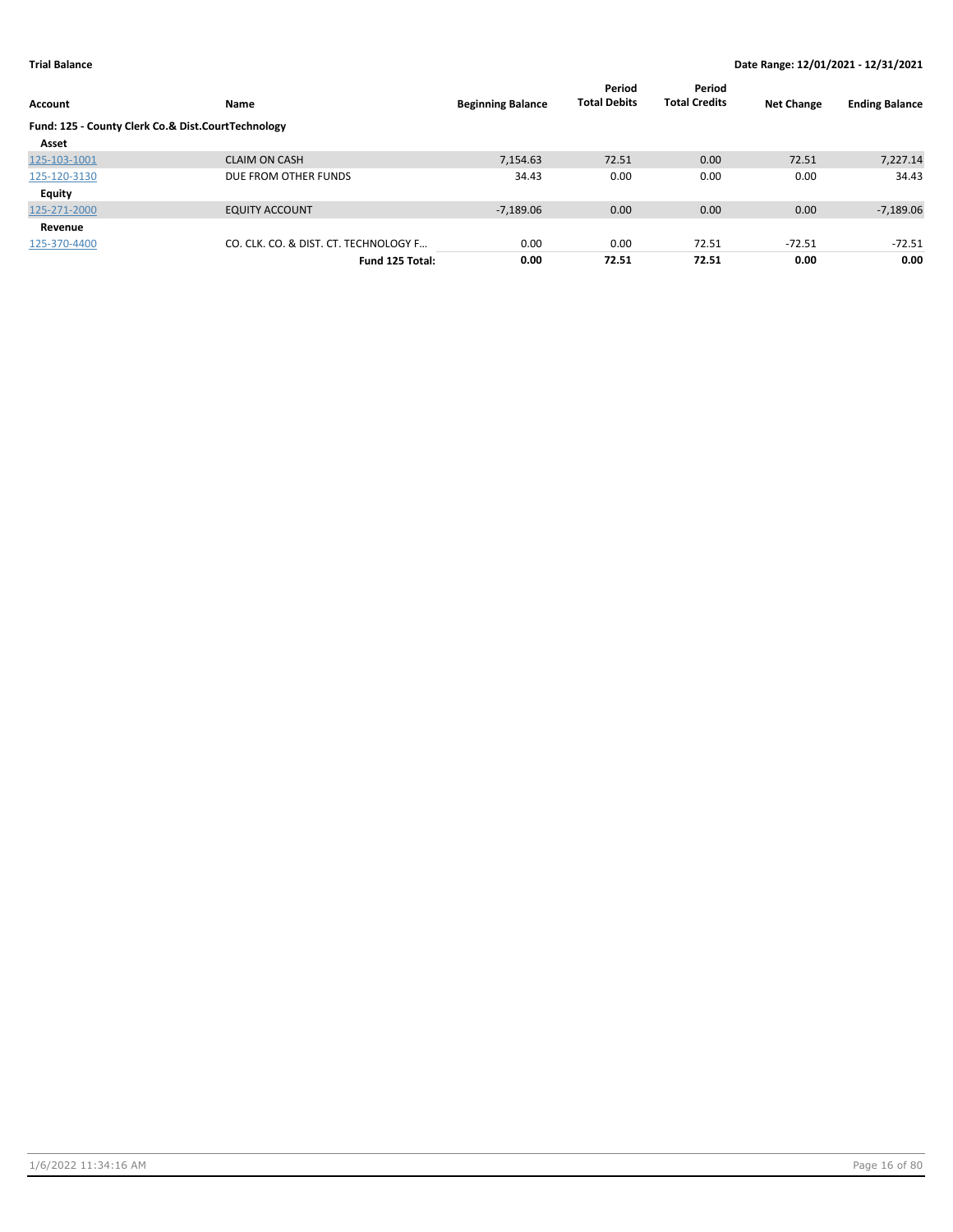| Account                                             | <b>Name</b>                              | <b>Beginning Balance</b> | Period<br><b>Total Debits</b> | Period<br><b>Total Credits</b> | <b>Net Change</b> | <b>Ending Balance</b> |
|-----------------------------------------------------|------------------------------------------|--------------------------|-------------------------------|--------------------------------|-------------------|-----------------------|
| Fund: 126 - County Clerk Court Records Preservation |                                          |                          |                               |                                |                   |                       |
| Asset                                               |                                          |                          |                               |                                |                   |                       |
| 126-103-1001                                        | <b>CLAIM ON CASH</b>                     | 17,629.81                | 170.00                        | 0.00                           | 170.00            | 17,799.81             |
| 126-120-3130                                        | DUE FROM OTHER FUNDS                     | 310.00                   | 0.00                          | 0.00                           | 0.00              | 310.00                |
| <b>Equity</b>                                       |                                          |                          |                               |                                |                   |                       |
| 126-271-2000                                        | <b>EQUITY ACCOUNT</b>                    | $-17,939.81$             | 0.00                          | 0.00                           | 0.00              | $-17,939.81$          |
| Revenue                                             |                                          |                          |                               |                                |                   |                       |
| 126-370-1330                                        | <b>CO.CLK.COURT RECORDS PRESERVATION</b> | 0.00                     | 0.00                          | 170.00                         | $-170.00$         | $-170.00$             |
|                                                     | Fund 126 Total:                          | 0.00                     | 170.00                        | 170.00                         | 0.00              | 0.00                  |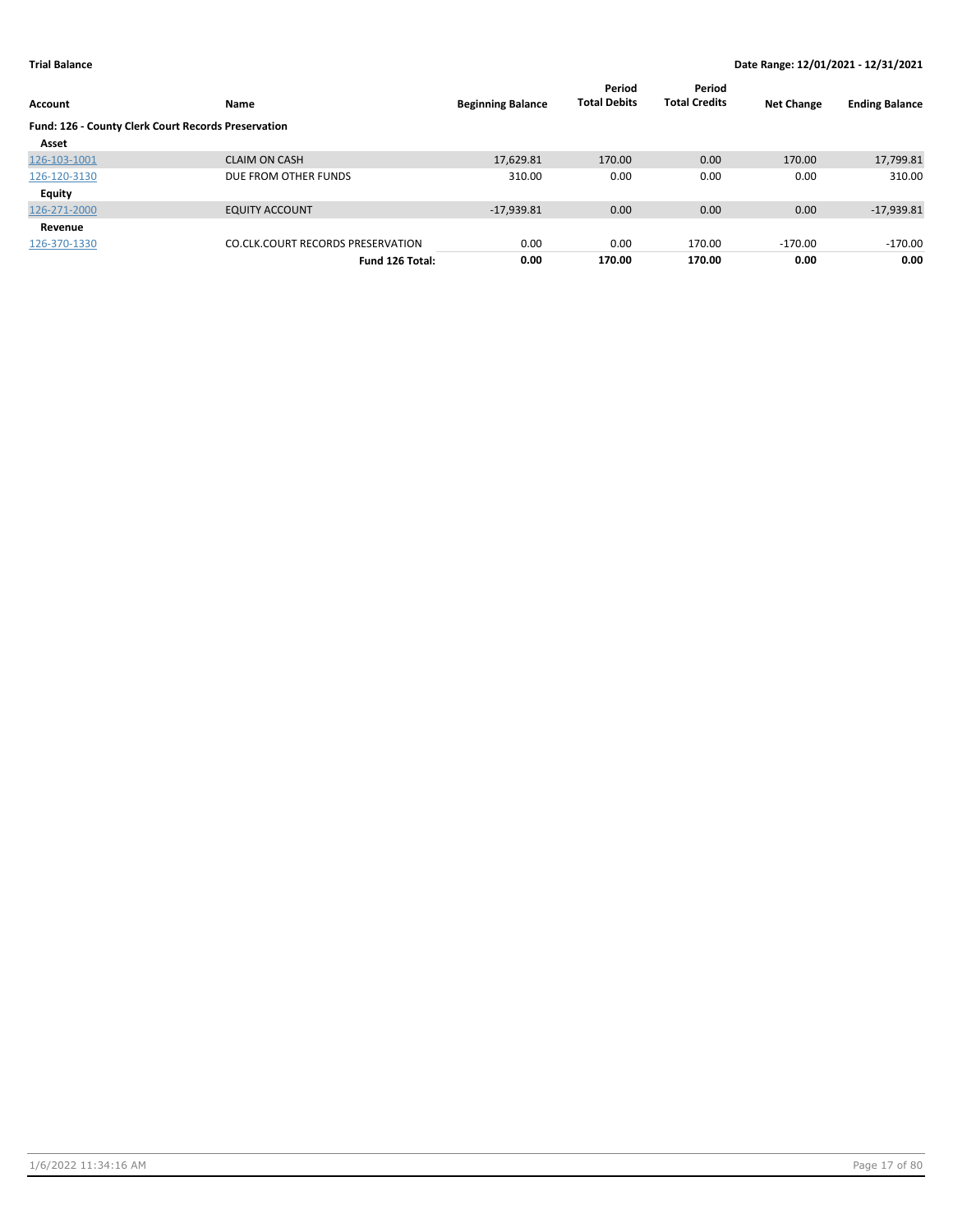| Account                                  | Name                          | <b>Beginning Balance</b> | Period<br><b>Total Debits</b> | Period<br><b>Total Credits</b> | <b>Net Change</b> | <b>Ending Balance</b> |
|------------------------------------------|-------------------------------|--------------------------|-------------------------------|--------------------------------|-------------------|-----------------------|
| Fund: 127 - County Clerk Records Archive |                               |                          |                               |                                |                   |                       |
| Asset                                    |                               |                          |                               |                                |                   |                       |
| 127-103-1001                             | <b>CLAIM ON CASH</b>          | 360,382.92               | 8,330.00                      | 0.00                           | 8,330.00          | 368,712.92            |
| 127-120-3130                             | DUE FROM OTHER FUNDS          | 16,770.00                | 0.00                          | 0.00                           | 0.00              | 16,770.00             |
| Equity                                   |                               |                          |                               |                                |                   |                       |
| 127-271-2000                             | <b>EQUITY ACCOUNT</b>         | $-377,152.92$            | 0.00                          | 0.00                           | 0.00              | $-377,152.92$         |
| Revenue                                  |                               |                          |                               |                                |                   |                       |
| 127-370-1330                             | CO. CLERK RECORDS ARCHIVE FEE | 0.00                     | 0.00                          | 8,330.00                       | $-8,330.00$       | $-8,330.00$           |
|                                          | Fund 127 Total:               | 0.00                     | 8.330.00                      | 8.330.00                       | 0.00              | 0.00                  |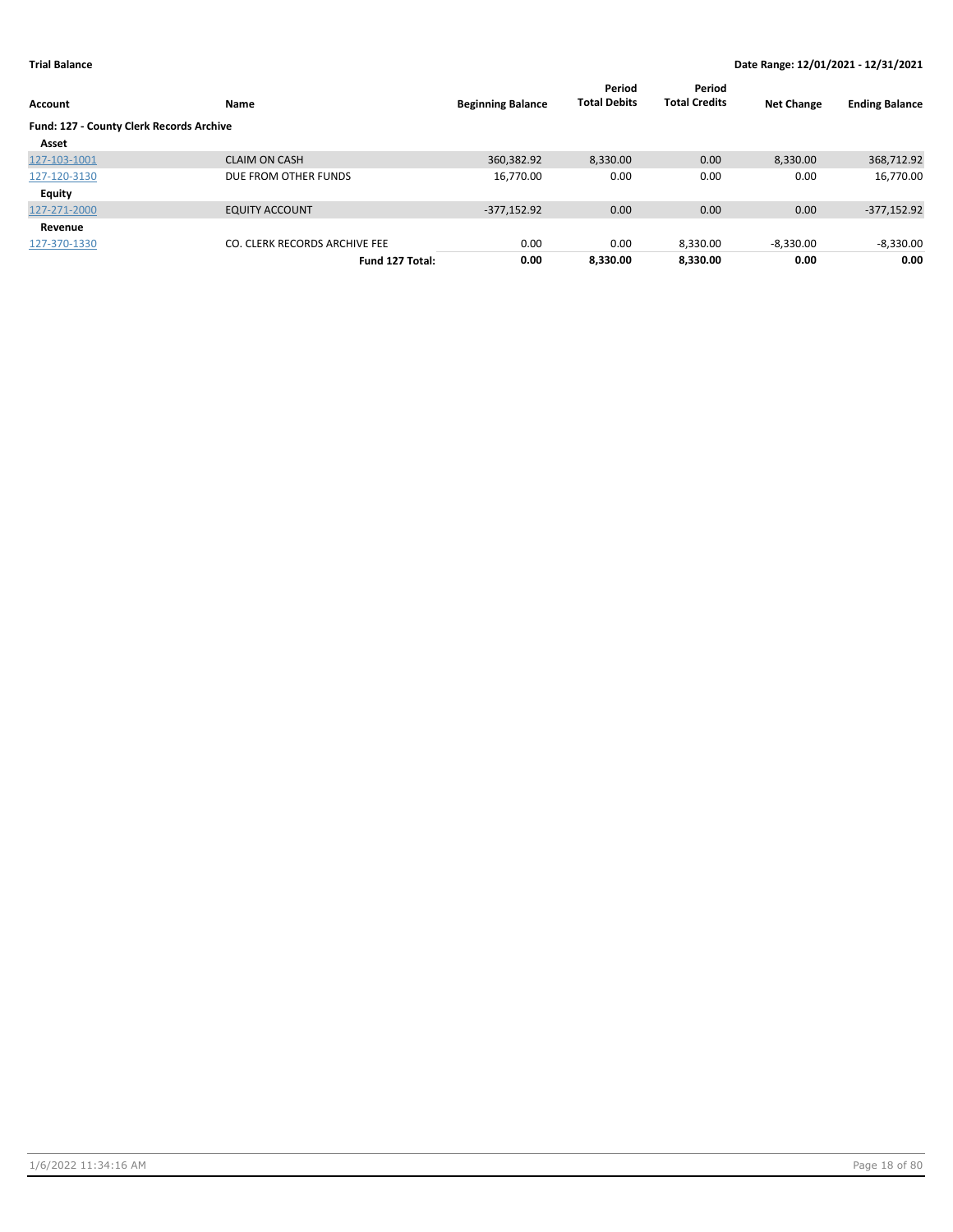| Account                          | Name                        | <b>Beginning Balance</b> | Period<br><b>Total Debits</b> | Period<br><b>Total Credits</b> | <b>Net Change</b> | <b>Ending Balance</b> |
|----------------------------------|-----------------------------|--------------------------|-------------------------------|--------------------------------|-------------------|-----------------------|
| Fund: 130 - Bail Bond Trust Fund |                             |                          |                               |                                |                   |                       |
| Asset                            |                             |                          |                               |                                |                   |                       |
| 130-103-1130                     | <b>SURETY BAIL BOND FEE</b> | 11,925.00                | 300.00                        | 0.00                           | 300.00            | 12,225.00             |
| Liability                        |                             |                          |                               |                                |                   |                       |
| 130-207-0970                     | DUE TO OTHER GOVERNMENTS    | $-5,100.00$              | 0.00                          | 0.00                           | 0.00              | $-5,100.00$           |
| <b>Equity</b>                    |                             |                          |                               |                                |                   |                       |
| 130-271-2000                     | <b>EQUITY ACCOUNT</b>       | $-6,000.00$              | 0.00                          | 0.00                           | 0.00              | $-6,000.00$           |
| Revenue                          |                             |                          |                               |                                |                   |                       |
| 130-345-1130                     | <b>SURETY BAIL BOND FEE</b> | $-825.00$                | 0.00                          | 300.00                         | $-300.00$         | $-1,125.00$           |
|                                  | Fund 130 Total:             | 0.00                     | 300.00                        | 300.00                         | 0.00              | 0.00                  |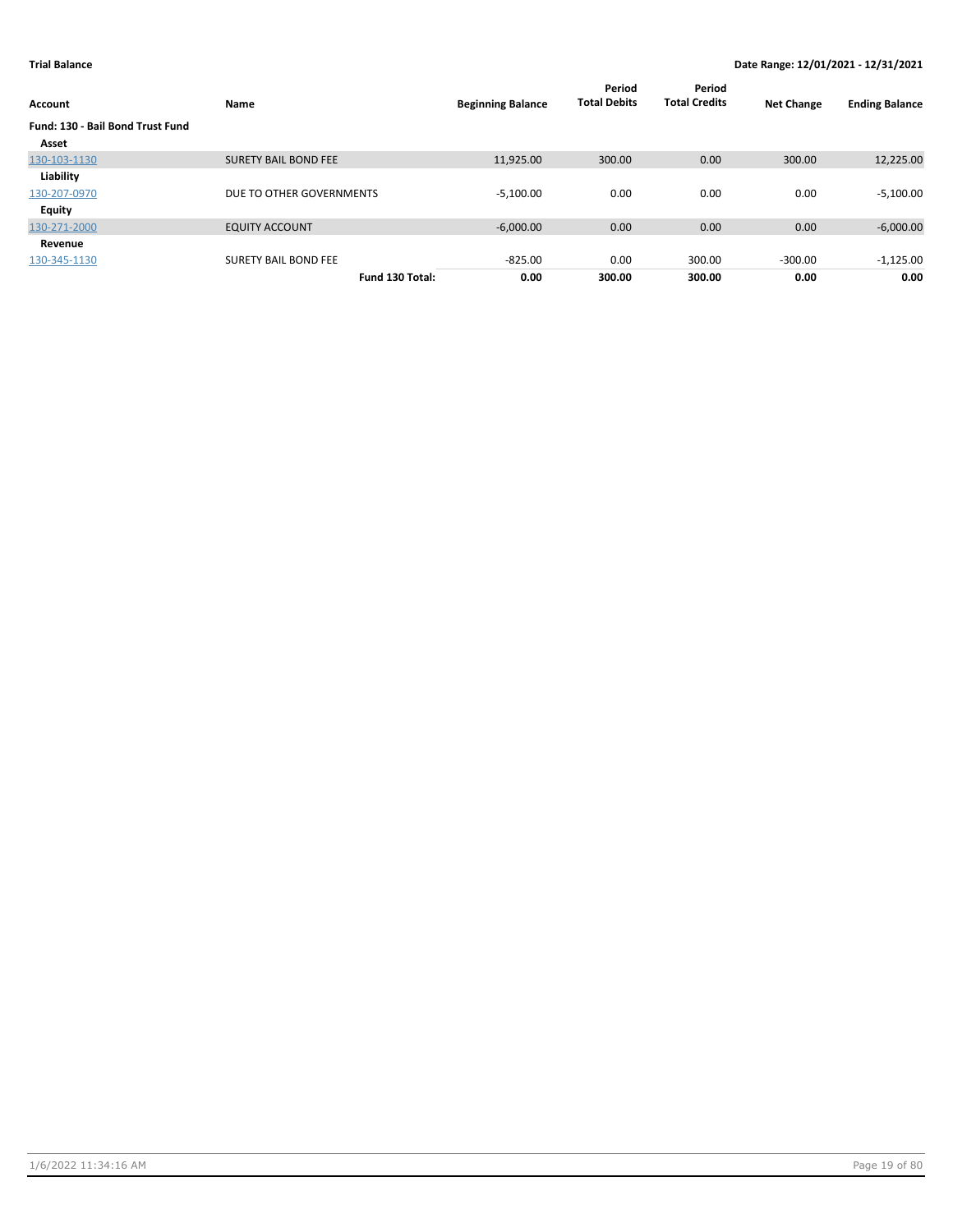| Account                                    | Name                   |                 | <b>Beginning Balance</b> | Period<br><b>Total Debits</b> | Period<br><b>Total Credits</b> | <b>Net Change</b> | <b>Ending Balance</b> |
|--------------------------------------------|------------------------|-----------------|--------------------------|-------------------------------|--------------------------------|-------------------|-----------------------|
| Fund: 160 - County Judge Excess Supplement |                        |                 |                          |                               |                                |                   |                       |
| Asset                                      |                        |                 |                          |                               |                                |                   |                       |
| 160-103-1001                               | <b>CLAIM ON CASH</b>   |                 | 14,535.86                | 0.00                          | 412.72                         | $-412.72$         | 14,123.14             |
| Liability                                  |                        |                 |                          |                               |                                |                   |                       |
| 160-102-1000                               | A/P CLEARING           |                 | 0.00                     | 229.04                        | 229.04                         | 0.00              | 0.00                  |
| Equity                                     |                        |                 |                          |                               |                                |                   |                       |
| 160-271-2000                               | <b>EQUITY ACCOUNT</b>  |                 | $-14,884.30$             | 0.00                          | 0.00                           | 0.00              | $-14,884.30$          |
| Expense                                    |                        |                 |                          |                               |                                |                   |                       |
| 160-452-3100                               | <b>OFFICE SUPPLIES</b> |                 | 0.00                     | 124.52                        | 0.00                           | 124.52            | 124.52                |
| 160-452-3110                               | <b>POSTAGE</b>         |                 | 146.81                   | 183.68                        | 0.00                           | 183.68            | 330.49                |
| 160-452-3150                               | <b>COPIER RENTAL</b>   |                 | 201.63                   | 104.52                        | 0.00                           | 104.52            | 306.15                |
|                                            |                        | Fund 160 Total: | 0.00                     | 641.76                        | 641.76                         | 0.00              | 0.00                  |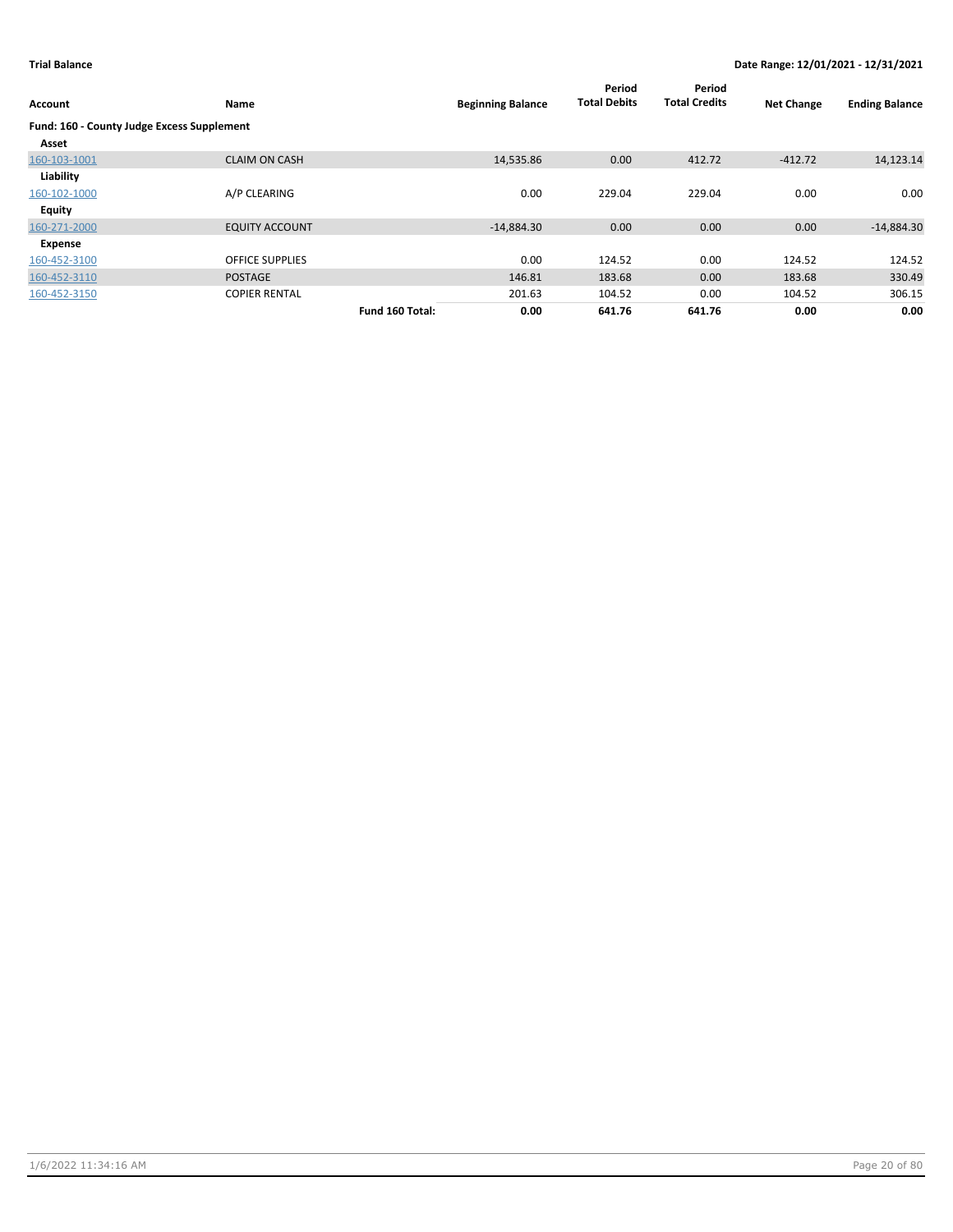| Account                              | Name                     | <b>Beginning Balance</b> | Period<br><b>Total Debits</b> | Period<br><b>Total Credits</b> | <b>Net Change</b> | <b>Ending Balance</b> |
|--------------------------------------|--------------------------|--------------------------|-------------------------------|--------------------------------|-------------------|-----------------------|
| Fund: 161 - Probate Judges Education |                          |                          |                               |                                |                   |                       |
| Asset                                |                          |                          |                               |                                |                   |                       |
| 161-103-1001                         | <b>CLAIM ON CASH</b>     | 6,383.63                 | 70.00                         | 0.00                           | 70.00             | 6,453.63              |
| 161-120-3130                         | DUE FROM OTHER FUNDS     | 145.00                   | 0.00                          | 0.00                           | 0.00              | 145.00                |
| Equity                               |                          |                          |                               |                                |                   |                       |
| 161-271-2000                         | <b>EQUITY ACCOUNT</b>    | $-6,528.63$              | 0.00                          | 0.00                           | 0.00              | $-6,528.63$           |
| Revenue                              |                          |                          |                               |                                |                   |                       |
| 161-340-1310                         | PROBATE JUDGES EDUCATION | 0.00                     | 0.00                          | 70.00                          | $-70.00$          | -70.00                |
|                                      | Fund 161 Total:          | 0.00                     | 70.00                         | 70.00                          | 0.00              | 0.00                  |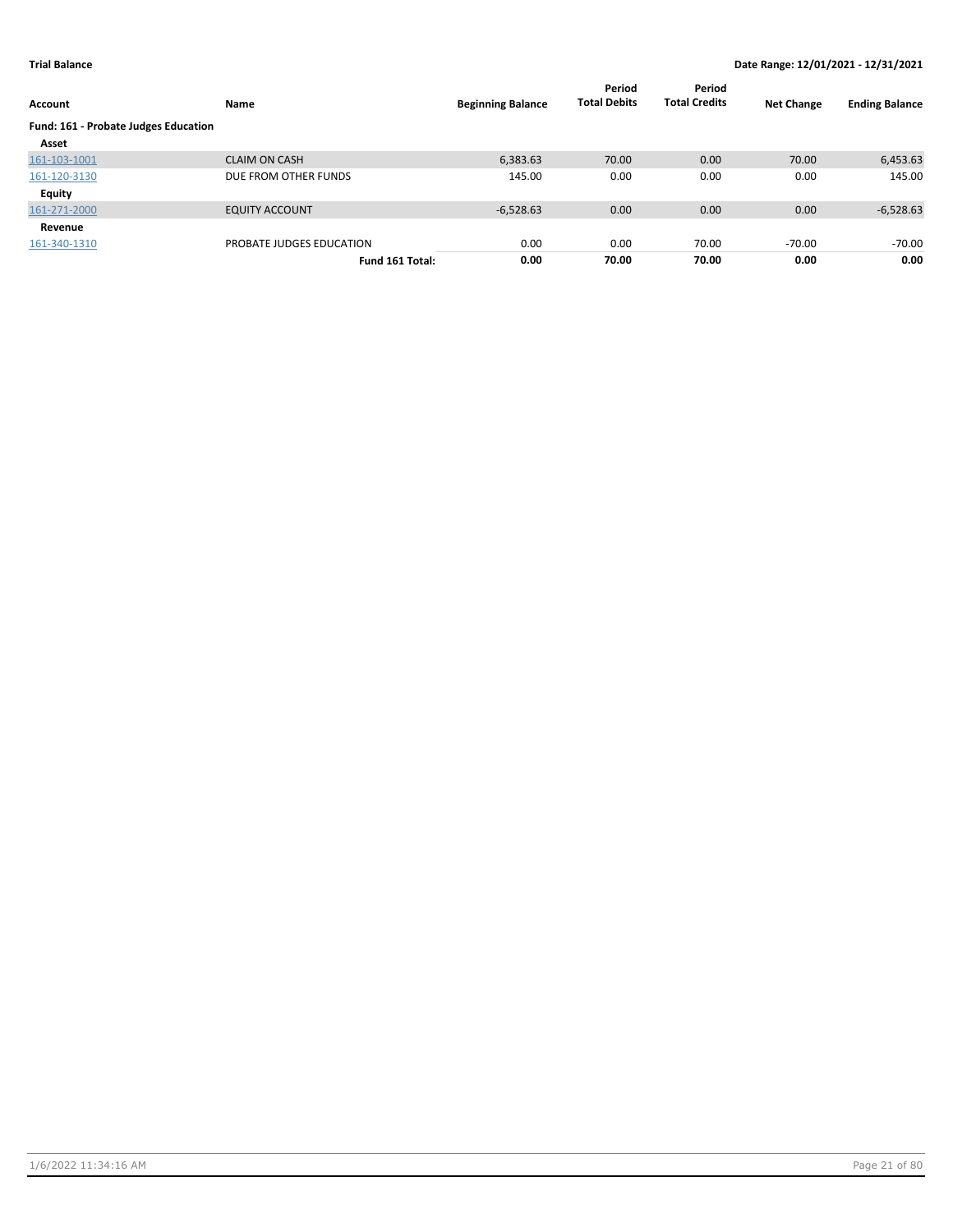| <b>Account</b>                                       | <b>Name</b>                    | <b>Beginning Balance</b> | Period<br><b>Total Debits</b> | Period<br><b>Total Credits</b> | <b>Net Change</b> | <b>Ending Balance</b> |
|------------------------------------------------------|--------------------------------|--------------------------|-------------------------------|--------------------------------|-------------------|-----------------------|
| <b>Fund: 190 - District Clerk Records Management</b> |                                |                          |                               |                                |                   |                       |
| Asset                                                |                                |                          |                               |                                |                   |                       |
| 190-100-1001                                         | PR Claim on Cash               | $-61.83$                 | 0.00                          | 0.00                           | 0.00              | $-61.83$              |
| 190-103-1001                                         | <b>CLAIM ON CASH</b>           | $-909.17$                | 242.70                        | 0.00                           | 242.70            | $-666.47$             |
| 190-120-3130                                         | DUE FROM OTHER FUNDS           | 226.56                   | 0.00                          | 0.00                           | 0.00              | 226.56                |
| Liability                                            |                                |                          |                               |                                |                   |                       |
| 190-200-1500                                         | ACCRUED SALARY PAYABLE         | $-305.58$                | 0.00                          | 0.00                           | 0.00              | -305.58               |
| 190-200-1550                                         | <b>ACCRUED FRINGE BENEFITS</b> | $-175.89$                | 0.00                          | 0.00                           | 0.00              | $-175.89$             |
| Equity                                               |                                |                          |                               |                                |                   |                       |
| 190-271-2000                                         | <b>EQUITY ACCOUNT</b>          | 1,639.93                 | 0.00                          | 0.00                           | 0.00              | 1,639.93              |
| Revenue                                              |                                |                          |                               |                                |                   |                       |
| 190-370-1360                                         | DST.CLK.PRES.REC.FEE           | $-576.74$                | 0.00                          | 242.70                         | $-242.70$         | $-819.44$             |
| Expense                                              |                                |                          |                               |                                |                   |                       |
| 190-450-5720                                         | OFFICE EQUIPMENT               | 162.72                   | 0.00                          | 0.00                           | 0.00              | 162.72                |
|                                                      | Fund 190 Total:                | 0.00                     | 242.70                        | 242.70                         | 0.00              | 0.00                  |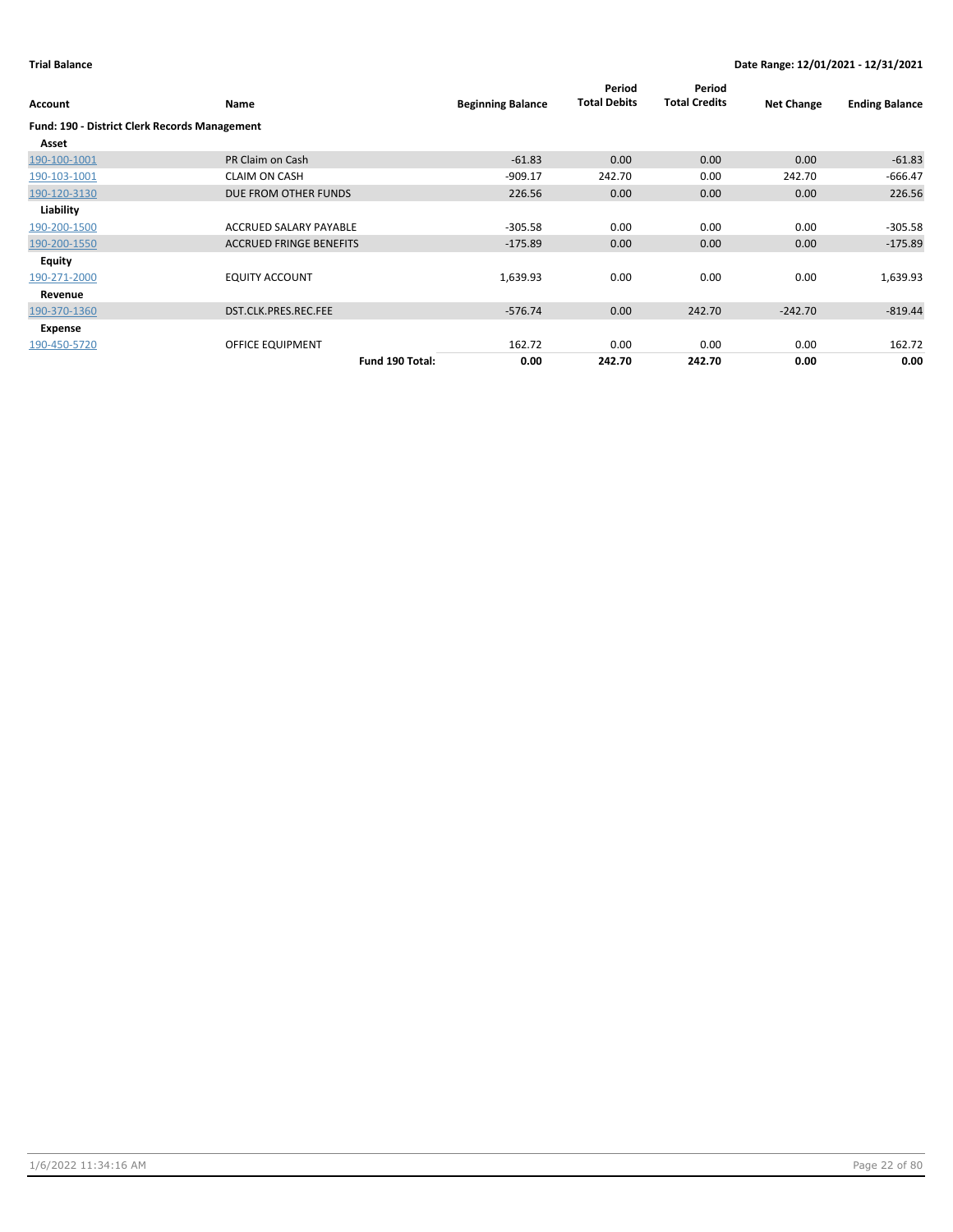| Account                                           | Name                            | <b>Beginning Balance</b> | Period<br><b>Total Debits</b> | Period<br><b>Total Credits</b> | <b>Net Change</b> | <b>Ending Balance</b> |
|---------------------------------------------------|---------------------------------|--------------------------|-------------------------------|--------------------------------|-------------------|-----------------------|
| <b>Fund: 191 - District Court Records Archive</b> |                                 |                          |                               |                                |                   |                       |
| Asset                                             |                                 |                          |                               |                                |                   |                       |
| 191-100-1001                                      | PR Claim on Cash                | 0.00                     | 1,928.46                      | 1,928.46                       | 0.00              | 0.00                  |
| 191-103-1001                                      | Claim On Cash                   | 37,890.09                | 230.00                        | 1,928.46                       | $-1,698.46$       | 36,191.63             |
| 191-120-3130                                      | DUE FROM OTHER FUNDS            | 330.18                   | 0.00                          | 0.00                           | 0.00              | 330.18                |
| Liability                                         |                                 |                          |                               |                                |                   |                       |
| 191-102-1000                                      | A/P CLEARING                    | $-56.34$                 | 0.00                          | 0.00                           | 0.00              | $-56.34$              |
| 191-102-1001                                      | PR AP Clearing                  | 0.00                     | 816.69                        | 816.69                         | 0.00              | 0.00                  |
| 191-200-9000                                      | PAYROLL LIABILITY ACCOUNT       | 0.27                     | 816.69                        | 816.69                         | 0.00              | 0.27                  |
| Equity                                            |                                 |                          |                               |                                |                   |                       |
| 191-271-2000                                      | <b>EQUITY ACCOUNT</b>           | $-40,638.94$             | 0.00                          | 0.00                           | 0.00              | $-40,638.94$          |
| Revenue                                           |                                 |                          |                               |                                |                   |                       |
| 191-370-4500                                      | DISTRICT CT.RECORDS ARCHIVE FEE | $-809.54$                | 0.00                          | 230.00                         | $-230.00$         | $-1,039.54$           |
| Expense                                           |                                 |                          |                               |                                |                   |                       |
| 191-450-1070                                      | <b>SALARY PART-TIME</b>         | 2,429.30                 | 1,454.12                      | 0.00                           | 1,454.12          | 3,883.42              |
| 191-450-2010                                      | SOCIAL SECURITY TAXES           | 149.60                   | 89.75                         | 0.00                           | 89.75             | 239.35                |
| 191-450-2020                                      | <b>GROUP HEALTH INSURANCE</b>   | 382.28                   | 191.14                        | 0.00                           | 191.14            | 573.42                |
| 191-450-2030                                      | <b>RETIREMENT</b>               | 288.12                   | 172.46                        | 0.00                           | 172.46            | 460.58                |
| 191-450-2050                                      | <b>MEDICARE TAX</b>             | 34.98                    | 20.99                         | 0.00                           | 20.99             | 55.97                 |
|                                                   | Fund 191 Total:                 | 0.00                     | 5,720.30                      | 5,720.30                       | 0.00              | 0.00                  |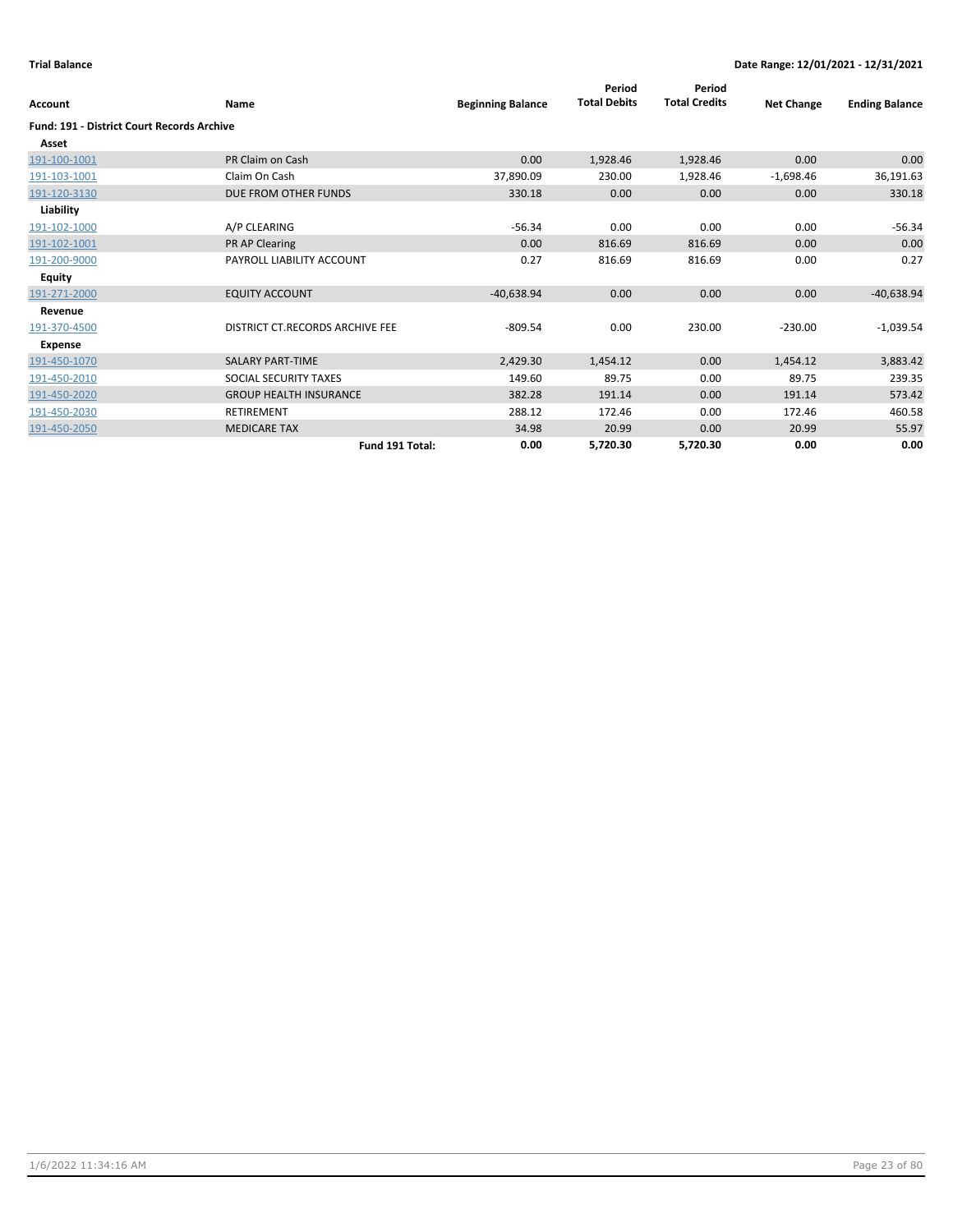|                                                       |                                   |                          | Period              | Period               |                   |                       |
|-------------------------------------------------------|-----------------------------------|--------------------------|---------------------|----------------------|-------------------|-----------------------|
| Account                                               | Name                              | <b>Beginning Balance</b> | <b>Total Debits</b> | <b>Total Credits</b> | <b>Net Change</b> | <b>Ending Balance</b> |
| Fund: 192 - District Clerk Co.& Dist.Court Technology |                                   |                          |                     |                      |                   |                       |
| Asset                                                 |                                   |                          |                     |                      |                   |                       |
| 192-103-1001                                          | Claim On Cash                     | 4.601.27                 | 52.90               | 0.00                 | 52.90             | 4,654.17              |
| 192-120-3130                                          | DUE FROM OTHER FUNDS              | 48.67                    | 0.00                | 0.00                 | 0.00              | 48.67                 |
| <b>Equity</b>                                         |                                   |                          |                     |                      |                   |                       |
| 192-271-2000                                          | <b>EQUITY ACCOUNT</b>             | $-4,562.20$              | 0.00                | 0.00                 | 0.00              | $-4,562.20$           |
| Revenue                                               |                                   |                          |                     |                      |                   |                       |
| 192-370-4400                                          | DST.CLK.CO.&DST.CT.TECHNOLOGY FEE | $-87.74$                 | 0.00                | 52.90                | $-52.90$          | $-140.64$             |
|                                                       | Fund 192 Total:                   | 0.00                     | 52.90               | 52.90                | 0.00              | 0.00                  |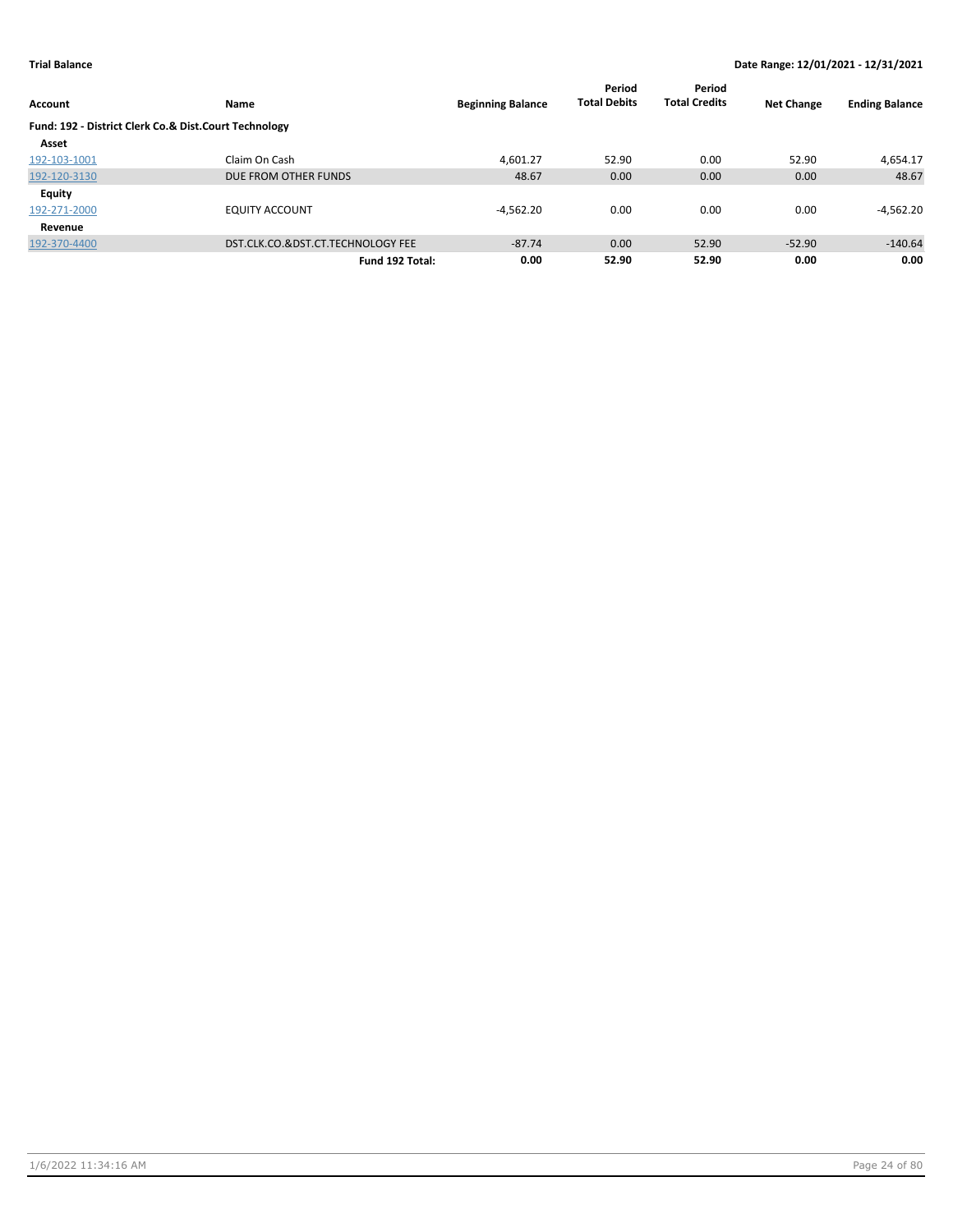|                                                              |                                     |                          | Period              | Period               |                   |                       |
|--------------------------------------------------------------|-------------------------------------|--------------------------|---------------------|----------------------|-------------------|-----------------------|
| Account                                                      | Name                                | <b>Beginning Balance</b> | <b>Total Debits</b> | <b>Total Credits</b> | <b>Net Change</b> | <b>Ending Balance</b> |
| <b>Fund: 193 - District Clerk Court Records Preservation</b> |                                     |                          |                     |                      |                   |                       |
| Asset                                                        |                                     |                          |                     |                      |                   |                       |
| 193-103-1001                                                 | Claim on Cash                       | 42.690.47                | 220.00              | 0.00                 | 220.00            | 42,910.47             |
| 193-120-3130                                                 | DUE FROM OTHER FUNDS                | 270.35                   | 0.00                | 0.00                 | 0.00              | 270.35                |
| <b>Equity</b>                                                |                                     |                          |                     |                      |                   |                       |
| 193-271-2000                                                 | <b>EQUITY ACCOUNT</b>               | $-42,310.43$             | 0.00                | 0.00                 | 0.00              | $-42,310.43$          |
| Revenue                                                      |                                     |                          |                     |                      |                   |                       |
| 193-370-1330                                                 | DIST.CLK.COURT RECORDS PRESERVATION | $-650.39$                | 0.00                | 220.00               | $-220.00$         | $-870.39$             |
|                                                              | Fund 193 Total:                     | 0.00                     | 220.00              | 220.00               | 0.00              | 0.00                  |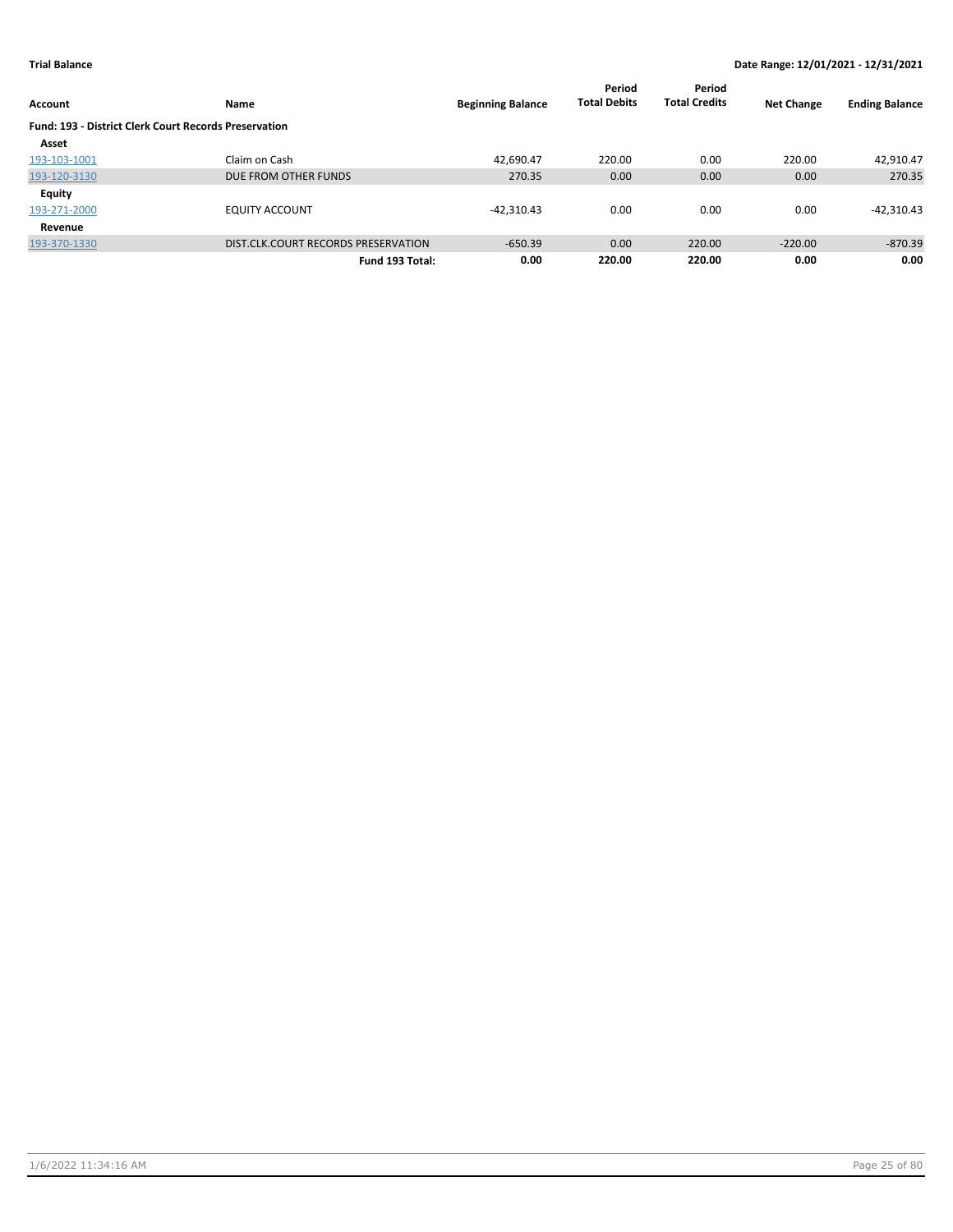|                                                     |                                |                          | Period              | Period               |                   |                       |
|-----------------------------------------------------|--------------------------------|--------------------------|---------------------|----------------------|-------------------|-----------------------|
| Account                                             | <b>Name</b>                    | <b>Beginning Balance</b> | <b>Total Debits</b> | <b>Total Credits</b> | <b>Net Change</b> | <b>Ending Balance</b> |
| <b>Fund: 200 - County Offices Records Mangement</b> |                                |                          |                     |                      |                   |                       |
| Asset                                               |                                |                          |                     |                      |                   |                       |
| 200-100-1001                                        | PR Claim on Cash               | $-79.48$                 | 0.00                | 0.00                 | 0.00              | $-79.48$              |
| 200-103-1001                                        | <b>CLAIM ON CASH</b>           | 66,519.61                | 8,824.75            | 176.14               | 8,648.61          | 75,168.22             |
| 200-120-3130                                        | DUE FROM OTHER FUNDS           | 8,950.79                 | 0.00                | 0.00                 | 0.00              | 8,950.79              |
| Liability                                           |                                |                          |                     |                      |                   |                       |
| 200-102-1000                                        | A/P CLEARING                   | 0.00                     | 176.14              | 176.14               | 0.00              | 0.00                  |
| <b>Equity</b>                                       |                                |                          |                     |                      |                   |                       |
| 200-271-2000                                        | <b>EQUITY ACCOUNT</b>          | $-75,006.35$             | 0.00                | 0.00                 | 0.00              | $-75,006.35$          |
| Revenue                                             |                                |                          |                     |                      |                   |                       |
| 200-370-1350                                        | <b>CO.OFFICE REC.MNGMT.FEE</b> | $-730.72$                | 0.00                | 8,824.75             | $-8,824.75$       | $-9,555.47$           |
| Expense                                             |                                |                          |                     |                      |                   |                       |
| 200-449-2040                                        | <b>WORKERS COMPENSATION</b>    | 0.00                     | 11.14               | 0.00                 | 11.14             | 11.14                 |
| 200-449-3500                                        | <b>RECORDS DISPOSAL</b>        | 346.15                   | 165.00              | 0.00                 | 165.00            | 511.15                |
|                                                     | Fund 200 Total:                | 0.00                     | 9,177.03            | 9,177.03             | 0.00              | 0.00                  |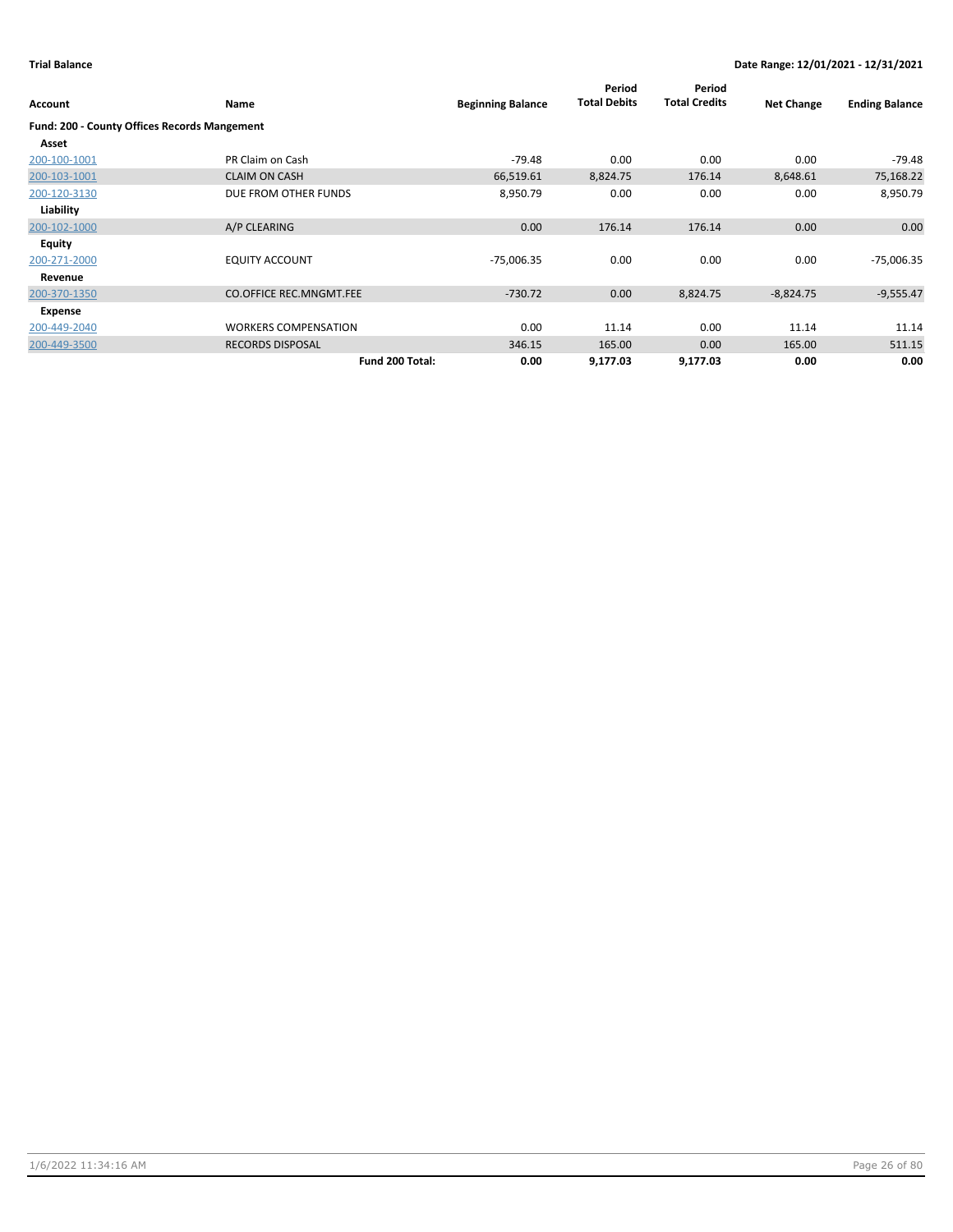|                              |                                       |                          | Period              | Period               |                   |                       |
|------------------------------|---------------------------------------|--------------------------|---------------------|----------------------|-------------------|-----------------------|
| Account                      | Name                                  | <b>Beginning Balance</b> | <b>Total Debits</b> | <b>Total Credits</b> | <b>Net Change</b> | <b>Ending Balance</b> |
| Fund: 210 - Road & Bridge #1 |                                       |                          |                     |                      |                   |                       |
| Asset                        |                                       |                          |                     |                      |                   |                       |
| 210-100-1001                 | PR Claim on Cash                      | $-2,249.63$              | 24,004.21           | 24,004.21            | 0.00              | $-2,249.63$           |
| 210-103-1001                 | <b>CLAIM ON CASH</b>                  | 294,083.41               | 104,720.58          | 46,193.45            | 58,527.13         | 352,610.54            |
| 210-103-1750                 | <b>TEXPOOL</b>                        | 18,342.26                | 0.00                | 0.00                 | 0.00              | 18,342.26             |
| 210-120-3110                 | <b>TAXES RECEIVABLE</b>               | 41,787.21                | 0.00                | 0.00                 | 0.00              | 41,787.21             |
| 210-120-3120                 | DUE FROM OTHER GOVERNMENTS            | 12,077.14                | 0.00                | 0.00                 | 0.00              | 12,077.14             |
| 210-120-3130                 | DUE FROM OTHER FUNDS                  | 6,383.52                 | 0.00                | 0.00                 | 0.00              | 6,383.52              |
| 210-120-3150                 | <b>INVENTORY ASSEST</b>               | 11,000.82                | 0.00                | 0.00                 | 0.00              | 11,000.82             |
| Liability                    |                                       |                          |                     |                      |                   |                       |
| 210-102-1000                 | A/P CLEARING                          | 0.00                     | 22,768.43           | 22,768.43            | 0.00              | 0.00                  |
| 210-102-1001                 | PR AP Clearing                        | 0.00                     | 13,105.74           | 13,105.74            | 0.00              | 0.00                  |
| 210-200-1500                 | ACCRUED SALARY PAYABLE                | $-13,309.78$             | 0.00                | 0.00                 | 0.00              | $-13,309.78$          |
| 210-200-1550                 | <b>ACCRUED FRINGE BENEFITS</b>        | $-6,659.82$              | 0.00                | 0.00                 | 0.00              | $-6,659.82$           |
| 210-200-2000                 | DEFERRED TAX REVENUE                  | $-38,554.24$             | 0.00                | 0.00                 | 0.00              | $-38,554.24$          |
| 210-200-9000                 | Payroll Liability Account             | $-32.64$                 | 13,105.74           | 13,105.74            | 0.00              | $-32.64$              |
| Equity                       |                                       |                          |                     |                      |                   |                       |
| 210-271-2000                 | <b>EQUITY ACCOUNT</b>                 | $-340,819.14$            | 0.00                | 0.00                 | 0.00              | $-340,819.14$         |
| Revenue                      |                                       |                          |                     |                      |                   |                       |
| 210-310-1100                 | <b>CURRENT TAXES</b>                  | $-22,367.87$             | 0.00                | 86,689.57            | $-86,689.57$      | $-109,057.44$         |
| 210-310-1200                 | <b>DELINQUENT TAXES</b>               | $-5,473.45$              | 0.00                | 2,214.80             | $-2,214.80$       | $-7,688.25$           |
| 210-318-1210                 | PAY N LIEU TAX/UPPER TRINITY          | $-442.12$                | 0.00                | 0.00                 | 0.00              | $-442.12$             |
| 210-318-1600                 | <b>SALES TAX REVENUES</b>             | $-13,703.60$             | 0.00                | 6,636.82             | $-6,636.82$       | $-20,340.42$          |
| 210-321-3000                 | COUNTY'S ADDITIONAL \$10              | $-8,429.18$              | 0.00                | 6,660.21             | $-6,660.21$       | $-15,089.39$          |
| 210-330-2200                 | <b>CTIF GRANT</b>                     | $-25,600.00$             | 0.00                | 0.00                 | 0.00              | $-25,600.00$          |
| 210-350-4030                 | <b>COUNTY CLERK FINES</b>             | 0.00                     | 0.00                | 781.90               | $-781.90$         | $-781.90$             |
| 210-350-4500                 | <b>DISTRICT CLERK FINES</b>           | $-2,180.00$              | 0.00                | 475.12               | $-475.12$         | $-2,655.12$           |
| 210-350-4570                 | J. P. #3 FINES                        | 0.00                     | 0.00                | 530.19               | $-530.19$         | $-530.19$             |
| 210-360-1000                 | <b>INTEREST EARNINGS</b>              | $-8.36$                  | 0.00                | 0.00                 | 0.00              | $-8.36$               |
| 210-370-1200                 | STATE LATERAL ROAD                    | $-8,422.07$              | 0.00                | 0.00                 | 0.00              | $-8,422.07$           |
| 210-370-1250                 | <b>TDT WEIGHT FEES</b>                | $-10,801.42$             | 0.00                | 0.00                 | 0.00              | $-10,801.42$          |
| 210-370-1420                 | <b>CULVERT PERMITTING PROCESS</b>     | $-40.00$                 | 0.00                | 40.00                | $-40.00$          | $-80.00$              |
| <b>Expense</b>               |                                       |                          |                     |                      |                   |                       |
| 210-621-1010                 | SALARY ELECTED OFFICIAL               | 12,526.60                | 5,010.64            | 0.00                 | 5,010.64          | 17,537.24             |
| 210-621-1030                 | SALARY FOREMAN                        | 6,482.83                 | 2,573.83            | 0.00                 | 2,573.83          | 9,056.66              |
| 210-621-1060                 | SALARY PRECINCT EMPLOYEES             | 24,195.64                | 7,899.97            | 0.00                 | 7,899.97          | 32,095.61             |
| 210-621-2010                 | SOCIAL SECURITY TAXES                 | 2,570.40                 | 924.24              | 0.00                 | 924.24            | 3,494.64              |
| 210-621-2020                 | <b>GROUP HEALTH INSURANCE</b>         | 12,194.38                | 5,542.90            | 0.00                 | 5,542.90          | 17,737.28             |
| 210-621-2030                 | RETIREMENT                            | 5,124.18                 | 1,836.47            | 0.00                 | 1,836.47          | 6,960.65              |
| 210-621-2040                 | <b>WORKERS COMPENSATION</b>           | 0.00                     | 2,486.37            | 0.00                 | 2,486.37          | 2,486.37              |
| 210-621-2050                 | <b>MEDICARE TAX</b>                   | 601.14                   | 216.16              | 0.00                 | 216.16            | 817.30                |
| 210-621-3140                 | <b>EMPLOYEE PHYSICALS/DOT TESTING</b> | 160.00                   | 0.00                | 0.00                 | 0.00              | 160.00                |
| 210-621-3400                 | <b>SHOP SUPPLIES</b>                  | 296.75                   | 1,231.52            | 0.00                 | 1,231.52          | 1,528.27              |
| 210-621-3410                 | R&B MAT. ROCK & GRAVEL                | 21,213.26                | 2,908.32            | 0.00                 | 2,908.32          | 24,121.58             |
| 210-621-3430                 | R&B MAT. HARDWARE & LUMBER            | 1,257.33                 | 0.00                | 0.00                 | 0.00              | 1,257.33              |
| 210-621-4060                 | TAX APPRAISAL DISTRICT                | 9,342.20                 | 0.00                | 0.00                 | 0.00              | 9,342.20              |
| 210-621-4210                 | <b>INTERNET</b>                       | 113.80                   | 56.90               | 0.00                 | 56.90             | 170.70                |
| 210-621-4270                 | OUT OF COUNTY TRAVEL/TRAINING         | 50.00                    | 1,495.00            | 0.00                 | 1,495.00          | 1,545.00              |
| 210-621-4400                 | UTILITY ELECTRICITY                   | 132.49                   | 105.26              | 0.00                 | 105.26            | 237.75                |
| 210-621-4420                 | UTILITY WATER                         | 18.19                    | 19.70               | 0.00                 | 19.70             | 37.89                 |
| 210-621-4430                 | <b>TRASH PICKUP</b>                   | 140.00                   | 70.00               | 0.00                 | 70.00             | 210.00                |
| 210-621-4500                 | <b>R&amp;M BUILDING</b>               | 0.00                     | 134.91              | 0.00                 | 134.91            | 134.91                |
| 210-621-4570                 | R&M MACHINERY GAS & OIL               | 5,291.50                 | 3,081.45            | 0.00                 | 3,081.45          | 8,372.95              |
| 210-621-4580                 | <b>R&amp;M MACHINERY PARTS</b>        | 5,180.72                 | 6,914.81            | 691.97               | 6,222.84          | 11,403.56             |
| 210-621-4590                 | R&M MACH. TIRES & TUBES               | 320.00                   | 685.00              | 0.00                 | 685.00            | 1,005.00              |
| 210-621-4600                 | EQUIPMENT RENTAL/LEASE                | 4,986.55                 | 3,000.00            | 0.00                 | 3,000.00          | 7,986.55              |
| 210-621-4820                 | <b>INSURANCE</b>                      | 3,221.00                 | 0.00                | 0.00                 | 0.00              | 3,221.00              |
|                              | Fund 210 Total:                       | 0.00                     | 223,898.15          | 223,898.15           | 0.00              | 0.00                  |
|                              |                                       |                          |                     |                      |                   |                       |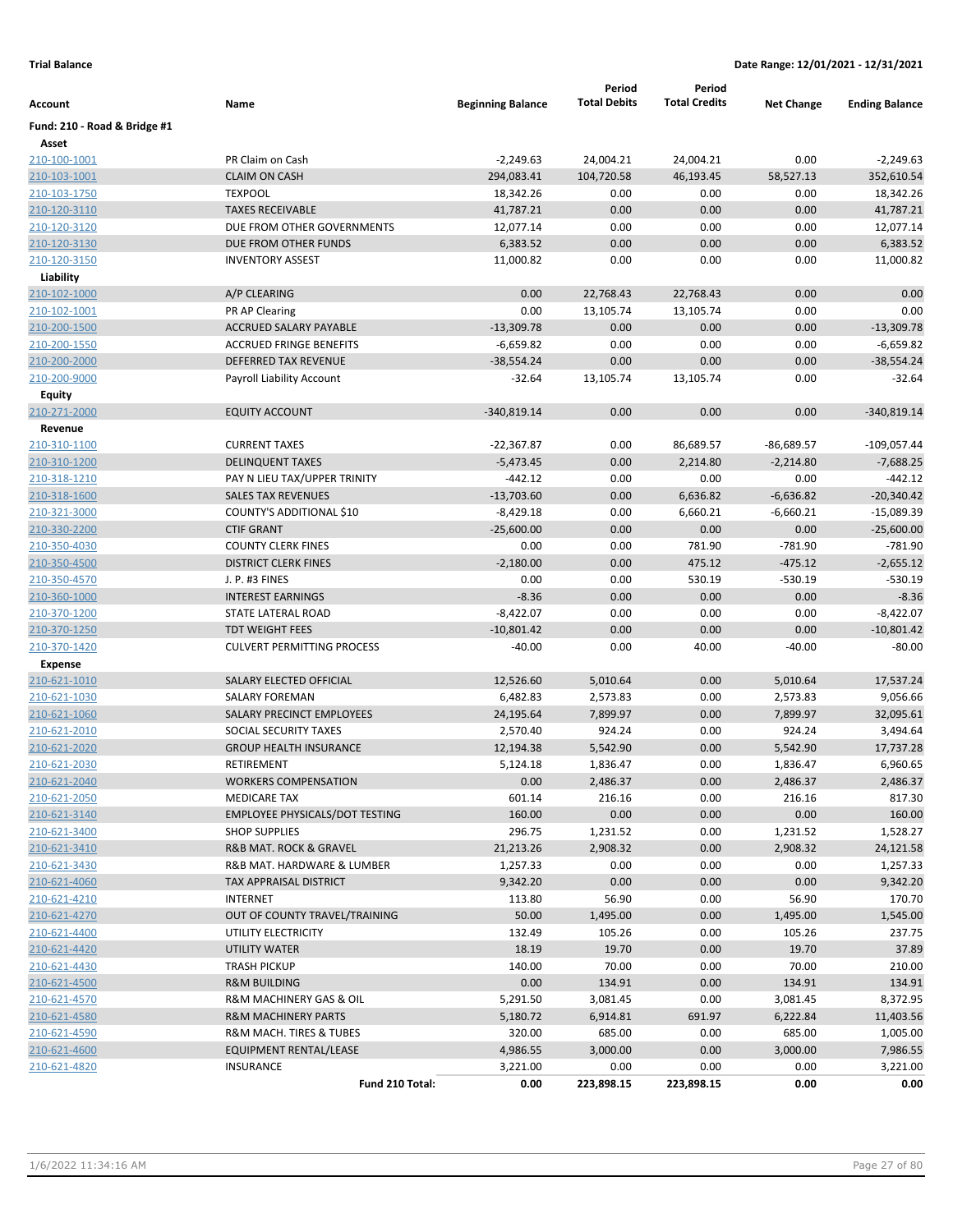|                              |                                                  |                          | Period               | Period               |                      |                        |
|------------------------------|--------------------------------------------------|--------------------------|----------------------|----------------------|----------------------|------------------------|
| Account                      | Name                                             | <b>Beginning Balance</b> | <b>Total Debits</b>  | <b>Total Credits</b> | <b>Net Change</b>    | <b>Ending Balance</b>  |
| Fund: 220 - Road & Bridge #2 |                                                  |                          |                      |                      |                      |                        |
| Asset                        |                                                  |                          |                      |                      |                      |                        |
| 220-100-1001                 | PR Claim on Cash                                 | $-2,924.06$              | 37,037.11            | 37,037.11            | 0.00                 | $-2,924.06$            |
| 220-103-1001                 | <b>CLAIM ON CASH</b>                             | 249,864.33               | 141,798.53           | 145,183.00           | $-3,384.47$          | 246,479.86             |
| 220-103-1750                 | <b>TEXPOOL</b>                                   | 262,330.50               | 0.00                 | 0.00                 | 0.00                 | 262,330.50             |
| 220-120-3110                 | <b>TAXES RECEIVABLE</b>                          | 48,159.20                | 0.00                 | 0.00                 | 0.00                 | 48,159.20              |
| 220-120-3120                 | DUE FROM OTHER GOVERNMENTS                       | 13,600.01                | 0.00                 | 0.00                 | 0.00                 | 13,600.01              |
| 220-120-3130                 | DUE FROM OTHER FUNDS                             | 7,435.97                 | 0.00                 | 0.00                 | 0.00                 | 7,435.97               |
| 220-120-3150                 | <b>INVENTORY ASSEST</b>                          | 21,044.05                | 0.00                 | 0.00                 | 0.00                 | 21,044.05              |
| Liability                    |                                                  |                          |                      |                      |                      |                        |
| 220-102-1000                 | A/P CLEARING                                     | 0.00                     | 115,436.72           | 115,436.72           | 0.00                 | 0.00                   |
| 220-102-1001                 | PR AP Clearing                                   | 0.00                     | 20,825.37            | 20,825.37            | 0.00                 | 0.00                   |
| 220-200-1500                 | ACCRUED SALARY PAYABLE                           | $-15,293.17$             | 0.00                 | 0.00                 | 0.00                 | $-15,293.17$           |
| 220-200-1550                 | <b>ACCRUED FRINGE BENEFITS</b>                   | $-8,360.25$              | 0.00                 | 0.00                 | 0.00                 | $-8,360.25$            |
| 220-200-2000                 | DEFERRED TAX REVENUE                             | $-44,392.56$             | 0.00                 | 0.00                 | 0.00                 | $-44,392.56$           |
| 220-200-9000                 | PAYROLL LIABILITY ACCOUNT                        | 0.00                     | 20,825.37            | 20,825.37            | 0.00                 | 0.00                   |
| Equity                       |                                                  |                          |                      |                      |                      |                        |
| 220-271-2000                 | <b>EQUITY ACCOUNT</b>                            | -594,750.65              | 0.00                 | 0.00                 | 0.00                 | -594,750.65            |
| Revenue                      |                                                  |                          |                      |                      |                      |                        |
| 220-310-1100                 | <b>CURRENT TAXES</b>                             | $-26,060.11$             | 0.00                 | 100,999.24           | $-100,999.24$        | $-127,059.35$          |
| 220-310-1200                 | <b>DELINQUENT TAXES</b>                          | $-6,376.92$              | 0.00                 | 2,580.40             | $-2,580.40$          | $-8,957.32$            |
| 220-318-1210                 | PAY N LIEU TAX/UPPER TRINITY                     | $-514.89$                | 0.00                 | 0.00                 | 0.00                 | $-514.89$              |
| 220-318-1600                 | <b>SALES TAX REVENUES</b>                        | $-15,959.01$             | 0.00                 | 7,729.15             | $-7,729.15$          | $-23,688.16$           |
| 220-321-3000                 | COUNTY'S ADDITIONAL \$10                         | $-9,818.86$              | 0.00                 | 7,758.23             | $-7,758.23$          | $-17,577.09$           |
| 220-350-4030                 | <b>COUNTY CLERK FINES</b>                        | 0.00                     | 0.00                 | 910.80               | $-910.80$            | $-910.80$              |
| 220-350-4500                 | <b>DISTRICT CLERK FINES</b>                      | $-2,539.43$              | 0.00                 | 553.45               | $-553.45$            | $-3,092.88$            |
| 220-350-4570                 | J. P. #3 FINES                                   | 0.00                     | 0.00                 | 617.61               | $-617.61$            | $-617.61$              |
| 220-360-1000                 | <b>INTEREST EARNINGS</b>                         | $-24.43$                 | 0.00                 | 0.00                 | 0.00                 | $-24.43$               |
| 220-370-1200                 | STATE LATERAL ROAD                               | $-9,810.60$              | 0.00                 | 0.00                 | 0.00                 | $-9,810.60$            |
| 220-370-1250                 | <b>TDT WEIGHT FEES</b>                           | $-12,582.22$             | 0.00                 | 0.00                 | 0.00                 | $-12,582.22$           |
| 220-370-1420                 | <b>CULVERT PERMITTING PROCESS</b>                | $-100.00$                | 0.00                 | 0.00                 | 0.00                 | $-100.00$              |
| <b>Expense</b>               |                                                  |                          |                      |                      |                      |                        |
| 220-622-1010<br>220-622-1030 | SALARY ELECTED OFFICIAL<br><b>SALARY FOREMAN</b> | 12,526.60<br>9,901.47    | 5,010.64<br>3,902.07 | 0.00<br>0.00         | 5,010.64<br>3,902.07 | 17,537.24<br>13,803.54 |
| 220-622-1050                 | <b>SALARY SECRETARY</b>                          | 0.00                     | 228.00               | 0.00                 | 228.00               | 228.00                 |
| 220-622-1060                 | SALARY PRECINCT EMPLOYEES                        | 33,641.57                | 14,507.16            | 0.00                 | 14,507.16            | 48,148.73              |
| 220-622-2010                 | SOCIAL SECURITY TAXES                            | 3,326.61                 | 1,392.28             | 0.00                 | 1,392.28             | 4,718.89               |
| 220-622-2020                 | <b>GROUP HEALTH INSURANCE</b>                    | 17,733.48                | 8,866.74             | 0.00                 | 8,866.74             | 26,600.22              |
| 220-622-2030                 | <b>RETIREMENT</b>                                | 6,649.85                 | 2,804.63             | 0.00                 | 2,804.63             | 9,454.48               |
| 220-622-2040                 | <b>WORKERS COMPENSATION</b>                      | 0.00                     | 2,789.44             | 0.00                 | 2,789.44             | 2,789.44               |
| 220-622-2050                 | <b>MEDICARE TAX</b>                              | 777.93                   | 325.59               | 0.00                 | 325.59               | 1,103.52               |
| 220-622-3400                 | <b>SHOP SUPPLIES</b>                             | 522.40                   | 1,244.04             | 0.00                 | 1,244.04             | 1,766.44               |
| 220-622-3410                 | <b>R&amp;B MAT. ROCK &amp; GRAVEL</b>            | 16,477.54                | 10,988.66            | 0.00                 | 10,988.66            | 27,466.20              |
| 220-622-3430                 | R&B MAT. HARDWARE & LUMBER                       | 146.97                   | 181.44               | 0.00                 | 181.44               | 328.41                 |
| 220-622-3440                 | R&B MAT. ASPHALT/RD OIL                          | 4,391.20                 | 12,104.20            | 0.00                 | 12,104.20            | 16,495.40              |
| 220-622-4060                 | TAX APPRAISAL DISTRICT                           | 10,882.42                | 0.00                 | 0.00                 | 0.00                 | 10,882.42              |
| 220-622-4210                 | <b>INTERNET</b>                                  | 163.90                   | 81.95                | 0.00                 | 81.95                | 245.85                 |
| 220-622-4270                 | OUT OF COUNTY TRAVEL/TRAINING                    | 0.00                     | 88.09                | 0.00                 | 88.09                | 88.09                  |
| 220-622-4300                 | <b>BIDS, NOTICES &amp; PERMITS</b>               | 0.00                     | 123.90               | 0.00                 | 123.90               | 123.90                 |
| 220-622-4400                 | UTILITY ELECTRICITY                              | 307.30                   | 124.32               | 0.00                 | 124.32               | 431.62                 |
| 220-622-4410                 | UTILITY GAS                                      | 123.00                   | 107.08               | 0.00                 | 107.08               | 230.08                 |
| 220-622-4420                 | UTILITY WATER                                    | 91.21                    | 89.00                | 0.00                 | 89.00                | 180.21                 |
| 220-622-4500                 | <b>R&amp;M BUILDING</b>                          | 224.24                   | 204.22               | 0.00                 | 204.22               | 428.46                 |
| 220-622-4570                 | R&M MACHINERY GAS & OIL                          | 12,432.24                | 6,112.18             | 0.00                 | 6,112.18             | 18,544.42              |
| 220-622-4580                 | <b>R&amp;M MACHINERY PARTS</b>                   | 5,778.07                 | 25,793.89            | 7,403.61             | 18,390.28            | 24,168.35              |
| 220-622-4590                 | R&M MACH. TIRES & TUBES                          | 671.52                   | 1,867.44             | 0.00                 | 1,867.44             | 2,538.96               |
| 220-622-4600                 | EQUIPMENT RENTAL/LEASE                           | 3,000.00                 | 3,000.00             | 0.00                 | 3,000.00             | 6,000.00               |
| 220-622-4820                 | <b>INSURANCE</b>                                 | 6,362.33                 | 0.00                 | 0.00                 | 0.00                 | 6,362.33               |
| 220-622-5710                 | PURCHASE OF MACH./EQUIP                          | 0.00                     | 30,000.00            | 0.00                 | 30,000.00            | 30,000.00              |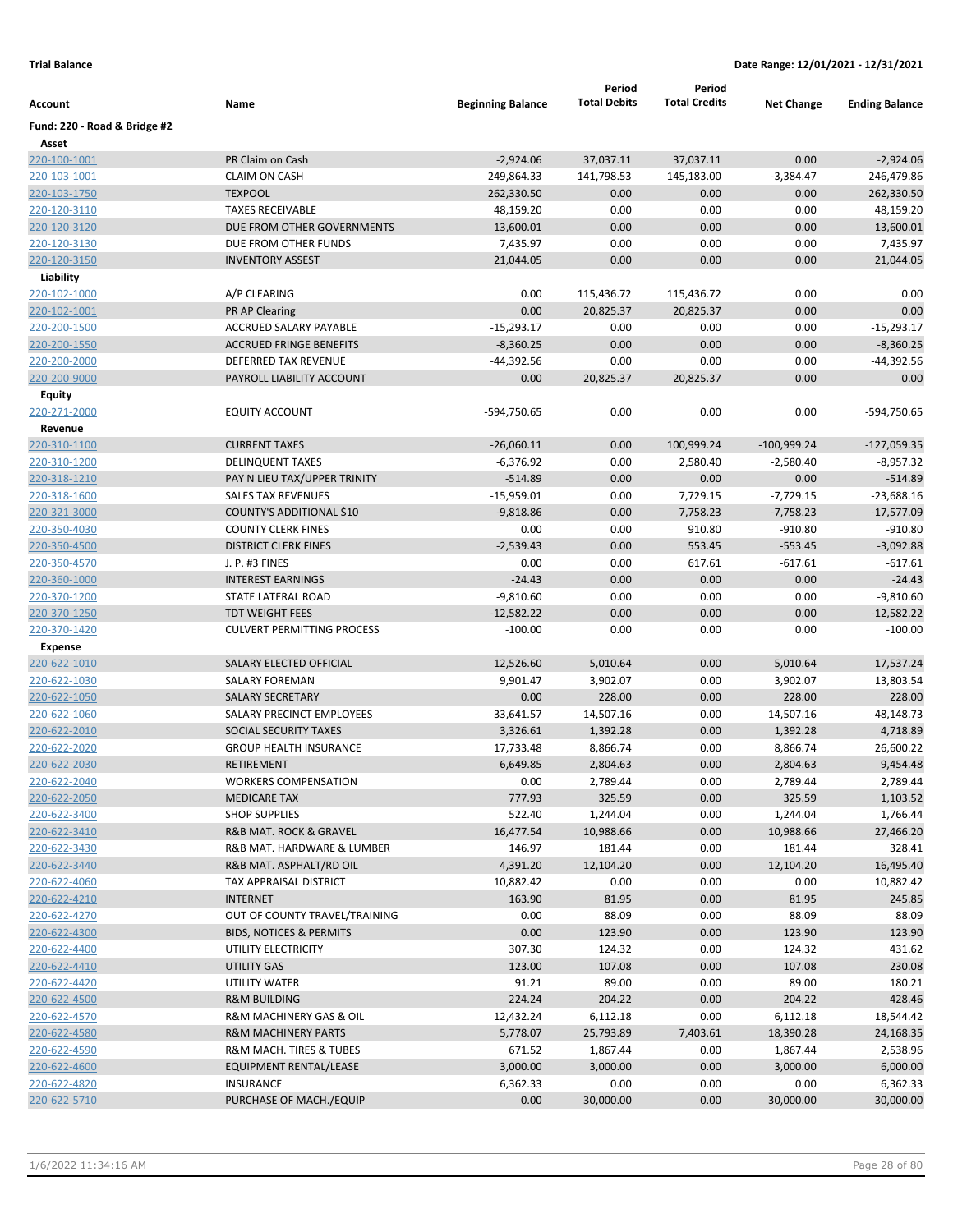|              |                             |                          | Period              | Period               |                   |                       |
|--------------|-----------------------------|--------------------------|---------------------|----------------------|-------------------|-----------------------|
| Account      | Name                        | <b>Beginning Balance</b> | <b>Total Debits</b> | <b>Total Credits</b> | <b>Net Change</b> | <b>Ending Balance</b> |
| 220-622-5711 | PURCHASE OF SMALL EQUIPMENT | 941.25                   | 0.00                | 0.00                 | 0.00              | 941.25                |
|              | Fund 220 Total:             | 0.00                     | 467.860.06          | 467.860.06           | 0.00              | 0.00                  |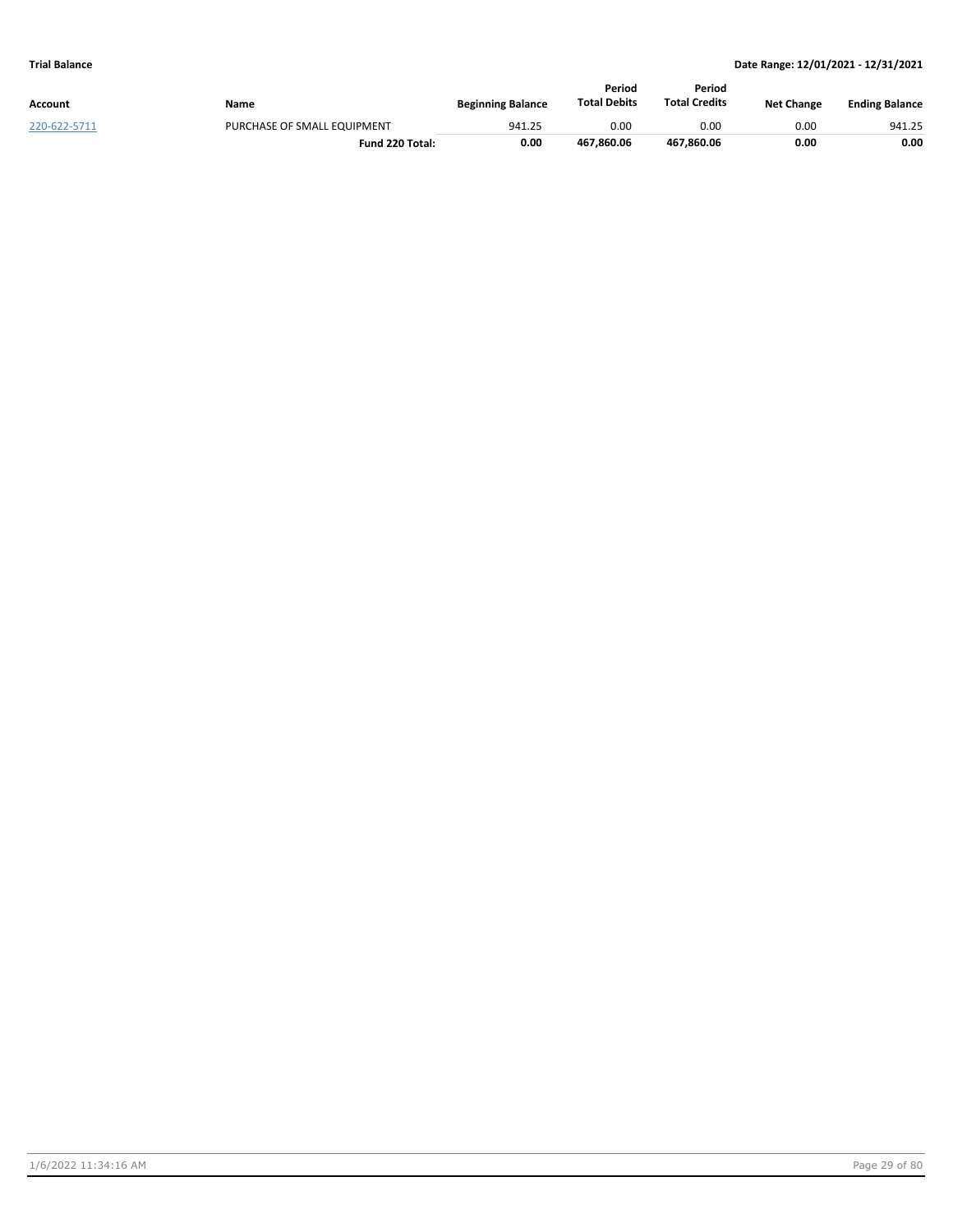| <b>Account</b>                                    | Name                 |                 | <b>Beginning Balance</b> | Period<br><b>Total Debits</b> | Period<br><b>Total Credits</b> | <b>Net Change</b> | <b>Ending Balance</b> |
|---------------------------------------------------|----------------------|-----------------|--------------------------|-------------------------------|--------------------------------|-------------------|-----------------------|
| Fund: 221 - Raw Water Pipeline Road and Bridge #2 |                      |                 |                          |                               |                                |                   |                       |
| Asset                                             |                      |                 |                          |                               |                                |                   |                       |
| 221-103-1001                                      | <b>CLAIM ON CASH</b> |                 | 4,066.34                 | 0.00                          | 0.00                           | 0.00              | 4,066.34              |
| Equity                                            |                      |                 |                          |                               |                                |                   |                       |
| 221-271-2000                                      | EQUITY ACCOUNT       |                 | $-4.066.34$              | 0.00                          | 0.00                           | 0.00              | $-4.066.34$           |
|                                                   |                      | Fund 221 Total: | 0.00                     | 0.00                          | 0.00                           | 0.00              | 0.00                  |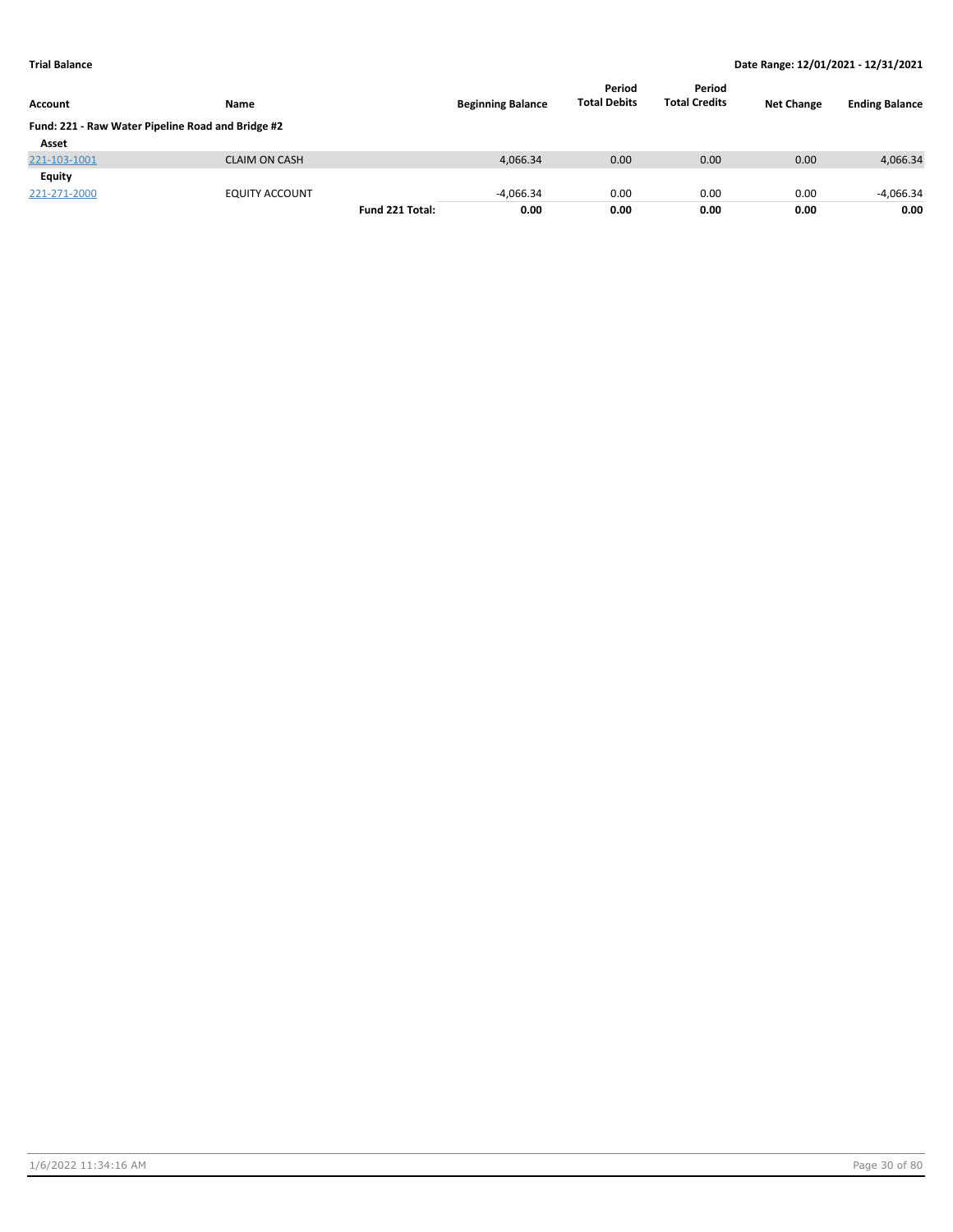|                              |                                       |                          | Period              | Period               |                   |                       |
|------------------------------|---------------------------------------|--------------------------|---------------------|----------------------|-------------------|-----------------------|
| Account                      | Name                                  | <b>Beginning Balance</b> | <b>Total Debits</b> | <b>Total Credits</b> | <b>Net Change</b> | <b>Ending Balance</b> |
| Fund: 230 - Road & Bridge #3 |                                       |                          |                     |                      |                   |                       |
| Asset                        |                                       |                          |                     |                      |                   |                       |
| 230-100-1001                 | PR Claim on Cash                      | $-2,723.22$              | 41,687.93           | 41,687.93            | 0.00              | $-2,723.22$           |
| 230-103-1001                 | <b>CLAIM ON CASH</b>                  | 249,037.80               | 209,824.90          | 81,092.77            | 128,732.13        | 377,769.93            |
| 230-103-1750                 | <b>TEXPOOL</b>                        | 621,617.46               | 0.00                | 0.00                 | 0.00              | 621,617.46            |
| 230-120-3110                 | <b>TAXES RECEIVABLE</b>               | 72,242.20                | 0.00                | 0.00                 | 0.00              | 72,242.20             |
| 230-120-3120                 | DUE FROM OTHER GOVERNMENTS            | 21,102.46                | 0.00                | 0.00                 | 0.00              | 21,102.46             |
| 230-120-3130                 | DUE FROM OTHER FUNDS                  | 11,153.98                | 0.00                | 0.00                 | 0.00              | 11,153.98             |
| 230-120-3150                 | <b>INVENTORY ASSEST</b>               | 34,871.50                | 0.00                | 0.00                 | 0.00              | 34,871.50             |
| Liability                    |                                       |                          |                     |                      |                   |                       |
| 230-102-1000                 | A/P CLEARING                          | 0.00                     | 39,404.84           | 39,404.84            | 0.00              | 0.00                  |
| 230-102-1001                 | <b>PR AP Clearing</b>                 | 0.00                     | 21,519.80           | 21,519.80            | 0.00              | 0.00                  |
| 230-200-1500                 | ACCRUED SALARY PAYABLE                | $-19,989.44$             | 0.00                | 0.00                 | 0.00              | -19,989.44            |
| 230-200-1550                 | <b>ACCRUED FRINGE BENEFITS</b>        | $-9,980.79$              | 0.00                | 0.00                 | 0.00              | $-9,980.79$           |
| 230-200-2000                 | DEFERRED TAX REVENUE                  | $-66,592.61$             | 0.00                | 0.00                 | 0.00              | $-66,592.61$          |
| 230-200-9000                 | <b>Payroll Liability Account</b>      | $-160.79$                | 21,519.80           | 21,519.80            | 0.00              | $-160.79$             |
| 230-200-9100                 | SYSTEM ADDED LIABILITY LINE-ITEM      | $-26,500.00$             | 0.00                | 0.00                 | 0.00              | $-26,500.00$          |
| Equity                       |                                       |                          |                     |                      |                   |                       |
| 230-271-2000                 | <b>EQUITY ACCOUNT</b>                 | $-1,032,426.12$          | 0.00                | 0.00                 | 0.00              | $-1,032,426.12$       |
| Revenue                      |                                       |                          |                     |                      |                   |                       |
| 230-310-1100                 | <b>CURRENT TAXES</b>                  | $-39,087.67$             | 0.00                | 151,489.21           | $-151,489.21$     | -190,576.88           |
| 230-310-1200                 | <b>DELINQUENT TAXES</b>               | $-9,564.78$              | 0.00                | 3,870.35             | $-3,870.35$       | $-13,435.13$          |
| 230-318-1210                 | PAY N LIEU TAX/UPPER TRINITY          | $-772.43$                | 0.00                | 0.00                 | 0.00              | $-772.43$             |
| 230-318-1600                 | <b>SALES TAX REVENUES</b>             | $-23,941.57$             | 0.00                | 11,595.20            | $-11,595.20$      | $-35,536.77$          |
| 230-321-3000                 | COUNTY'S ADDITIONAL \$10              | $-14,728.28$             | 0.00                | 11,637.33            | $-11,637.33$      | $-26,365.61$          |
| 230-330-2200                 | <b>CTIF GRANT</b>                     | 0.00                     | 0.00                | 28,000.00            | $-28,000.00$      | $-28,000.00$          |
| 230-350-4030                 | <b>COUNTY CLERK FINES</b>             | 0.00                     | 0.00                | 1,366.21             | $-1,366.21$       | $-1,366.21$           |
| 230-350-4500                 | <b>DISTRICT CLERK FINES</b>           | $-3,809.14$              | 0.00                | 830.18               | $-830.18$         | $-4,639.32$           |
| 230-350-4570                 | J. P. #3 FINES                        | 0.00                     | 0.00                | 926.42               | $-926.42$         | $-926.42$             |
| 230-360-1000                 | <b>INTEREST EARNINGS</b>              | $-50.64$                 | 0.00                | 0.00                 | 0.00              | $-50.64$              |
| 230-370-1200                 | STATE LATERAL ROAD                    | $-14,715.90$             | 0.00                | 0.00                 | 0.00              | $-14,715.90$          |
| 230-370-1250                 | <b>TDT WEIGHT FEES</b>                | $-18,873.34$             | 0.00                | 0.00                 | 0.00              | $-18,873.34$          |
| 230-370-1300                 | REFUNDS & MISCELLANEOUS               | $-895.41$                | 0.00                | 70.00                | $-70.00$          | $-965.41$             |
| 230-370-1380                 | SALE OF SCRAP IRON                    | $-736.50$                | 0.00                | 0.00                 | 0.00              | $-736.50$             |
| 230-370-1420                 | <b>CULVERT PERMITTING PROCESS</b>     | 0.00                     | 0.00                | 40.00                | $-40.00$          | $-40.00$              |
| 230-370-1450                 | REIMBURSEMENT OF MATERIALS            | $-2,512.70$              | 0.00                | 0.00                 | 0.00              | $-2,512.70$           |
| <b>Expense</b>               |                                       |                          |                     |                      |                   |                       |
| 230-623-1010                 | SALARY ELECTED OFFICIAL               | 12,526.60                | 5,010.64            | 0.00                 | 5,010.64          | 17,537.24             |
| 230-623-1030                 | <b>SALARY FOREMAN</b>                 | 6,658.05                 | 2,663.22            | 0.00                 | 2,663.22          | 9,321.27              |
| 230-623-1050                 | <b>SALARY SECRETARY</b>               | 1,992.00                 | 864.00              | 0.00                 | 864.00            | 2,856.00              |
| 230-623-1060                 | SALARY PRECINCT EMPLOYEES             | 48,903.68                | 18,006.45           | 0.00                 | 18,006.45         | 66,910.13             |
| 230-623-2010                 | SOCIAL SECURITY TAXES                 | 4,323.41                 | 1,637.12            | 0.00                 | 1,637.12          | 5,960.53              |
| 230-623-2020                 | <b>GROUP HEALTH INSURANCE</b>         | 21,059.50                | 9,975.46            | 0.00                 | 9,975.46          | 31,034.96             |
| 230-623-2030                 | RETIREMENT                            | 8,311.54                 | 3,148.16            | 0.00                 | 3,148.16          | 11,459.70             |
| 230-623-2040                 | <b>WORKERS COMPENSATION</b>           | 0.00                     | 3,678.69            | 0.00                 | 3,678.69          | 3,678.69              |
| 230-623-2050                 | <b>MEDICARE TAX</b>                   | 1,011.14                 | 382.88              | 0.00                 | 382.88            | 1,394.02              |
| 230-623-3100                 | <b>OFFICE SUPPLIES</b>                | 0.00                     | 105.99              | 0.00                 | 105.99            | 105.99                |
| 230-623-3140                 | <b>EMPLOYEE PHYSICALS/DOT TESTING</b> | 80.00                    | 0.00                | 0.00                 | 0.00              | 80.00                 |
| 230-623-3400                 | <b>SHOP SUPPLIES</b>                  | 348.15                   | 132.58              | 0.00                 | 132.58            | 480.73                |
| 230-623-3410                 | R&B MAT. ROCK & GRAVEL                | 6,110.98                 | 12,095.44           | 0.00                 | 12,095.44         | 18,206.42             |
| 230-623-3420                 | <b>R&amp;B MAT. CULVERTS</b>          | 11,376.00                | 0.00                | 0.00                 | 0.00              | 11,376.00             |
| 230-623-3430                 | R&B MAT. HARDWARE & LUMBER            | 437.52                   | 533.09              | 0.00                 | 533.09            | 970.61                |
| 230-623-3440                 | R&B MAT. ASPHALT/RD OIL               | 18,364.78                | 0.00                | 0.00                 | 0.00              | 18,364.78             |
| 230-623-3460                 | <b>CTIF EXPENDITURES</b>              | 35,581.26                | 0.00                | 0.00                 | 0.00              | 35,581.26             |
| 230-623-3500                 | <b>DEBRIS REMOVAL</b>                 | 0.00                     | 469.45              | 0.00                 | 469.45            | 469.45                |
| 230-623-4060                 | TAX APPRAISAL DISTRICT                | 16,323.63                | 0.00                | 0.00                 | 0.00              | 16,323.63             |
| 230-623-4210                 | <b>INTERNET</b>                       | 163.90                   | 81.95               | 0.00                 | 81.95             | 245.85                |
| 230-623-4270                 | OUT OF COUNTY TRAVEL/TRAINING         | 50.00                    | 0.00                | 0.00                 | 0.00              | 50.00                 |
| 230-623-4300                 | <b>BIDS, NOTICES &amp; PERMITS</b>    | 0.00                     | 851.28              | 0.00                 | 851.28            | 851.28                |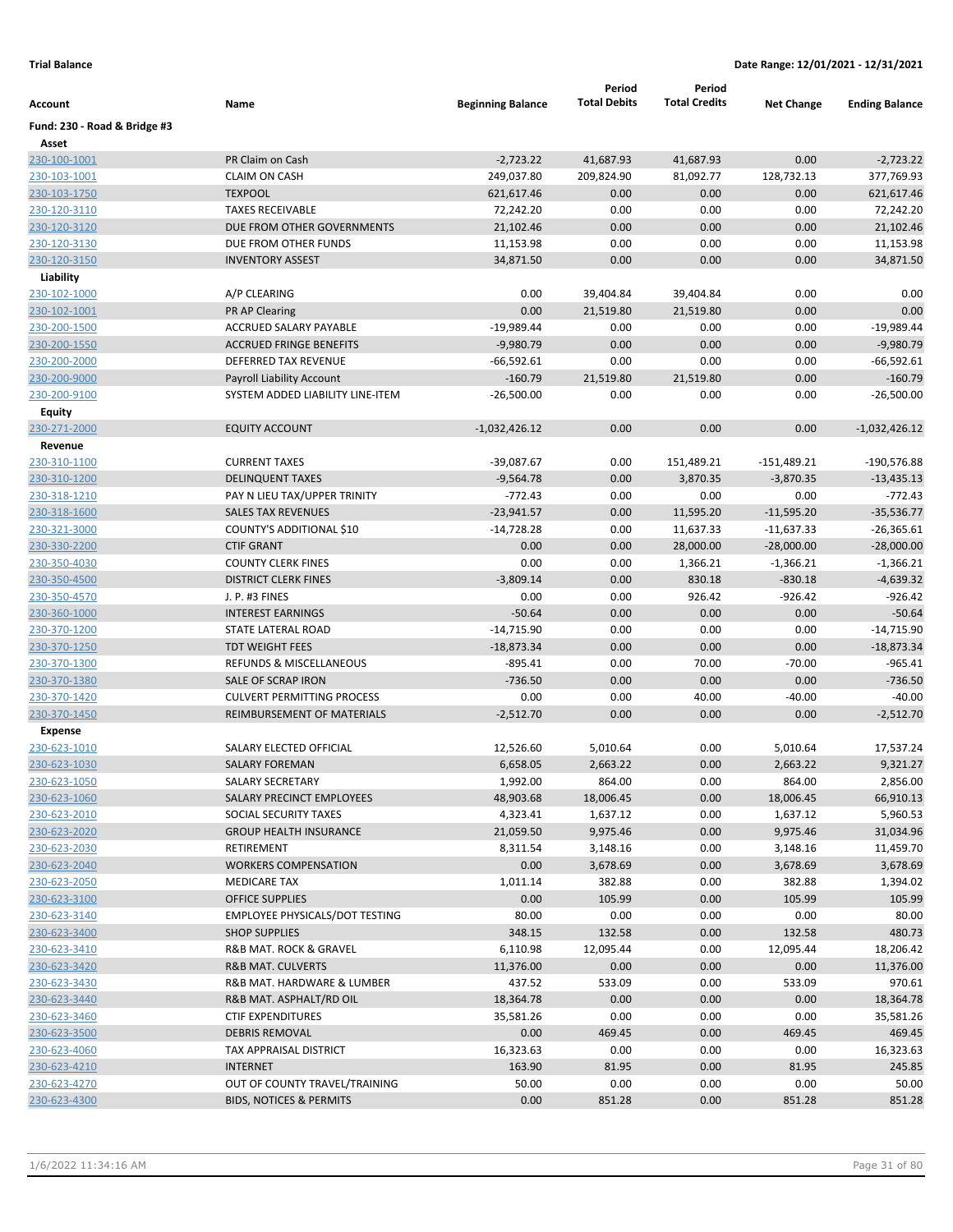| Account      | Name                                   | <b>Beginning Balance</b> | Period<br><b>Total Debits</b> | Period<br><b>Total Credits</b> | <b>Net Change</b> | <b>Ending Balance</b> |
|--------------|----------------------------------------|--------------------------|-------------------------------|--------------------------------|-------------------|-----------------------|
| 230-623-4350 | <b>PRINTING</b>                        | 75.00                    | 0.00                          | 0.00                           | 0.00              | 75.00                 |
| 230-623-4400 | UTILITY ELECTRICITY                    | 452.17                   | 152.12                        | 0.00                           | 152.12            | 604.29                |
| 230-623-4420 | UTILITY WATER                          | 32.20                    | 32.25                         | 0.00                           | 32.25             | 64.45                 |
| 230-623-4430 | <b>TRASH PICK-UP</b>                   | 140.00                   | 70.00                         | 0.00                           | 70.00             | 210.00                |
| 230-623-4570 | <b>R&amp;M MACHINERY GAS &amp; OIL</b> | 14,309.56                | 11,961.67                     | 0.00                           | 11,961.67         | 26,271.23             |
| 230-623-4580 | <b>R&amp;M MACHINERY PARTS</b>         | 15,756.73                | 9,215.33                      | 0.00                           | 9,215.33          | 24,972.06             |
| 230-623-4590 | <b>R&amp;M MACH. TIRES &amp; TUBES</b> | 2,274.80                 | 25.00                         | 0.00                           | 25.00             | 2,299.80              |
| 230-623-4600 | <b>EQUIPMENT RENTAL/LEASE</b>          | 6,000.00                 | 0.00                          | 0.00                           | 0.00              | 6,000.00              |
| 230-623-4820 | <b>INSURANCE</b>                       | 5,373.33                 | 0.00                          | 0.00                           | 0.00              | 5,373.33              |
| 230-623-5710 | PURCHASE OF MACH./EQUIP                | 40,000.00                | 0.00                          | 0.00                           | 0.00              | 40,000.00             |
|              | Fund 230 Total:                        | 0.00                     | 415,050.04                    | 415,050.04                     | 0.00              | 0.00                  |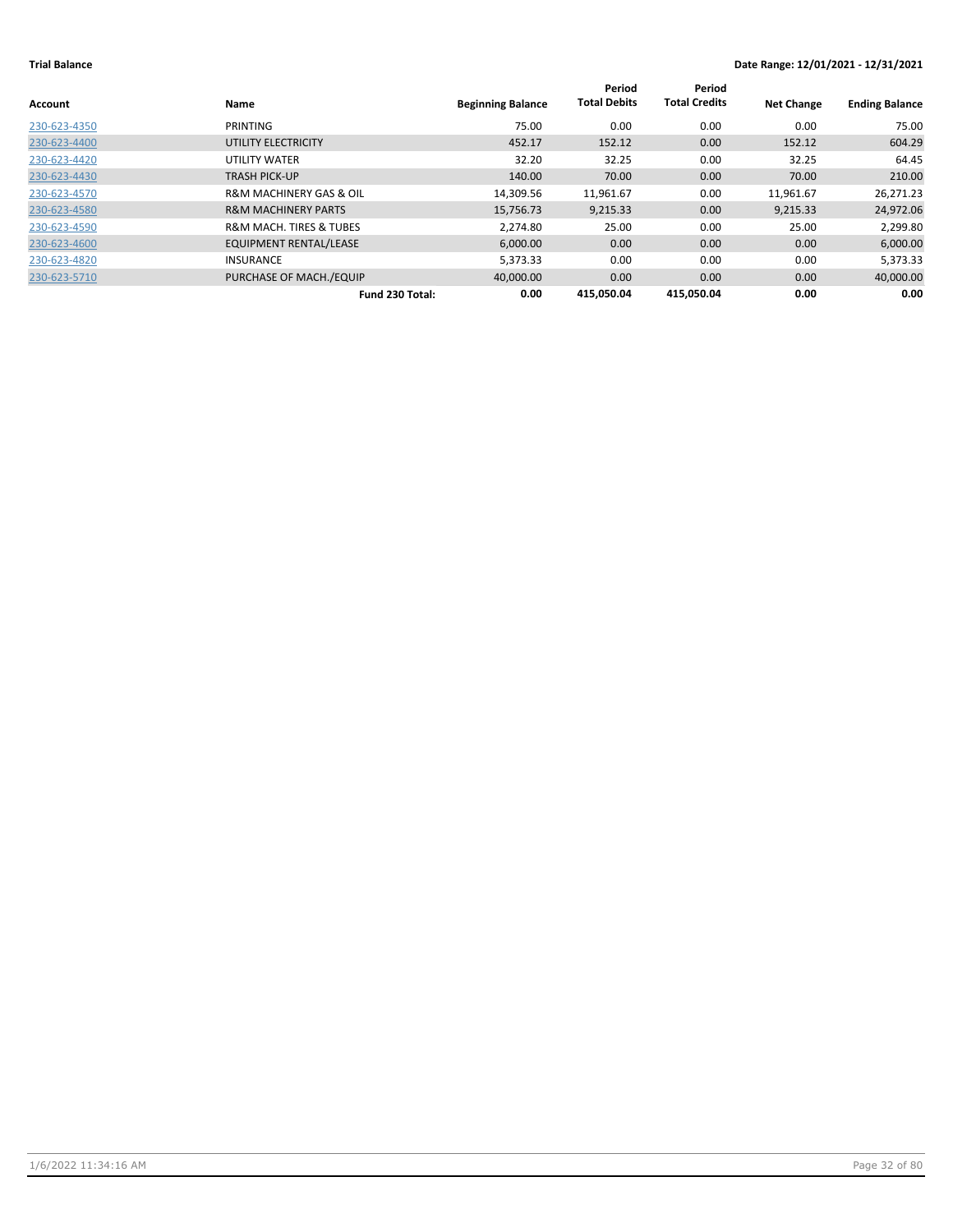|                |                                                       |                 |                          | Period              | Period               |                   |                       |
|----------------|-------------------------------------------------------|-----------------|--------------------------|---------------------|----------------------|-------------------|-----------------------|
| <b>Account</b> | Name                                                  |                 | <b>Beginning Balance</b> | <b>Total Debits</b> | <b>Total Credits</b> | <b>Net Change</b> | <b>Ending Balance</b> |
|                | Fund: 231 - Lake Road Impact/Raw Water PipelinePct. 3 |                 |                          |                     |                      |                   |                       |
| Asset          |                                                       |                 |                          |                     |                      |                   |                       |
| 231-103-1001   | <b>CLAIM ON CASH</b>                                  |                 | 393,546.11               | 0.00                | 0.00                 | 0.00              | 393,546.11            |
| Equity         |                                                       |                 |                          |                     |                      |                   |                       |
| 231-271-2000   | <b>EQUITY ACCOUNT</b>                                 |                 | $-393.546.11$            | 0.00                | 0.00                 | 0.00              | $-393,546.11$         |
|                |                                                       | Fund 231 Total: | 0.00                     | 0.00                | 0.00                 | 0.00              | 0.00                  |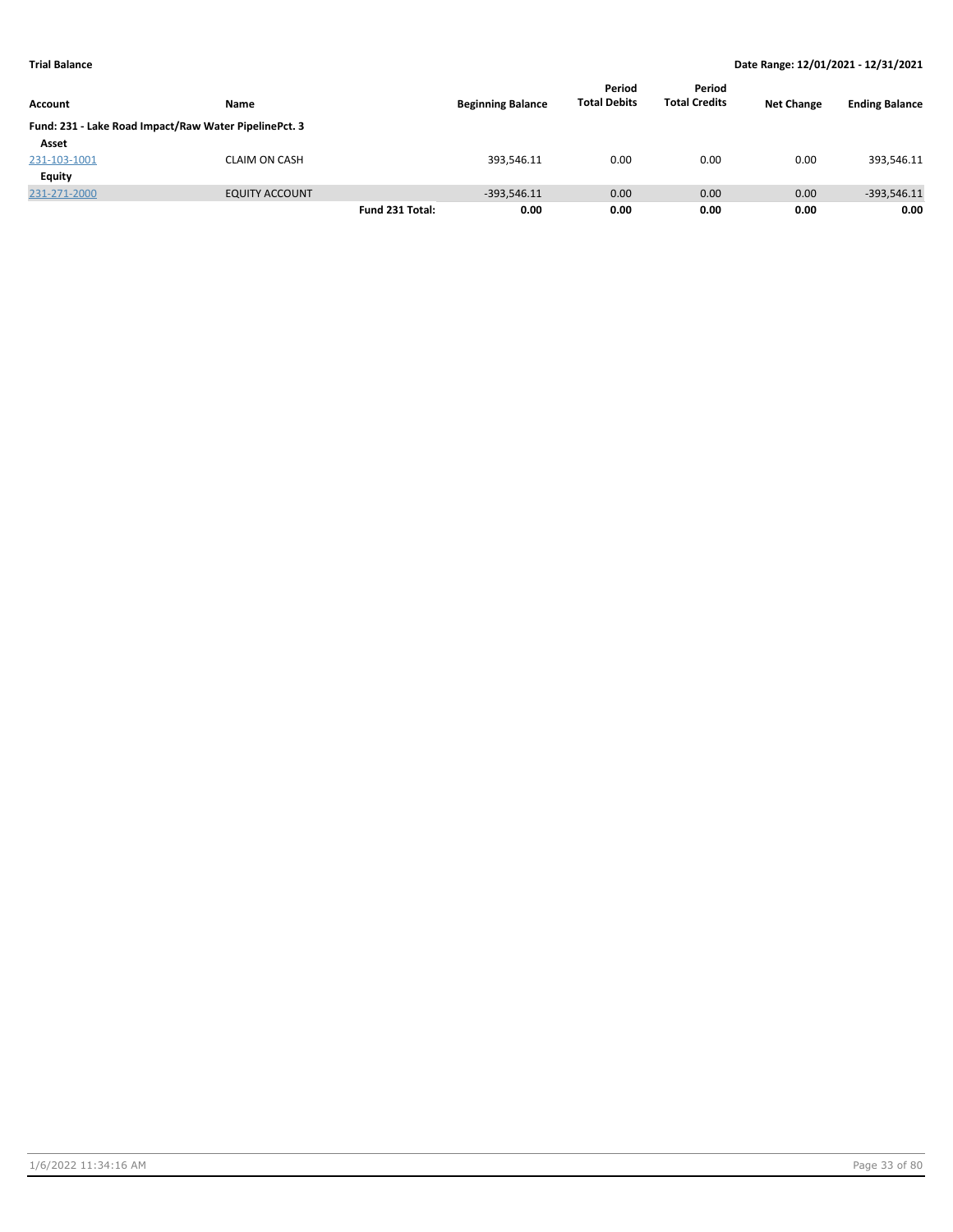| Account                      | Name                                                      | <b>Beginning Balance</b> | Period<br><b>Total Debits</b> | Period<br><b>Total Credits</b> | <b>Net Change</b>    | <b>Ending Balance</b> |
|------------------------------|-----------------------------------------------------------|--------------------------|-------------------------------|--------------------------------|----------------------|-----------------------|
| Fund: 240 - Road & Bridge #4 |                                                           |                          |                               |                                |                      |                       |
| Asset                        |                                                           |                          |                               |                                |                      |                       |
| 240-100-1001                 | PR Claim on Cash                                          | $-1,647.08$              | 34,415.82                     | 34,415.82                      | 0.00                 | $-1,647.08$           |
| 240-103-1001                 | <b>CLAIM ON CASH</b>                                      | 409,595.00               | 105,440.85                    | 57,361.17                      | 48,079.68            | 457,674.68            |
| 240-103-1750                 | <b>TEXPOOL</b>                                            | 109,857.20               | 0.00                          | 0.00                           | 0.00                 | 109,857.20            |
| 240-120-3110                 | <b>TAXES RECEIVABLE</b>                                   | 40,841.04                | 0.00                          | 0.00                           | 0.00                 | 40,841.04             |
| 240-120-3120                 | DUE FROM OTHER GOVERNMENTS                                | 12,012.00                | 0.00                          | 0.00                           | 0.00                 | 12,012.00             |
| 240-120-3130                 | DUE FROM OTHER FUNDS                                      | 6,349.09                 | 0.00                          | 0.00                           | 0.00                 | 6,349.09              |
| 240-120-3150                 | <b>INVENTORY ASSEST</b>                                   | 14,653.75                | 0.00                          | 0.00                           | 0.00                 | 14,653.75             |
| Liability                    |                                                           |                          |                               |                                |                      |                       |
| 240-102-1000                 | A/P CLEARING                                              | 0.00                     | 22,945.35                     | 22,945.35                      | 0.00                 | 0.00                  |
| 240-102-1001                 | PR AP Clearing                                            | 0.00                     | 18,090.50                     | 18,090.50                      | 0.00                 | 0.00                  |
| 240-200-1500                 | ACCRUED SALARY PAYABLE                                    | $-10,288.20$             | 0.00                          | 0.00                           | 0.00                 | $-10,288.20$          |
| 240-200-1550                 | <b>ACCRUED FRINGE BENEFITS</b>                            | $-5,602.97$              | 0.00                          | 0.00                           | 0.00                 | $-5,602.97$           |
| 240-200-2000                 | DEFERRED TAX REVENUE                                      | $-37,624.65$             | 0.00                          | 0.00                           | 0.00                 | $-37,624.65$          |
| 240-200-9000                 | Payroll Liability Account                                 | $-2,136.36$              | 18,090.50                     | 18,090.50                      | 0.00                 | $-2,136.36$           |
| Equity                       |                                                           |                          |                               |                                |                      |                       |
| 240-271-2000                 | <b>EQUITY ACCOUNT</b>                                     | $-569,440.25$            | 0.00                          | 0.00                           | 0.00                 | $-569,440.25$         |
| Revenue                      |                                                           |                          |                               |                                |                      |                       |
| 240-310-1100                 | <b>CURRENT TAXES</b>                                      | $-22,253.12$             | 0.00                          | 86,244.82                      | $-86,244.82$         | $-108,497.94$         |
| 240-310-1200                 | <b>DELINQUENT TAXES</b>                                   | $-5,445.36$              | 0.00                          | 2,203.44                       | $-2,203.44$          | $-7,648.80$           |
| 240-318-1210                 | PAY N LIEU TAX/UPPER TRINITY                              | $-439.76$                | 0.00                          | 0.00                           | 0.00                 | $-439.76$             |
| 240-318-1600                 | <b>SALES TAX REVENUES</b>                                 | $-13,630.26$             | 0.00                          | 6,601.30                       | $-6,601.30$          | $-20,231.56$          |
| 240-321-3000                 | COUNTY'S ADDITIONAL \$10                                  | $-8,383.68$              | 0.00                          | 6,624.23                       | $-6,624.23$          | $-15,007.91$          |
| 240-350-4030                 | <b>COUNTY CLERK FINES</b>                                 | 0.00                     | 0.00                          | 777.67                         | $-777.67$            | $-777.67$             |
| 240-350-4500                 | <b>DISTRICT CLERK FINES</b>                               | $-2,168.24$              | 0.00                          | 472.55                         | $-472.55$            | $-2,640.79$           |
| 240-350-4570                 | J. P. #3 FINES                                            | 0.00                     | 0.00                          | 527.34                         | $-527.34$            | $-527.34$             |
| 240-360-1000                 | <b>INTEREST EARNINGS</b>                                  | $-13.89$                 | 0.00                          | 0.00                           | 0.00                 | $-13.89$              |
| 240-370-1200                 | <b>STATE LATERAL ROAD</b>                                 | $-8,376.61$              | 0.00                          | 0.00                           | 0.00                 | $-8,376.61$           |
| 240-370-1250                 | <b>TDT WEIGHT FEES</b>                                    | $-10,743.12$             | 0.00                          | 0.00                           | 0.00                 | $-10,743.12$          |
| 240-370-1450                 | REIMBURSEMENT OF MATERIALS                                | 0.00                     | 0.00                          | 1,000.00                       | $-1,000.00$          | $-1,000.00$           |
| 240-370-1460                 | SALE OF RECYCLED MATERIALS                                | 0.00                     | 0.00                          | 989.50                         | -989.50              | $-989.50$             |
| <b>Expense</b>               |                                                           |                          |                               |                                |                      |                       |
| 240-624-1010                 | SALARY ELECTED OFFICIAL                                   | 12,526.60                | 5,010.64                      | 0.00                           | 5,010.64             | 17,537.24             |
| 240-624-1030                 | <b>SALARY FOREMAN</b>                                     | 1,417.68                 | 2,835.36                      | 0.00                           | 2,835.36             | 4,253.04              |
| 240-624-1050                 | <b>SALARY SECRETARY</b>                                   | 2,429.05                 | 0.00                          | 0.00                           | 0.00                 | 2,429.05              |
| 240-624-1060                 | SALARY PRECINCT EMPLOYEES                                 | 28,994.75                | 12,603.51                     | 0.00                           | 12,603.51            | 41,598.26             |
| 240-624-2010                 | SOCIAL SECURITY TAXES                                     | 2,812.15                 | 1,268.36                      | 0.00                           | 1,268.36             | 4,080.51              |
| 240-624-2020                 | <b>GROUP HEALTH INSURANCE</b>                             | 13,304.23                | 9,975.95                      | 0.00                           | 9,975.95             | 23,280.18             |
| 240-624-2030                 | RETIREMENT                                                | 5,380.68                 | 2,425.34                      | 0.00                           | 2,425.34             | 7,806.02              |
| 240-624-2040                 | <b>WORKERS COMPENSATION</b>                               | 0.00                     | 2,537.00                      | 0.00                           | 2,537.00             | 2,537.00              |
| 240-624-2050                 | <b>MEDICARE TAX</b>                                       | 657.73                   | 296.66                        | 0.00                           | 296.66               | 954.39                |
| 240-624-3100                 | OFFICE SUPPLIES                                           | 169.24                   | 0.00                          | 0.00                           | 0.00                 | 169.24                |
| 240-624-3400                 | <b>SHOP SUPPLIES</b>                                      | 278.55                   | 183.03                        | 0.00                           | 183.03               | 461.58                |
| 240-624-3410                 | R&B MAT. ROCK & GRAVEL                                    | 13,056.49                | 2,983.87                      | 0.00                           | 2,983.87             | 16,040.36             |
| 240-624-3440                 | R&B MAT. ASPHALT/RD OIL                                   | 6,774.94                 | 0.00                          | 0.00                           | 0.00                 | 6,774.94              |
| 240-624-3950                 | <b>UNIFORMS</b>                                           | 140.00                   | 140.00                        | 0.00                           | 140.00               | 280.00                |
| 240-624-4060                 | TAX APPRAISAL DISTRICT                                    | 9,291.77                 | 0.00                          | 0.00                           | 0.00                 | 9,291.77              |
| 240-624-4210                 | INTERNET                                                  | 187.88                   | 93.94                         | 0.00                           | 93.94                | 281.82                |
| 240-624-4400                 | UTILITY ELECTRICITY                                       | 390.86                   | 203.93                        | 0.00                           | 203.93               | 594.79                |
| 240-624-4410                 | UTILITY GAS                                               | 67.59                    | 84.56                         | 0.00                           | 84.56                | 152.15                |
| 240-624-4420                 | UTILITY WATER                                             | 175.89                   | 76.49                         | 0.00                           | 76.49                | 252.38                |
| 240-624-4430                 | TRASH PICK-UP                                             | 801.50                   | 0.00                          | 0.00                           | 0.00                 | 801.50                |
| 240-624-4570                 | R&M MACHINERY GAS & OIL                                   | 34.17                    | 4,971.58                      | 0.00                           | 4,971.58             | 5,005.75              |
| 240-624-4580<br>240-624-4590 | <b>R&amp;M MACHINERY PARTS</b><br>R&M MACH. TIRES & TUBES | 2,943.38<br>455.00       | 4,578.63<br>4,092.32          | 0.00<br>0.00                   | 4,578.63             | 7,522.01              |
| 240-624-4600                 | EQUIPMENT RENTAL/LEASE                                    | 0.00                     | 3,000.00                      | 0.00                           | 4,092.32<br>3,000.00 | 4,547.32<br>3,000.00  |
| 240-624-4820                 | <b>INSURANCE</b>                                          | 2,595.34                 | 0.00                          | 0.00                           | 0.00                 | 2,595.34              |
|                              | Fund 240 Total:                                           | 0.00                     | 256,344.19                    | 256,344.19                     | 0.00                 | 0.00                  |
|                              |                                                           |                          |                               |                                |                      |                       |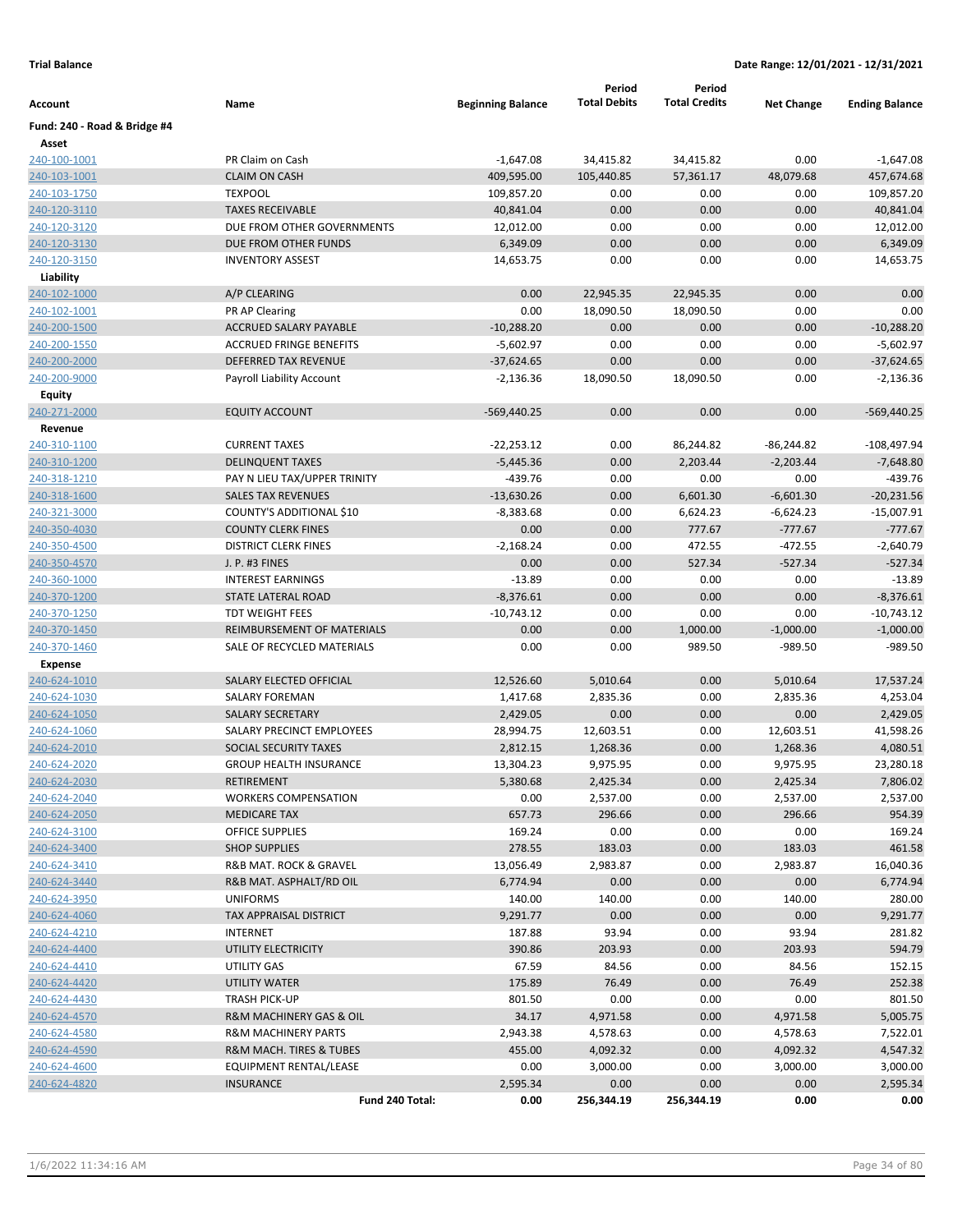|                |                                                       |                 |                          | Period              | Period               |                   |                       |
|----------------|-------------------------------------------------------|-----------------|--------------------------|---------------------|----------------------|-------------------|-----------------------|
| <b>Account</b> | Name                                                  |                 | <b>Beginning Balance</b> | <b>Total Debits</b> | <b>Total Credits</b> | <b>Net Change</b> | <b>Ending Balance</b> |
|                | Fund: 241 - Lake Road Impact/Raw Water PipelinePct. 4 |                 |                          |                     |                      |                   |                       |
| Asset          |                                                       |                 |                          |                     |                      |                   |                       |
| 241-103-1001   | <b>CLAIM ON CASH</b>                                  |                 | 470,408.04               | 0.00                | 0.00                 | 0.00              | 470,408.04            |
| Equity         |                                                       |                 |                          |                     |                      |                   |                       |
| 241-271-2000   | <b>EQUITY ACCOUNT</b>                                 |                 | $-470.408.04$            | 0.00                | 0.00                 | 0.00              | -470,408.04           |
|                |                                                       | Fund 241 Total: | 0.00                     | 0.00                | 0.00                 | 0.00              | 0.00                  |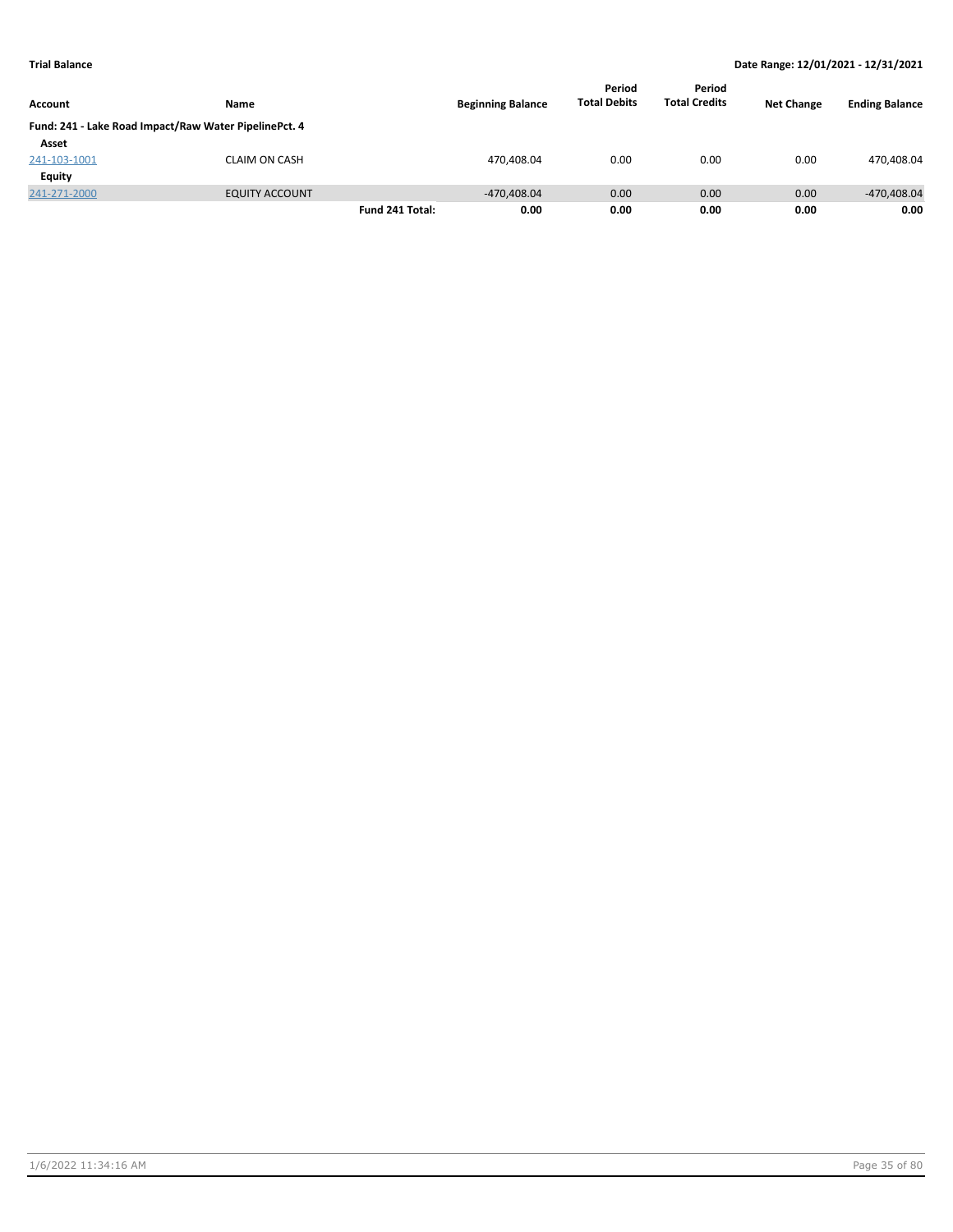|                                                   |                       |                 |                          | Period              | Period               |                   |                       |
|---------------------------------------------------|-----------------------|-----------------|--------------------------|---------------------|----------------------|-------------------|-----------------------|
| Account                                           | Name                  |                 | <b>Beginning Balance</b> | <b>Total Debits</b> | <b>Total Credits</b> | <b>Net Change</b> | <b>Ending Balance</b> |
| Fund: 250 - Raw Water Pipeline Rock for Pct.2,3,4 |                       |                 |                          |                     |                      |                   |                       |
| Asset                                             |                       |                 |                          |                     |                      |                   |                       |
| 250-103-1001                                      | <b>CLAIM ON CASH</b>  |                 | 39.31                    | 0.00                | 0.00                 | 0.00              | 39.31                 |
| Equity                                            |                       |                 |                          |                     |                      |                   |                       |
| 250-271-2000                                      | <b>EQUITY ACCOUNT</b> |                 | $-39.31$                 | 0.00                | 0.00                 | 0.00              | $-39.31$              |
|                                                   |                       | Fund 250 Total: | 0.00                     | 0.00                | 0.00                 | 0.00              | 0.00                  |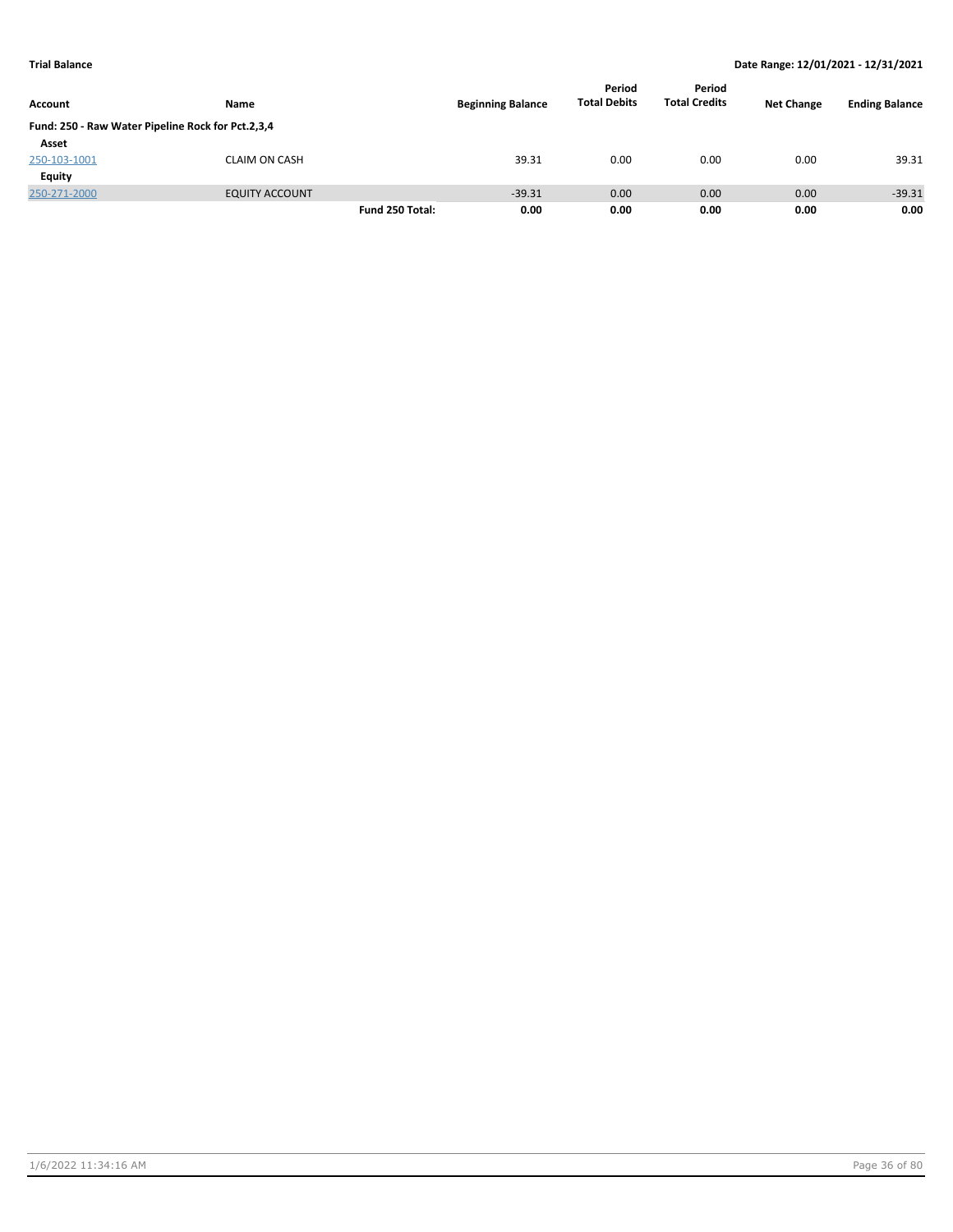| Account                                     | Name                  | <b>Beginning Balance</b> | Period<br><b>Total Debits</b> | Period<br><b>Total Credits</b> | <b>Net Change</b> | <b>Ending Balance</b> |
|---------------------------------------------|-----------------------|--------------------------|-------------------------------|--------------------------------|-------------------|-----------------------|
| Fund: 260 - J.P.#1 Justice Court Technology |                       |                          |                               |                                |                   |                       |
| Asset                                       |                       |                          |                               |                                |                   |                       |
| 260-103-1001                                | <b>CLAIM ON CASH</b>  | 48.661.13                | 0.00                          | 0.00                           | 0.00              | 48,661.13             |
| 260-120-3130                                | DUE FROM OTHER FUNDS  | 317.31                   | 0.00                          | 0.00                           | 0.00              | 317.31                |
| Equity                                      |                       |                          |                               |                                |                   |                       |
| 260-271-2000                                | <b>EQUITY ACCOUNT</b> | $-48.978.44$             | 0.00                          | 0.00                           | 0.00              | -48,978.44            |
|                                             | Fund 260 Total:       | 0.00                     | 0.00                          | 0.00                           | 0.00              | 0.00                  |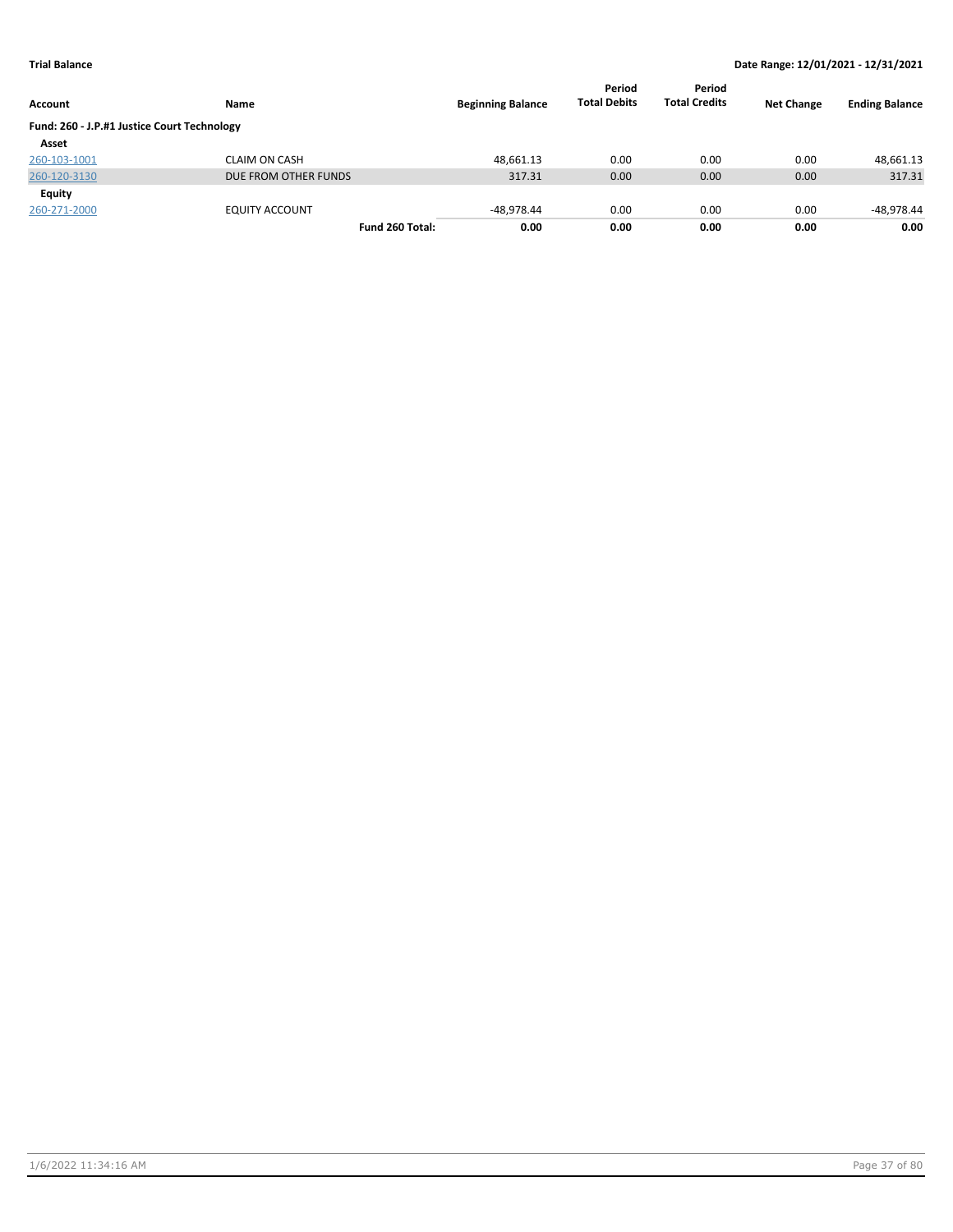| Account                                     | Name                  | <b>Beginning Balance</b> | Period<br><b>Total Debits</b> | Period<br><b>Total Credits</b> | <b>Net Change</b> | <b>Ending Balance</b> |
|---------------------------------------------|-----------------------|--------------------------|-------------------------------|--------------------------------|-------------------|-----------------------|
| Fund: 270 - J.P.#2 Justice Court Technology |                       |                          |                               |                                |                   |                       |
| Asset                                       |                       |                          |                               |                                |                   |                       |
| 270-103-1001                                | <b>CLAIM ON CASH</b>  | 9,896.18                 | 0.00                          | 0.00                           | 0.00              | 9,896.18              |
| 270-120-3130                                | DUE FROM OTHER FUNDS  | 54.12                    | 0.00                          | 0.00                           | 0.00              | 54.12                 |
| Equity                                      |                       |                          |                               |                                |                   |                       |
| 270-271-2000                                | <b>EQUITY ACCOUNT</b> | $-9,950.30$              | 0.00                          | 0.00                           | 0.00              | $-9,950.30$           |
|                                             | Fund 270 Total:       | 0.00                     | 0.00                          | 0.00                           | 0.00              | 0.00                  |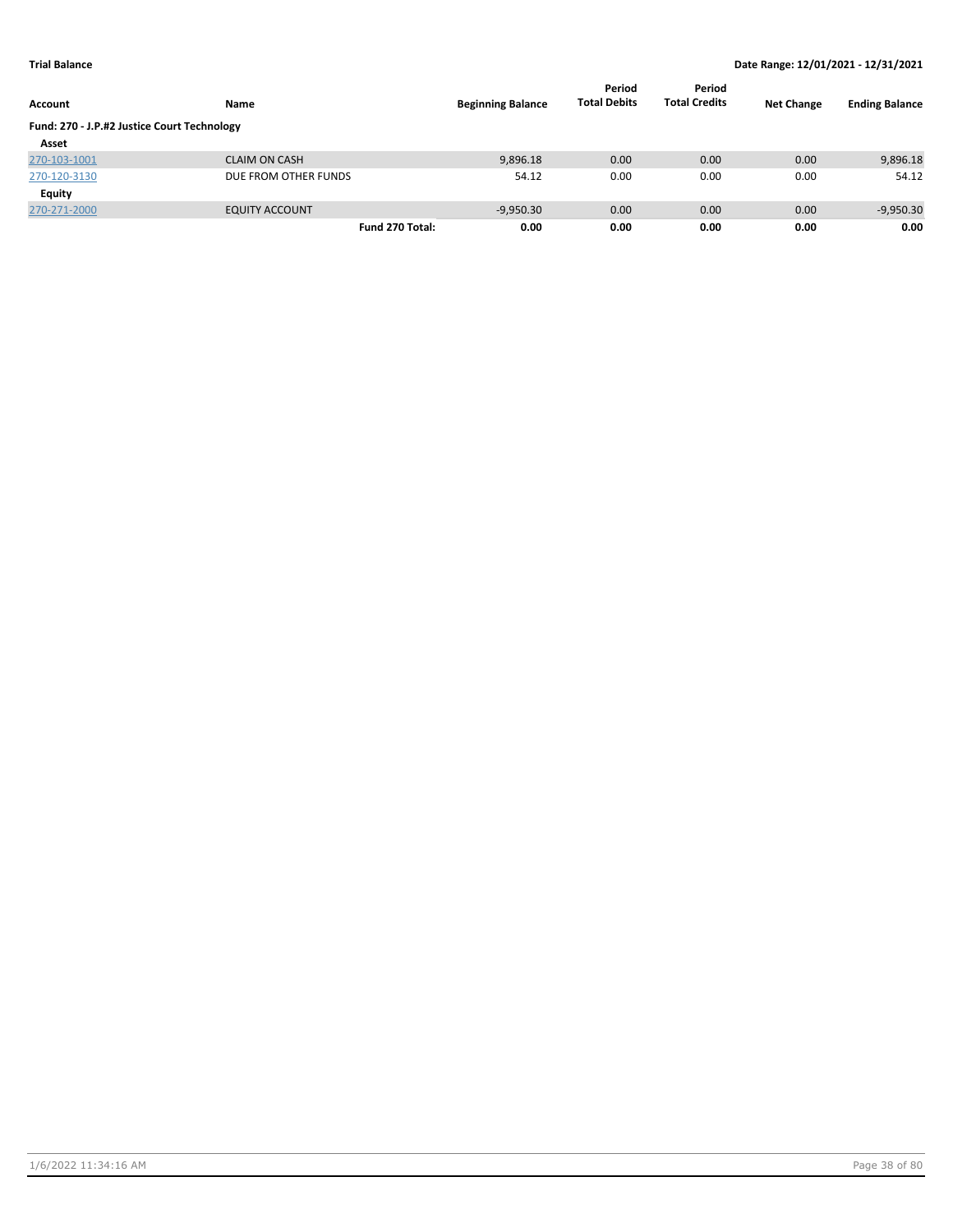| Account                                     | Name                   | <b>Beginning Balance</b> | Period<br><b>Total Debits</b> | Period<br><b>Total Credits</b> | <b>Net Change</b> | <b>Ending Balance</b> |
|---------------------------------------------|------------------------|--------------------------|-------------------------------|--------------------------------|-------------------|-----------------------|
| Fund: 280 - J.P.#3 Justice Court Technology |                        |                          |                               |                                |                   |                       |
| Asset                                       |                        |                          |                               |                                |                   |                       |
| 280-103-1001                                | <b>CLAIM ON CASH</b>   | 6.645.50                 | 204.38                        | 0.00                           | 204.38            | 6,849.88              |
| 280-120-3130                                | DUE FROM OTHER FUNDS   | 161.55                   | 0.00                          | 0.00                           | 0.00              | 161.55                |
| <b>Equity</b>                               |                        |                          |                               |                                |                   |                       |
| 280-271-2000                                | <b>EQUITY ACCOUNT</b>  | $-6.807.05$              | 0.00                          | 0.00                           | 0.00              | $-6,807.05$           |
| Revenue                                     |                        |                          |                               |                                |                   |                       |
| 280-370-4560                                | J.P.#3 TECHNOLOGY FEES | 0.00                     | 0.00                          | 204.38                         | $-204.38$         | $-204.38$             |
|                                             |                        | 0.00<br>Fund 280 Total:  | 204.38                        | 204.38                         | 0.00              | 0.00                  |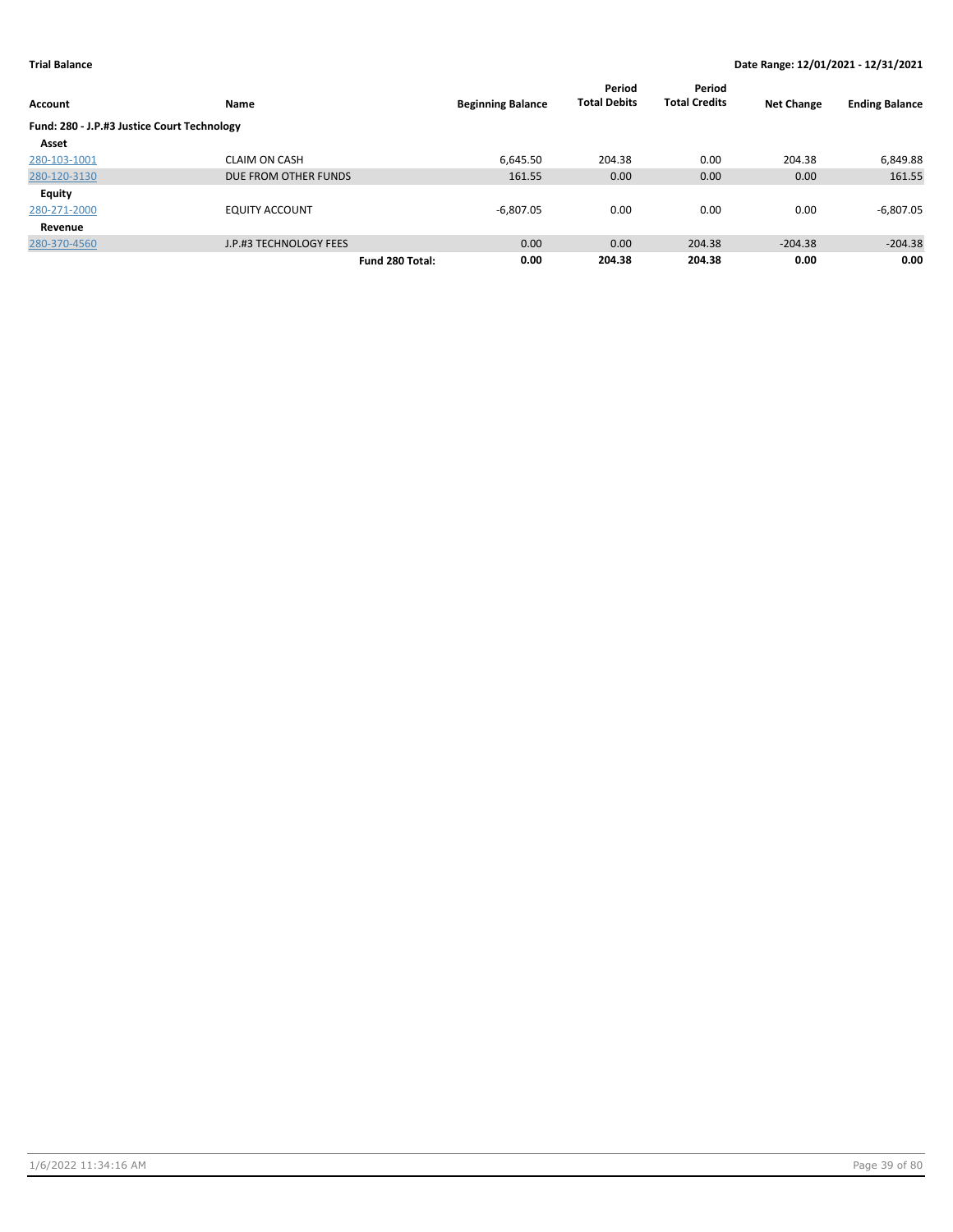| Account                                         | Name                          | <b>Beginning Balance</b> | Period<br><b>Total Debits</b> | Period<br><b>Total Credits</b> | <b>Net Change</b> | <b>Ending Balance</b> |
|-------------------------------------------------|-------------------------------|--------------------------|-------------------------------|--------------------------------|-------------------|-----------------------|
| Fund: 310 - F.C.Detention Center Annual Payment |                               |                          |                               |                                |                   |                       |
| Asset                                           |                               |                          |                               |                                |                   |                       |
| 310-103-1001                                    | <b>CLAIM ON CASH</b>          | 10,453.63                | 0.00                          | 1.104.89                       | $-1.104.89$       | 9,348.74              |
| Liability                                       |                               |                          |                               |                                |                   |                       |
| 310-102-1000                                    | A/P CLEARING                  | 0.00                     | 1,104.89                      | 1,104.89                       | 0.00              | 0.00                  |
| <b>Equity</b>                                   |                               |                          |                               |                                |                   |                       |
| 310-271-2000                                    | <b>EQUITY ACCOUNT</b>         | $-11,611.63$             | 0.00                          | 0.00                           | 0.00              | $-11,611.63$          |
| <b>Expense</b>                                  |                               |                          |                               |                                |                   |                       |
| 310-560-4270                                    | OUT OF COUNTY TRAVEL/TRAINING | 1,158.00                 | 1,104.89                      | 0.00                           | 1,104.89          | 2,262.89              |
|                                                 | Fund 310 Total:               | 0.00                     | 2,209.78                      | 2,209.78                       | 0.00              | 0.00                  |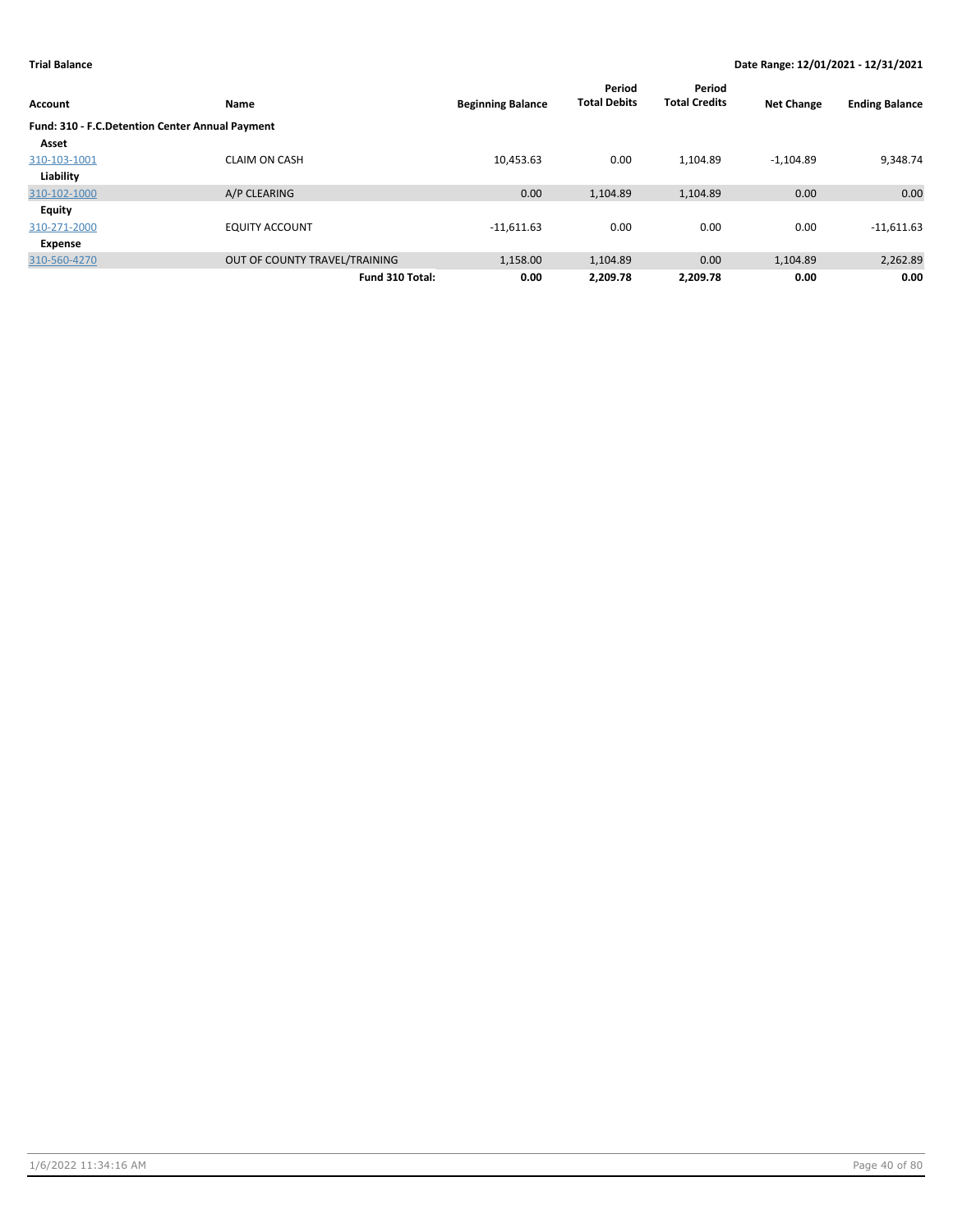|                                           |                       |                 |                          | Period              | Period               |                   |                       |
|-------------------------------------------|-----------------------|-----------------|--------------------------|---------------------|----------------------|-------------------|-----------------------|
| Account                                   | Name                  |                 | <b>Beginning Balance</b> | <b>Total Debits</b> | <b>Total Credits</b> | <b>Net Change</b> | <b>Ending Balance</b> |
| Fund: 330 - Bail Bondsman Application Fee |                       |                 |                          |                     |                      |                   |                       |
| Asset                                     |                       |                 |                          |                     |                      |                   |                       |
| 330-103-1001                              | CLAIM ON CASH         |                 | 9,428.03                 | 0.00                | 0.00                 | 0.00              | 9,428.03              |
| Equity                                    |                       |                 |                          |                     |                      |                   |                       |
| 330-271-2000                              | <b>EQUITY ACCOUNT</b> |                 | $-9.428.03$              | 0.00                | 0.00                 | 0.00              | $-9,428.03$           |
|                                           |                       | Fund 330 Total: | 0.00                     | 0.00                | 0.00                 | 0.00              | 0.00                  |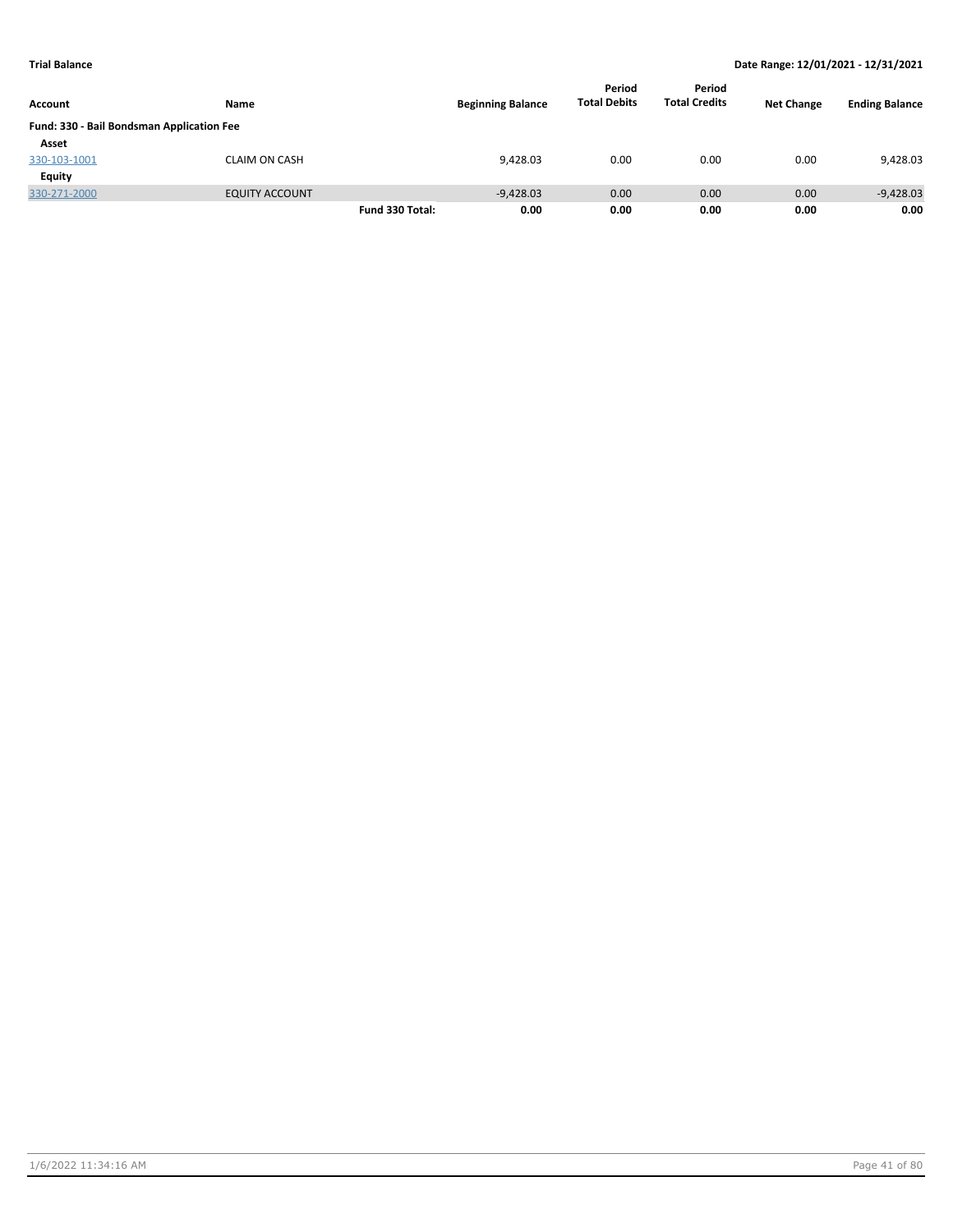| <b>Account</b>          | Name                       | <b>Beginning Balance</b> | Period<br><b>Total Debits</b> | Period<br><b>Total Credits</b> | <b>Net Change</b> | <b>Ending Balance</b> |
|-------------------------|----------------------------|--------------------------|-------------------------------|--------------------------------|-------------------|-----------------------|
| Fund: 350 - Law Library |                            |                          |                               |                                |                   |                       |
| Asset                   |                            |                          |                               |                                |                   |                       |
| 350-103-1001            | <b>CLAIM ON CASH</b>       | 213.221.87               | 1,260.00                      | 0.00                           | 1,260.00          | 214,481.87            |
| 350-120-3130            | DUE FROM OTHER FUNDS       | 2,069.37                 | 0.00                          | 0.00                           | 0.00              | 2,069.37              |
| Equity                  |                            |                          |                               |                                |                   |                       |
| 350-271-2000            | <b>EQUITY ACCOUNT</b>      | $-213.120.97$            | 0.00                          | 0.00                           | 0.00              | $-213,120.97$         |
| Revenue                 |                            |                          |                               |                                |                   |                       |
| 350-340-4030            | <b>COUNTY CLERK FEES</b>   | 0.00                     | 0.00                          | 560.00                         | $-560.00$         | $-560.00$             |
| 350-340-4500            | <b>DISTRICT CLERK FEES</b> | $-2.170.27$              | 0.00                          | 700.00                         | $-700.00$         | $-2,870.27$           |
|                         | Fund 350 Total:            | 0.00                     | 1.260.00                      | 1.260.00                       | 0.00              | 0.00                  |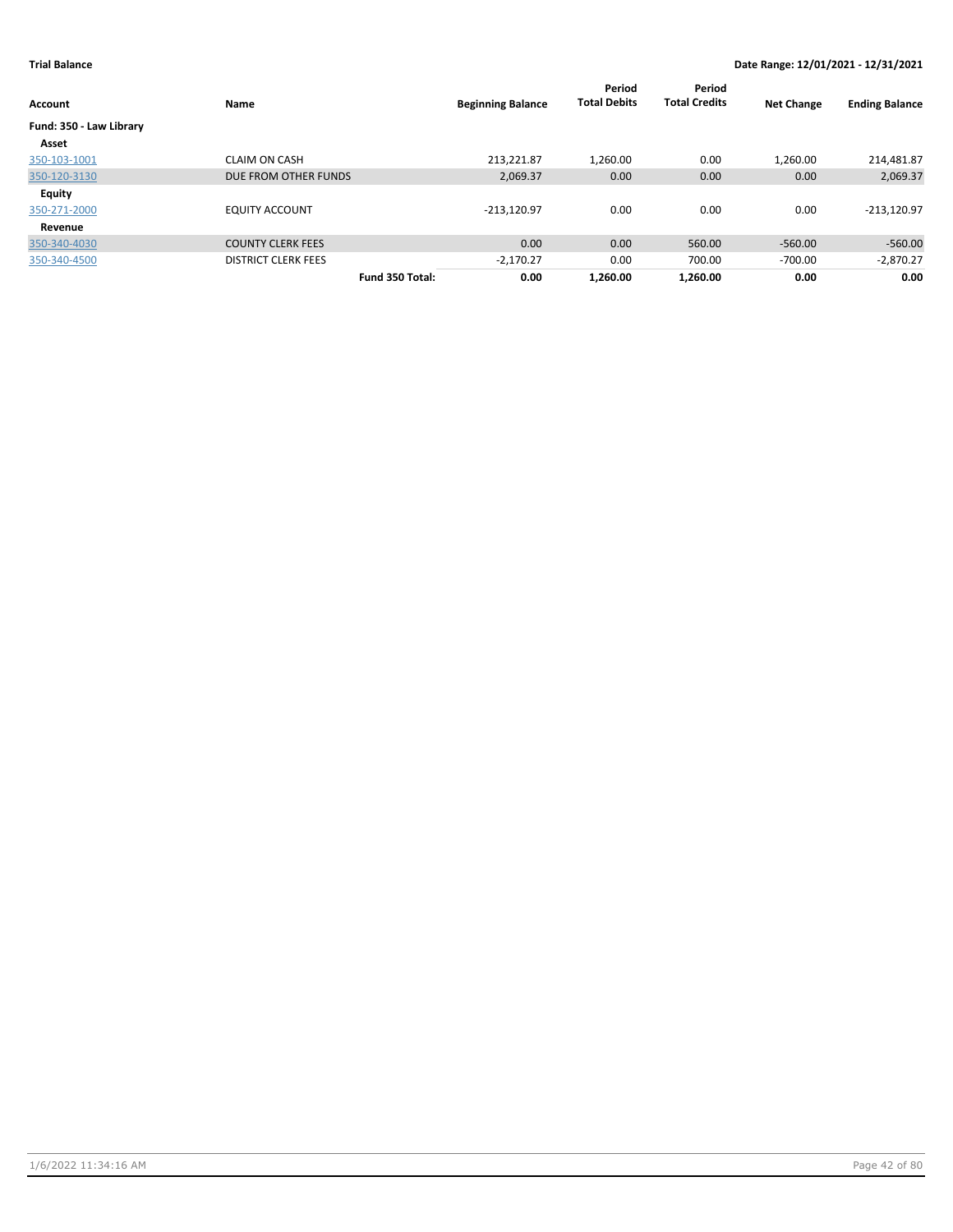| Account               | Name                               | <b>Beginning Balance</b> | Period<br><b>Total Debits</b> | Period<br><b>Total Credits</b> | <b>Net Change</b> | <b>Ending Balance</b> |
|-----------------------|------------------------------------|--------------------------|-------------------------------|--------------------------------|-------------------|-----------------------|
| Fund: 360 - D. A. Fee |                                    |                          |                               |                                |                   |                       |
| Asset                 |                                    |                          |                               |                                |                   |                       |
| 360-100-1001          | PR Claim on Cash                   | $-89.25$                 | 0.00                          | 0.00                           | 0.00              | $-89.25$              |
| 360-103-1360          | D.A. FEE CASH ACCOUNT              | 11,587.31                | 154.75                        | 140.00                         | 14.75             | 11,602.06             |
| 360-103-2360          | D.A. FEE SEIZURE FUND              | 26,571.70                | 0.00                          | 793.00                         | $-793.00$         | 25,778.70             |
| Liability             |                                    |                          |                               |                                |                   |                       |
| 360-200-1500          | ACCURED SALARY PAYABLE             | $-616.41$                | 0.00                          | 0.00                           | 0.00              | $-616.41$             |
| 360-200-1550          | <b>ACCURED FRINGE BENEFITS</b>     | $-212.25$                | 0.00                          | 0.00                           | 0.00              | $-212.25$             |
| <b>Equity</b>         |                                    |                          |                               |                                |                   |                       |
| 360-271-2000          | <b>EQUITY ACCOUNT</b>              | $-37,039.09$             | 0.00                          | 0.00                           | 0.00              | $-37,039.09$          |
| Revenue               |                                    |                          |                               |                                |                   |                       |
| 360-340-4750          | <b>DISTRICT ATTORNEY FEES</b>      | $-225.00$                | 0.00                          | 45.00                          | $-45.00$          | $-270.00$             |
| 360-360-1000          | INTEREST EARNINGS-D.A. FEE         | $-0.64$                  | 0.00                          | 0.00                           | 0.00              | $-0.64$               |
| 360-370-1300          | <b>REFUNDS &amp; MISCELLANEOUS</b> | $-403.77$                | 0.00                          | 109.75                         | $-109.75$         | $-513.52$             |
| Expense               |                                    |                          |                               |                                |                   |                       |
| 360-475-4900          | <b>MISCELLANEOUS</b>               | 427.40                   | 140.00                        | 0.00                           | 140.00            | 567.40                |
| 360-477-4900          | <b>MISCELLANEOUS</b>               | 0.00                     | 793.00                        | 0.00                           | 793.00            | 793.00                |
|                       | Fund 360 Total:                    | 0.00                     | 1,087.75                      | 1,087.75                       | 0.00              | 0.00                  |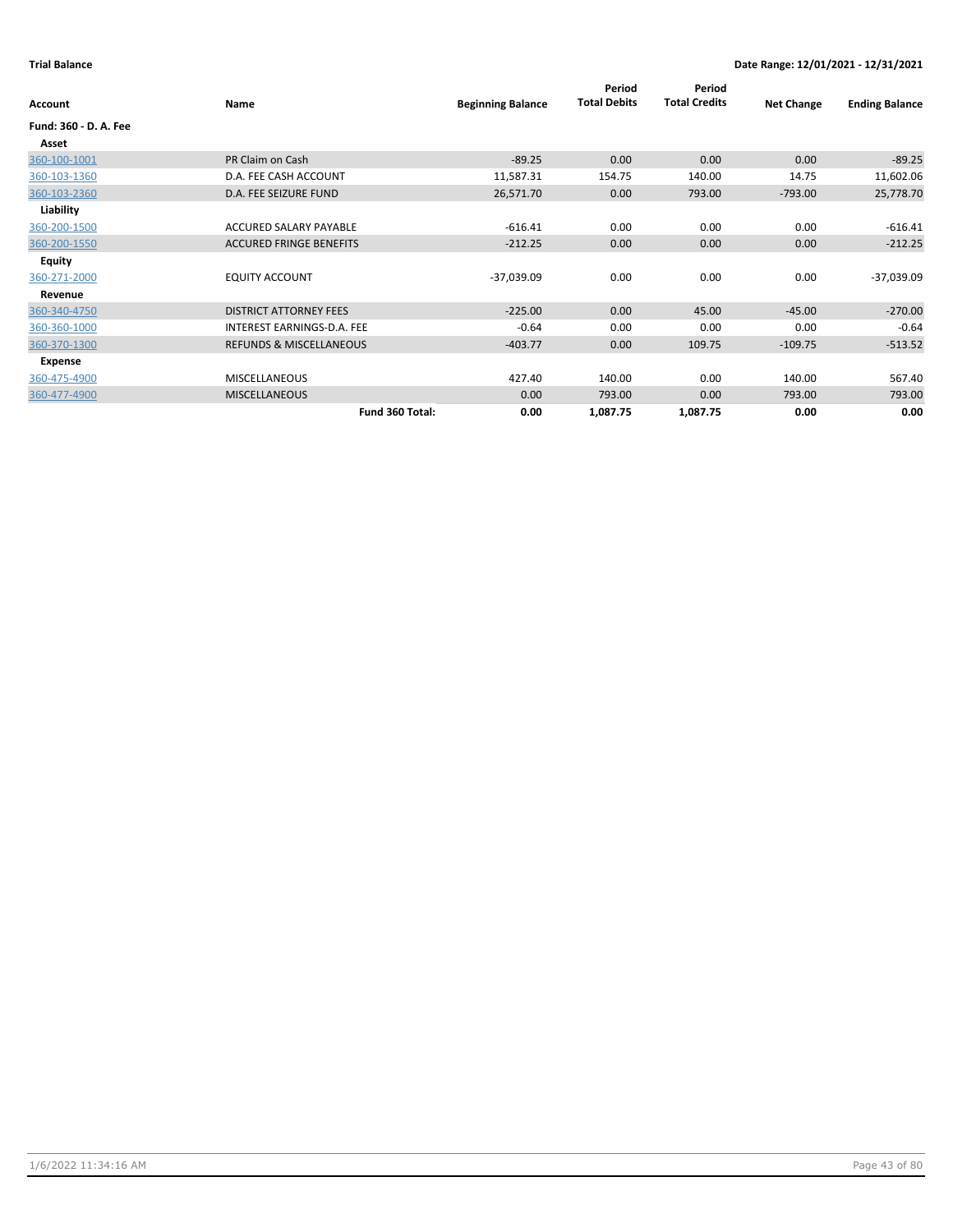| Account                               | Name                           | <b>Beginning Balance</b> | Period<br><b>Total Debits</b> | Period<br><b>Total Credits</b> | <b>Net Change</b> | <b>Ending Balance</b> |
|---------------------------------------|--------------------------------|--------------------------|-------------------------------|--------------------------------|-------------------|-----------------------|
| <b>Fund: 361 - Contraband Seizure</b> |                                |                          |                               |                                |                   |                       |
| Asset                                 |                                |                          |                               |                                |                   |                       |
| 361-103-1370                          | <b>CASH-CONTRABAND SEIZURE</b> | 20.440.99                | 3.260.00                      | 0.00                           | 3.260.00          | 23,700.99             |
| Liability                             |                                |                          |                               |                                |                   |                       |
| 361-207-0990                          | <b>HELD IN TRUST</b>           | $-17,987.14$             | 0.00                          | 3,260.00                       | $-3,260.00$       | $-21,247.14$          |
| <b>Equity</b>                         |                                |                          |                               |                                |                   |                       |
| 361-271-2000                          | <b>EQUITY ACCOUNT</b>          | $-2,453.51$              | 0.00                          | 0.00                           | 0.00              | $-2,453.51$           |
| Revenue                               |                                |                          |                               |                                |                   |                       |
| 361-360-1000                          | <b>INTEREST EARNINGS</b>       | $-0.34$                  | 0.00                          | 0.00                           | 0.00              | $-0.34$               |
|                                       | Fund 361 Total:                | 0.00                     | 3.260.00                      | 3.260.00                       | 0.00              | 0.00                  |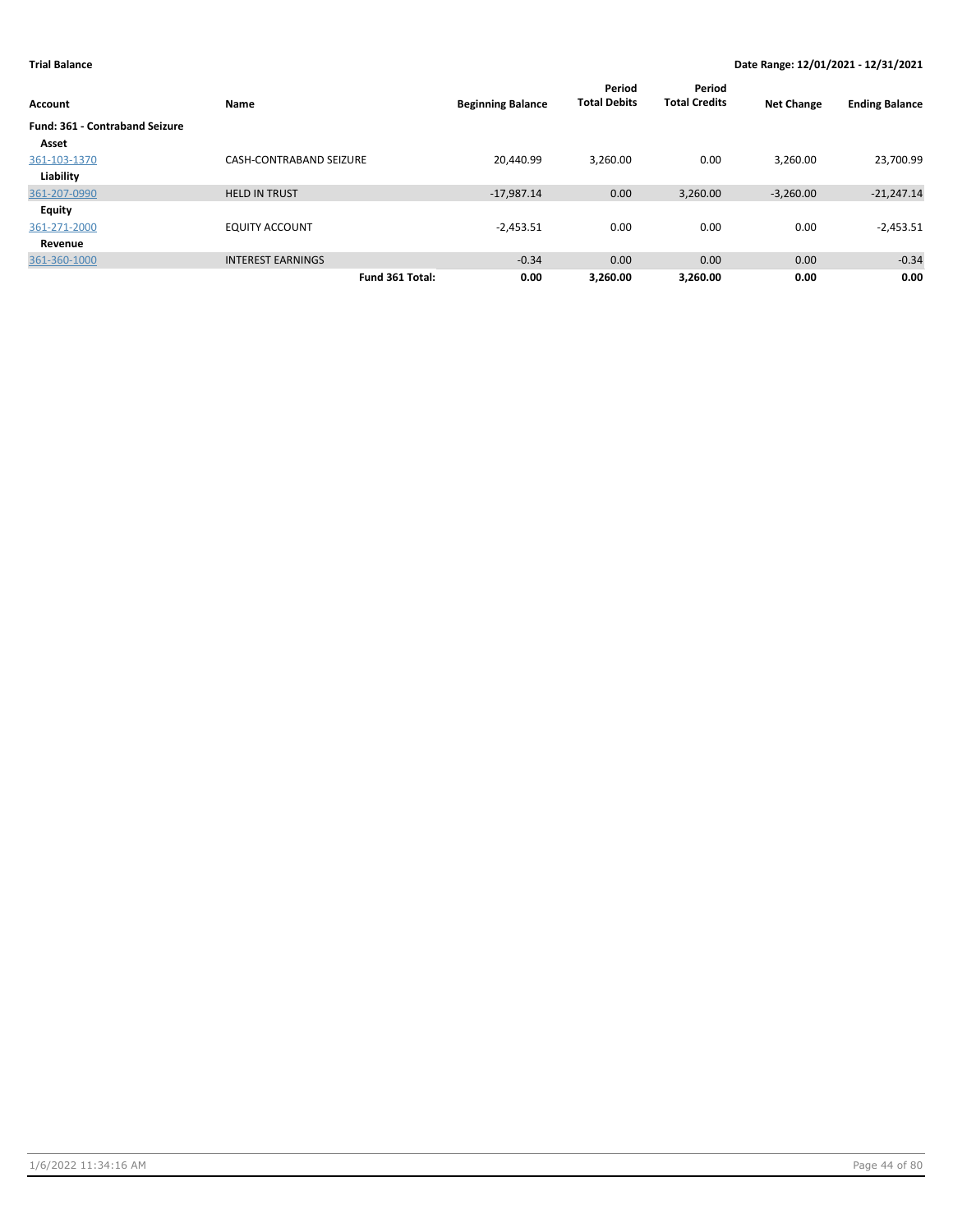| Account                        | Name                          | <b>Beginning Balance</b> | Period<br><b>Total Debits</b> | Period<br><b>Total Credits</b> | <b>Net Change</b> | <b>Ending Balance</b> |
|--------------------------------|-------------------------------|--------------------------|-------------------------------|--------------------------------|-------------------|-----------------------|
| Fund: 362 - Investigator/LEOSE |                               |                          |                               |                                |                   |                       |
| Asset                          |                               |                          |                               |                                |                   |                       |
| 362-103-1001                   | <b>CLAIM ON CASH</b>          | 401.67                   | 0.00                          | 0.00                           | 0.00              | 401.67                |
| Equity                         |                               |                          |                               |                                |                   |                       |
| 362-271-2000                   | <b>EQUITY ACCOUNT</b>         | $-751.67$                | 0.00                          | 0.00                           | 0.00              | $-751.67$             |
| Expense                        |                               |                          |                               |                                |                   |                       |
| 362-475-4270                   | OUT OF COUNTY TRAVEL/TRAINING | 350.00                   | 0.00                          | 0.00                           | 0.00              | 350.00                |
|                                | Fund 362 Total:               | 0.00                     | 0.00                          | 0.00                           | 0.00              | 0.00                  |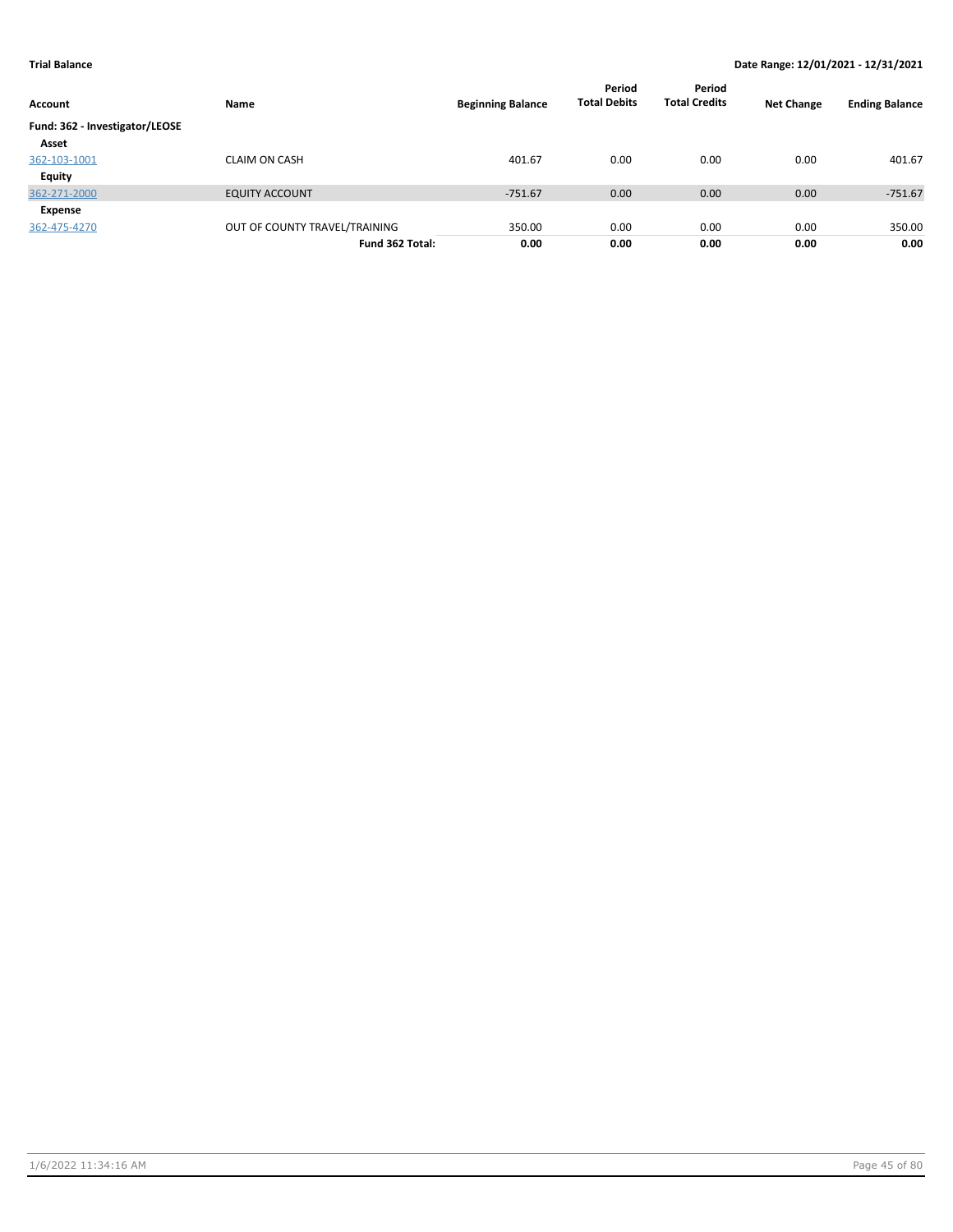| Account                   | Name                         |                 | <b>Beginning Balance</b> | Period<br><b>Total Debits</b> | Period<br><b>Total Credits</b> | <b>Net Change</b> | <b>Ending Balance</b> |
|---------------------------|------------------------------|-----------------|--------------------------|-------------------------------|--------------------------------|-------------------|-----------------------|
| Fund: 380 - IHC Co-Op Gin |                              |                 |                          |                               |                                |                   |                       |
| Asset                     |                              |                 |                          |                               |                                |                   |                       |
| 380-103-1001              | <b>CLAIM ON CASH</b>         |                 | 521.67                   | 0.00                          | 0.00                           | 0.00              | 521.67                |
| 380-103-1750              | <b>IHC CO-OP GIN TEXPOOL</b> |                 | 19,225.53                | 0.00                          | 0.00                           | 0.00              | 19,225.53             |
| Equity                    |                              |                 |                          |                               |                                |                   |                       |
| 380-271-2000              | <b>EQUITY ACCOUNT</b>        |                 | $-19,746.01$             | 0.00                          | 0.00                           | 0.00              | $-19,746.01$          |
| Revenue                   |                              |                 |                          |                               |                                |                   |                       |
| 380-360-1000              | <b>INTEREST EARNINGS</b>     |                 | $-1.19$                  | 0.00                          | 0.00                           | 0.00              | $-1.19$               |
|                           |                              | Fund 380 Total: | 0.00                     | 0.00                          | 0.00                           | 0.00              | 0.00                  |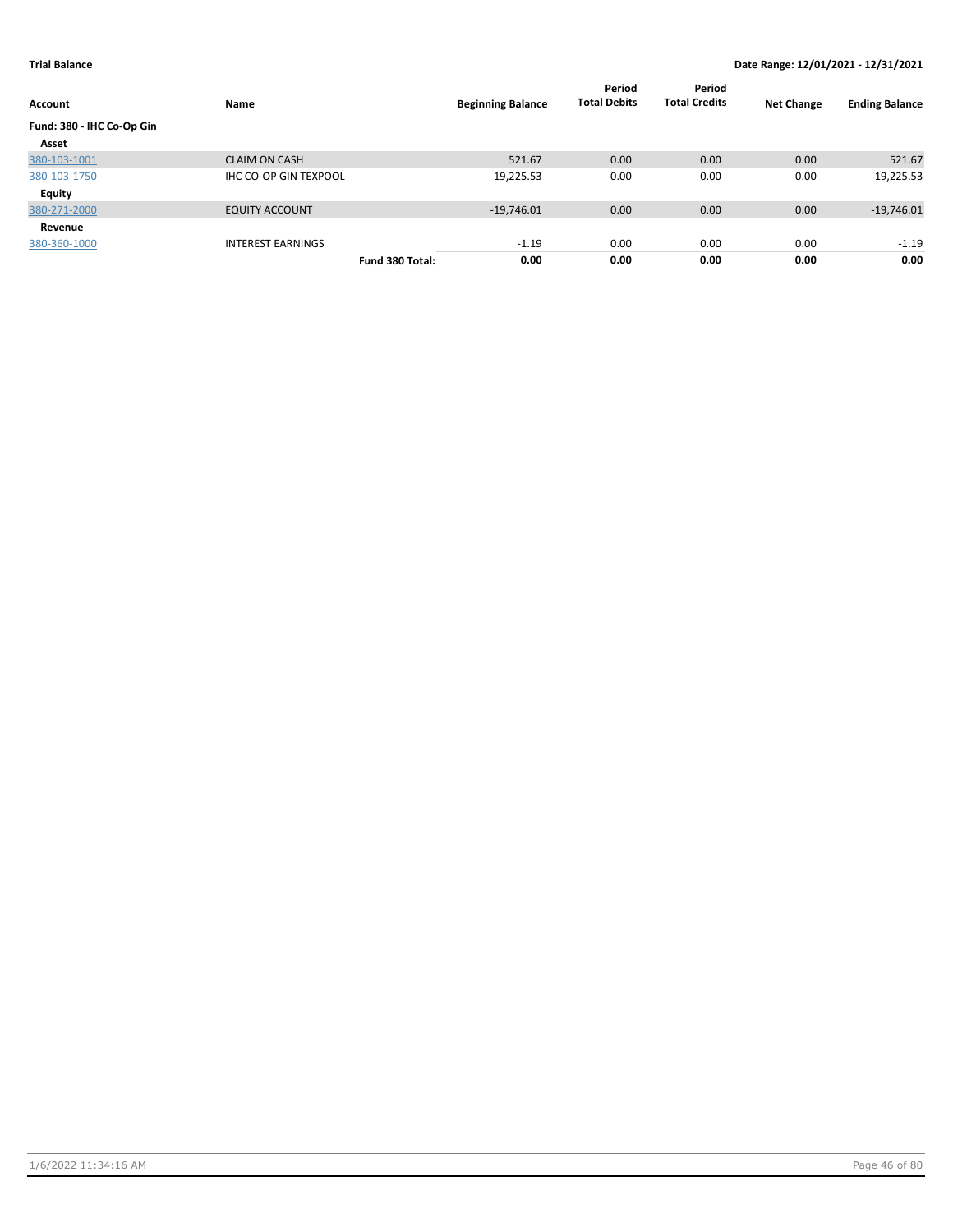| Account                 | Name                  |                 | <b>Beginning Balance</b> | Period<br><b>Total Debits</b> | Period<br><b>Total Credits</b> | <b>Net Change</b> | <b>Ending Balance</b> |
|-------------------------|-----------------------|-----------------|--------------------------|-------------------------------|--------------------------------|-------------------|-----------------------|
| <b>Fund: 410 - CERT</b> |                       |                 |                          |                               |                                |                   |                       |
| Asset                   |                       |                 |                          |                               |                                |                   |                       |
| 410-103-1001            | <b>CLAIM ON CASH</b>  |                 | 159.29                   | 400.00                        | 0.00                           | 400.00            | 559.29                |
| <b>Equity</b>           |                       |                 |                          |                               |                                |                   |                       |
| 410-271-2000            | <b>EQUITY ACCOUNT</b> |                 | $-159.29$                | 0.00                          | 0.00                           | 0.00              | $-159.29$             |
| Revenue                 |                       |                 |                          |                               |                                |                   |                       |
| 410-370-4060            | <b>DONATIONS</b>      |                 | 0.00                     | 0.00                          | 400.00                         | $-400.00$         | $-400.00$             |
|                         |                       | Fund 410 Total: | 0.00                     | 400.00                        | 400.00                         | 0.00              | 0.00                  |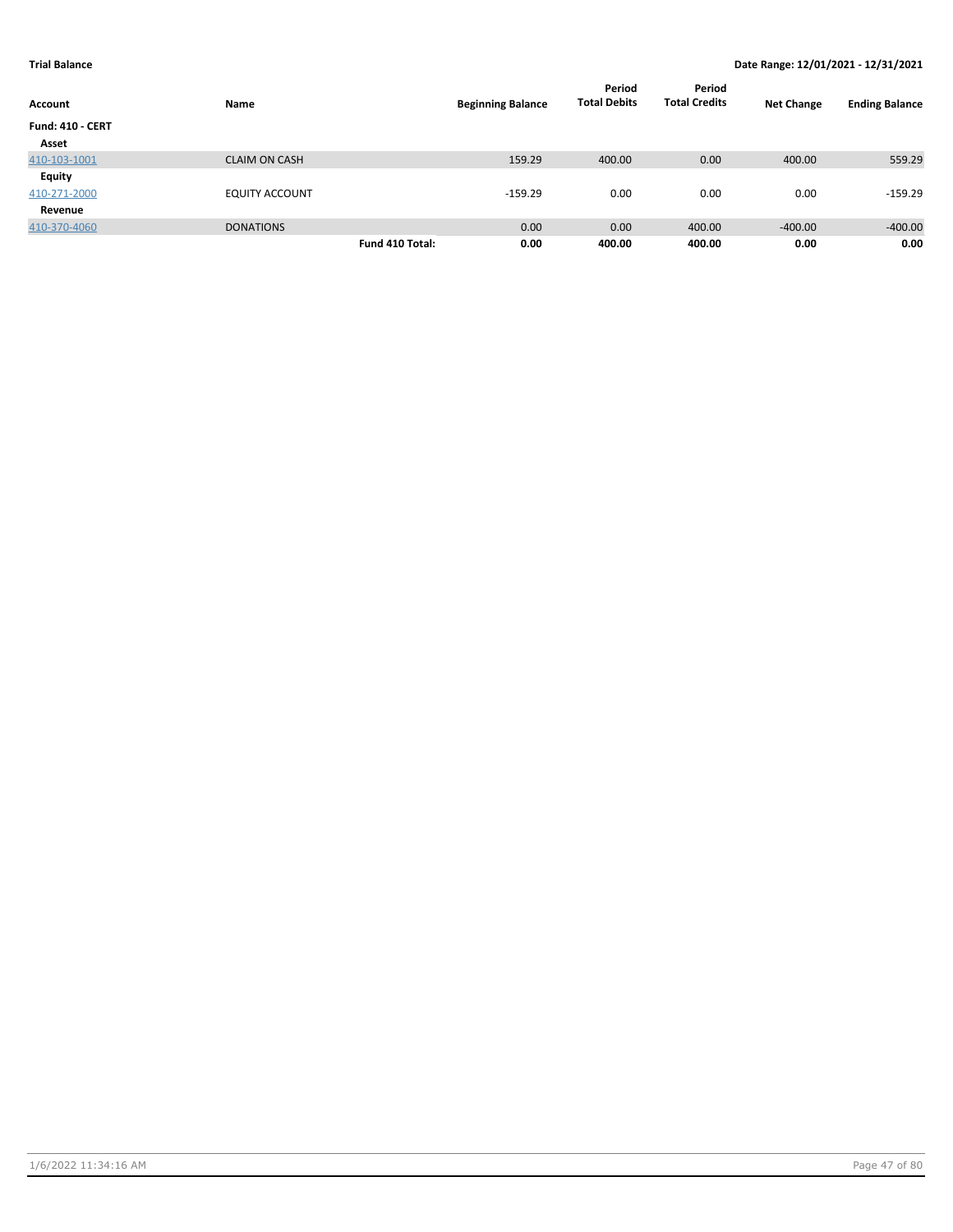| Account                                   | Name                     |                 | <b>Beginning Balance</b> | Period<br><b>Total Debits</b> | Period<br><b>Total Credits</b> | <b>Net Change</b> | <b>Ending Balance</b> |
|-------------------------------------------|--------------------------|-----------------|--------------------------|-------------------------------|--------------------------------|-------------------|-----------------------|
| <b>Fund: 411 - Hazard Mitigation Plan</b> |                          |                 |                          |                               |                                |                   |                       |
| Asset                                     |                          |                 |                          |                               |                                |                   |                       |
| 411-103-1001                              | <b>CLAIM ON CASH</b>     |                 | $-25,000.00$             | 18,750.00                     | 0.00                           | 18,750.00         | $-6,250.00$           |
| <b>Equity</b>                             |                          |                 |                          |                               |                                |                   |                       |
| 411-271-2000                              | <b>EQUITY ACCOUNT</b>    |                 | 25,000.00                | 0.00                          | 0.00                           | 0.00              | 25,000.00             |
| Revenue                                   |                          |                 |                          |                               |                                |                   |                       |
| 411-330-4770                              | <b>HAZARD MITIGATION</b> |                 | 0.00                     | 0.00                          | 18,750.00                      | $-18,750.00$      | $-18,750.00$          |
|                                           |                          | Fund 411 Total: | 0.00                     | 18,750.00                     | 18,750.00                      | 0.00              | 0.00                  |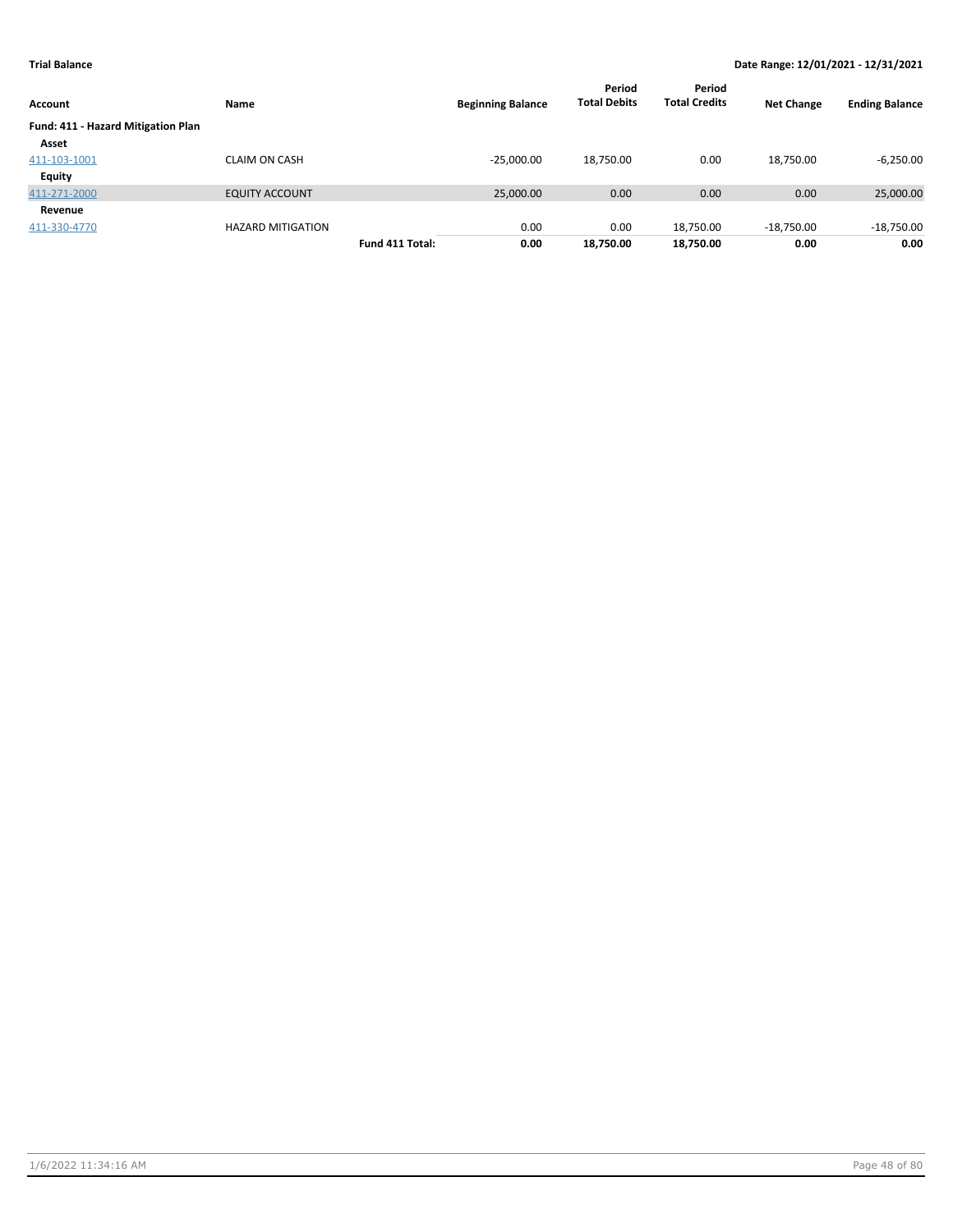| Account                                   | Name                   |                 | <b>Beginning Balance</b> | Period<br><b>Total Debits</b> | Period<br><b>Total Credits</b> | <b>Net Change</b> | <b>Ending Balance</b> |
|-------------------------------------------|------------------------|-----------------|--------------------------|-------------------------------|--------------------------------|-------------------|-----------------------|
| Fund: 412 - Safe Room Reimbursement Prog. |                        |                 |                          |                               |                                |                   |                       |
| Asset                                     |                        |                 |                          |                               |                                |                   |                       |
| 412-103-1001                              | <b>CLAIM ON CASH</b>   |                 | 793.62                   | 0.00                          | 398.89                         | $-398.89$         | 394.73                |
| Liability                                 |                        |                 |                          |                               |                                |                   |                       |
| 412-102-1000                              | A/P CLEARING           |                 | 0.00                     | 398.89                        | 398.89                         | 0.00              | 0.00                  |
| <b>Equity</b>                             |                        |                 |                          |                               |                                |                   |                       |
| 412-271-2000                              | <b>EQUITY ACCOUNT</b>  |                 | $-793.62$                | 0.00                          | 0.00                           | 0.00              | $-793.62$             |
| Expense                                   |                        |                 |                          |                               |                                |                   |                       |
| 412-408-3100                              | <b>OFFICE SUPPLIES</b> |                 | 0.00                     | 398.89                        | 0.00                           | 398.89            | 398.89                |
|                                           |                        | Fund 412 Total: | 0.00                     | 797.78                        | 797.78                         | 0.00              | 0.00                  |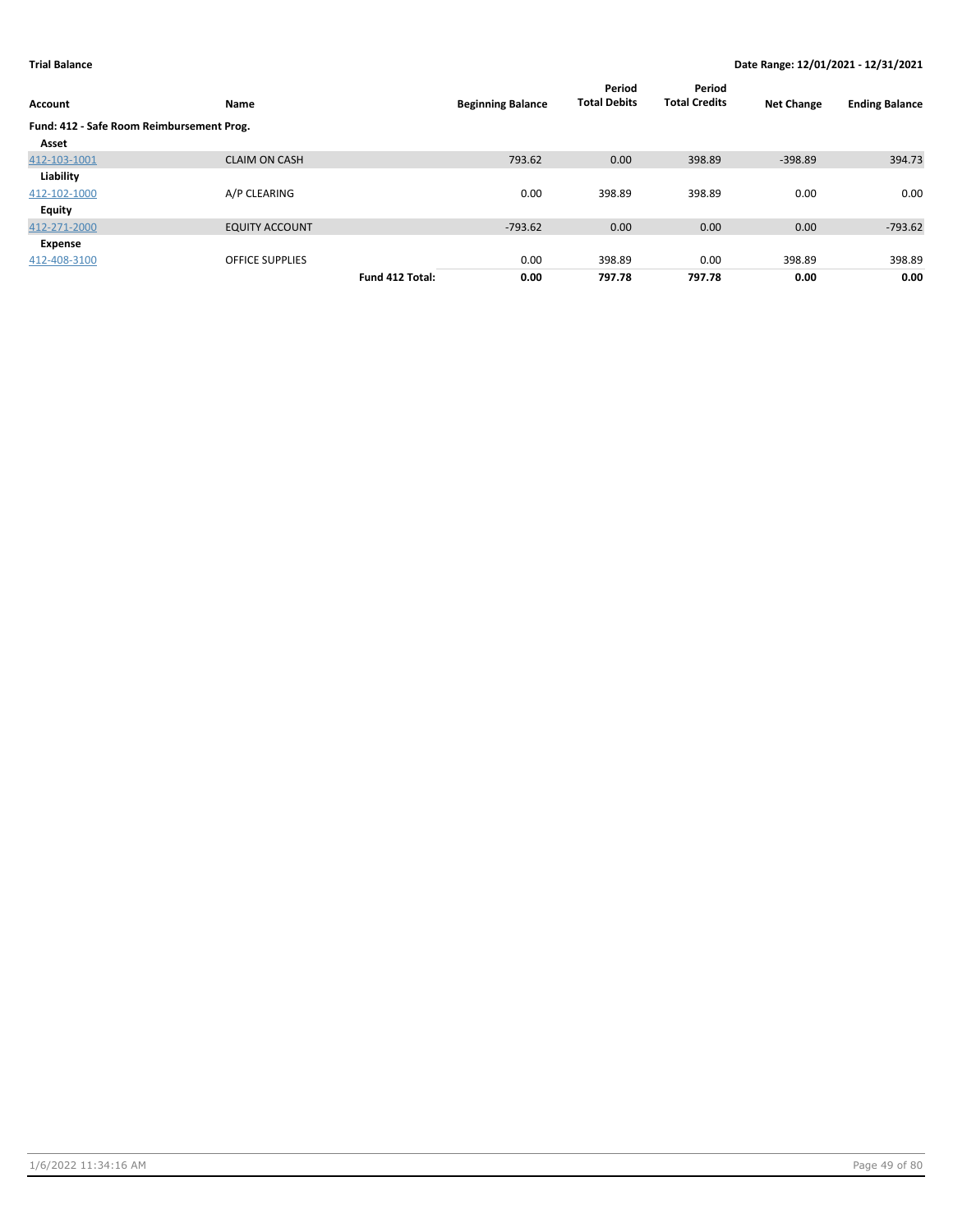| Account                                  | Name                          | <b>Beginning Balance</b> | Period<br><b>Total Debits</b> | Period<br><b>Total Credits</b> | <b>Net Change</b> | <b>Ending Balance</b> |
|------------------------------------------|-------------------------------|--------------------------|-------------------------------|--------------------------------|-------------------|-----------------------|
| Fund: 413 - CARES ACT-CORONAVIRUS RELIEF |                               |                          |                               |                                |                   |                       |
| Asset                                    |                               |                          |                               |                                |                   |                       |
| 413-103-1001                             | <b>CLAIM ON CASH</b>          | 433,610.43               | 0.00                          | 195,673.53                     | $-195,673.53$     | 237,936.90            |
| 413-120-3120                             | DUE FROM OTHER GOVERNMENTS    | 541,606.00               | 0.00                          | 0.00                           | 0.00              | 541,606.00            |
| Liability                                |                               |                          |                               |                                |                   |                       |
| 413-102-1000                             | A/P CLEARING                  | 0.00                     | 195,673.53                    | 195,673.53                     | 0.00              | 0.00                  |
| 413-200-1500                             | <b>ACCRUED SALARY PAYABLE</b> | $-60.00$                 | 0.00                          | 0.00                           | 0.00              | $-60.00$              |
| 413-200-2060                             | <b>DEFERRED GRANT REVENUE</b> | $-541,606.00$            | 0.00                          | 0.00                           | 0.00              | $-541,606.00$         |
| 413-200-9000                             | Payroll Liability Account     | $-75.16$                 | 0.00                          | 0.00                           | 0.00              | $-75.16$              |
| <b>Equity</b>                            |                               |                          |                               |                                |                   |                       |
| 413-271-2000                             | <b>EQUITY ACCOUNT</b>         | $-492,541.17$            | 0.00                          | 0.00                           | 0.00              | $-492,541.17$         |
| <b>Expense</b>                           |                               |                          |                               |                                |                   |                       |
| 413-413-3981                             | <b>PUBLIC HEALTH EXPENSES</b> | 1,512.98                 | 0.00                          | 0.00                           | 0.00              | 1,512.98              |
| 413-413-5740                             | <b>TECHNOLOGY</b>             | 64.99                    | 28,577.49                     | 0.00                           | 28,577.49         | 28,642.48             |
| 413-419-5750                             | PURCHASE OF AUTOMOBILES       | 0.00                     | 50,612.33                     | 0.00                           | 50,612.33         | 50,612.33             |
| 413-621-3440                             | R&B MAT.ASPHALT/RD OIL        | 19,614.00                | 60,236.25                     | 0.00                           | 60,236.25         | 79,850.25             |
| 413-622-3440                             | R&B MAT.ASPHALT/RD OIL        | 21,077.53                | 41,700.32                     | 0.00                           | 41,700.32         | 62,777.85             |
| 413-624-3440                             | R&B MAT. ASPHALT/RD OIL       | 16,096.40                | 11,572.50                     | 0.00                           | 11,572.50         | 27,668.90             |
| 413-624-4600                             | <b>EQUIPMENT RENTAL/LEASE</b> | 700.00                   | 2,974.64                      | 0.00                           | 2,974.64          | 3,674.64              |
|                                          | Fund 413 Total:               | 0.00                     | 391,347.06                    | 391,347.06                     | 0.00              | 0.00                  |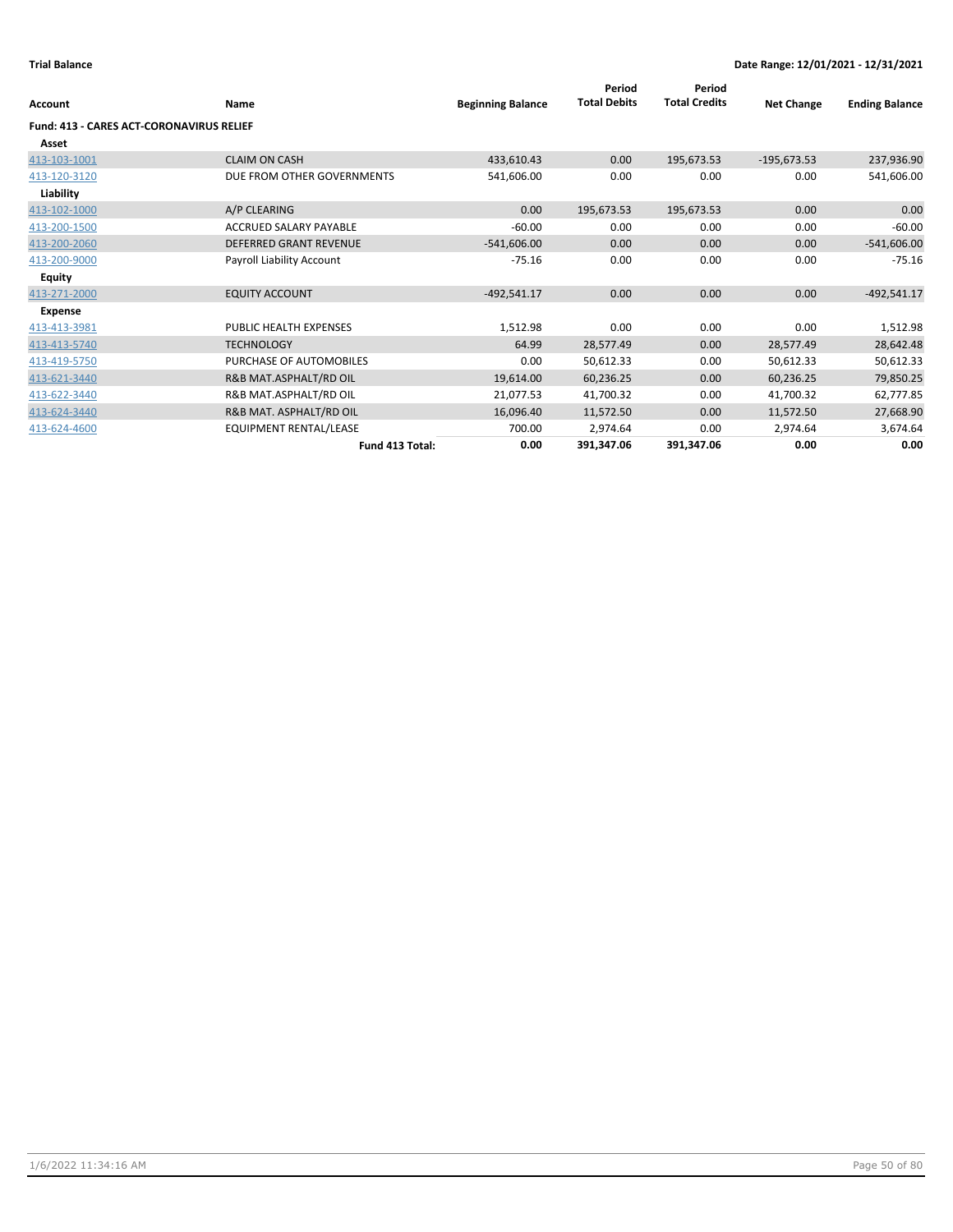| Account                                     | Name                           | <b>Beginning Balance</b> | Period<br><b>Total Debits</b> | Period<br><b>Total Credits</b> | <b>Net Change</b> | <b>Ending Balance</b> |
|---------------------------------------------|--------------------------------|--------------------------|-------------------------------|--------------------------------|-------------------|-----------------------|
| Fund: 415 - American Recovery Program Grant |                                |                          |                               |                                |                   |                       |
| Asset                                       |                                |                          |                               |                                |                   |                       |
| 415-103-1591                                | <b>CDARS DEPOSIT</b>           | 3,449,347.91             | 0.00                          | 0.00                           | 0.00              | 3,449,347.91          |
| Equity                                      |                                |                          |                               |                                |                   |                       |
| 415-271-2000                                | <b>EQUITY ACCOUNT</b>          | $-3,449,260.97$          | 0.00                          | 0.00                           | 0.00              | $-3,449,260.97$       |
| Revenue                                     |                                |                          |                               |                                |                   |                       |
| 415-360-1591                                | <b>INTEREST EARNINGS CDARS</b> | $-86.94$                 | 0.00                          | 0.00                           | 0.00              | $-86.94$              |
|                                             | Fund 415 Total:                | 0.00                     | 0.00                          | 0.00                           | 0.00              | 0.00                  |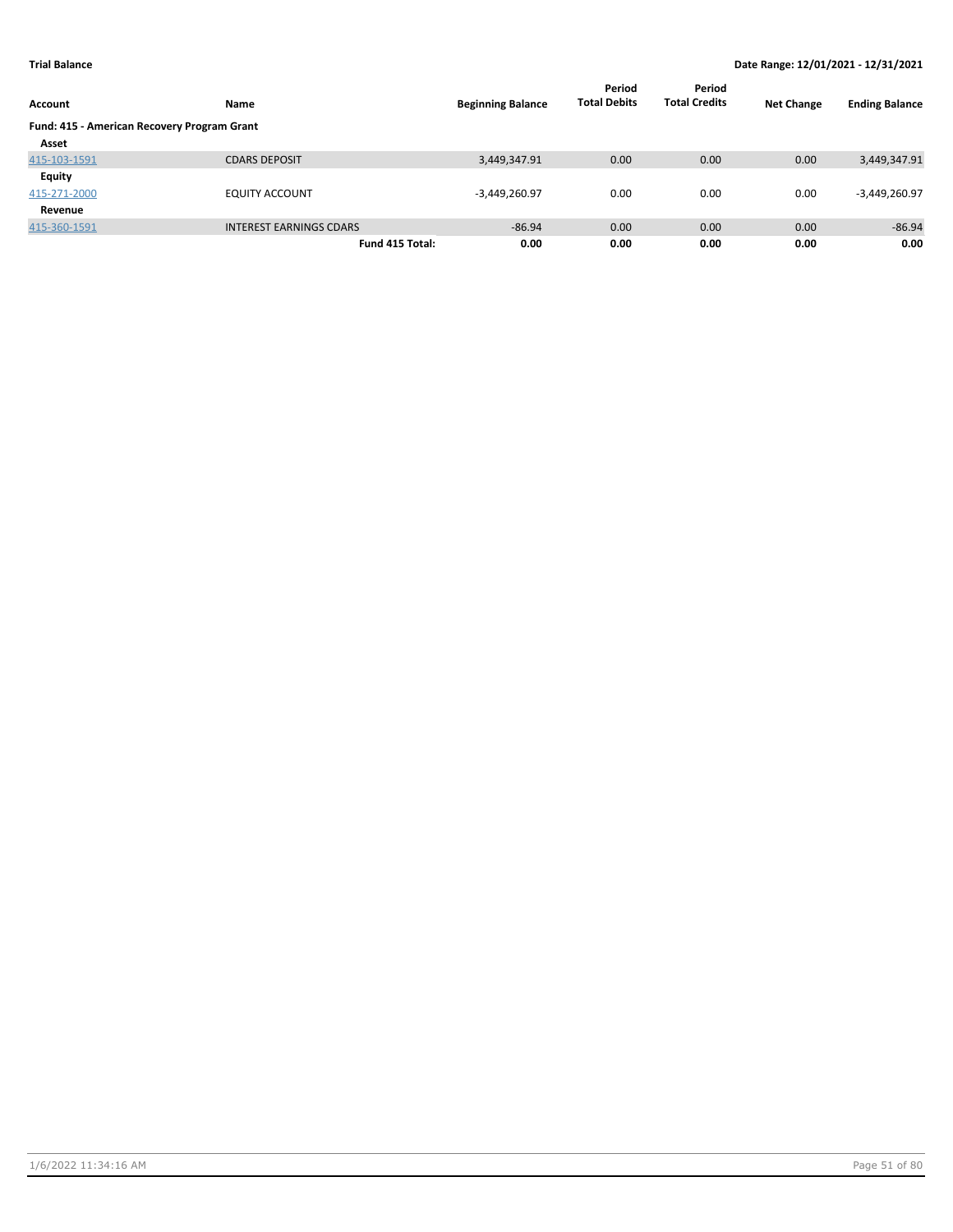|                                       |                                        |                          | Period              | Period               |                   |                       |
|---------------------------------------|----------------------------------------|--------------------------|---------------------|----------------------|-------------------|-----------------------|
| Account                               | Name                                   | <b>Beginning Balance</b> | <b>Total Debits</b> | <b>Total Credits</b> | <b>Net Change</b> | <b>Ending Balance</b> |
| <b>Fund: 560 - Sheriff Forfeiture</b> |                                        |                          |                     |                      |                   |                       |
| Asset                                 |                                        |                          |                     |                      |                   |                       |
| 560-100-1001                          | PR Claim on Cash                       | 0.00                     | 130.96              | 130.96               | 0.00              | 0.00                  |
| 560-103-1560                          | <b>CASH-F.C. SHERIFF FORFEITURE</b>    | 45,475.62                | 0.00                | 2,286.02             | $-2,286.02$       | 43,189.60             |
| 560-103-1590                          | <b>CASH-FEDERAL FORFEITURE</b>         | 12,964.86                | 0.00                | 0.00                 | 0.00              | 12,964.86             |
| Liability                             |                                        |                          |                     |                      |                   |                       |
| 560-102-1001                          | <b>PR AP Clearing</b>                  | 0.00                     | 68.37               | 68.37                | 0.00              | 0.00                  |
| 560-200-9000                          | Payroll Liability Account              | 0.00                     | 68.37               | 68.37                | 0.00              | 0.00                  |
| Equity                                |                                        |                          |                     |                      |                   |                       |
| 560-271-2000                          | <b>EQUITY ACCOUNT</b>                  | $-62,465.22$             | 0.00                | 0.00                 | 0.00              | $-62,465.22$          |
| Revenue                               |                                        |                          |                     |                      |                   |                       |
| 560-360-1000                          | <b>INTEREST EARNINGS-SO FORFEITURE</b> | $-1.02$                  | 0.00                | 0.00                 | 0.00              | $-1.02$               |
| <b>Expense</b>                        |                                        |                          |                     |                      |                   |                       |
| 560-560-1012                          | <b>SALARY SUPPLEMENT</b>               | 170.76                   | 85.38               | 0.00                 | 85.38             | 256.14                |
| 560-560-1501                          | <b>SIGN ON BONUS</b>                   | 1,000.00                 | 0.00                | 0.00                 | 0.00              | 1,000.00              |
| 560-560-2010                          | SOCIAL SECURITY TAXES                  | 10.30                    | 5.14                | 0.00                 | 5.14              | 15.44                 |
| 560-560-2020                          | <b>GROUP HEALTH INSURANCE</b>          | 45.23                    | 29.13               | 0.00                 | 29.13             | 74.36                 |
| 560-560-2030                          | <b>RETIREMENT</b>                      | 20.24                    | 10.11               | 0.00                 | 10.11             | 30.35                 |
| 560-560-2050                          | <b>MEDICARE TAX</b>                    | 2.42                     | 1.20                | 0.00                 | 1.20              | 3.62                  |
| 560-560-3200                          | <b>WEAPON SUPPLIES</b>                 | 0.00                     | 1,923.62            | 0.00                 | 1,923.62          | 1,923.62              |
| 560-560-4200                          | <b>CELL PHONE</b>                      | 60.44                    | 30.22               | 0.00                 | 30.22             | 90.66                 |
| 560-560-4540                          | <b>R&amp;M AUTO</b>                    | 104.54                   | 0.00                | 0.00                 | 0.00              | 104.54                |
| 560-560-4900                          | <b>MISCELLANEOUS</b>                   | 0.00                     | 201.22              | 0.00                 | 201.22            | 201.22                |
| 560-560-5720                          | <b>EQUIPMENT</b>                       | 419.99                   | 0.00                | 0.00                 | 0.00              | 419.99                |
| 560-560-5800                          | <b>INVESTIGATIVE EQUIPMENT</b>         | 2,191.84                 | 0.00                | 0.00                 | 0.00              | 2,191.84              |
|                                       | Fund 560 Total:                        | 0.00                     | 2,553.72            | 2,553.72             | 0.00              | 0.00                  |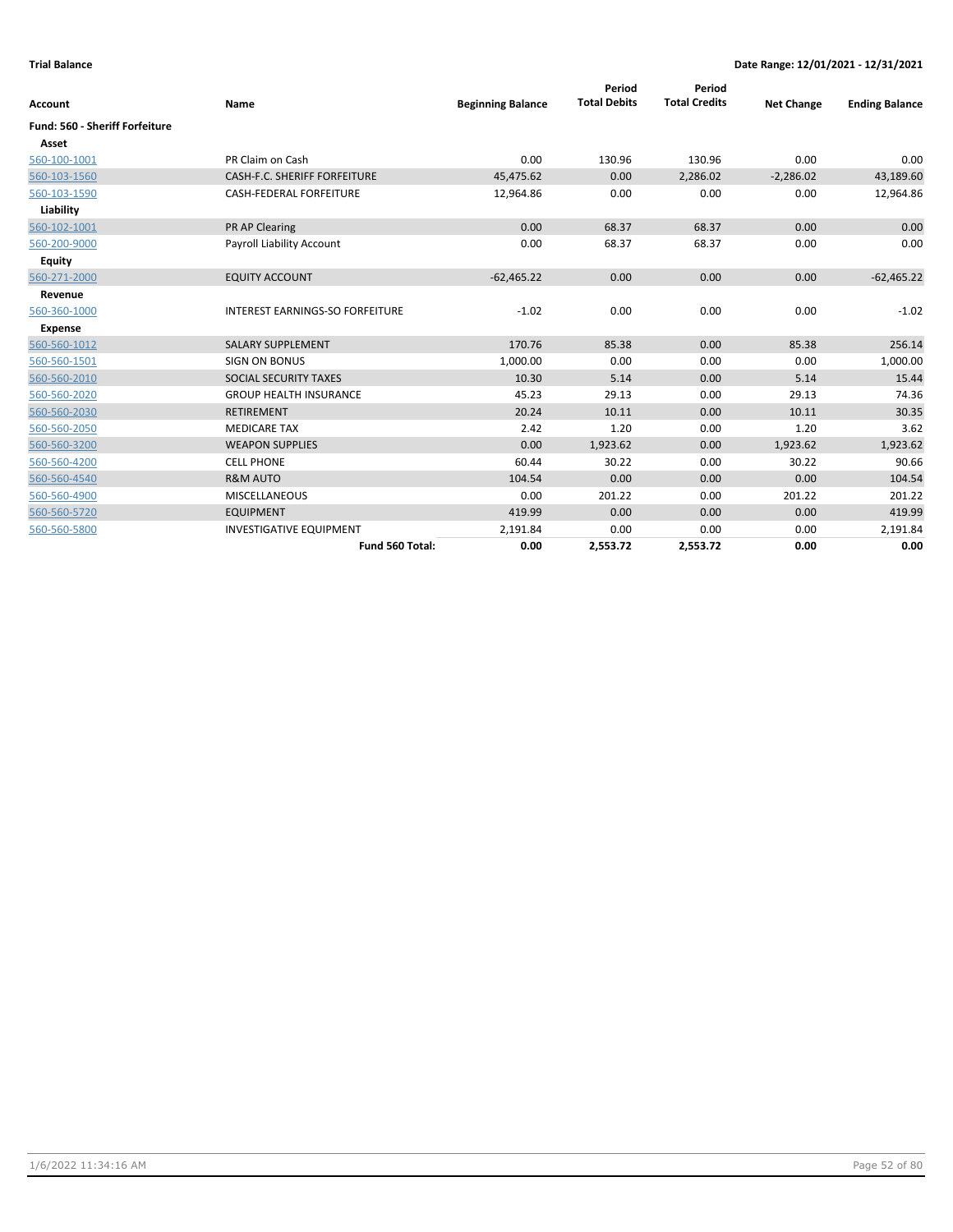| Account                                                | Name                           | <b>Beginning Balance</b> | Period<br><b>Total Debits</b> | Period<br><b>Total Credits</b> | <b>Net Change</b> | <b>Ending Balance</b> |
|--------------------------------------------------------|--------------------------------|--------------------------|-------------------------------|--------------------------------|-------------------|-----------------------|
| Fund: 561 - Law Enforcement Education Sheriff's Office |                                |                          |                               |                                |                   |                       |
| Asset                                                  |                                |                          |                               |                                |                   |                       |
| 561-103-1550                                           | F.C. LAW ENFORCEMENT EDUCATION | 0.01                     | 0.00                          | 0.00                           | 0.00              | 0.01                  |
| Equity                                                 |                                |                          |                               |                                |                   |                       |
| 561-271-2000                                           | <b>EQUITY ACCOUNT</b>          | $-0.01$                  | 0.00                          | 0.00                           | 0.00              | $-0.01$               |
|                                                        | Fund 561 Total:                | 0.00                     | 0.00                          | 0.00                           | 0.00              | 0.00                  |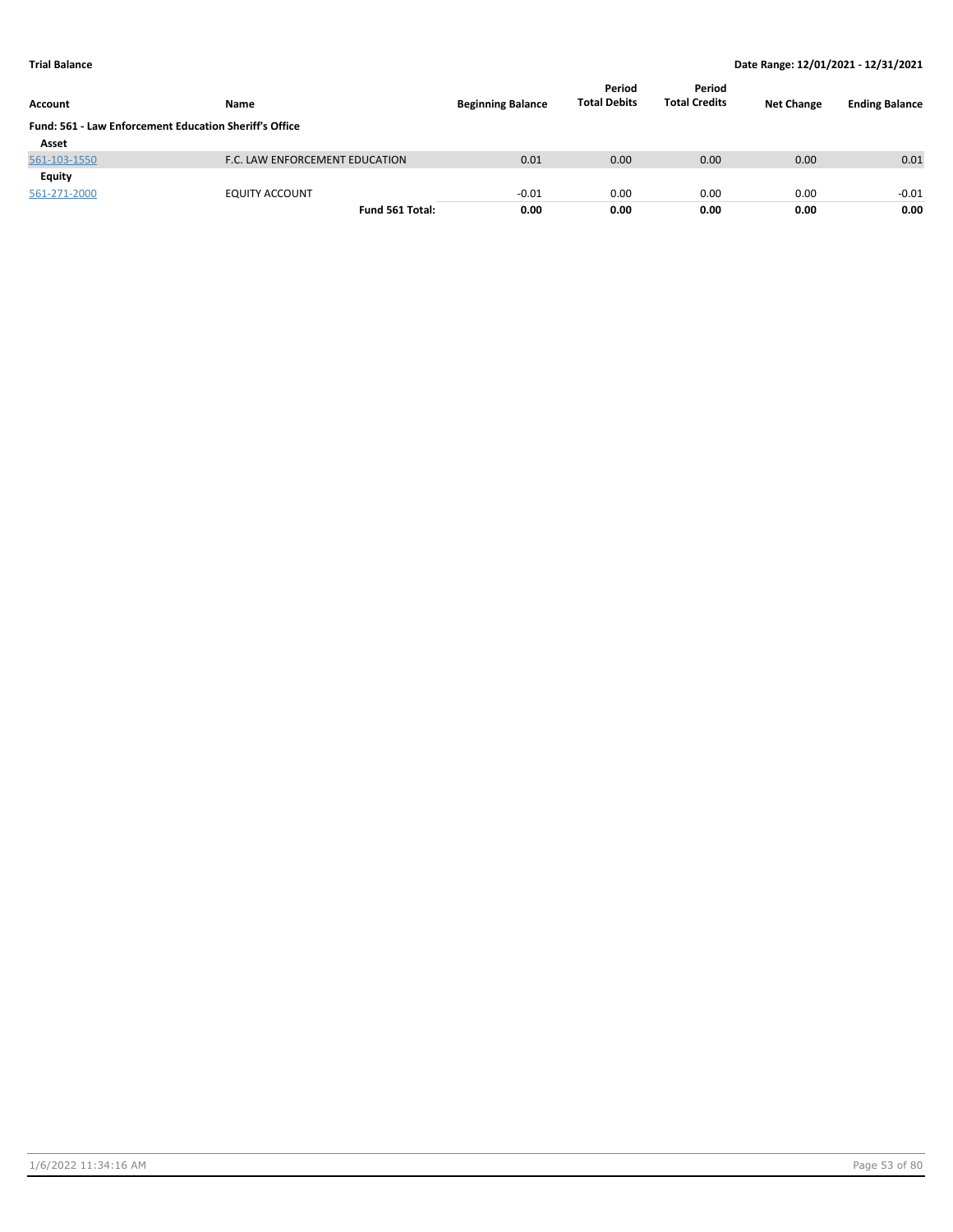| Account                                    | Name                                | <b>Beginning Balance</b> | Period<br><b>Total Debits</b> | Period<br><b>Total Credits</b> | <b>Net Change</b> | <b>Ending Balance</b> |
|--------------------------------------------|-------------------------------------|--------------------------|-------------------------------|--------------------------------|-------------------|-----------------------|
| Fund: 562 - Bois D'Arc Lake Reservoir (SO) |                                     |                          |                               |                                |                   |                       |
| Asset                                      |                                     |                          |                               |                                |                   |                       |
| 562-100-1001                               | PR Claim on Cash                    | $-553.50$                | 10,107.24                     | 10,107.24                      | 0.00              | $-553.50$             |
| 562-103-1001                               | <b>CLAIM ON CASH</b>                | 390,412.50               | 39,116.98                     | 11,143.04                      | 27,973.94         | 418,386.44            |
| Liability                                  |                                     |                          |                               |                                |                   |                       |
| 562-102-1000                               | A/P CLEARING                        | 0.00                     | 1,035.80                      | 1,035.80                       | 0.00              | 0.00                  |
| 562-102-1001                               | PR AP Clearing                      | 0.00                     | 5,082.32                      | 5,082.32                       | 0.00              | 0.00                  |
| 562-200-1500                               | <b>ACCRUED SALARY PAYABLE</b>       | $-3,829.28$              | 0.00                          | 0.00                           | 0.00              | $-3,829.28$           |
| 562-200-1550                               | <b>ACCRUED FRINGE BENEFITS</b>      | $-1,989.81$              | 0.00                          | 0.00                           | 0.00              | $-1,989.81$           |
| 562-200-9000                               | Payroll Liability Account           | 0.00                     | 5,082.32                      | 5,082.32                       | 0.00              | 0.00                  |
| Equity                                     |                                     |                          |                               |                                |                   |                       |
| 562-271-2000                               | <b>EQUITY ACCOUNT</b>               | $-290,693.33$            | 0.00                          | 0.00                           | 0.00              | $-290,693.33$         |
| Revenue                                    |                                     |                          |                               |                                |                   |                       |
| 562-322-1841                               | PERSONNEL INCOME YEAR 3             | $-108,852.00$            | 0.00                          | 0.00                           | 0.00              | $-108,852.00$         |
| 562-322-1842                               | DRUG SCREENING/PSYCHOLOG INC.YR.3   | $-600.00$                | 0.00                          | 0.00                           | 0.00              | $-600.00$             |
| 562-322-1843                               | <b>UNIFORMS INCOME YEAR 3</b>       | $-2,048.00$              | 0.00                          | 0.00                           | 0.00              | $-2,048.00$           |
| 562-322-1844                               | <b>TRAINING INCOME YEAR 3</b>       | $-10,000.00$             | 0.00                          | 0.00                           | 0.00              | $-10,000.00$          |
| 562-390-1401                               | <b>TRANSFERS IN</b>                 | 0.00                     | 0.00                          | 39,116.98                      | $-39,116.98$      | $-39,116.98$          |
| <b>Expense</b>                             |                                     |                          |                               |                                |                   |                       |
| 562-560-1040                               | <b>SALARIES DEPUTIES</b>            | 16,559.60                | 6,718.97                      | 0.00                           | 6,718.97          | 23,278.57             |
| 562-560-2010                               | SOCIAL SECURITY TAXES               | 996.57                   | 400.91                        | 0.00                           | 400.91            | 1,397.48              |
| 562-560-2020                               | <b>GROUP HEALTH INSURANCE</b>       | 4,060.13                 | 2,096.72                      | 0.00                           | 2,096.72          | 6,156.85              |
| 562-560-2030                               | <b>RETIREMENT</b>                   | 1,963.96                 | 796.88                        | 0.00                           | 796.88            | 2,760.84              |
| 562-560-2040                               | <b>WORKERS COMPENSATION</b>         | 0.00                     | 920.80                        | 0.00                           | 920.80            | 920.80                |
| 562-560-2050                               | <b>MEDICARE TAX</b>                 | 233.09                   | 93.76                         | 0.00                           | 93.76             | 326.85                |
| 562-560-4270                               | OUT OF COUNTY TRAVEL/TRAINING       | 75.00                    | 65.00                         | 0.00                           | 65.00             | 140.00                |
| 562-560-4540                               | R&M AUTO, BOATS, ATV                | 0.00                     | 50.00                         | 0.00                           | 50.00             | 50.00                 |
| 562-560-5730                               | <b>EMERGENCY RADIO IMPROVEMENTS</b> | 4,265.07                 | 0.00                          | 0.00                           | 0.00              | 4,265.07              |
|                                            | Fund 562 Total:                     | 0.00                     | 71,567.70                     | 71,567.70                      | 0.00              | 0.00                  |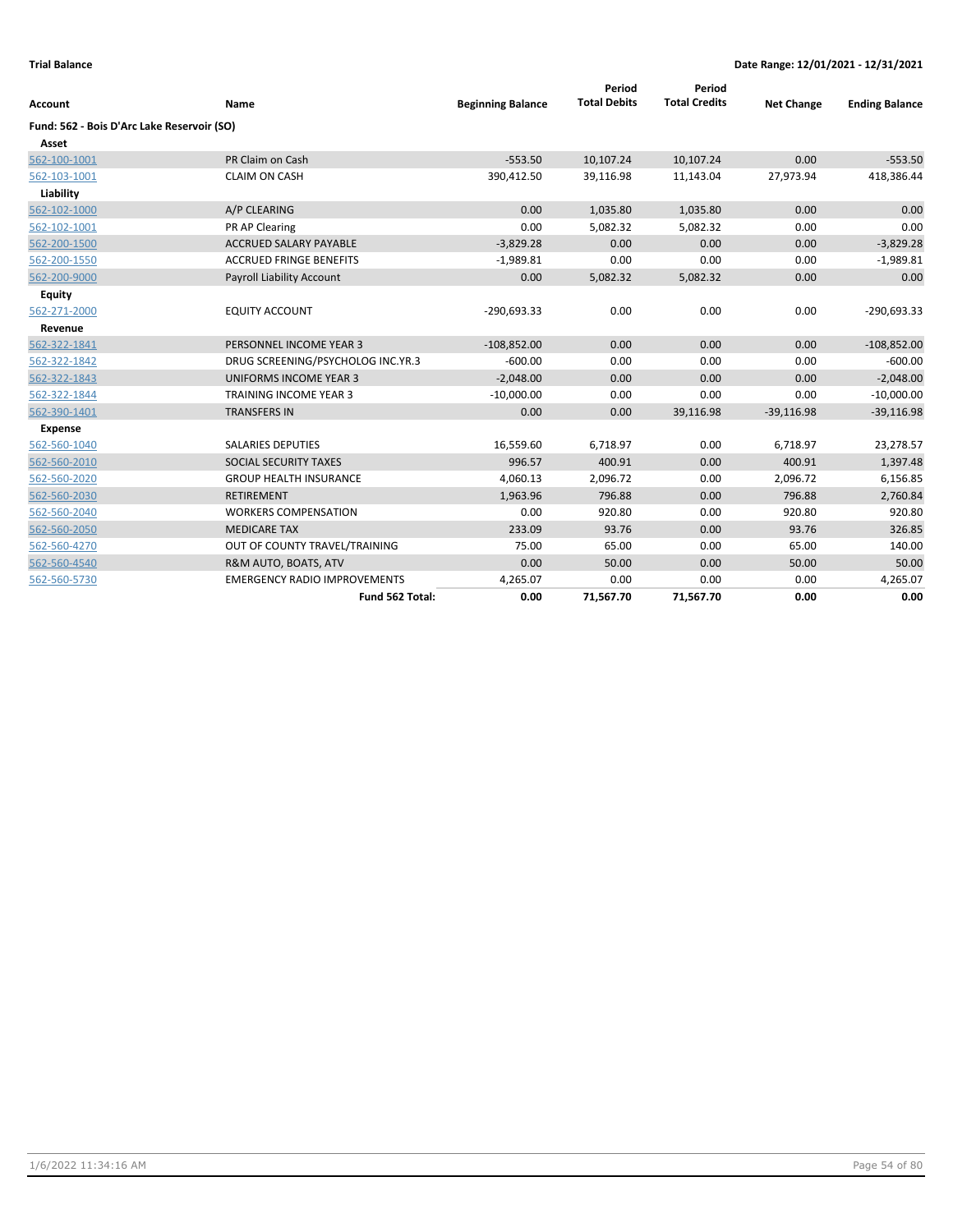| Account                                 | Name                  |                 | <b>Beginning Balance</b> | Period<br><b>Total Debits</b> | Period<br><b>Total Credits</b> | <b>Net Change</b> | <b>Ending Balance</b> |
|-----------------------------------------|-----------------------|-----------------|--------------------------|-------------------------------|--------------------------------|-------------------|-----------------------|
| Fund: 563 - Sheriff's Office Technology |                       |                 |                          |                               |                                |                   |                       |
| Asset                                   |                       |                 |                          |                               |                                |                   |                       |
| 563-103-1001                            | <b>CLAIM ON CASH</b>  |                 | 2,351.32                 | 0.00                          | 0.00                           | 0.00              | 2,351.32              |
| Equity                                  |                       |                 |                          |                               |                                |                   |                       |
| 563-271-2000                            | <b>EQUITY ACCOUNT</b> |                 | $-2.351.32$              | 0.00                          | 0.00                           | 0.00              | $-2,351.32$           |
|                                         |                       | Fund 563 Total: | 0.00                     | 0.00                          | 0.00                           | 0.00              | 0.00                  |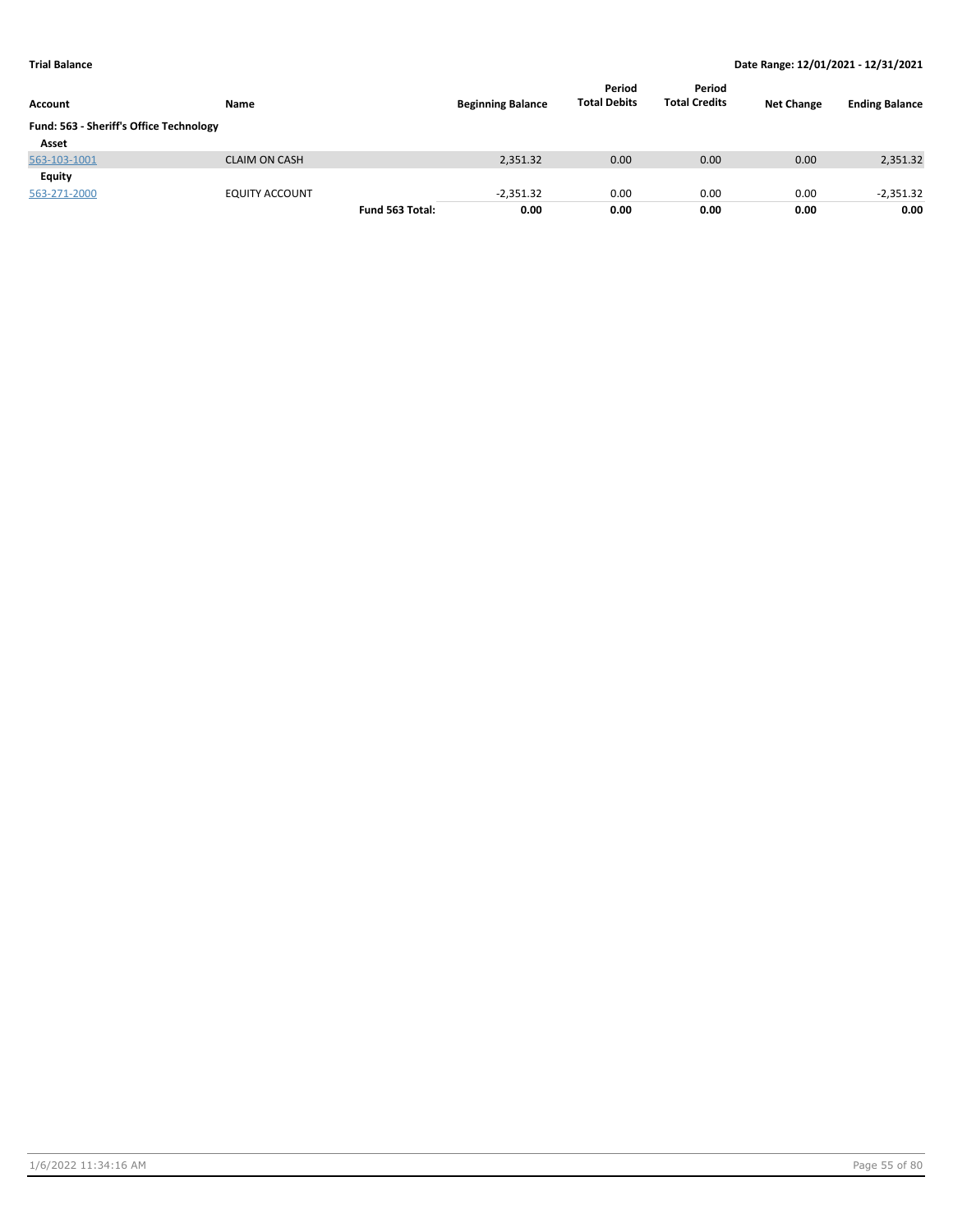| Account                                | Name                       | <b>Beginning Balance</b> | Period<br><b>Total Debits</b> | Period<br><b>Total Credits</b> | <b>Net Change</b> | <b>Ending Balance</b> |
|----------------------------------------|----------------------------|--------------------------|-------------------------------|--------------------------------|-------------------|-----------------------|
| Fund: 590 - Specialty Court/Drug Court |                            |                          |                               |                                |                   |                       |
| Asset                                  |                            |                          |                               |                                |                   |                       |
| 590-103-1001                           | <b>CLAIM ON CASH</b>       | 29,555.09                | 566.56                        | 666.85                         | $-100.29$         | 29,454.80             |
| 590-120-3130                           | DUE FROM OTHER FUNDS       | 293.31                   | 0.00                          | 0.00                           | 0.00              | 293.31                |
| Liability                              |                            |                          |                               |                                |                   |                       |
| 590-102-1000                           | A/P CLEARING               | 0.00                     | 666.85                        | 666.85                         | 0.00              | 0.00                  |
| <b>Equity</b>                          |                            |                          |                               |                                |                   |                       |
| 590-271-2000                           | <b>EQUITY ACCOUNT</b>      | $-30,067.04$             | 0.00                          | 0.00                           | 0.00              | $-30,067.04$          |
| Revenue                                |                            |                          |                               |                                |                   |                       |
| 590-370-4250                           | <b>DRUG COURT FEE</b>      | $-314.12$                | 0.00                          | 365.61                         | $-365.61$         | $-679.73$             |
| 590-370-4260                           | <b>SPECIALTY COURT</b>     | $-126.69$                | 0.00                          | 200.95                         | $-200.95$         | $-327.64$             |
| Expense                                |                            |                          |                               |                                |                   |                       |
| 590-436-4330                           | <b>DRUG COURT PROGRAMS</b> | 404.45                   | 666.85                        | 0.00                           | 666.85            | 1,071.30              |
| 590-436-4370                           | ATTORNEY FEES DRUG COURT   | 255.00                   | 0.00                          | 0.00                           | 0.00              | 255.00                |
|                                        | Fund 590 Total:            | 0.00                     | 1,900.26                      | 1,900.26                       | 0.00              | 0.00                  |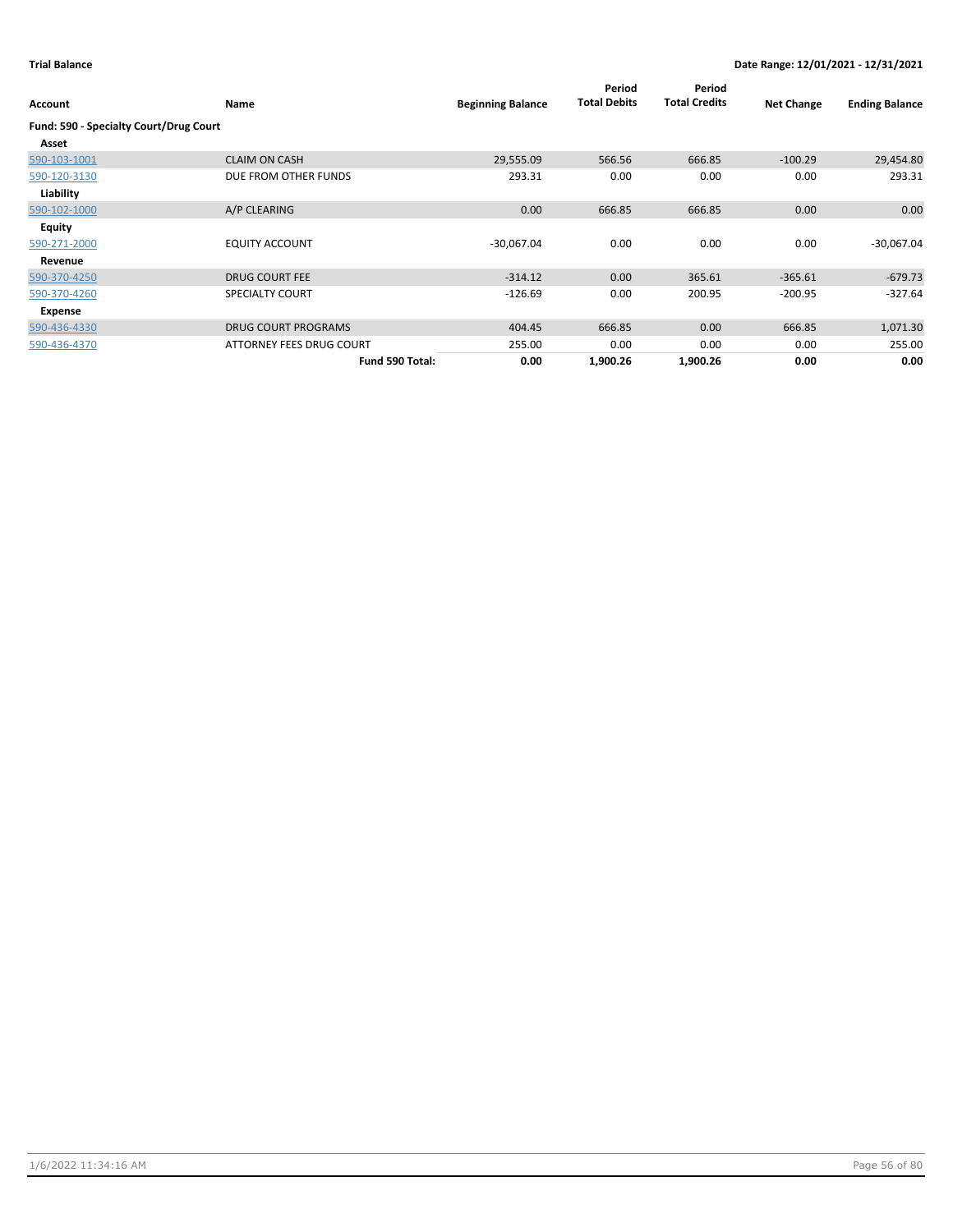| Account             | Name                               | <b>Beginning Balance</b> | Period<br><b>Total Debits</b> | Period<br><b>Total Credits</b> | <b>Net Change</b> | <b>Ending Balance</b> |
|---------------------|------------------------------------|--------------------------|-------------------------------|--------------------------------|-------------------|-----------------------|
| Fund: 600 - Sinking |                                    |                          |                               |                                |                   |                       |
| Asset               |                                    |                          |                               |                                |                   |                       |
| 600-103-1001        | <b>CLAIM ON CASH</b>               | 413,198.61               | 186,303.21                    | 0.00                           | 186,303.21        | 599,501.82            |
| 600-120-3110        | <b>TAXES RECEIVABLE</b>            | 36,173.88                | 0.00                          | 0.00                           | 0.00              | 36,173.88             |
| 600-120-3120        | DUE FROM OTHER GOVERNMENTS         | 116.91                   | 0.00                          | 0.00                           | 0.00              | 116.91                |
| Liability           |                                    |                          |                               |                                |                   |                       |
| 600-200-2000        | <b>DEFERRED REVENUE</b>            | $-32,268.30$             | 0.00                          | 0.00                           | 0.00              | $-32,268.30$          |
| <b>Equity</b>       |                                    |                          |                               |                                |                   |                       |
| 600-271-2000        | <b>EQUITY ACCOUNT</b>              | $-479, 107.77$           | 0.00                          | 0.00                           | 0.00              | $-479, 107.77$        |
| Revenue             |                                    |                          |                               |                                |                   |                       |
| 600-310-1100        | <b>CURRENT TAXES</b>               | $-48,262.33$             | 0.00                          | 182,579.07                     | $-182,579.07$     | $-230,841.40$         |
| 600-310-1200        | <b>DELINQUENT TAXES</b>            | $-5,506.60$              | 0.00                          | 3,724.14                       | $-3,724.14$       | $-9,230.74$           |
| 600-318-1210        | PAY N LIEU TAX/UPPER TRINITY       | $-394.40$                | 0.00                          | 0.00                           | 0.00              | $-394.40$             |
| Expense             |                                    |                          |                               |                                |                   |                       |
| 600-620-3090        | ANNUAL PAYING AGENT REGISTRAR FEES | 200.00                   | 0.00                          | 0.00                           | 0.00              | 200.00                |
| 600-660-6700        | INTEREST, 2018 GO BONDS            | 115,850.00               | 0.00                          | 0.00                           | 0.00              | 115,850.00            |
|                     | Fund 600 Total:                    | 0.00                     | 186,303.21                    | 186,303.21                     | 0.00              | 0.00                  |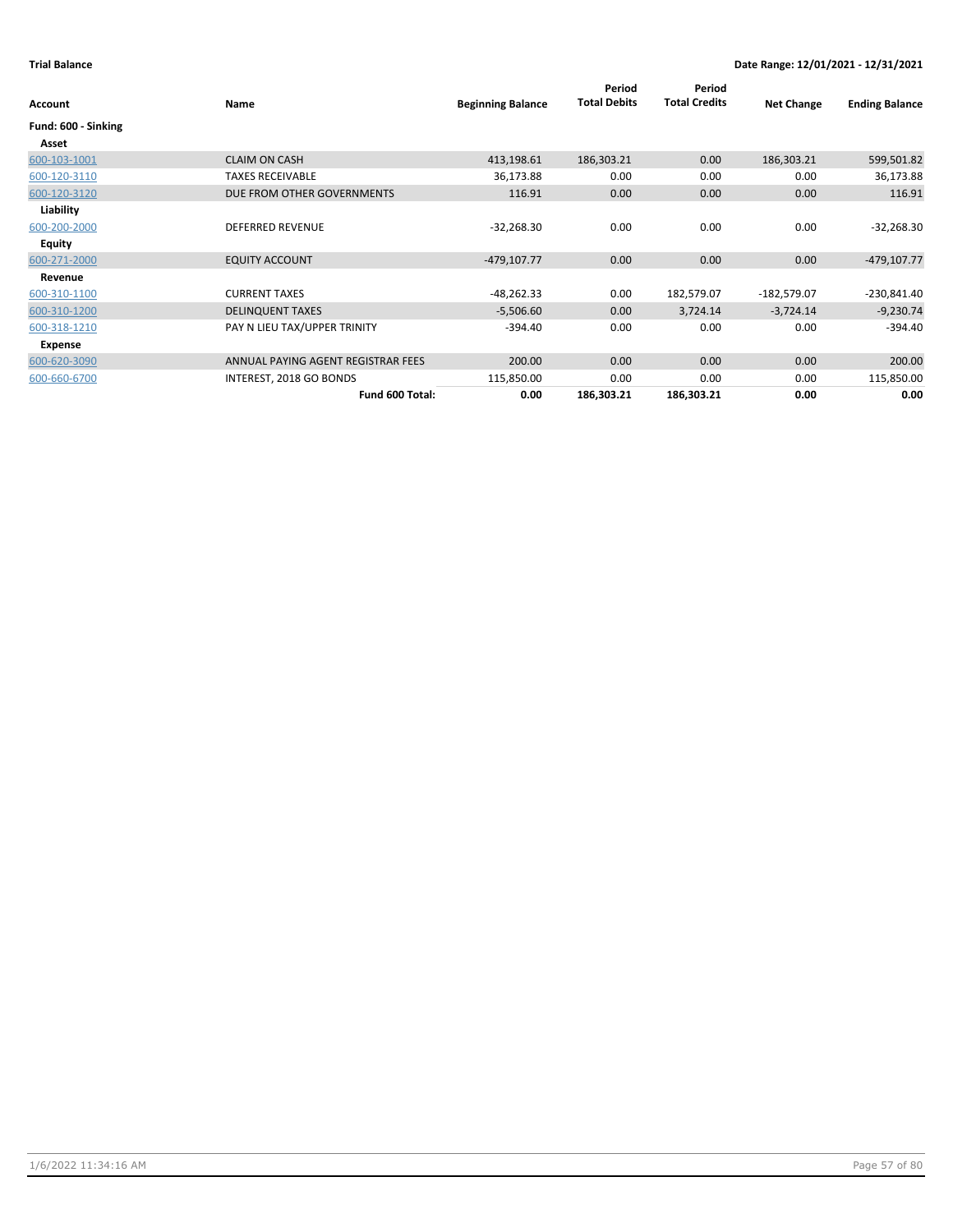| <b>Account</b>                                     | Name                 |                 | <b>Beginning Balance</b> | Period<br><b>Total Debits</b> | Period<br><b>Total Credits</b> | <b>Net Change</b> | <b>Ending Balance</b> |
|----------------------------------------------------|----------------------|-----------------|--------------------------|-------------------------------|--------------------------------|-------------------|-----------------------|
| Fund: 630 - Law Enforcement Education Const. Pct.1 |                      |                 |                          |                               |                                |                   |                       |
| Asset                                              |                      |                 |                          |                               |                                |                   |                       |
| 630-103-1001                                       | <b>CLAIM ON CASH</b> |                 | 3,016.09                 | 0.00                          | 0.00                           | 0.00              | 3,016.09              |
| Equity                                             |                      |                 |                          |                               |                                |                   |                       |
| 630-271-2000                                       | EQUITY ACCOUNT       |                 | $-3.016.09$              | 0.00                          | 0.00                           | 0.00              | $-3,016.09$           |
|                                                    |                      | Fund 630 Total: | 0.00                     | 0.00                          | 0.00                           | 0.00              | 0.00                  |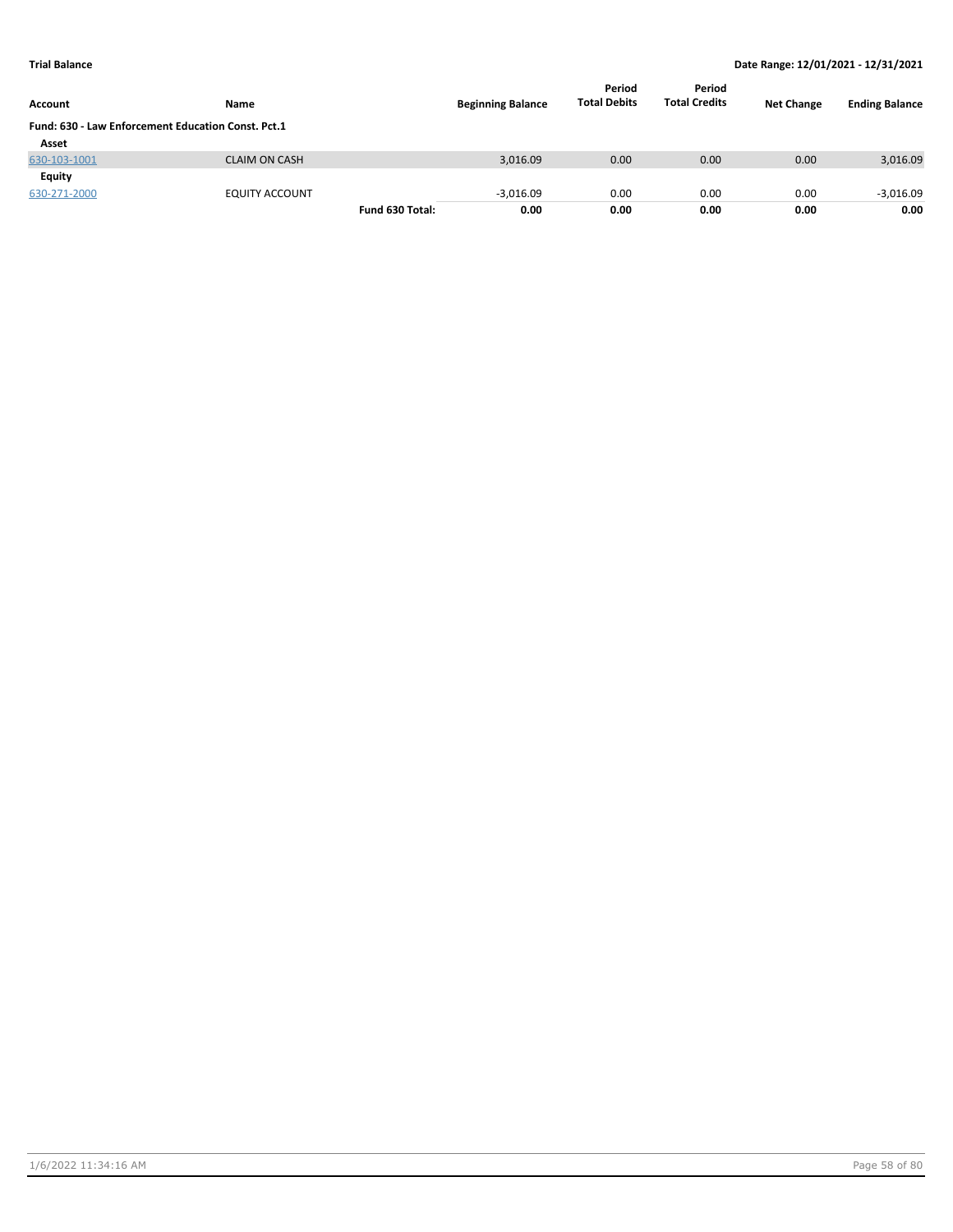| <b>Account</b>                                            | Name                  |                 | <b>Beginning Balance</b> | Period<br><b>Total Debits</b> | Period<br><b>Total Credits</b> | <b>Net Change</b> | <b>Ending Balance</b> |
|-----------------------------------------------------------|-----------------------|-----------------|--------------------------|-------------------------------|--------------------------------|-------------------|-----------------------|
| <b>Fund: 640 - Law Enforcement Education Const. Pct.2</b> |                       |                 |                          |                               |                                |                   |                       |
| Asset                                                     |                       |                 |                          |                               |                                |                   |                       |
| 640-103-1001                                              | <b>CLAIM ON CASH</b>  |                 | 1,682.87                 | 0.00                          | 0.00                           | 0.00              | 1,682.87              |
| Equity                                                    |                       |                 |                          |                               |                                |                   |                       |
| 640-271-2000                                              | <b>EQUITY ACCOUNT</b> |                 | $-1.682.87$              | 0.00                          | 0.00                           | 0.00              | $-1,682.87$           |
|                                                           |                       | Fund 640 Total: | 0.00                     | 0.00                          | 0.00                           | 0.00              | 0.00                  |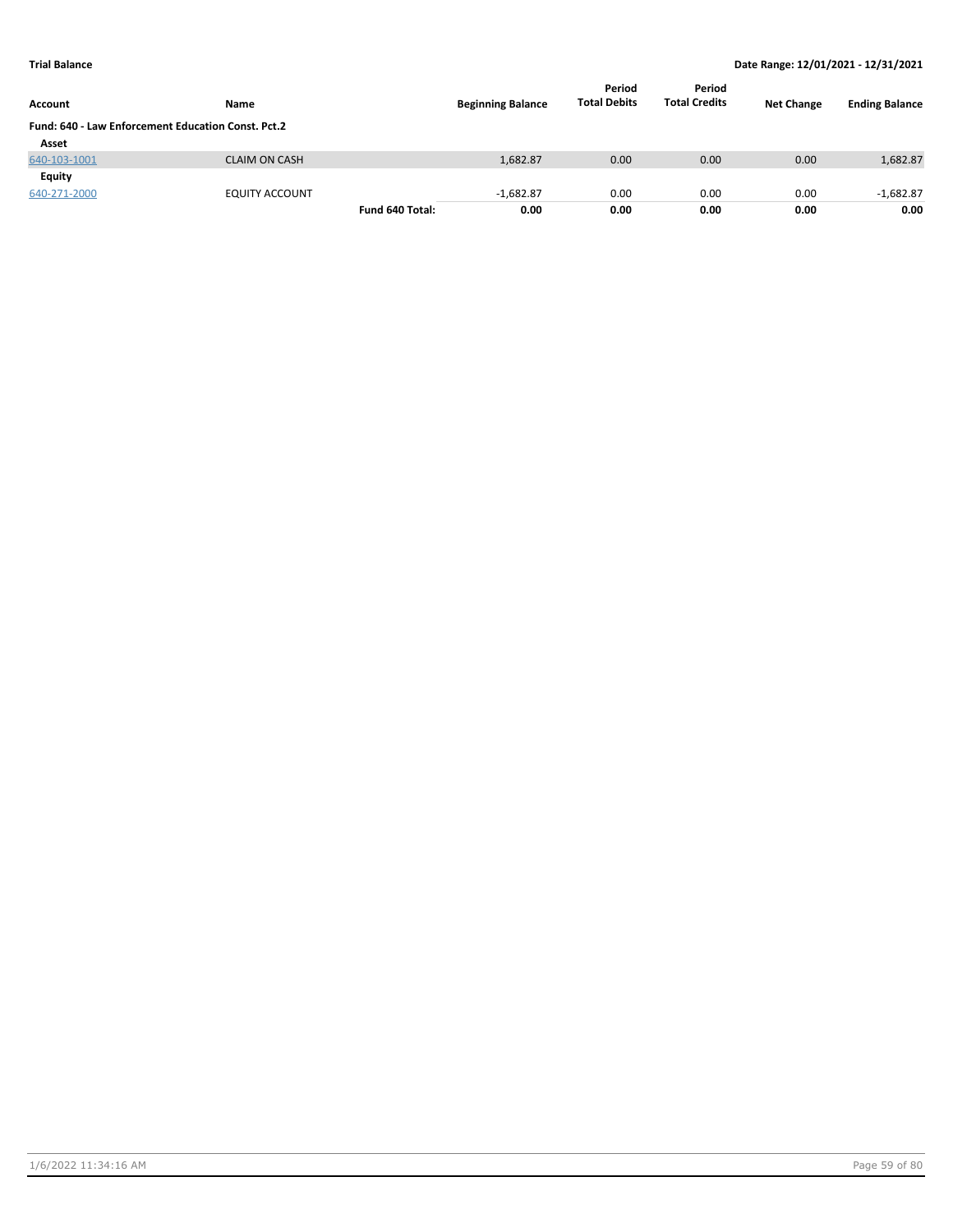| <b>Account</b>                                     | Name                 |                 | <b>Beginning Balance</b> | Period<br><b>Total Debits</b> | Period<br><b>Total Credits</b> | <b>Net Change</b> | <b>Ending Balance</b> |
|----------------------------------------------------|----------------------|-----------------|--------------------------|-------------------------------|--------------------------------|-------------------|-----------------------|
| Fund: 650 - Law Enforcement Education Const. Pct.3 |                      |                 |                          |                               |                                |                   |                       |
| Asset                                              |                      |                 |                          |                               |                                |                   |                       |
| 650-103-1001                                       | <b>CLAIM ON CASH</b> |                 | 4,019.32                 | 0.00                          | 0.00                           | 0.00              | 4,019.32              |
| Equity                                             |                      |                 |                          |                               |                                |                   |                       |
| 650-271-2000                                       | EQUITY ACCOUNT       |                 | $-4.019.32$              | 0.00                          | 0.00                           | 0.00              | $-4,019.32$           |
|                                                    |                      | Fund 650 Total: | 0.00                     | 0.00                          | 0.00                           | 0.00              | 0.00                  |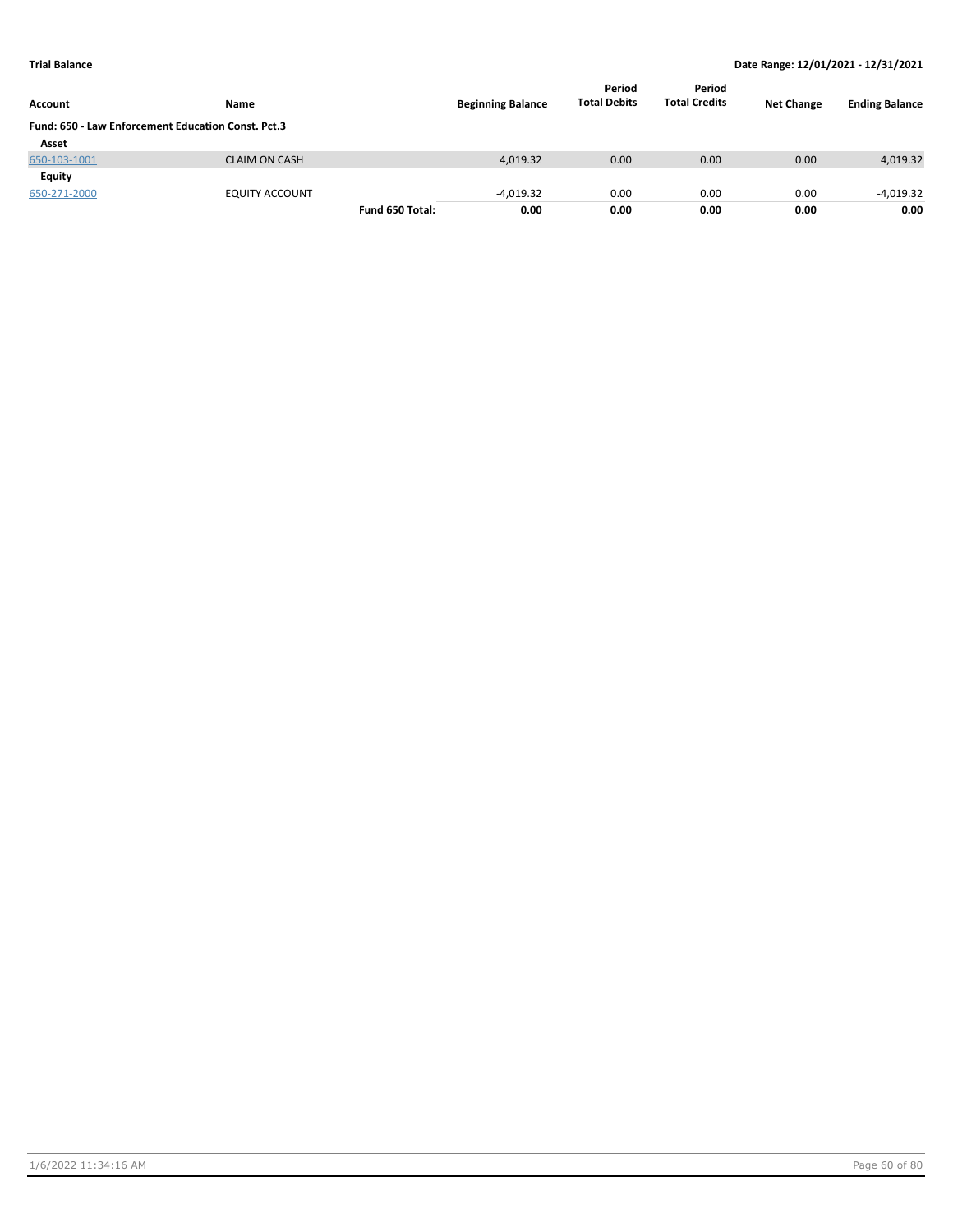| Account                                            | Name                           | <b>Beginning Balance</b> | Period<br><b>Total Debits</b> | Period<br><b>Total Credits</b> | <b>Net Change</b> | <b>Ending Balance</b> |
|----------------------------------------------------|--------------------------------|--------------------------|-------------------------------|--------------------------------|-------------------|-----------------------|
| Fund: 660 - 2017 GO Bonds-Construction Fund FY2017 |                                |                          |                               |                                |                   |                       |
| Asset                                              |                                |                          |                               |                                |                   |                       |
| 660-120-3100                                       | <b>GRANT RECEIVED FROM THC</b> | 909,005.22               | 0.00                          | 0.00                           | 0.00              | 909,005.22            |
| 660-120-3130                                       | DUE FROM OTHER FUNDS           | 160,470.65               | 0.00                          | 0.00                           | 0.00              | 160,470.65            |
| Liability                                          |                                |                          |                               |                                |                   |                       |
| 660-200-2060                                       | <b>DEFERRED GRANT REVENUE</b>  | $-675,036.83$            | 0.00                          | 0.00                           | 0.00              | $-675,036.83$         |
| 660-200-9200                                       | <b>RETAINAGE PAYABLE</b>       | $-19,591.05$             | 0.00                          | 0.00                           | 0.00              | $-19,591.05$          |
| <b>Equity</b>                                      |                                |                          |                               |                                |                   |                       |
| 660-271-2000                                       | <b>EQUITY ACCOUNT</b>          | $-374.847.99$            | 0.00                          | 0.00                           | 0.00              | $-374,847.99$         |
|                                                    | Fund 660 Total:                | 0.00                     | 0.00                          | 0.00                           | 0.00              | 0.00                  |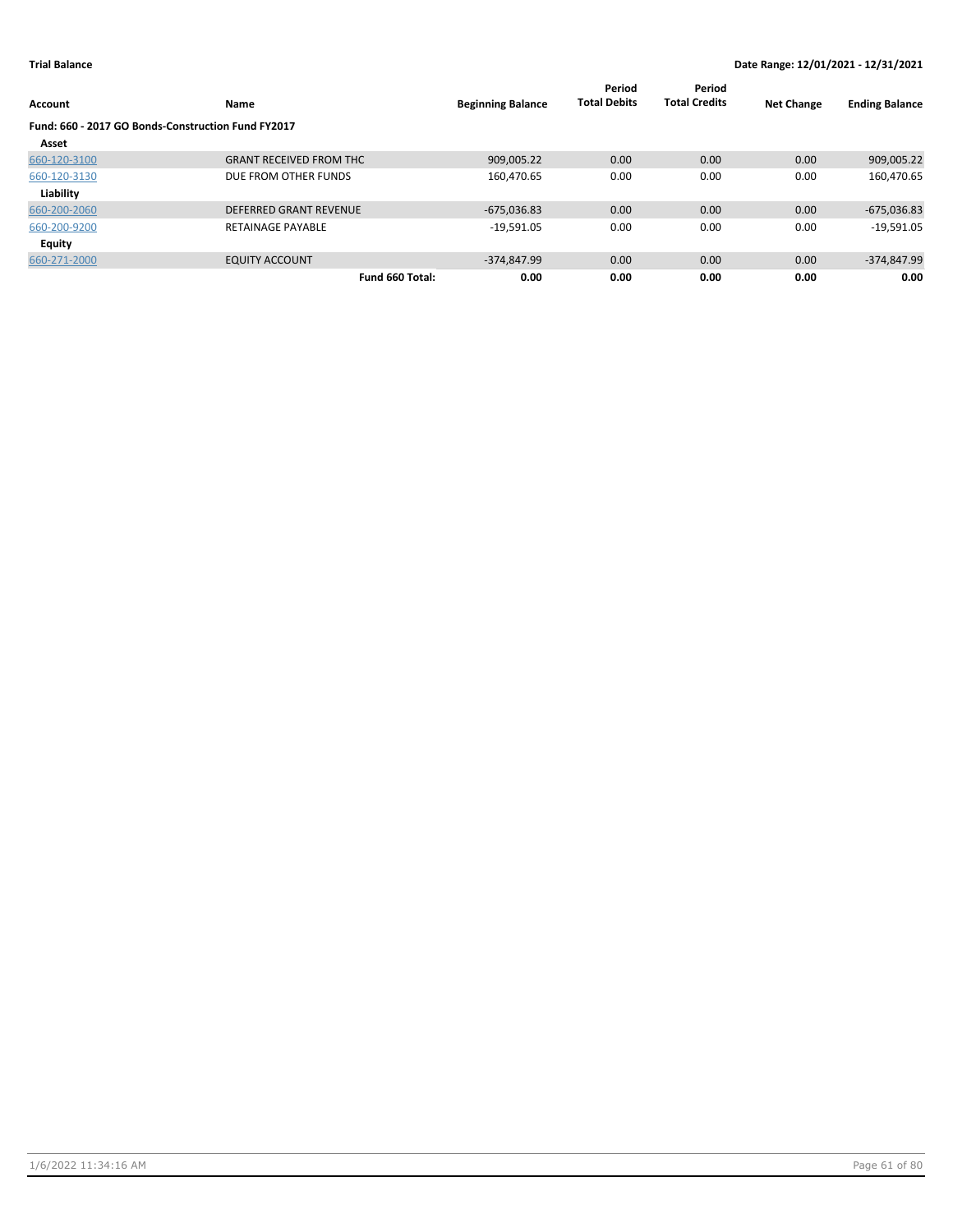| Account                                   | Name                              | <b>Beginning Balance</b> | Period<br><b>Total Debits</b> | Period<br><b>Total Credits</b> | <b>Net Change</b> | <b>Ending Balance</b> |
|-------------------------------------------|-----------------------------------|--------------------------|-------------------------------|--------------------------------|-------------------|-----------------------|
| <b>Fund: 670 - Courthouse Restoration</b> |                                   |                          |                               |                                |                   |                       |
| Asset                                     |                                   |                          |                               |                                |                   |                       |
| 670-103-1001                              | <b>CLAIM ON CASH</b>              | 3,056,482.77             | 307,292.87                    | 165,455.55                     | 141,837.32        | 3,198,320.09          |
| 670-120-3100                              | <b>GRANT RECEIVED FROM THC</b>    | $-27,410.46$             | 0.00                          | 0.00                           | 0.00              | $-27,410.46$          |
| 670-120-3140                              | <b>ACCOUNTS RECEIVABLE</b>        | 13,705.23                | 0.00                          | 0.00                           | 0.00              | 13,705.23             |
| Liability                                 |                                   |                          |                               |                                |                   |                       |
| 670-102-1000                              | A/P CLEARING                      | 0.00                     | 165,455.55                    | 165,455.55                     | 0.00              | 0.00                  |
| 670-207-9500                              | DUE TO OTHER FUNDS                | $-160,470.65$            | 0.00                          | 0.00                           | 0.00              | $-160,470.65$         |
| <b>Equity</b>                             |                                   |                          |                               |                                |                   |                       |
| 670-271-2000                              | <b>EQUITY ACCOUNT</b>             | $-3,112,854.30$          | 0.00                          | 0.00                           | 0.00              | $-3,112,854.30$       |
| Revenue                                   |                                   |                          |                               |                                |                   |                       |
| 670-330-5100                              | <b>COURTHOUSE RESTORATION</b>     | $-349,439.93$            | 0.00                          | 307,292.87                     | $-307.292.87$     | $-656,732.80$         |
| Expense                                   |                                   |                          |                               |                                |                   |                       |
| 670-670-1650                              | <b>CONSTRUCTION</b>               | 486,827.99               | 103,648.87                    | 0.00                           | 103,648.87        | 590,476.86            |
| 670-670-1670                              | <b>CONSTRUCTION MANAGER AGENT</b> | 91,759.35                | 0.00                          | 0.00                           | 0.00              | 91,759.35             |
| 670-670-1680                              | <b>MASONRY AND STONE</b>          | 0.00                     | 47,429.55                     | 0.00                           | 47,429.55         | 47,429.55             |
| 670-670-4030                              | <b>ARCHITECTURAL FEES</b>         | 0.00                     | 13,000.00                     | 0.00                           | 13,000.00         | 13,000.00             |
| 670-670-4260                              | PROFESSIONAL FEES                 | 1,400.00                 | 0.00                          | 0.00                           | 0.00              | 1,400.00              |
| 670-670-4430                              | <b>TRASH PICK UP</b>              | 0.00                     | 1,377.13                      | 0.00                           | 1,377.13          | 1,377.13              |
|                                           | Fund 670 Total:                   | 0.00                     | 638,203.97                    | 638,203.97                     | 0.00              | 0.00                  |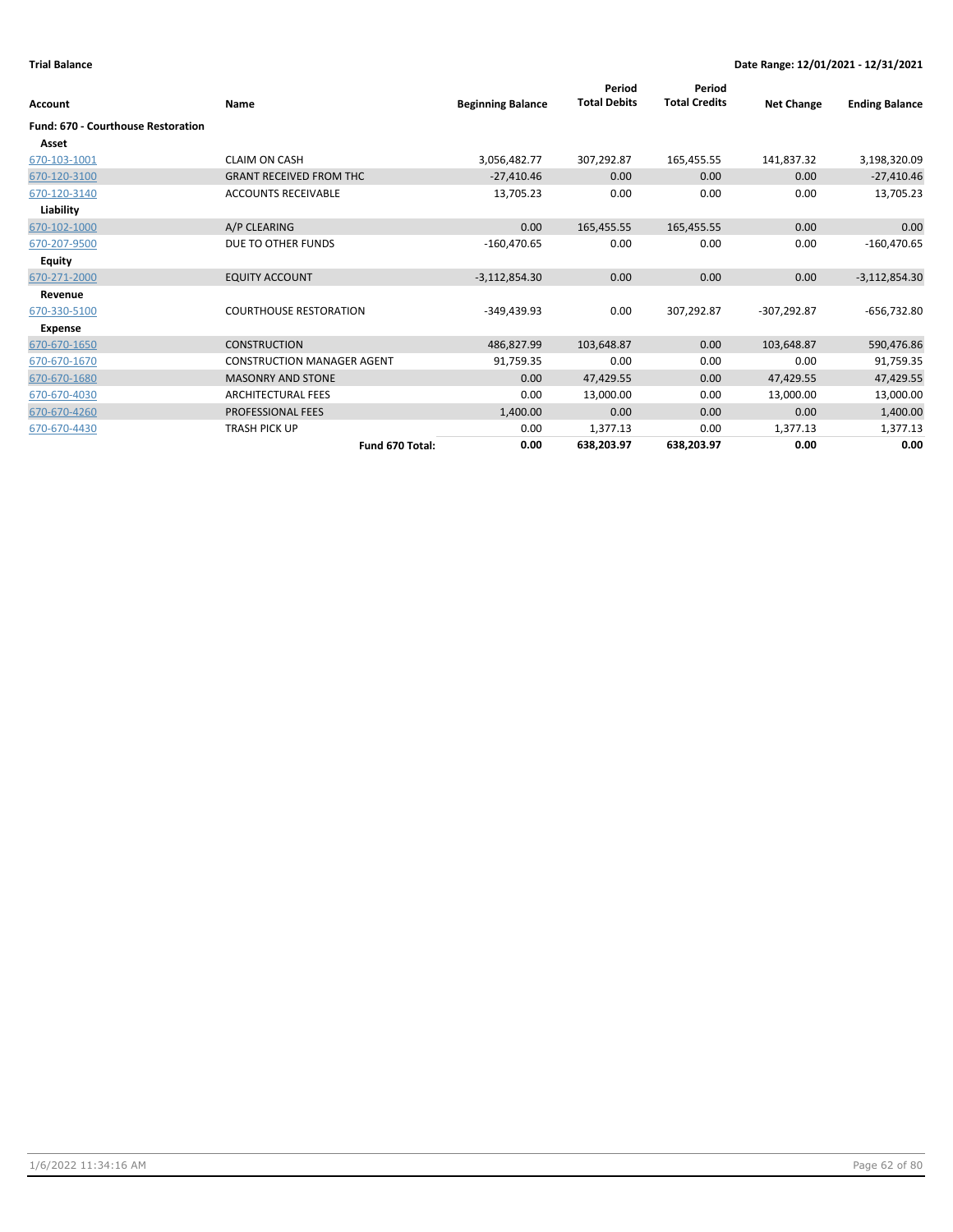| Account                                            | Name                           | <b>Beginning Balance</b> | Period<br><b>Total Debits</b> | Period<br><b>Total Credits</b> | <b>Net Change</b> | <b>Ending Balance</b> |
|----------------------------------------------------|--------------------------------|--------------------------|-------------------------------|--------------------------------|-------------------|-----------------------|
| Fund: 680 - 2018 GO Bonds-Construction Fund FY2019 |                                |                          |                               |                                |                   |                       |
| Asset                                              |                                |                          |                               |                                |                   |                       |
| 680-103-1001                                       | <b>CLAIM ON CASH</b>           | 1.05                     | 0.00                          | 0.00                           | 0.00              | 1.05                  |
| 680-120-3100                                       | <b>GRANT RECEIVED FROM THC</b> | 896,391.32               | 0.00                          | 0.00                           | 0.00              | 896,391.32            |
| Liability                                          |                                |                          |                               |                                |                   |                       |
| 680-200-2060                                       | <b>DEFERRED GRANT REVENUE</b>  | $-664,926.99$            | 0.00                          | 0.00                           | 0.00              | $-664,926.99$         |
| 680-200-9200                                       | <b>RETAINAGE PAYABLE</b>       | $-300,191.96$            | 0.00                          | 0.00                           | 0.00              | $-300,191.96$         |
| <b>Equity</b>                                      |                                |                          |                               |                                |                   |                       |
| 680-271-2000                                       | <b>EQUITY ACCOUNT</b>          | 68,726.58                | 0.00                          | 0.00                           | 0.00              | 68,726.58             |
|                                                    | Fund 680 Total:                | 0.00                     | 0.00                          | 0.00                           | 0.00              | 0.00                  |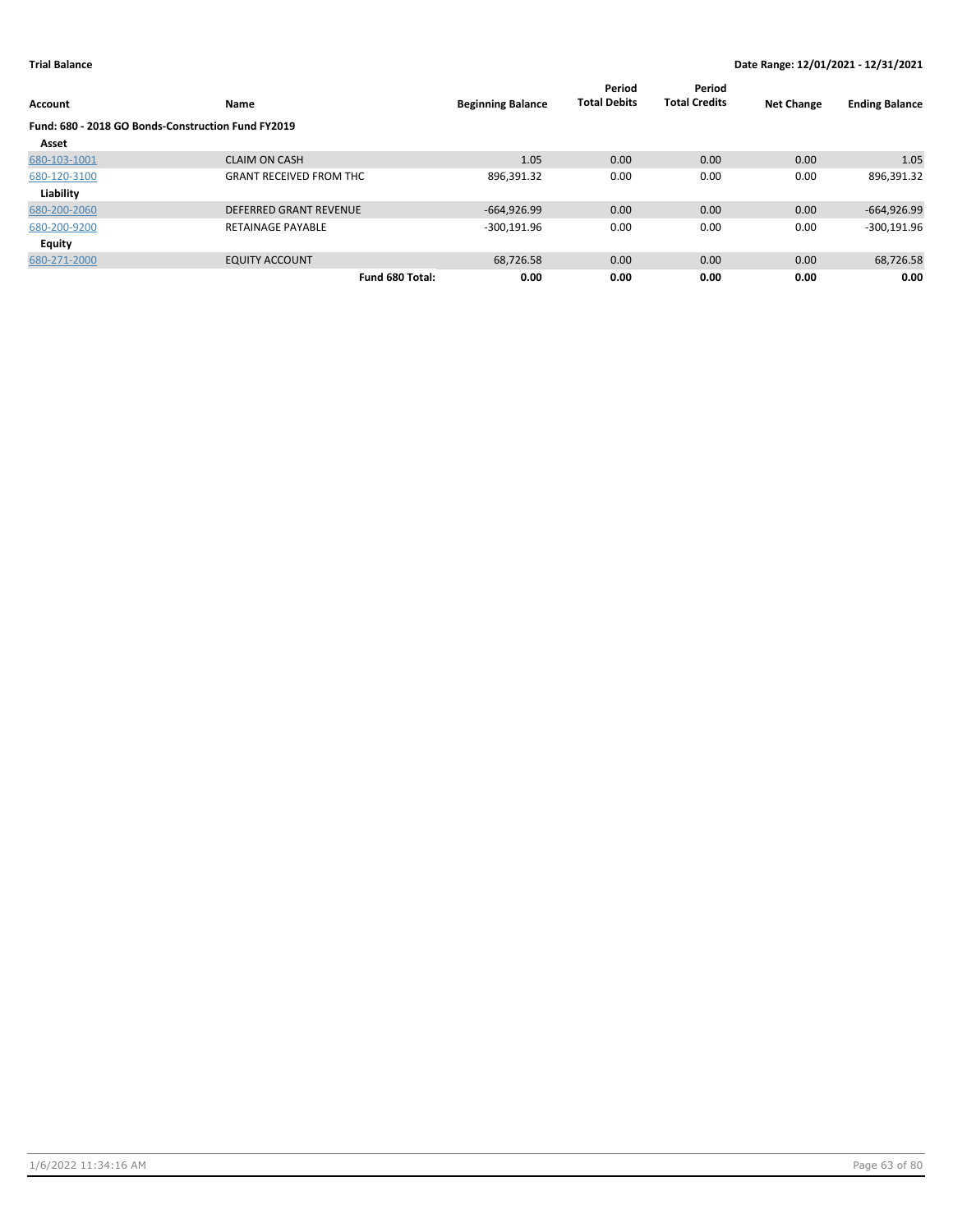|              |                                                    |                          | Period              | Period               |                   |                       |
|--------------|----------------------------------------------------|--------------------------|---------------------|----------------------|-------------------|-----------------------|
| Account      | Name                                               | <b>Beginning Balance</b> | <b>Total Debits</b> | <b>Total Credits</b> | <b>Net Change</b> | <b>Ending Balance</b> |
|              | Fund: 690 - 2020 CO Bonds-Construction Fund FY2020 |                          |                     |                      |                   |                       |
| Asset        |                                                    |                          |                     |                      |                   |                       |
| 690-103-1001 | <b>CLAIM ON CASH</b>                               | $-437,111.39$            | 437,111.39          | 703.00               | 436,408.39        | $-703.00$             |
| 690-103-1690 | <b>ICS DEPOSIT</b>                                 | 442,398.35               | 0.00                | 437,111.39           | $-437,111.39$     | 5,286.96              |
| Liability    |                                                    |                          |                     |                      |                   |                       |
| 690-102-1000 | A/P CLEARING                                       | 0.00                     | 703.00              | 703.00               | 0.00              | 0.00                  |
| Equity       |                                                    |                          |                     |                      |                   |                       |
| 690-271-2000 | <b>EQUITY ACCOUNT</b>                              | $-1,081,526.83$          | 0.00                | 0.00                 | 0.00              | $-1,081,526.83$       |
| Revenue      |                                                    |                          |                     |                      |                   |                       |
| 690-360-1000 | <b>INTEREST EARNING LEGEND BANK</b>                | $-234.53$                | 0.00                | 0.00                 | 0.00              | $-234.53$             |
| Expense      |                                                    |                          |                     |                      |                   |                       |
| 690-669-1650 | <b>CONSTRUCTION</b>                                | 807,716.93               | 0.00                | 0.00                 | 0.00              | 807,716.93            |
| 690-669-1670 | <b>CONSTRUCTION MANAGER AGENT</b>                  | 104,161.86               | 0.00                | 0.00                 | 0.00              | 104,161.86            |
| 690-669-1680 | <b>MASONRY AND STONE</b>                           | 164,595.61               | 0.00                | 0.00                 | 0.00              | 164,595.61            |
| 690-669-5735 | FF&E                                               | 0.00                     | 703.00              | 0.00                 | 703.00            | 703.00                |
|              | Fund 690 Total:                                    | 0.00                     | 438,517.39          | 438,517.39           | 0.00              | 0.00                  |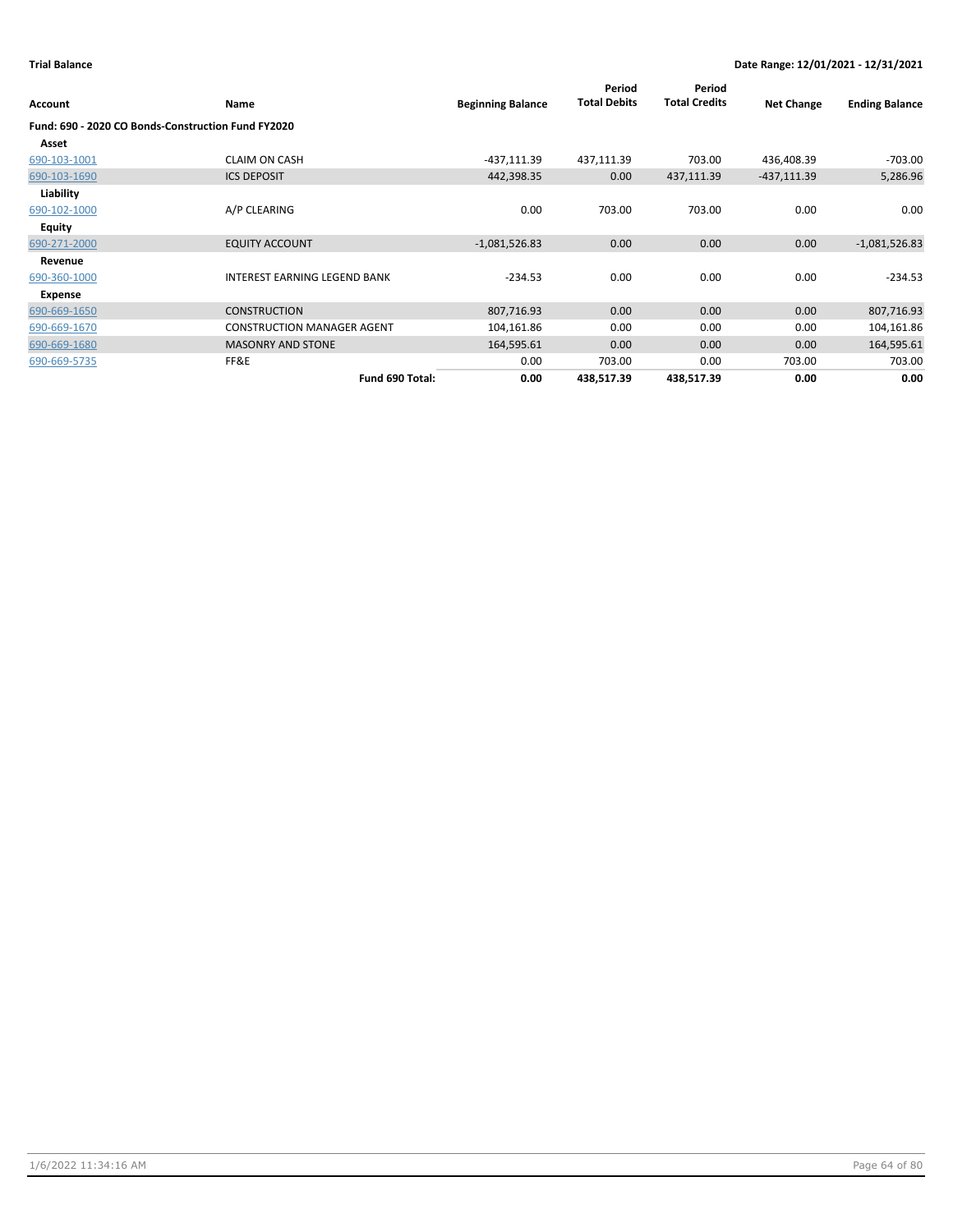| Account                  | Name                     | <b>Beginning Balance</b> | Period<br><b>Total Debits</b> | Period<br><b>Total Credits</b> | <b>Net Change</b> | <b>Ending Balance</b> |
|--------------------------|--------------------------|--------------------------|-------------------------------|--------------------------------|-------------------|-----------------------|
| Fund: 700 - Right of Way |                          |                          |                               |                                |                   |                       |
| Asset                    |                          |                          |                               |                                |                   |                       |
| 700-103-1001             | <b>CLAIM ON CASH</b>     | 16,235.96                | 0.00                          | 0.00                           | 0.00              | 16,235.96             |
| 700-103-1750             | <b>TEXPOOL</b>           | 84,929.24                | 0.00                          | 0.00                           | 0.00              | 84,929.24             |
| <b>Equity</b>            |                          |                          |                               |                                |                   |                       |
| 700-271-2000             | <b>EQUITY ACCOUNT</b>    | $-101, 129.95$           | 0.00                          | 0.00                           | 0.00              | $-101, 129.95$        |
| Revenue                  |                          |                          |                               |                                |                   |                       |
| 700-360-1000             | <b>INTEREST EARNINGS</b> | $-5.25$                  | 0.00                          | 0.00                           | 0.00              | $-5.25$               |
| 700-370-1421             | <b>ROW PERMITS</b>       | $-30.00$                 | 0.00                          | 0.00                           | 0.00              | $-30.00$              |
|                          | Fund 700 Total:          | 0.00                     | 0.00                          | 0.00                           | 0.00              | 0.00                  |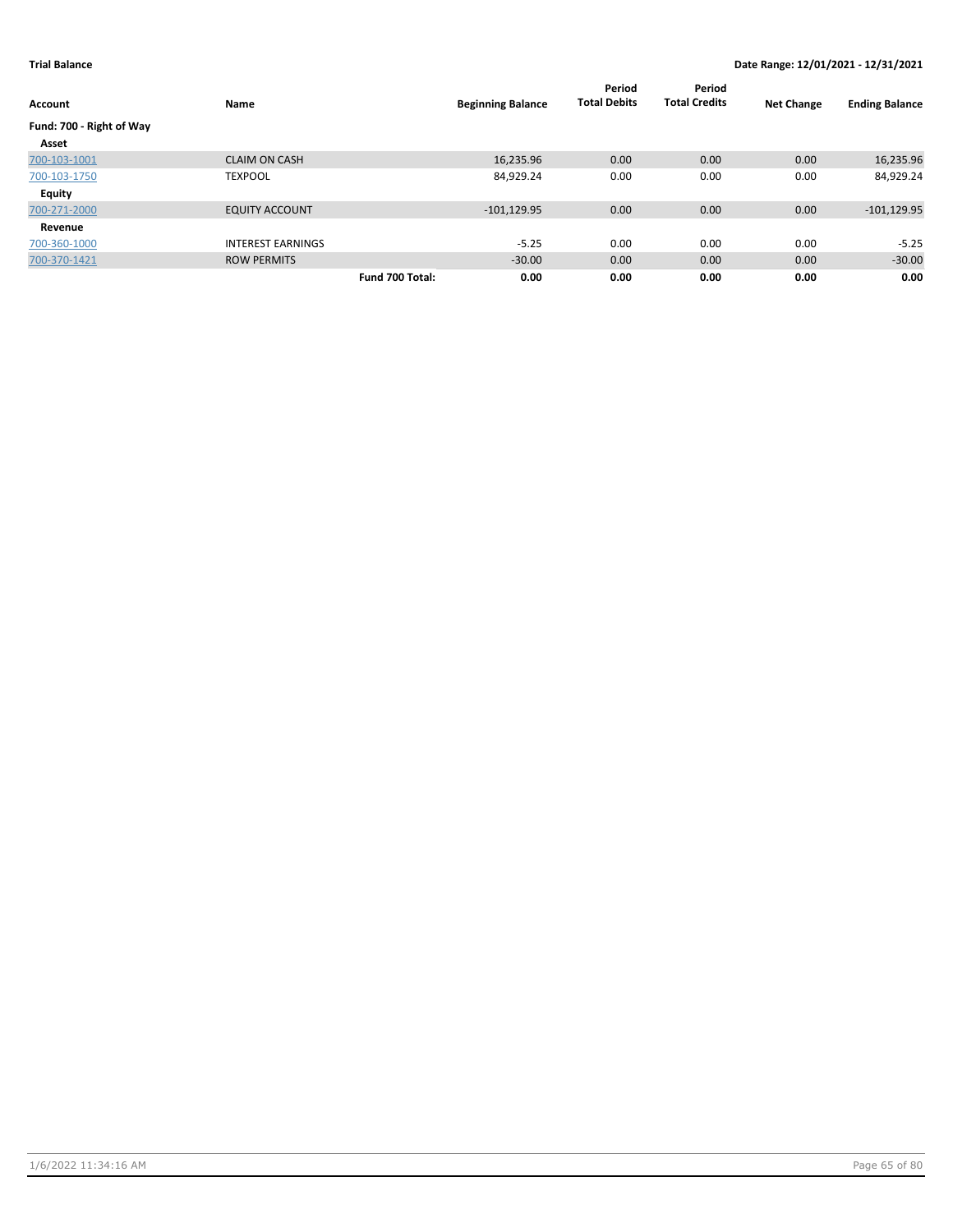| Account                            | Name                  |                 | <b>Beginning Balance</b> | Period<br><b>Total Debits</b> | Period<br><b>Total Credits</b> | <b>Net Change</b> | <b>Ending Balance</b> |
|------------------------------------|-----------------------|-----------------|--------------------------|-------------------------------|--------------------------------|-------------------|-----------------------|
| Fund: 800 - Veterans Court Program |                       |                 |                          |                               |                                |                   |                       |
| Asset                              |                       |                 |                          |                               |                                |                   |                       |
| 800-103-1001                       | Claim On Cash         |                 | 1,324.00                 | 200.00                        | 0.00                           | 200.00            | 1,524.00              |
| <b>Equity</b>                      |                       |                 |                          |                               |                                |                   |                       |
| 800-271-2000                       | <b>EQUITY ACCOUNT</b> |                 | $-1,173.00$              | 0.00                          | 0.00                           | 0.00              | $-1,173.00$           |
| Revenue                            |                       |                 |                          |                               |                                |                   |                       |
| 800-370-1800                       | <b>PROGRAM FEES</b>   |                 | $-151.00$                | 0.00                          | 200.00                         | $-200.00$         | $-351.00$             |
|                                    |                       | Fund 800 Total: | 0.00                     | 200.00                        | 200.00                         | 0.00              | 0.00                  |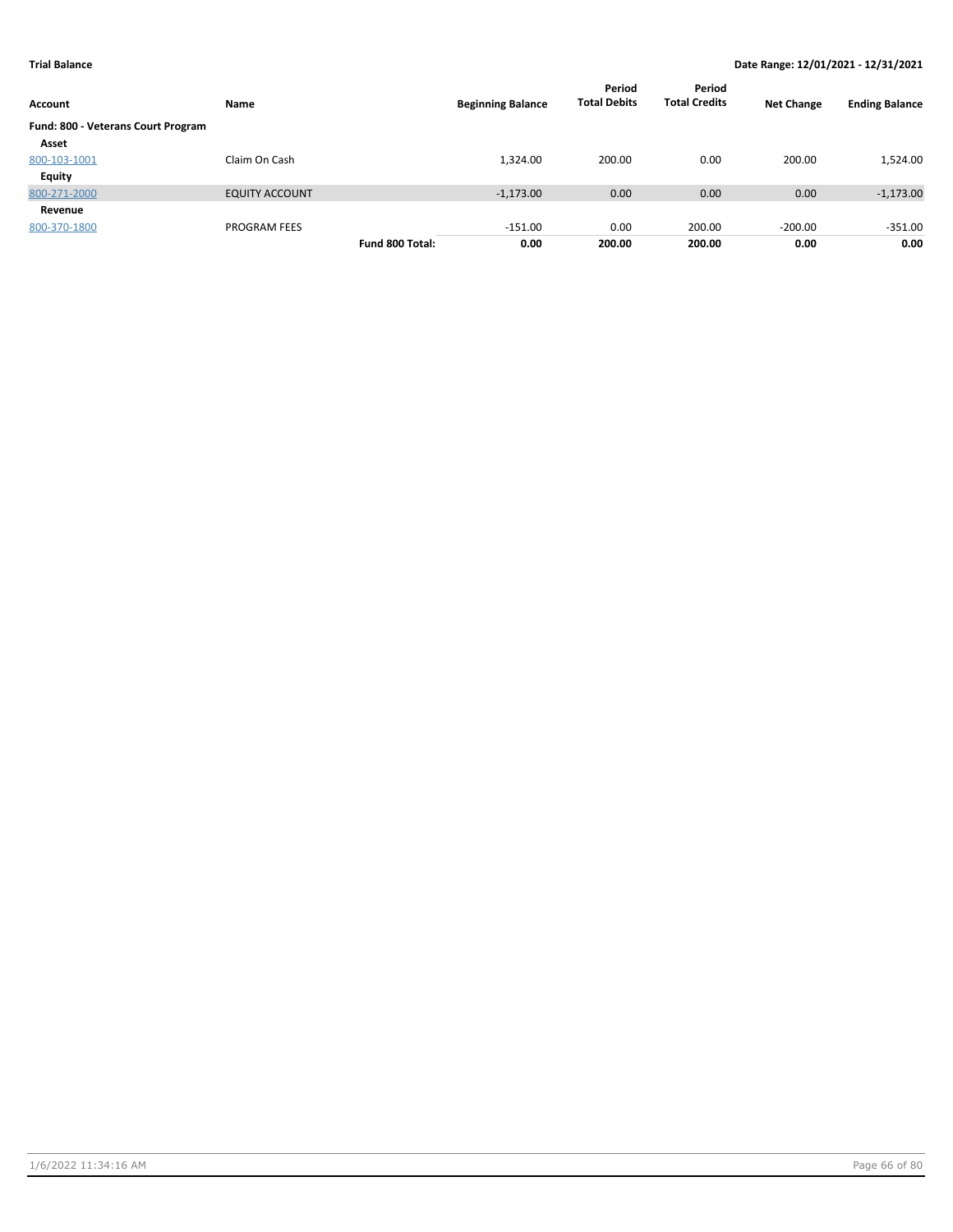| Account                                  | Name                  | <b>Beginning Balance</b> | Period<br><b>Total Debits</b> | Period<br><b>Total Credits</b> | <b>Net Change</b> | <b>Ending Balance</b> |
|------------------------------------------|-----------------------|--------------------------|-------------------------------|--------------------------------|-------------------|-----------------------|
| Fund: 810 - County Lake Road Impact Fund |                       |                          |                               |                                |                   |                       |
| Asset                                    |                       |                          |                               |                                |                   |                       |
| 810-103-1001                             | <b>CLAIM ON CASH</b>  | 304,021.21               | 0.00                          | 0.00                           | 0.00              | 304,021.21            |
| Equity                                   |                       |                          |                               |                                |                   |                       |
| 810-271-2000                             | <b>EQUITY ACCOUNT</b> | $-204,021.21$            | 0.00                          | 0.00                           | 0.00              | $-204,021.21$         |
| Revenue                                  |                       |                          |                               |                                |                   |                       |
| 810-318-1831                             | YEAR 4 PAYMENT        | $-100,000.00$            | 0.00                          | 0.00                           | 0.00              | $-100,000.00$         |
|                                          |                       | Fund 810 Total:<br>0.00  | 0.00                          | 0.00                           | 0.00              | 0.00                  |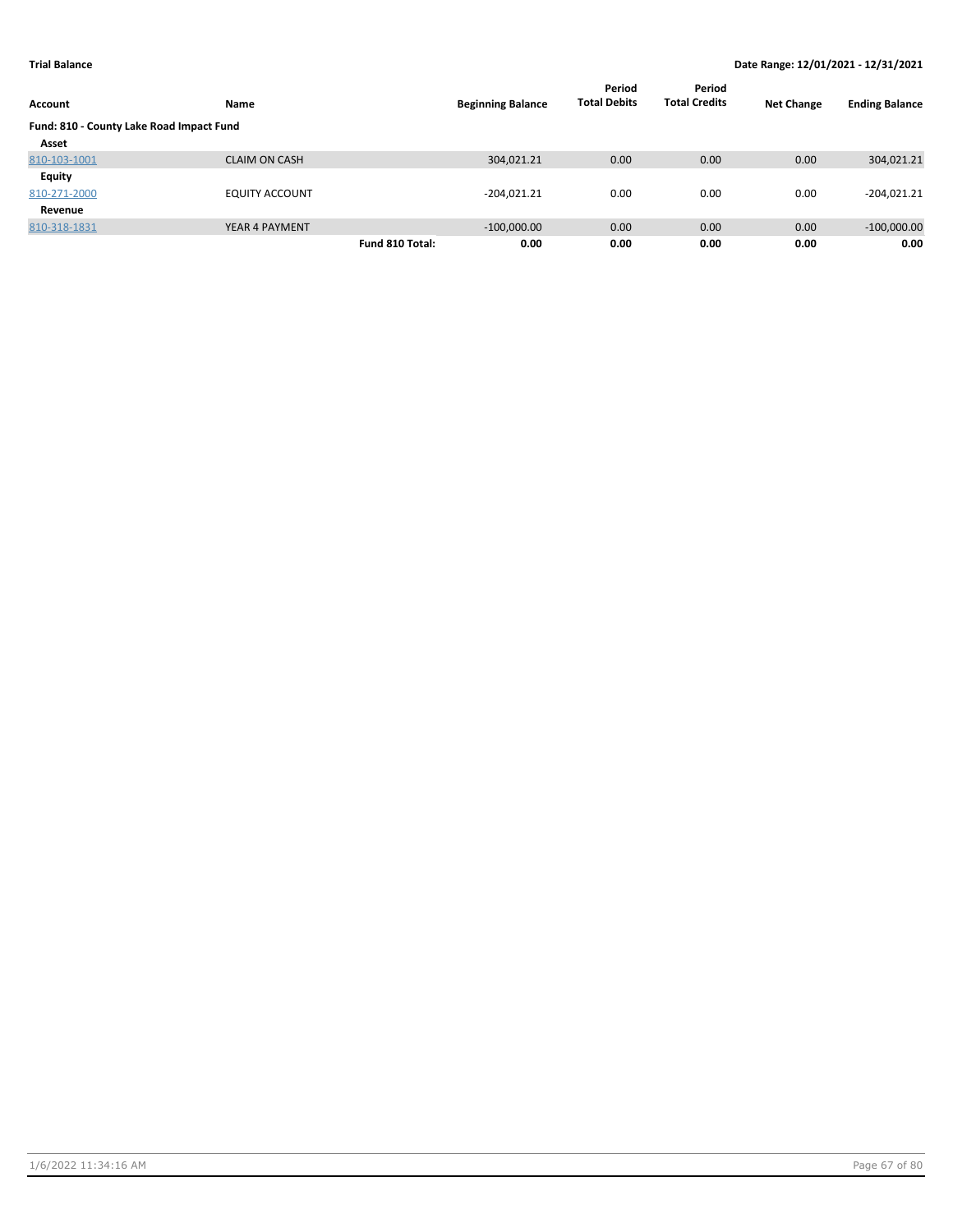| Account                 | Name                               | <b>Beginning Balance</b> | Period<br><b>Total Debits</b> | Period<br><b>Total Credits</b> | <b>Net Change</b> | <b>Ending Balance</b> |
|-------------------------|------------------------------------|--------------------------|-------------------------------|--------------------------------|-------------------|-----------------------|
| Fund: 850 - Lake Fannin |                                    |                          |                               |                                |                   |                       |
| Asset                   |                                    |                          |                               |                                |                   |                       |
| 850-103-1001            | <b>CLAIM ON CASH</b>               | 14,815.74                | 5,000.00                      | 134.58                         | 4,865.42          | 19,681.16             |
| Liability               |                                    |                          |                               |                                |                   |                       |
| 850-102-1000            | A/P CLEARING                       | 0.00                     | 134.58                        | 134.58                         | 0.00              | 0.00                  |
| Equity                  |                                    |                          |                               |                                |                   |                       |
| 850-271-2000            | <b>EQUITY ACCOUNT</b>              | $-17,122.42$             | 0.00                          | 0.00                           | 0.00              | $-17,122.42$          |
| Revenue                 |                                    |                          |                               |                                |                   |                       |
| 850-370-1500            | <b>DONATIONS</b>                   | $-733.00$                | 0.00                          | 0.00                           | 0.00              | $-733.00$             |
| 850-390-1401            | <b>TRANSFERS IN</b>                | 0.00                     | 0.00                          | 5,000.00                       | $-5,000.00$       | $-5,000.00$           |
| Expense                 |                                    |                          |                               |                                |                   |                       |
| 850-520-1860            | <b>DEPOSIT REFUND</b>              | 300.00                   | 0.00                          | 0.00                           | 0.00              | 300.00                |
| 850-520-4400            | UTILITIES ELECTRICITY              | 75.71                    | 39.45                         | 0.00                           | 39.45             | 115.16                |
| 850-520-4420            | UTILITIES WATER                    | 29.97                    | 25.13                         | 0.00                           | 25.13             | 55.10                 |
| 850-520-4430            | TRASH PICK UP                      | 140.00                   | 70.00                         | 0.00                           | 70.00             | 210.00                |
| 850-520-4501            | <b>PEST CONTROL</b>                | 175.00                   | 0.00                          | 0.00                           | 0.00              | 175.00                |
| 850-520-4840            | <b>GENERAL LIABILITY INSURANCE</b> | 2,319.00                 | 0.00                          | 0.00                           | 0.00              | 2,319.00              |
|                         | Fund 850 Total:                    | 0.00                     | 5,269.16                      | 5,269.16                       | 0.00              | 0.00                  |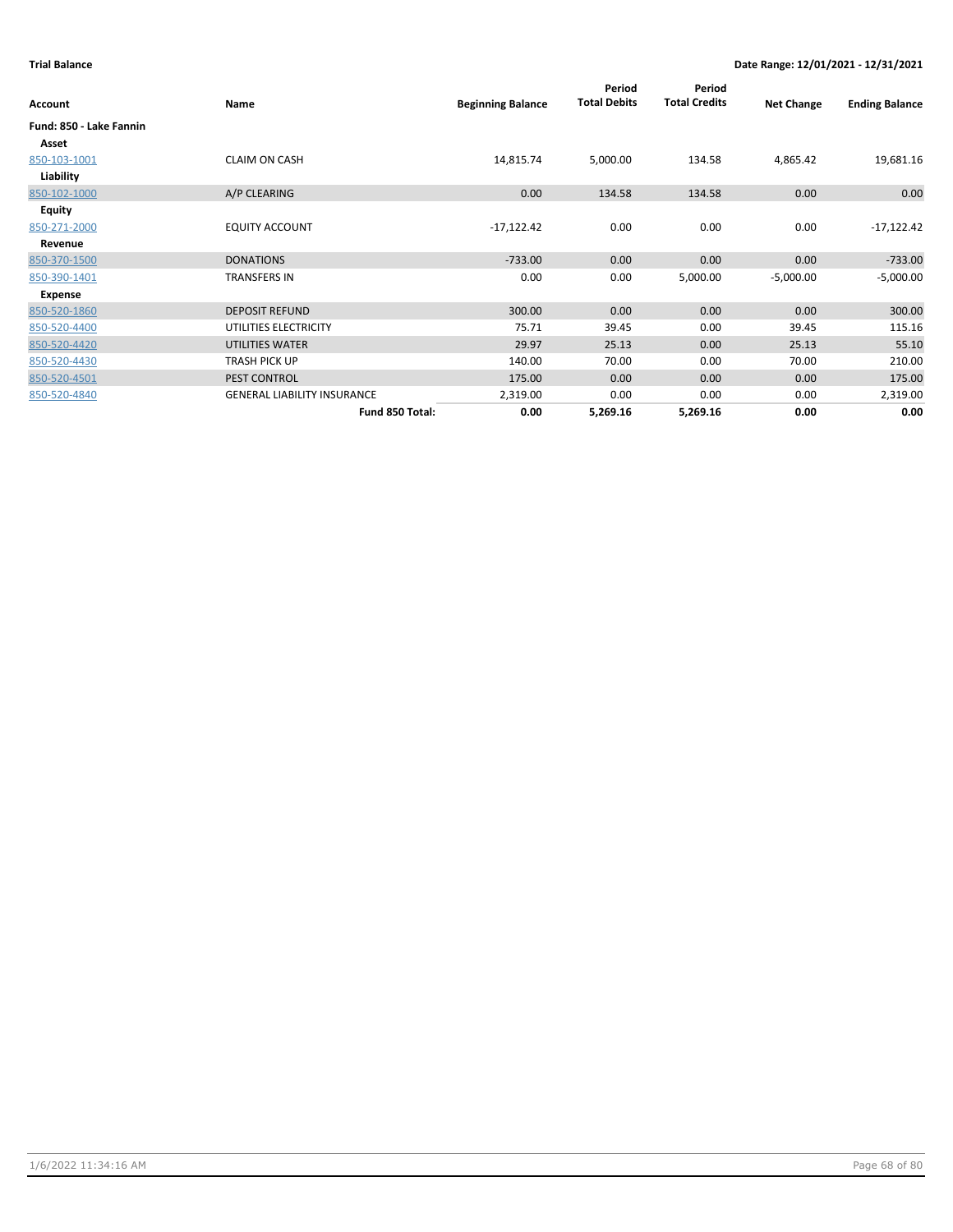|                                |                                                      |                          | Period              | Period               |                   |                            |
|--------------------------------|------------------------------------------------------|--------------------------|---------------------|----------------------|-------------------|----------------------------|
| Account                        | Name                                                 | <b>Beginning Balance</b> | <b>Total Debits</b> | <b>Total Credits</b> | <b>Net Change</b> | <b>Ending Balance</b>      |
| Fund: 890 - T.J.J.D.           |                                                      |                          |                     |                      |                   |                            |
| Asset                          |                                                      |                          |                     |                      |                   |                            |
| 890-100-1001                   | PR Claim on Cash                                     | 2,083.69                 | 18,586.83           | 18,586.83            | 0.00              | 2,083.69                   |
| 890-103-9880                   | CASH-LOCAL FUNDS CARRIED FORWARD                     | 18,097.42                | 3,406.11            | 3,406.11             | 0.00              | 18,097.42                  |
| 890-103-9920                   | <b>CASH-INTEREST INCOME</b>                          | 13,298.19                | 0.00                | 0.00                 | 0.00              | 13,298.19                  |
| 890-103-9930                   | <b>CASH-BASIC PROBATION SUPERVISION</b>              | 10,361.94                | 11,587.00           | 10,799.52            | 787.48            | 11,149.42                  |
| 890-103-9940                   | <b>CASH-COMMUNITY PROGRAMS</b>                       | 5,191.12                 | 6,250.00            | 5,986.47             | 263.53            | 5,454.65                   |
| 890-103-9950                   | CASH LOCAL FUNDING FY 2022                           | 169,732.44               | 12,292.28           | 14,195.61            | $-1,903.33$       | 167,829.11                 |
| 890-103-9960                   | CASH-PRE/POST ADJUDICATION                           | 304.51                   | 364.00              | 348.60               | 15.40             | 319.91                     |
| 890-103-9970                   | CASH-COMMITMENT DIVERSION                            | 689.91                   | 834.00              | 798.76               | 35.24             | 725.15                     |
| 890-103-9980                   | <b>CASH-MENTAL HEALTH SERVICES</b>                   | 2,730.32                 | 895.00              | 105.36               | 789.64            | 3,519.96                   |
| Liability                      |                                                      |                          |                     |                      |                   |                            |
| 890-102-1000                   | A/P CLEARING                                         | 0.00                     | 3,698.56            | 3,698.56             | 0.00              | 0.00                       |
| 890-102-1001                   | PR AP Clearing                                       | 0.00                     | 11,311.61           | 11,311.61            | 0.00              | 0.00                       |
| 890-200-9000                   | Payroll Liability Account                            | 3.79                     | 11,311.61           | 11,311.61            | 0.00              | 3.79                       |
| Equity                         |                                                      |                          |                     |                      |                   |                            |
| 890-271-2000                   | <b>EQUITY ACCOUNT</b>                                | $-58,982.22$             | 0.00                | 0.00                 | 0.00              | $-58,982.22$               |
| Revenue                        |                                                      |                          |                     |                      |                   |                            |
| 890-330-9150                   | <b>BASIC PROBATION SUPERVISION</b>                   | -46,347.00               | 0.00                | 11,587.00            | $-11,587.00$      | $-57,934.00$               |
| 890-330-9160                   | <b>COMMUNITY PROGRAMS</b>                            | $-25,000.00$             | 0.00                | 6,250.00             | $-6,250.00$       | $-31,250.00$               |
| 890-330-9170                   | PRE/POST ADJUDICATION                                | $-1,458.00$              | 0.00                | 364.00               | $-364.00$         | $-1,822.00$                |
| 890-330-9180                   | <b>COMMITMENT DIVERSION</b>                          | $-3,333.00$              | 0.00                | 834.00               | $-834.00$         | $-4,167.00$                |
|                                | MENTAL HEALTH SERVICES                               | $-3,579.00$              | 0.00                | 895.00               | $-895.00$         |                            |
| 890-330-9190<br>890-330-9200   | REGIONAL DIVERSIONS ALTERNATIVES                     | $-3,090.00$              | 0.00                | 0.00                 | 0.00              | $-4,474.00$<br>$-3,090.00$ |
| 890-360-1890                   | <b>INTEREST EARNINGS</b>                             | $-2.53$                  | 0.00                | 0.00                 | 0.00              | $-2.53$                    |
| 890-370-1300                   | REFUNDS & MISCELLANEOUS                              | $-6,786.08$              | 0.00                | 12,292.28            | $-12,292.28$      | $-19,078.36$               |
| 890-370-9950                   | <b>LOCAL FUNDING</b>                                 |                          | 0.00                | 0.00                 | 0.00              | $-180,000.00$              |
|                                |                                                      | $-180,000.00$            |                     |                      |                   |                            |
| <b>Expense</b><br>890-582-4160 | STRUCTURAL FAM THER HOSP AUTH                        |                          | 0.00                | 0.00                 | 0.00              | 16,666.00                  |
|                                | <b>COMPUTER SOFTWARE</b>                             | 16,666.00<br>3,090.00    | 0.00                | 0.00                 | 0.00              | 3,090.00                   |
| 890-589-4530<br>890-592-1020   | SALARY APPOINTED OFFICIAL                            | 258.22                   | 103.28              | 0.00                 | 103.28            | 361.50                     |
|                                | SALARY COMM.CORR.OFFICERS                            | 323.06                   | 129.23              | 0.00                 | 129.23            | 452.29                     |
| 890-592-1030                   |                                                      | 35.78                    |                     |                      |                   | 50.08                      |
| 890-592-2010<br>890-592-2020   | SOCIAL SECURITY TAX<br><b>GROUP HEALTH INSURANCE</b> | 120.97                   | 14.30<br>60.49      | 0.00<br>0.00         | 14.30<br>60.49    | 181.46                     |
| 890-592-2030                   | RETIREMENT                                           | 68.91                    | 27.59               | 0.00                 | 27.59             | 96.50                      |
| 890-592-2040                   | <b>WORKERS COMPENSATION</b>                          | 0.00                     | 10.38               | 0.00                 | 10.38             | 10.38                      |
|                                | <b>MEDICARE TAX</b>                                  | 8.34                     | 3.33                | 0.00                 | 3.33              | 11.67                      |
| 890-592-2050                   | SALARY APPOINTED OFFICIAL                            |                          |                     |                      |                   |                            |
| 890-593-1020<br>890-593-1030   | SALARY COMM.CORR.OFFICERS                            | 591.67<br>740.27         | 236.66<br>296.11    | 0.00<br>0.00         | 236.66<br>296.11  | 828.33<br>1,036.38         |
| 890-593-2010                   | SOCIAL SECURITY TAX                                  | 81.89                    | 32.76               | 0.00                 | 32.76             | 114.65                     |
|                                |                                                      | 277.34                   |                     |                      |                   | 416.01                     |
| 890-593-2020<br>890-593-2030   | <b>GROUP HEALTH INSURANCE</b><br>RETIREMENT          | 157.93                   | 138.67<br>63.17     | 0.00<br>0.00         | 138.67<br>63.17   | 221.10                     |
| 890-593-2040                   | <b>WORKERS COMPENSATION</b>                          | 0.00                     | 23.73               | 0.00                 | 23.73             | 23.73                      |
| 890-593-2050                   | MEDICARE TAX                                         | 19.11                    | 7.66                | 0.00                 | 7.66              | 26.77                      |
| 890-594-1020                   | SALARY APPOINTED OFFICIAL                            | 78.05                    | 31.22               | 0.00                 | 31.22             | 109.27                     |
| 890-594-1030                   | SALARY COMM.CORR.OFFICERS                            | 97.61                    | 39.06               | 0.00                 | 39.06             | 136.67                     |
| 890-594-2010                   | SOCIAL SECURITY TAX                                  | 10.81                    | 4.33                | 0.00                 | 4.33              | 15.14                      |
| 890-594-2020                   | <b>GROUP HEALTH INSURANCE</b>                        | 36.63                    | 18.30               |                      |                   | 54.93                      |
| 890-594-2030                   | RETIREMENT                                           | 20.86                    | 8.34                | 0.00<br>0.00         | 18.30<br>8.34     | 29.20                      |
| 890-594-2040                   |                                                      | 0.00                     | 3.11                | 0.00                 |                   | 3.11                       |
|                                | <b>WORKERS COMPENSATION</b>                          |                          |                     |                      | 3.11              |                            |
| 890-594-2050                   | MEDICARE TAX<br>PSYCHOLOGICAL                        | 2.53<br>500.00           | 1.00<br>0.00        | 0.00                 | 1.00<br>0.00      | 3.53                       |
| 890-594-4130                   |                                                      |                          |                     | 0.00                 |                   | 500.00                     |
| 890-994-4160                   | STRUCTURAL FAMILY THERAPY                            | 12,500.00                | 0.00                | 0.00                 | 0.00              | 12,500.00                  |
| 890-994-4880                   | LAW ENFORCEMENT INSURANCE                            | 703.23                   | 0.00                | 0.00                 | 0.00              | 703.23                     |
| 890-995-1020                   | SALARY APPOINTED OFFICIAL                            | 1,377.72                 | 551.08              | 0.00                 | 551.08            | 1,928.80                   |
| 890-995-1030                   | SALARY COMM.CORR.OFFICERS                            | 1,723.71                 | 689.48              | 0.00                 | 689.48            | 2,413.19                   |
| 890-995-2010                   | SOCIAL SECURITY TAX                                  | 190.78                   | 76.32               | 0.00                 | 76.32             | 267.10                     |
| 890-995-2020                   | <b>GROUP HEALTH INSURANCE</b>                        | 645.84                   | 322.90              | 0.00                 | 322.90            | 968.74                     |
| 890-995-2030                   | RETIREMENT                                           | 367.84                   | 147.14              | 0.00                 | 147.14            | 514.98                     |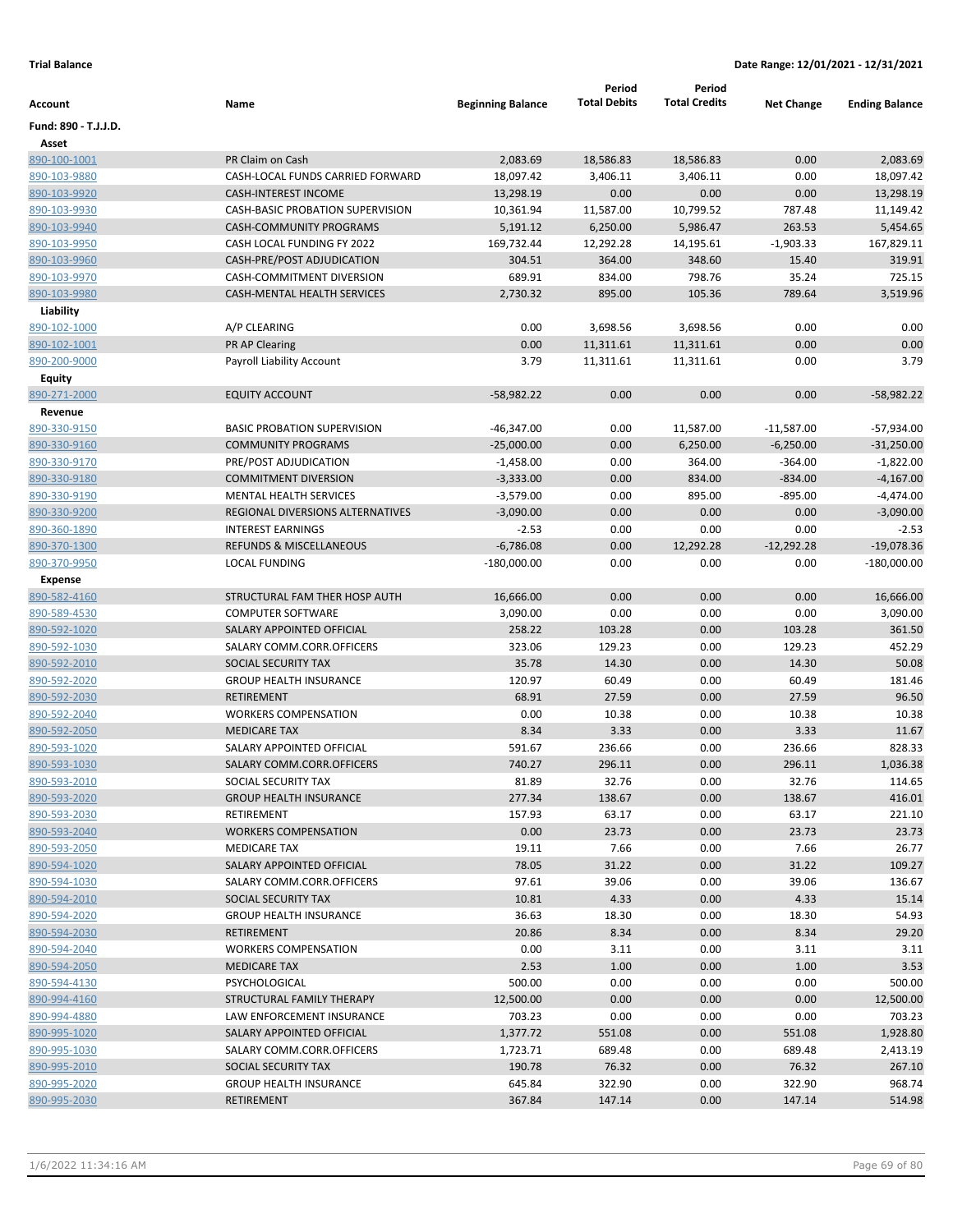| Account      | Name                          | <b>Beginning Balance</b> | Period<br><b>Total Debits</b> | Period<br><b>Total Credits</b> | <b>Net Change</b> | <b>Ending Balance</b> |
|--------------|-------------------------------|--------------------------|-------------------------------|--------------------------------|-------------------|-----------------------|
| 890-995-2040 | <b>WORKERS COMPENSATION</b>   | 0.00                     | 55.34                         | 0.00                           | 55.34             | 55.34                 |
| 890-995-2050 | <b>MEDICARE TAX</b>           | 44.61                    | 17.84                         | 0.00                           | 17.84             | 62.45                 |
| 890-995-4042 | DETENTION OPERATING COST FY22 | 18,845.11                | 3,406.11                      | 0.00                           | 3,406.11          | 22,251.22             |
| 890-995-4150 | RESIDENTIAL PLACEMENT         | 6,725.83                 | 8,929.40                      | 0.00                           | 8,929.40          | 15,655.23             |
| 890-996-1020 | SALARY APPOINTED OFFICIAL     | 7,449.05                 | 2,979.62                      | 0.00                           | 2,979.62          | 10,428.67             |
| 890-996-1030 | SALARY COMM.CORR.OFFICERS     | 9,319.79                 | 3,727.89                      | 0.00                           | 3,727.89          | 13,047.68             |
| 890-996-2010 | SOCIAL SECURITY TAX           | 1,031.32                 | 412.54                        | 0.00                           | 412.54            | 1,443.86              |
| 890-996-2020 | <b>GROUP HEALTH INSURANCE</b> | 3,492.03                 | 1,746.00                      | 0.00                           | 1,746.00          | 5,238.03              |
| 890-996-2030 | <b>RETIREMENT</b>             | 1,988.83                 | 795.54                        | 0.00                           | 795.54            | 2,784.37              |
| 890-996-2040 | <b>WORKERS COMPENSATION</b>   | 0.00                     | 299.02                        | 0.00                           | 299.02            | 299.02                |
| 890-996-2050 | <b>MEDICARE TAX</b>           | 241.26                   | 96.50                         | 0.00                           | 96.50             | 337.76                |
| 890-996-3100 | <b>OFFICE SUPPLIES</b>        | 51.98                    | 9.05                          | 0.00                           | 9.05              | 61.03                 |
| 890-996-4210 | <b>INTERNET</b>               | 187.88                   | 93.94                         | 0.00                           | 93.94             | 281.82                |
| 890-996-4230 | <b>CELL PHONE ALLOWANCE</b>   | 67.64                    | 33.50                         | 0.00                           | 33.50             | 101.14                |
| 890-996-4270 | OUT OF COUNTY TRAVEL/TRAINING | 1,942.52                 | 605.92                        | 0.00                           | 605.92            | 2,548.44              |
| 890-997-1020 | SALARY APPOINTED OFFICIAL     | 4,433.99                 | 1,773.61                      | 0.00                           | 1,773.61          | 6,207.60              |
| 890-997-1030 | SALARY COMM.CORR.OFFICERS     | 5,547.59                 | 2,219.02                      | 0.00                           | 2,219.02          | 7,766.61              |
| 890-997-2010 | SOCIAL SECURITY TAX           | 613.87                   | 245.53                        | 0.00                           | 245.53            | 859.40                |
| 890-997-2020 | <b>GROUP HEALTH INSURANCE</b> | 2,078.67                 | 1,039.38                      | 0.00                           | 1,039.38          | 3,118.05              |
| 890-997-2030 | <b>RETIREMENT</b>             | 1,183.83                 | 473.49                        | 0.00                           | 473.49            | 1,657.32              |
| 890-997-2040 | <b>WORKERS COMPENSATION</b>   | 0.00                     | 177.99                        | 0.00                           | 177.99            | 177.99                |
| 890-997-2050 | <b>MEDICARE TAX</b>           | 143.60                   | 57.45                         | 0.00                           | 57.45             | 201.05                |
|              | Fund 890 Total:               | 0.00                     | 112,771.32                    | 112,771.32                     | 0.00              | 0.00                  |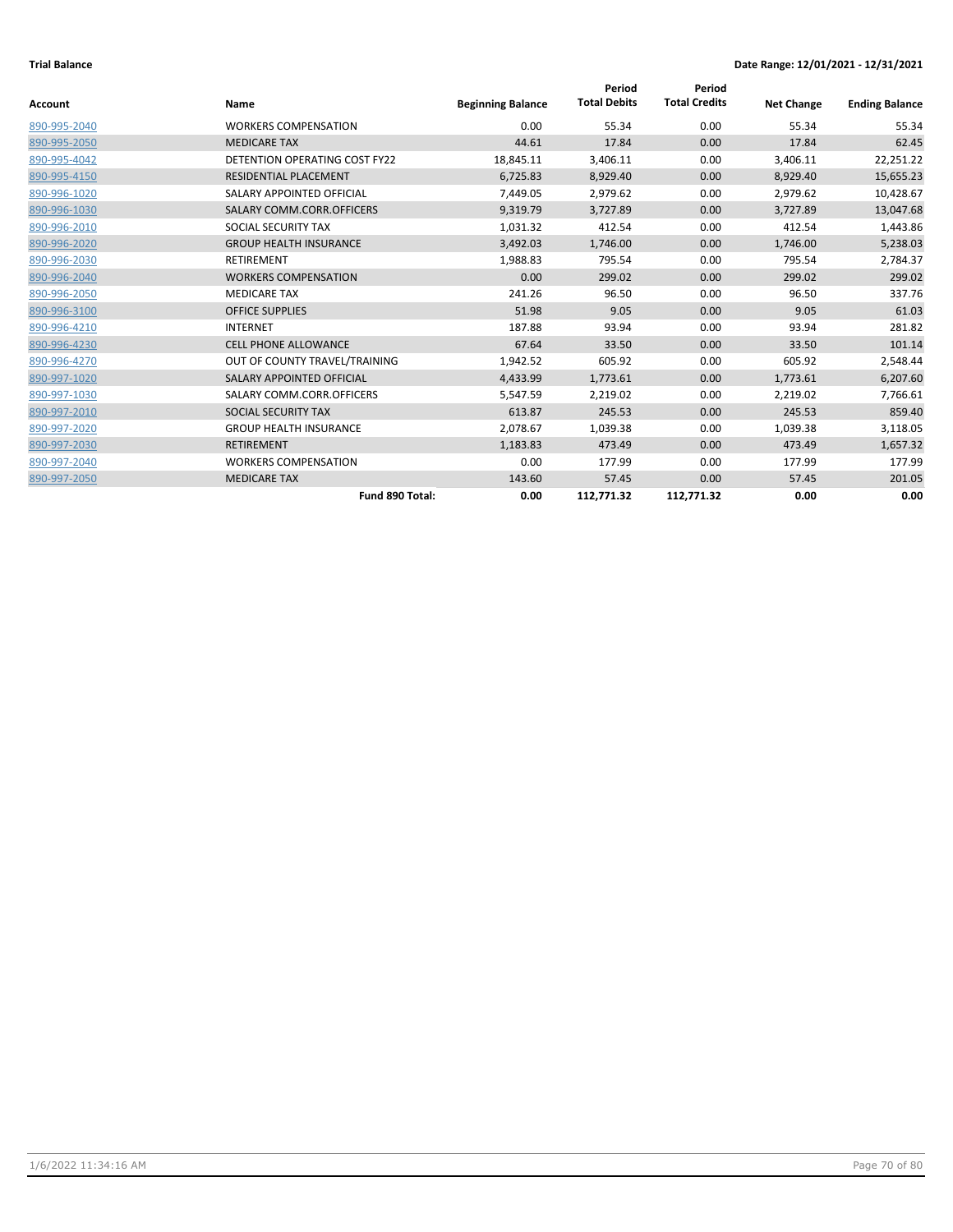| Account                                           | Name                                  | <b>Beginning Balance</b> | Period<br><b>Total Debits</b> | Period<br><b>Total Credits</b> | <b>Net Change</b> | <b>Ending Balance</b> |
|---------------------------------------------------|---------------------------------------|--------------------------|-------------------------------|--------------------------------|-------------------|-----------------------|
| <b>Fund: 891 - Juvenile Probation-Restitution</b> |                                       |                          |                               |                                |                   |                       |
| Asset                                             |                                       |                          |                               |                                |                   |                       |
| 891-103-1870                                      | <b>CASH-JUVENILE PROBATION</b>        | 3,198.02                 | 30.00                         | 0.00                           | 30.00             | 3,228.02              |
| Equity                                            |                                       |                          |                               |                                |                   |                       |
| 891-271-2000                                      | <b>EQUITY ACCOUNT</b>                 | $-2,919.19$              | 0.00 <sub>1</sub>             | 0.00                           | 0.00              | $-2,919.19$           |
| Revenue                                           |                                       |                          |                               |                                |                   |                       |
| 891-340-5750                                      | <b>JUVENILE PROBATION FEES</b>        | $-240.00$                | 0.00                          | 30.00                          | $-30.00$          | $-270.00$             |
| 891-340-5760                                      | <b>JUVENILE PROBATION RESTITUTION</b> | $-101.66$                | 0.00                          | 0.00                           | 0.00              | $-101.66$             |
| 891-340-5790                                      | REIMBURSEMENT OF EXPENSES             | $-50.58$                 | 0.00                          | 0.00                           | 0.00              | $-50.58$              |
| Expense                                           |                                       |                          |                               |                                |                   |                       |
| 891-891-3100                                      | OFFICE SUPPLIES/MISC.                 | 11.75                    | 0.00                          | 0.00                           | 0.00              | 11.75                 |
| 891-891-3190                                      | <b>RESTITUTION</b>                    | 101.66                   | 0.00                          | 0.00                           | 0.00              | 101.66                |
|                                                   | Fund 891 Total:                       | 0.00                     | 30.00                         | 30.00                          | 0.00              | 0.00                  |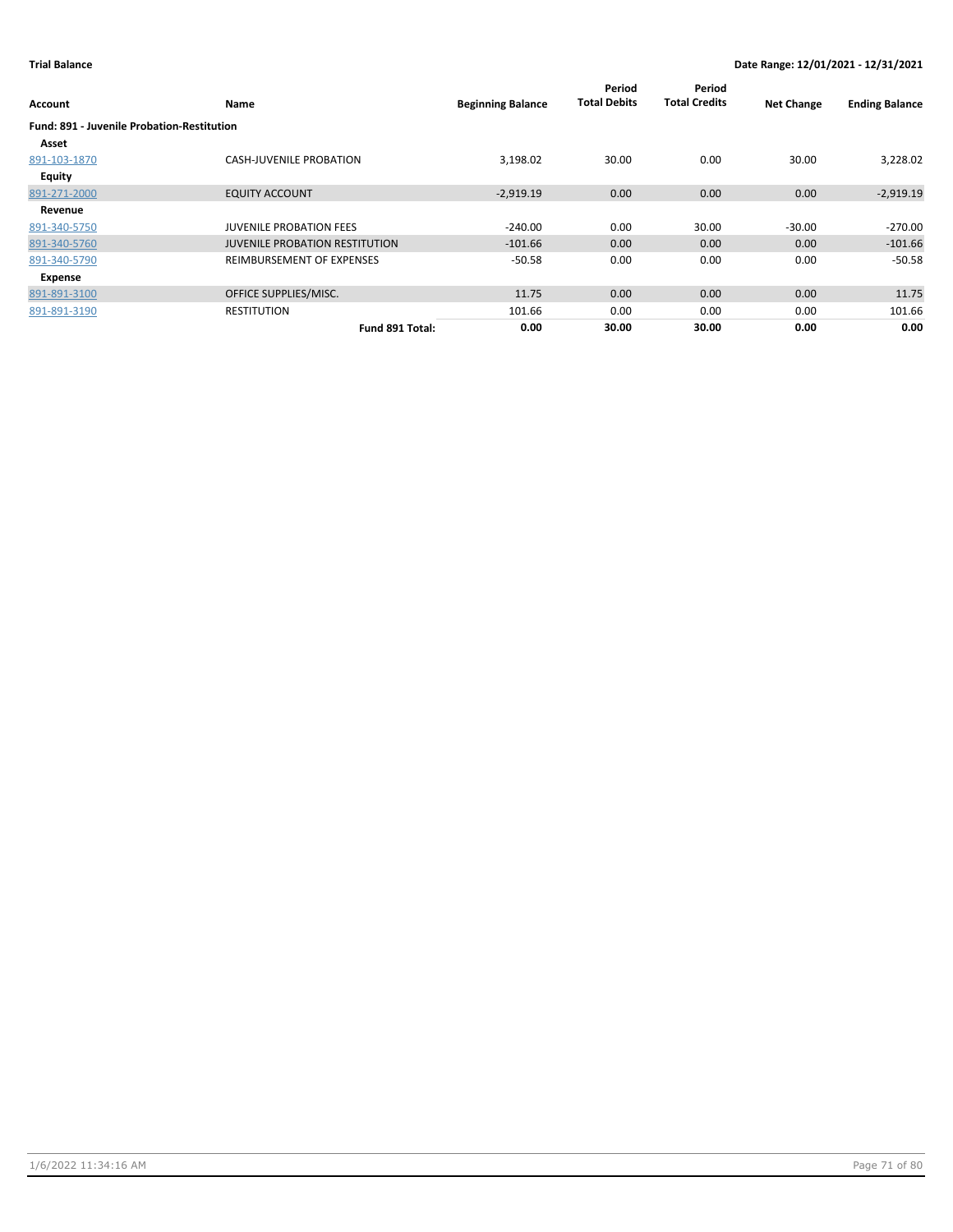| Account             | Name                     |                 | <b>Beginning Balance</b> | Period<br><b>Total Debits</b> | Period<br><b>Total Credits</b> | <b>Net Change</b> | <b>Ending Balance</b> |
|---------------------|--------------------------|-----------------|--------------------------|-------------------------------|--------------------------------|-------------------|-----------------------|
| Fund: 920 - Statzer |                          |                 |                          |                               |                                |                   |                       |
| Asset               |                          |                 |                          |                               |                                |                   |                       |
| 920-103-1001        | <b>CLAIM ON CASH</b>     |                 | 6,838.43                 | 0.00                          | 0.00                           | 0.00              | 6,838.43              |
| 920-103-1750        | <b>TEXPOOL</b>           |                 | 41,426.06                | 0.00                          | 0.00                           | 0.00              | 41,426.06             |
| Equity              |                          |                 |                          |                               |                                |                   |                       |
| 920-271-2000        | <b>EQUITY ACCOUNT</b>    |                 | $-48,262.07$             | 0.00                          | 0.00                           | 0.00              | $-48,262.07$          |
| Revenue             |                          |                 |                          |                               |                                |                   |                       |
| 920-360-1000        | <b>INTEREST EARNINGS</b> |                 | $-2.42$                  | 0.00                          | 0.00                           | 0.00              | $-2.42$               |
|                     |                          | Fund 920 Total: | 0.00                     | 0.00                          | 0.00                           | 0.00              | 0.00                  |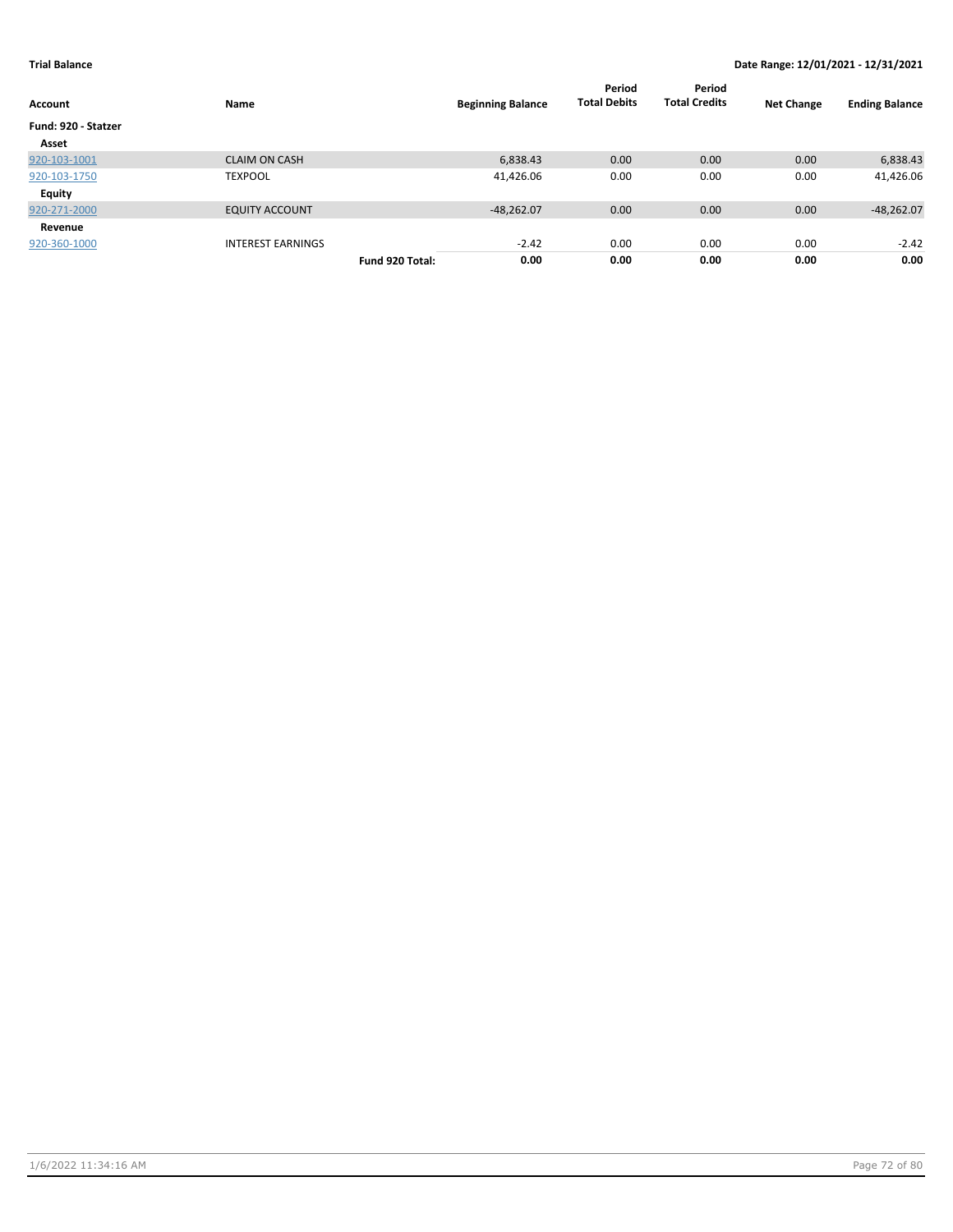| Account                               | Name                                | <b>Beginning Balance</b> | Period<br><b>Total Debits</b> | Period<br><b>Total Credits</b> | <b>Net Change</b> | <b>Ending Balance</b> |
|---------------------------------------|-------------------------------------|--------------------------|-------------------------------|--------------------------------|-------------------|-----------------------|
| Fund: 930 - Texas Community Dev.Prog. |                                     |                          |                               |                                |                   |                       |
| Asset                                 |                                     |                          |                               |                                |                   |                       |
| 930-103-1001                          | Claim on Cash                       | 100.00                   | 6,200.00                      | 0.00                           | 6,200.00          | 6,300.00              |
| 930-120-3120                          | DUE FROM OTHER GOVERNMENTS          | 207,400.29               | 0.00                          | 0.00                           | 0.00              | 207,400.29            |
| Liability                             |                                     |                          |                               |                                |                   |                       |
| 930-200-9100                          | SYSTEM ADDED LIABILITY LINE-ITEM    | $-207,400.29$            | 0.00                          | 0.00                           | 0.00              | $-207,400.29$         |
| <b>Equity</b>                         |                                     |                          |                               |                                |                   |                       |
| 930-271-2000                          | <b>EQUITY ACCOUNT</b>               | $-100.00$                | 0.00                          | 0.00                           | 0.00              | $-100.00$             |
| Revenue                               |                                     |                          |                               |                                |                   |                       |
| 930-330-9090                          | <b>GRANT #7219149 HICKORY CREEK</b> | 0.00                     | 0.00                          | 6,200.00                       | $-6,200.00$       | $-6,200.00$           |
|                                       | Fund 930 Total:                     | 0.00                     | 6.200.00                      | 6.200.00                       | 0.00              | 0.00                  |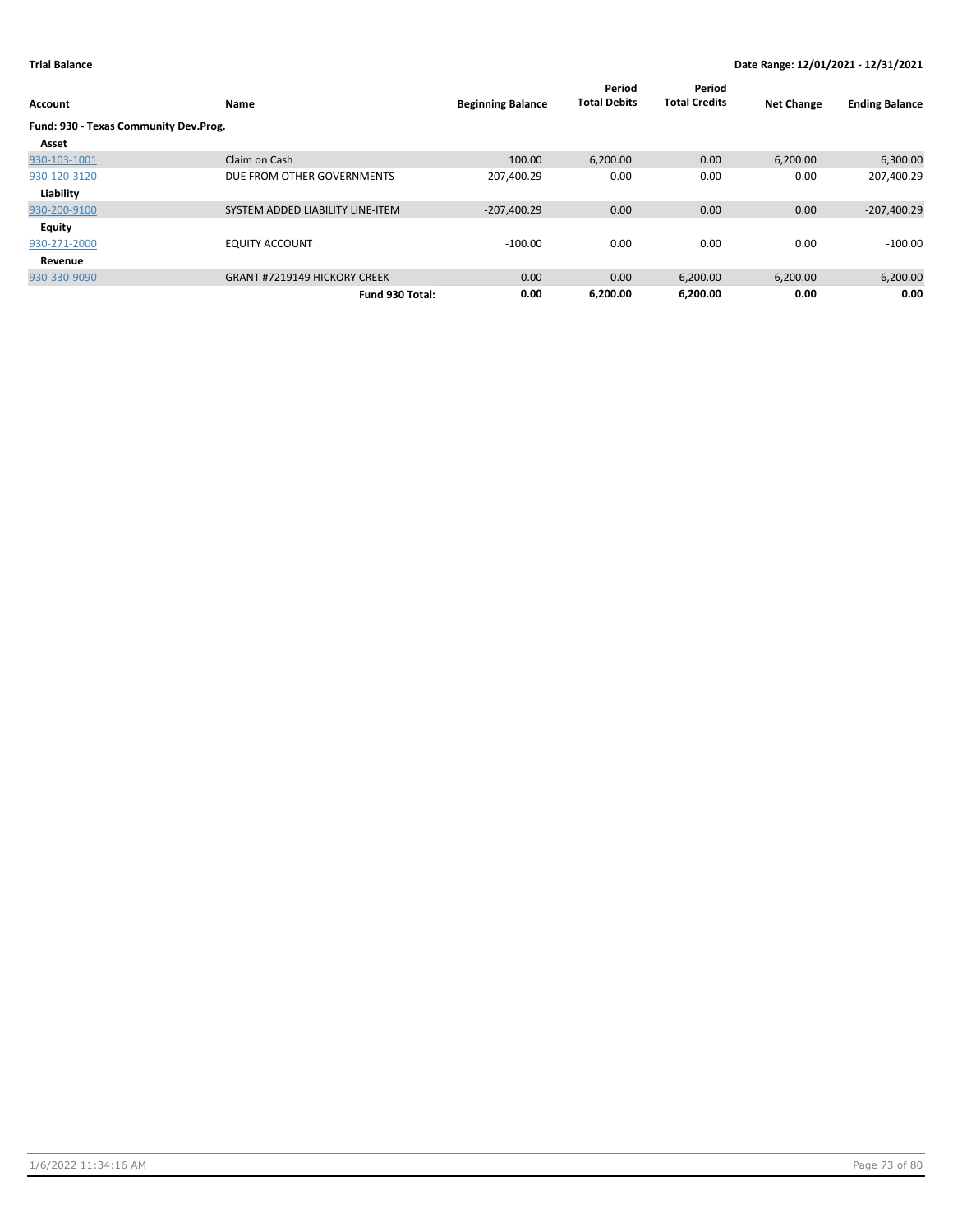## **Trial Balance Date Range: 12/01/2021 - 12/31/2021**

| Account             | Name                                | <b>Beginning Balance</b> | Period<br><b>Total Debits</b> | Period<br><b>Total Credits</b> | <b>Net Change</b> | <b>Ending Balance</b> |
|---------------------|-------------------------------------|--------------------------|-------------------------------|--------------------------------|-------------------|-----------------------|
| Fund: 950 - Payroll |                                     |                          |                               |                                |                   |                       |
| Asset               |                                     |                          |                               |                                |                   |                       |
| 950-100-1001        | PR Claim on cash                    | 1,506.87                 | 3,776.70                      | 4,856.58                       | $-1,079.88$       | 426.99                |
| Liability           |                                     |                          |                               |                                |                   |                       |
| 950-102-1001        | PR AP Clearing                      | 0.00                     | 4,856.58                      | 4,856.58                       | 0.00              | 0.00                  |
| Equity              |                                     |                          |                               |                                |                   |                       |
| 950-271-2000        | <b>EQUITY</b>                       | $-424.10$                | 0.00                          | 0.00                           | 0.00              | $-424.10$             |
| Revenue             |                                     |                          |                               |                                |                   |                       |
| 950-360-1000        | <b>INTEREST EARNINGS</b>            | $-2.75$                  | 0.00                          | 0.00                           | 0.00              | $-2.75$               |
| 950-370-1300        | REFUNDS & MISCELLANEOUS             | $-11,866.98$             | 0.00                          | 3,776.70                       | $-3,776.70$       | $-15,643.68$          |
| Expense             |                                     |                          |                               |                                |                   |                       |
| 950-415-2020        | <b>COBRA Group Health Insurance</b> | 10,786.96                | 4,856.58                      | 0.00                           | 4,856.58          | 15,643.54             |
|                     | Fund 950 Total:                     | 0.00                     | 13,489.86                     | 13,489.86                      | 0.00              | 0.00                  |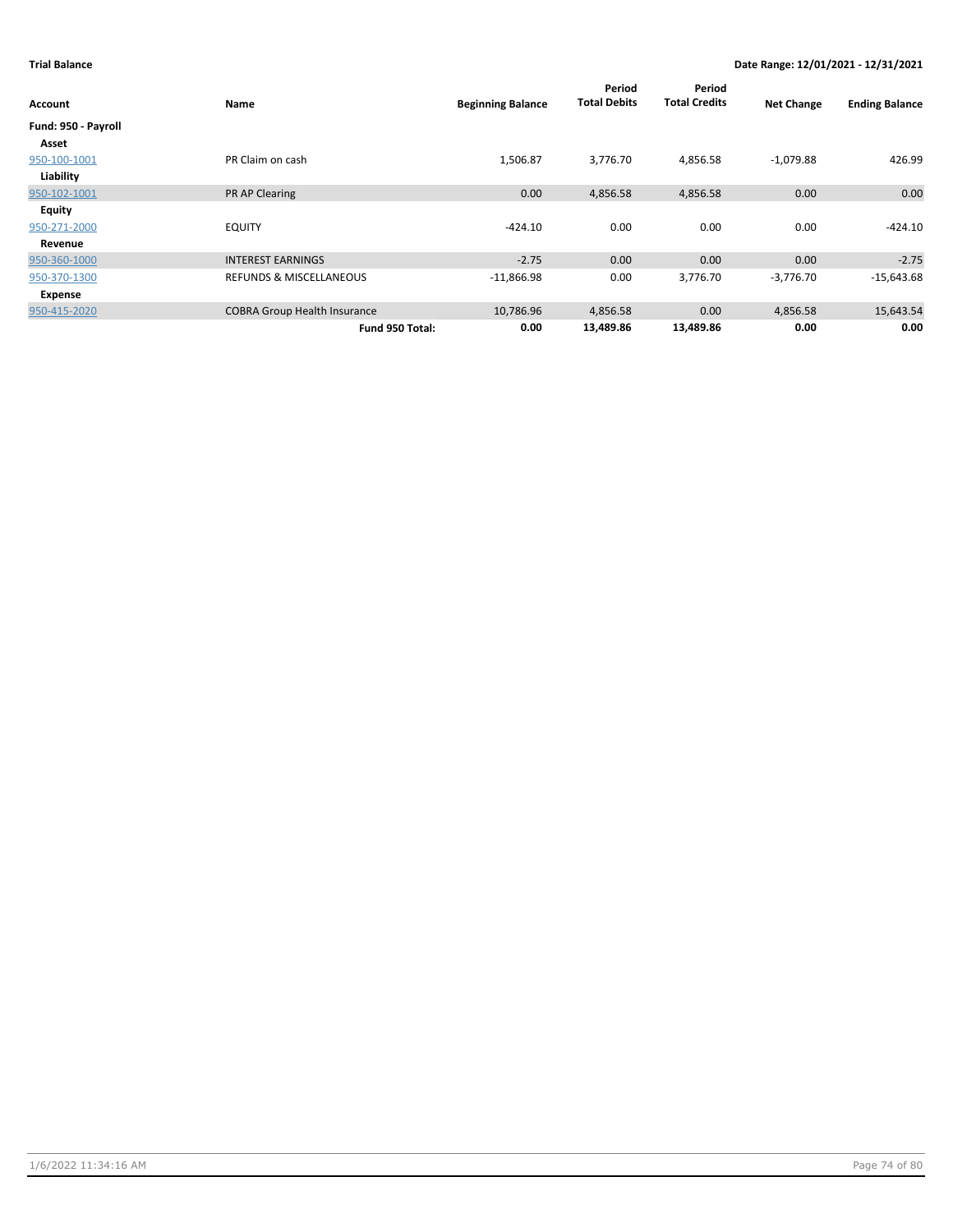| <b>Account</b>             | <b>Name</b>                      | <b>Beginning Balance</b> | Period<br><b>Total Debits</b> | Period<br><b>Total Credits</b> | <b>Net Change</b> | <b>Ending Balance</b> |
|----------------------------|----------------------------------|--------------------------|-------------------------------|--------------------------------|-------------------|-----------------------|
|                            |                                  |                          |                               |                                |                   |                       |
| Fund: 990 - Capital Assets |                                  |                          |                               |                                |                   |                       |
| Asset                      |                                  |                          |                               |                                |                   |                       |
| 990-160-1000               | LAND                             | 341,561.30               | 0.00                          | 0.00                           | 0.00              | 341,561.30            |
| 990-160-2000               | <b>BUILDINGS</b>                 | 4,737,000.00             | 0.00                          | 0.00                           | 0.00              | 4,737,000.00          |
| 990-160-2010               | ACCUM. DEPRECIATION-BUILDINGS    | $-3,731,549.63$          | 0.00                          | 0.00                           | 0.00              | $-3,731,549.63$       |
| 990-160-2100               | <b>AUTOMOBILES AND TRUCKS</b>    | 2,266,322.47             | 0.00                          | 0.00                           | 0.00              | 2,266,322.47          |
| 990-160-2110               | ACCUM. DEPR.AUTOS AND TRUCKS     | $-1,339,589.06$          | 0.00                          | 0.00                           | 0.00              | $-1,339,589.06$       |
| 990-160-2250               | <b>RADIO EQUIPMENT</b>           | 213,359.45               | 0.00                          | 0.00                           | 0.00              | 213,359.45            |
| 990-160-2260               | ACCUM. DEPR.-RADIO EQUIPMENT     | $-213,359.45$            | 0.00                          | 0.00                           | 0.00              | $-213,359.45$         |
| 990-160-2300               | <b>ROADS</b>                     | 21,981,006.53            | 0.00                          | 0.00                           | 0.00              | 21,981,006.53         |
| 990-160-2310               | ACCUM. DEPRECIATION-ROADS        | -13,638,020.86           | 0.00                          | 0.00                           | 0.00              | $-13,638,020.86$      |
| 990-160-2350               | <b>BRIDGES</b>                   | 14,924,532.92            | 0.00                          | 0.00                           | 0.00              | 14,924,532.92         |
| 990-160-2360               | ACCUM. DEPRECIATION-BRIDGES      | $-4,696,011.94$          | 0.00                          | 0.00                           | 0.00              | $-4,696,011.94$       |
| 990-160-3000               | <b>ROAD EQUIPMENT</b>            | 4,983,848.51             | 0.00                          | 0.00                           | 0.00              | 4,983,848.51          |
| 990-160-3010               | ACCUM. DEPRECIATION-ROAD EQUIPME | $-3,822,993.24$          | 0.00                          | 0.00                           | 0.00              | $-3,822,993.24$       |
| 990-160-3020               | <b>INFRASTRUCTURE TOWER</b>      | 399,800.00               | 0.00                          | 0.00                           | 0.00              | 399,800.00            |
| 990-160-3030               | ACCUM. DEPRECIATION - TOWER      | $-13,326.68$             | 0.00                          | 0.00                           | 0.00              | $-13,326.68$          |
| 990-160-4000               | <b>CONSTRUCTION IN PROGRESS</b>  | 11,058,753.69            | 0.00                          | 0.00                           | 0.00              | 11,058,753.69         |
| Equity                     |                                  |                          |                               |                                |                   |                       |
| 990-271-2000               | <b>EQUITY ACCOUNT</b>            | -33,451,334.01           | 0.00                          | 0.00                           | 0.00              | $-33,451,334.01$      |
|                            | Fund 990 Total:                  | 0.00                     | 0.00                          | 0.00                           | 0.00              | 0.00                  |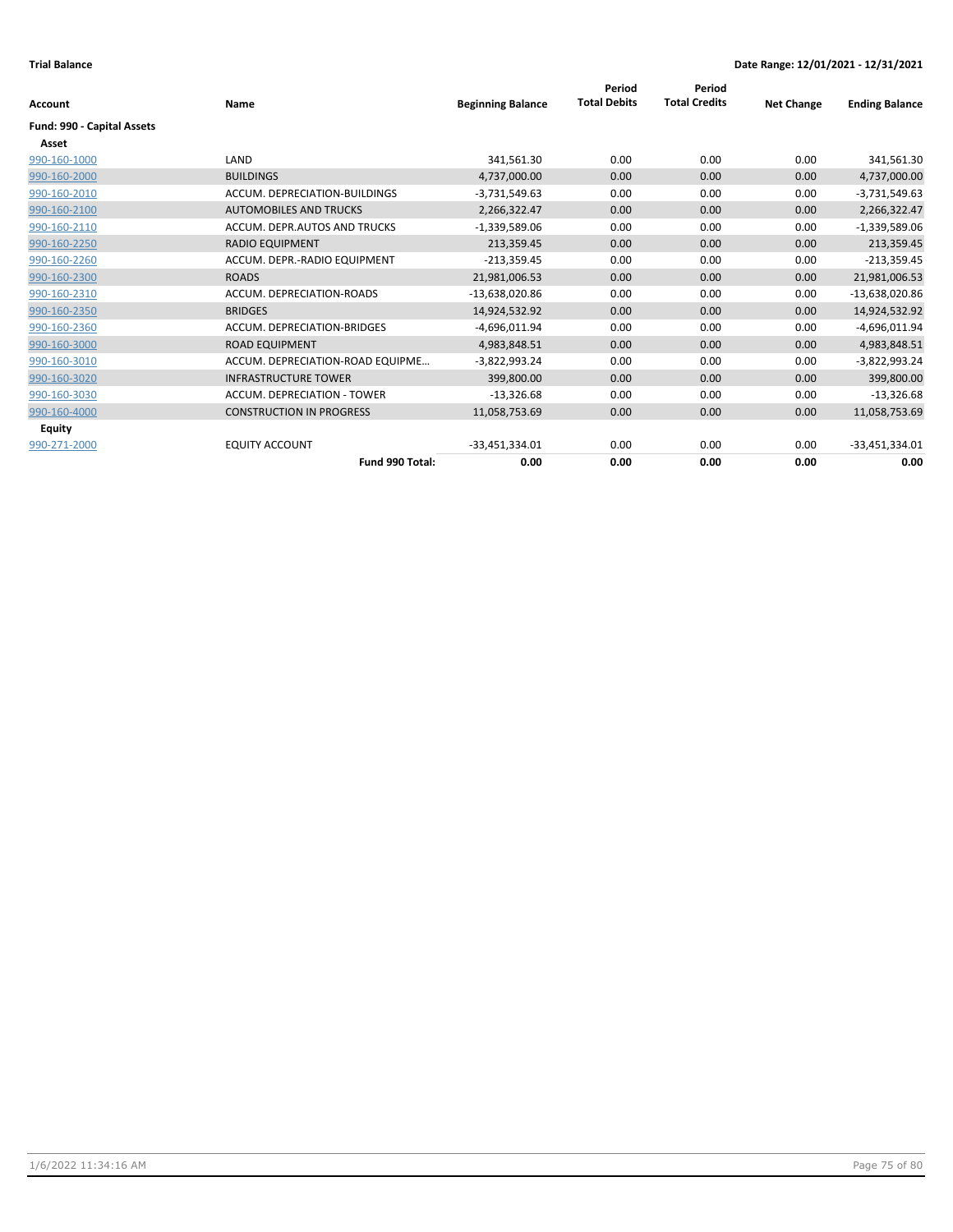## **Trial Balance Date Range: 12/01/2021 - 12/31/2021**

| Account                              | Name                           | <b>Beginning Balance</b> | Period<br><b>Total Debits</b> | Period<br><b>Total Credits</b> | <b>Net Change</b> | <b>Ending Balance</b> |
|--------------------------------------|--------------------------------|--------------------------|-------------------------------|--------------------------------|-------------------|-----------------------|
| <b>Fund: 991 - Governmental Debt</b> |                                |                          |                               |                                |                   |                       |
| Asset                                |                                |                          |                               |                                |                   |                       |
| 991-170-2000                         | DEFERRED PENSION OUTFLOW       | 2,033,758.00             | 0.00                          | 0.00                           | 0.00              | 2,033,758.00          |
| Liability                            |                                |                          |                               |                                |                   |                       |
| 991-200-2400                         | <b>ACCRUED INTEREST</b>        | $-389,053.00$            | 0.00                          | 0.00                           | 0.00              | -389,053.00           |
| 991-200-2500                         | <b>GENERAL OBLIGATION BOND</b> | $-11,595,000.00$         | 0.00                          | 0.00                           | 0.00              | $-11,595,000.00$      |
| 991-200-2510                         | <b>GOB-CURRENT PORTION</b>     | $-335,000.00$            | 0.00                          | 0.00                           | 0.00              | $-335,000.00$         |
| 991-200-2550                         | <b>BOND DISCOUNT CURRENT</b>   | 9,358.15                 | 0.00                          | 0.00                           | 0.00              | 9,358.15              |
| 991-200-2560                         | <b>BOND DISCOUNT</b>           | 208,829.87               | 0.00                          | 0.00                           | 0.00              | 208,829.87            |
| 991-200-2570                         | <b>BOND PREMIUM CURRENT</b>    | $-28,436.27$             | 0.00                          | 0.00                           | 0.00              | $-28,436.27$          |
| 991-200-2580                         | <b>BOND PREMIUM</b>            | $-627,249.16$            | 0.00                          | 0.00                           | 0.00              | $-627,249.16$         |
| 991-200-2600                         | COMB T/R LTD PLDG CO'S         | $-9,860,000.00$          | 0.00                          | 0.00                           | 0.00              | $-9,860,000.00$       |
| 991-200-3100                         | CAPITAL LEASE-CURRENT PORTION  | $-52,139.45$             | 0.00                          | 0.00                           | 0.00              | $-52,139.45$          |
| 991-200-3500                         | <b>ACCRUED COMPENSATION</b>    | $-216,879.90$            | 0.00                          | 0.00                           | 0.00              | $-216,879.90$         |
| 991-200-4000                         | <b>NET PENSION LIABILITY</b>   | $-1,062,502.00$          | 0.00                          | 0.00                           | 0.00              | $-1,062,502.00$       |
| 991-200-4500                         | DEFERRED PENSION IN FLOW       | $-2,189,436.00$          | 0.00                          | 0.00                           | 0.00              | $-2,189,436.00$       |
| Equity                               |                                |                          |                               |                                |                   |                       |
| 991-271-2000                         | <b>EQUITY ACCOUNT</b>          | 24,103,749.76            | 0.00                          | 0.00                           | 0.00              | 24,103,749.76         |
|                                      | Fund 991 Total:                | 0.00                     | 0.00                          | 0.00                           | 0.00              | 0.00                  |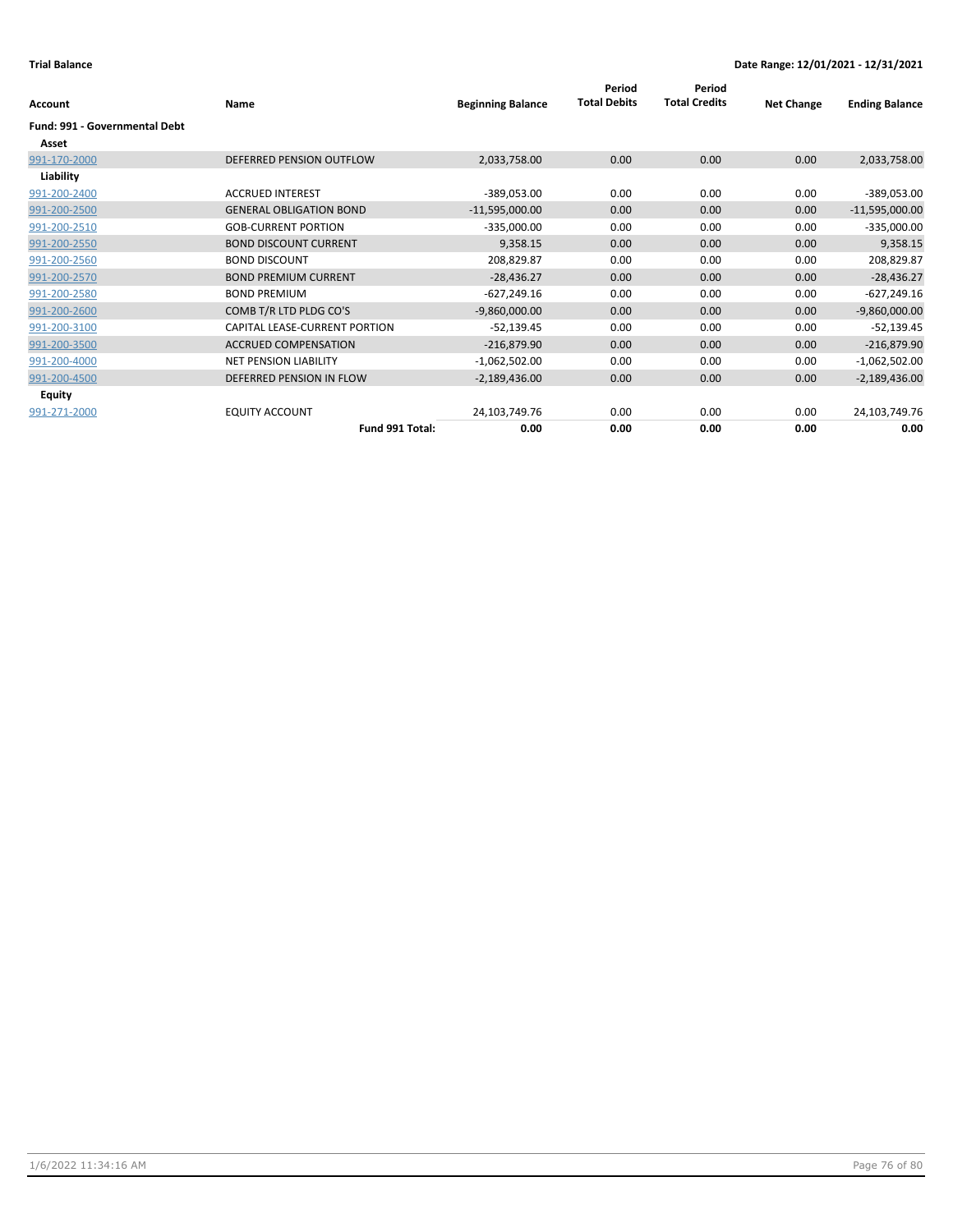| Account                         | Name                    |                 | <b>Beginning Balance</b> | Period<br><b>Total Debits</b> | Period<br><b>Total Credits</b> | <b>Net Change</b> | <b>Ending Balance</b> |
|---------------------------------|-------------------------|-----------------|--------------------------|-------------------------------|--------------------------------|-------------------|-----------------------|
| Fund: 998 - Payroll Pooled Cash |                         |                 |                          |                               |                                |                   |                       |
| Asset                           |                         |                 |                          |                               |                                |                   |                       |
| 998-100-1001                    | <b>PR Combined Cash</b> |                 | $-45,268.15$             | 685,640.04                    | 686,719.92                     | $-1,079.88$       | $-46,348.03$          |
| 998-120-3100                    | Due From 100            |                 | 0.00                     | 275,769.33                    | 275,769.33                     | 0.00              | 0.00                  |
| 998-120-3121                    | Due From 121            |                 | 0.00                     | 2,006.20                      | 2,006.20                       | 0.00              | 0.00                  |
| 998-120-3191                    | Due From 191            |                 | 0.00                     | 816.69                        | 816.69                         | 0.00              | 0.00                  |
| 998-120-3210                    | Due From 210            |                 | 0.00                     | 13,105.74                     | 13,105.74                      | 0.00              | 0.00                  |
| 998-120-3220                    | Due From 220            |                 | 0.00                     | 20,825.37                     | 20,825.37                      | 0.00              | 0.00                  |
| 998-120-3230                    | Due From 230            |                 | 0.00                     | 21,519.80                     | 21,519.80                      | 0.00              | 0.00                  |
| 998-120-3240                    | Due From 240            |                 | 0.00                     | 18,090.50                     | 18,090.50                      | 0.00              | 0.00                  |
| 998-120-3560                    | Due From 560            |                 | 0.00                     | 68.37                         | 68.37                          | 0.00              | 0.00                  |
| 998-120-3562                    | Due From 562            |                 | 0.00                     | 5,082.32                      | 5,082.32                       | 0.00              | 0.00                  |
| 998-120-3890                    | Due From 890            |                 | 0.00                     | 11,311.61                     | 11,311.61                      | 0.00              | 0.00                  |
| Liability                       |                         |                 |                          |                               |                                |                   |                       |
| 998-102-1000                    | A/P CLEARING            |                 | 0.00                     | 373,452.51                    | 373,452.51                     | 0.00              | 0.00                  |
| 998-120-3950                    | Due From 950            |                 | 0.00                     | 4,856.58                      | 4,856.58                       | 0.00              | 0.00                  |
| 998-200-1400                    | Wages Payable           |                 | 606.65                   | 313,267.41                    | 313,267.41                     | 0.00              | 606.65                |
| 998-207-9900                    | Due To Other Funds      |                 | 44,661.50                | 686,719.92                    | 685,640.04                     | 1,079.88          | 45,741.38             |
|                                 |                         | Fund 998 Total: | 0.00                     | 2,432,532.39                  | 2,432,532.39                   | 0.00              | 0.00                  |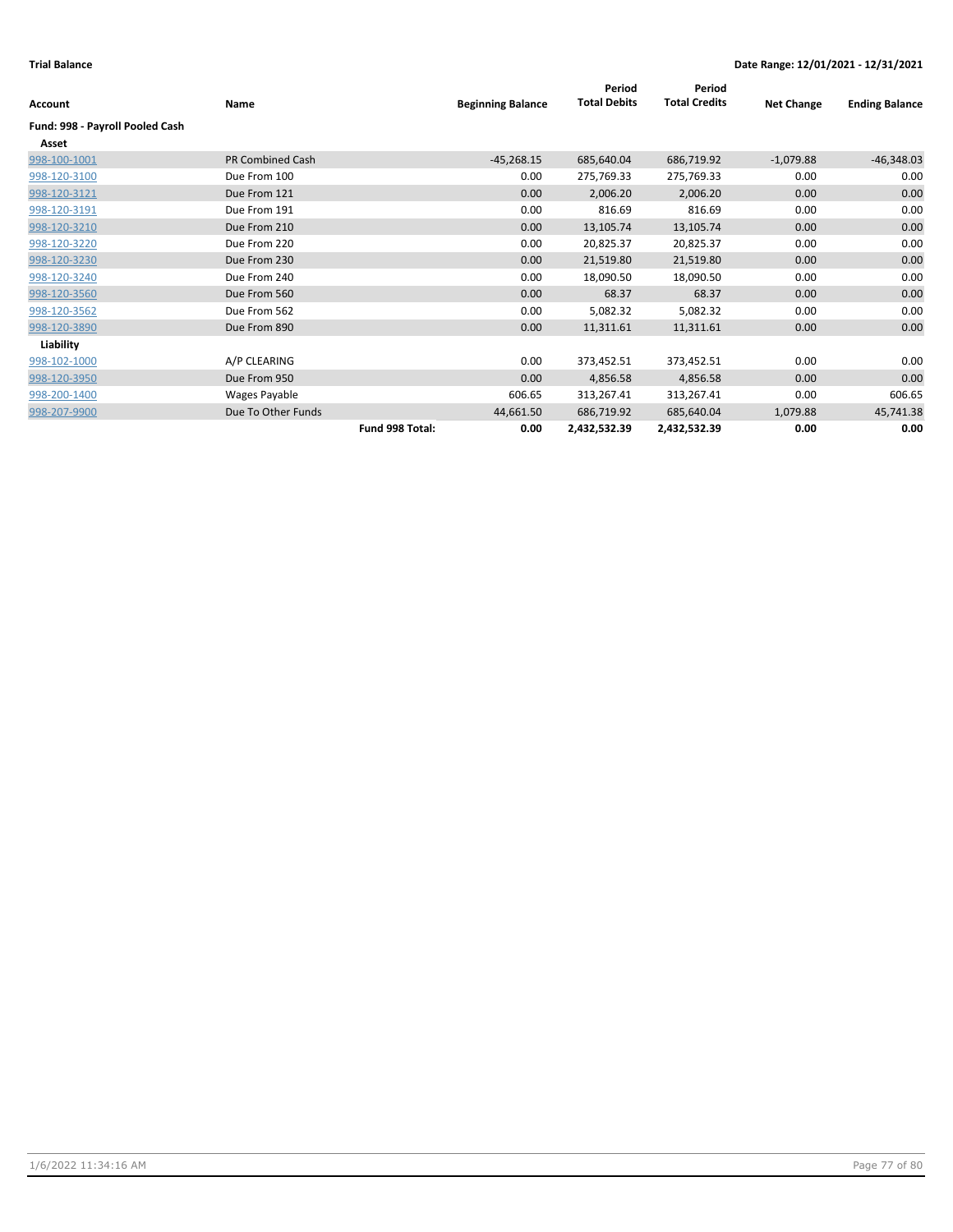| <b>Account</b>          | Name                 |                      | <b>Beginning Balance</b> | Period<br><b>Total Debits</b> | Period<br><b>Total Credits</b> | <b>Net Change</b> | <b>Ending Balance</b> |
|-------------------------|----------------------|----------------------|--------------------------|-------------------------------|--------------------------------|-------------------|-----------------------|
| Fund: 999 - Pooled Cash |                      |                      |                          |                               |                                |                   |                       |
| Asset                   |                      |                      |                          |                               |                                |                   |                       |
| 999-103-1000            | Combined Checking AP |                      | 8,298,933.16             | 3,405,528.29                  | 1,799,938.26                   | 1,605,590.03      | 9,904,523.19          |
| 999-120-3100            | DUE FROM 100         |                      | 33,493.00                | 505,417.94                    | 538,910.94                     | $-33,493.00$      | 0.00                  |
| 999-120-3110            | DUE FROM 110         |                      | 0.00                     | 4,554.88                      | 4,554.88                       | 0.00              | 0.00                  |
| 999-120-3121            | DUE FROM 121         |                      | 0.00                     | 4,322.58                      | 4,322.58                       | 0.00              | 0.00                  |
| 999-120-3122            | DUE FROM 122         |                      | 0.00                     | 750.00                        | 750.00                         | 0.00              | 0.00                  |
| 999-120-3160            | DUE FROM 160         |                      | 0.00                     | 229.04                        | 229.04                         | 0.00              | 0.00                  |
| 999-120-3191            | DUE FROM 191         |                      | 56.34                    | 0.00                          | 0.00                           | 0.00              | 56.34                 |
| 999-120-3200            | DUE FROM 200         |                      | 0.00                     | 176.14                        | 176.14                         | 0.00              | 0.00                  |
| 999-120-3210            | DUE FROM 210         |                      | 0.00                     | 22,768.43                     | 22,768.43                      | 0.00              | 0.00                  |
| 999-120-3220            | DUE FROM 220         |                      | 0.00                     | 115,436.72                    | 115,436.72                     | 0.00              | 0.00                  |
| 999-120-3230            | DUE FROM 230         |                      | 0.00                     | 39,404.84                     | 39,404.84                      | 0.00              | 0.00                  |
| 999-120-3240            | DUE FROM 240         |                      | 0.00                     | 22,945.35                     | 22,945.35                      | 0.00              | 0.00                  |
| 999-120-3310            | DUE FROM 310         |                      | 0.00                     | 1,104.89                      | 1,104.89                       | 0.00              | 0.00                  |
| 999-120-3412            | DUE FROM 412         |                      | 0.00                     | 398.89                        | 398.89                         | 0.00              | 0.00                  |
| 999-120-3413            | DUE FROM 413         |                      | 0.00                     | 195,673.53                    | 195,673.53                     | 0.00              | 0.00                  |
| 999-120-3562            | DUE FROM 562         |                      | 0.00                     | 1,035.80                      | 1,035.80                       | 0.00              | 0.00                  |
| 999-120-3590            | DUE FROM 590         |                      | 0.00                     | 666.85                        | 666.85                         | 0.00              | 0.00                  |
| 999-120-3670            | DUE FROM 670         |                      | 0.00                     | 165,455.55                    | 165,455.55                     | 0.00              | 0.00                  |
| 999-120-3690            | DUE FROM 690         |                      | 0.00                     | 703.00                        | 703.00                         | 0.00              | 0.00                  |
| 999-120-3850            | DUE FROM 850         |                      | 0.00                     | 134.58                        | 134.58                         | 0.00              | 0.00                  |
| Liability               |                      |                      |                          |                               |                                |                   |                       |
| 999-102-1000            | A/P CLEARING         |                      | $-33,493.00$             | 1,100,651.39                  | 1,067,158.39                   | 33,493.00         | 0.00                  |
| 999-207-9900            | DUE TO OTHER FUNDS   |                      | $-8,298,989.50$          | 1,814,255.34                  | 3,419,845.37                   | $-1,605,590.03$   | $-9,904,579.53$       |
|                         |                      | Fund 999 Total:      | 0.00                     | 7,401,614.03                  | 7,401,614.03                   | 0.00              | 0.00                  |
|                         |                      | <b>Report Total:</b> | 0.00                     | 17,654,340.05                 | 17,654,340.05                  | 0.00              | 0.00                  |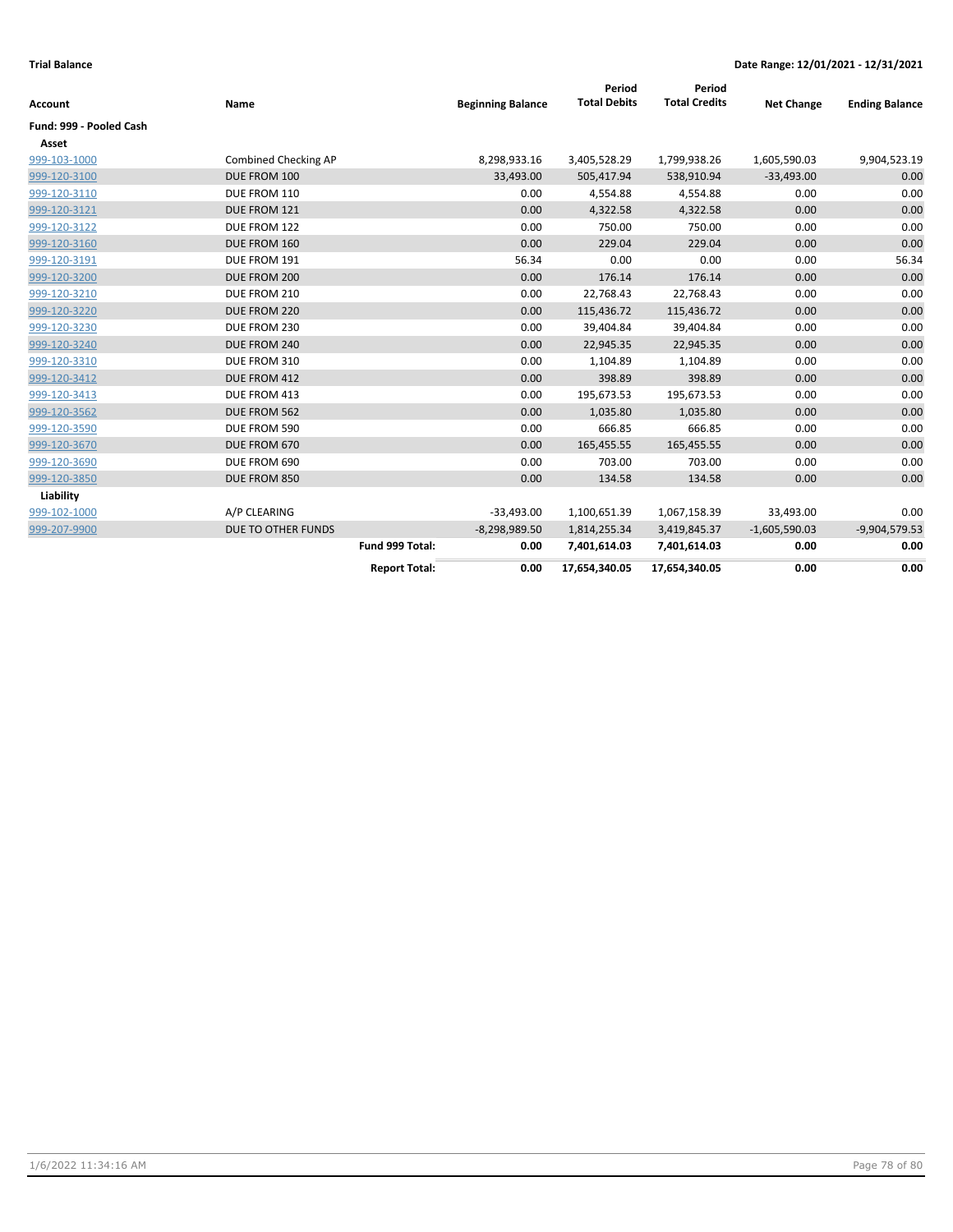# **Fund Summary**

| Fund                                                                               | <b>Beginning Balance</b> | <b>Total Debits</b> | <b>Total Credits</b> | <b>Ending Balance</b> |
|------------------------------------------------------------------------------------|--------------------------|---------------------|----------------------|-----------------------|
| 100 - General                                                                      | 0.00                     | 4,500,587.96        | 4,500,587.96         | 0.00                  |
| 110 - Courthouse Security                                                          | 0.00                     | 10,988.70           | 10,988.70            | 0.00                  |
| 111 - Justice Court Building Security                                              | 0.00                     | 1.59                | 1.59                 | 0.00                  |
| 120 - County Clerk Vital Statistics                                                | 0.00                     | 72.00               | 72.00                | 0.00                  |
| 121 - County Clerk Records Management                                              | 0.00                     | 22,034.90           | 22,034.90            | 0.00                  |
| 122 - Chapter 19 Funds                                                             | 0.00                     | 2,035.50            | 2,035.50             | 0.00                  |
| 123 - Election Equipment Fund                                                      | 0.00                     | 0.00                | 0.00                 | 0.00                  |
| 125 - County Clerk Co.& Dist.CourtTechnology                                       | 0.00                     | 72.51               | 72.51                | 0.00                  |
| 126 - County Clerk Court Records Preservation                                      | 0.00                     | 170.00              | 170.00               | 0.00                  |
| 127 - County Clerk Records Archive                                                 | 0.00                     | 8,330.00            | 8,330.00             | 0.00                  |
| 130 - Bail Bond Trust Fund                                                         | 0.00                     | 300.00              | 300.00               | 0.00                  |
| 160 - County Judge Excess Supplement                                               | 0.00                     | 641.76              | 641.76               | 0.00                  |
| 161 - Probate Judges Education                                                     | 0.00                     | 70.00               | 70.00                | 0.00                  |
| 190 - District Clerk Records Management                                            | 0.00                     | 242.70              | 242.70               | 0.00                  |
| 191 - District Court Records Archive                                               | 0.00                     | 5,720.30            | 5,720.30             | 0.00                  |
| 192 - District Clerk Co.& Dist.Court Technology                                    | 0.00                     | 52.90               | 52.90                | 0.00                  |
| 193 - District Clerk Court Records Preservation                                    | 0.00                     | 220.00              | 220.00               | 0.00                  |
| 200 - County Offices Records Mangement                                             | 0.00                     | 9,177.03            | 9,177.03             | 0.00                  |
| 210 - Road & Bridge #1                                                             | 0.00                     | 223,898.15          | 223,898.15           | 0.00                  |
| 220 - Road & Bridge #2                                                             | 0.00                     | 467,860.06          | 467,860.06           | 0.00                  |
| 221 - Raw Water Pipeline Road and Bridge #2                                        | 0.00                     | 0.00                | 0.00                 | 0.00                  |
| 230 - Road & Bridge #3                                                             | 0.00                     | 415,050.04          | 415,050.04           | 0.00                  |
| 231 - Lake Road Impact/Raw Water PipelinePct. 3                                    | 0.00                     | 0.00                | 0.00                 | 0.00                  |
| 240 - Road & Bridge #4                                                             | 0.00                     | 256,344.19          | 256,344.19           | 0.00                  |
| 241 - Lake Road Impact/Raw Water PipelinePct. 4                                    | 0.00                     | 0.00                | 0.00                 | 0.00                  |
| 250 - Raw Water Pipeline Rock for Pct.2,3,4                                        | 0.00                     | 0.00                | 0.00                 | 0.00                  |
| 260 - J.P.#1 Justice Court Technology                                              | 0.00                     | 0.00                | 0.00<br>0.00         | 0.00<br>0.00          |
| 270 - J.P.#2 Justice Court Technology                                              | 0.00<br>0.00             | 0.00<br>204.38      | 204.38               | 0.00                  |
| 280 - J.P.#3 Justice Court Technology<br>310 - F.C.Detention Center Annual Payment | 0.00                     | 2,209.78            | 2,209.78             | 0.00                  |
| 330 - Bail Bondsman Application Fee                                                | 0.00                     | 0.00                | 0.00                 | 0.00                  |
| 350 - Law Library                                                                  | 0.00                     | 1,260.00            | 1,260.00             | 0.00                  |
| 360 - D. A. Fee                                                                    | 0.00                     | 1,087.75            | 1,087.75             | 0.00                  |
| 361 - Contraband Seizure                                                           | 0.00                     | 3,260.00            | 3,260.00             | 0.00                  |
| 362 - Investigator/LEOSE                                                           | 0.00                     | 0.00                | 0.00                 | 0.00                  |
| 380 - IHC Co-Op Gin                                                                | 0.00                     | 0.00                | 0.00                 | 0.00                  |
| 410 - CERT                                                                         | 0.00                     | 400.00              | 400.00               | 0.00                  |
| 411 - Hazard Mitigation Plan                                                       | 0.00                     | 18,750.00           | 18,750.00            | 0.00                  |
| 412 - Safe Room Reimbursement Prog.                                                | 0.00                     | 797.78              | 797.78               | 0.00                  |
| 413 - CARES ACT-CORONAVIRUS RELIEF                                                 | 0.00                     | 391,347.06          | 391,347.06           | 0.00                  |
| 415 - American Recovery Program Grant                                              | 0.00                     | 0.00                | 0.00                 | 0.00                  |
| 560 - Sheriff Forfeiture                                                           | 0.00                     | 2,553.72            | 2,553.72             | 0.00                  |
| 561 - Law Enforcement Education Sheriff's Office                                   | 0.00                     | 0.00                | 0.00                 | 0.00                  |
| 562 - Bois D'Arc Lake Reservoir (SO)                                               | 0.00                     | 71,567.70           | 71,567.70            | 0.00                  |
| 563 - Sheriff's Office Technology                                                  | 0.00                     | 0.00                | 0.00                 | 0.00                  |
| 590 - Specialty Court/Drug Court                                                   | 0.00                     | 1,900.26            | 1,900.26             | 0.00                  |
| 600 - Sinking                                                                      | 0.00                     | 186,303.21          | 186,303.21           | 0.00                  |
| 630 - Law Enforcement Education Const. Pct.1                                       | 0.00                     | 0.00                | 0.00                 | 0.00                  |
| 640 - Law Enforcement Education Const. Pct.2                                       | 0.00                     | 0.00                | 0.00                 | 0.00                  |
| 650 - Law Enforcement Education Const. Pct.3                                       | 0.00                     | 0.00                | 0.00                 | 0.00                  |
| 660 - 2017 GO Bonds-Construction Fund FY2017                                       | 0.00                     | 0.00                | 0.00                 | 0.00                  |
| 670 - Courthouse Restoration                                                       | 0.00                     | 638,203.97          | 638,203.97           | 0.00                  |
| 680 - 2018 GO Bonds-Construction Fund FY2019                                       | 0.00                     | 0.00                | 0.00                 | 0.00                  |
| 690 - 2020 CO Bonds-Construction Fund FY2020                                       | 0.00                     | 438,517.39          | 438,517.39           | 0.00                  |
| 700 - Right of Way                                                                 | 0.00                     | 0.00                | 0.00                 | 0.00                  |
| 800 - Veterans Court Program                                                       | 0.00                     | 200.00              | 200.00               | 0.00                  |
| 810 - County Lake Road Impact Fund                                                 | 0.00                     | 0.00                | 0.00                 | 0.00                  |
| 850 - Lake Fannin                                                                  | 0.00                     | 5,269.16            | 5,269.16             | 0.00                  |
| 890 - T.J.J.D.                                                                     | 0.00                     | 112,771.32          | 112,771.32           | 0.00                  |